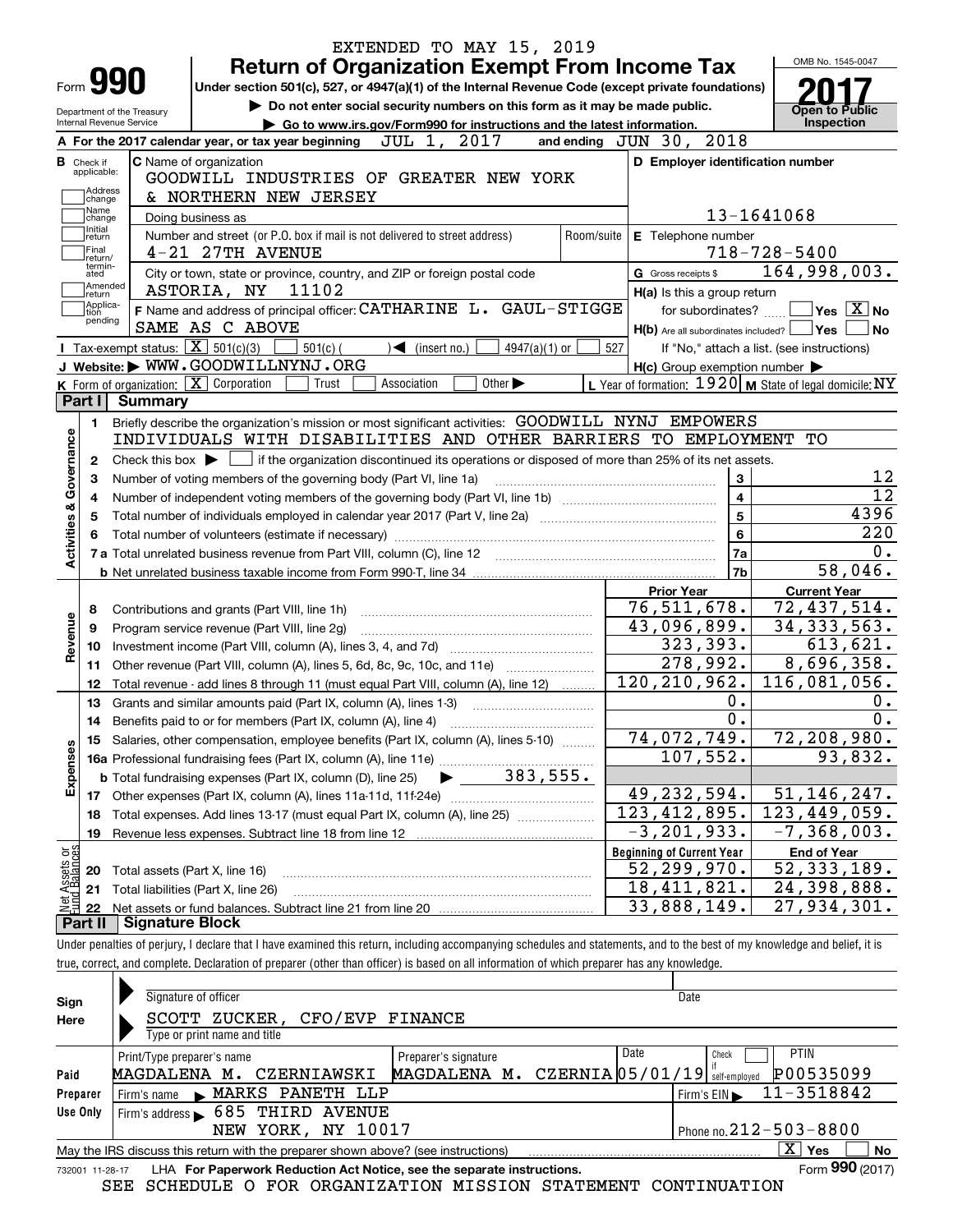|              | GOODWILL INDUSTRIES OF GREATER NEW YORK                                                                                                                                                      |
|--------------|----------------------------------------------------------------------------------------------------------------------------------------------------------------------------------------------|
|              | & NORTHERN NEW JERSEY<br>13-1641068<br>Page 2<br>Form 990 (2017)                                                                                                                             |
|              | <b>Statement of Program Service Accomplishments</b><br>Part III<br>$\boxed{\mathbf{X}}$                                                                                                      |
| 1            | Briefly describe the organization's mission:                                                                                                                                                 |
|              | GOODWILL NYNJ EMPOWERS INDIVIDUALS WITH DISABILITIES AND OTHER                                                                                                                               |
|              | BARRIERS TO EMPLOYMENT TO GAIN INDEPENDENCE THROUGH THE POWER OF WORK.                                                                                                                       |
|              |                                                                                                                                                                                              |
|              |                                                                                                                                                                                              |
| $\mathbf{2}$ | Did the organization undertake any significant program services during the year which were not listed on the                                                                                 |
|              | $\Box$ Yes $[\overline{\mathrm{X}}]$ No<br>prior Form 990 or 990-EZ?                                                                                                                         |
| 3            | If "Yes," describe these new services on Schedule O.<br>$\Box$ Yes $\Box$ No<br>Did the organization cease conducting, or make significant changes in how it conducts, any program services? |
|              | If "Yes," describe these changes on Schedule O.                                                                                                                                              |
| 4            | Describe the organization's program service accomplishments for each of its three largest program services, as measured by expenses.                                                         |
|              | Section 501(c)(3) and 501(c)(4) organizations are required to report the amount of grants and allocations to others, the total expenses, and                                                 |
|              | revenue, if any, for each program service reported.                                                                                                                                          |
| 4a           | 84, 370, 159. including grants of \$<br>42,975,484.<br>(Expenses \$<br>Revenue \$<br>(Code:                                                                                                  |
|              | INDUSTRIAL OPERATIONS: THROUGH RETAIL OPERATIONS AND SERVICE CONTRACTS,                                                                                                                      |
|              | GOODWILL PROVIDES WORK EXPERIENCE, SKILL DEVELOPMENT AND CAREER                                                                                                                              |
|              | PATHWAYS TRAINING TO PERSONS WITH DISABILITIES AND OTHER BARRIERS TO<br>EMPLOYMENT.                                                                                                          |
|              |                                                                                                                                                                                              |
|              |                                                                                                                                                                                              |
|              |                                                                                                                                                                                              |
|              |                                                                                                                                                                                              |
|              |                                                                                                                                                                                              |
|              |                                                                                                                                                                                              |
|              |                                                                                                                                                                                              |
| 4b           | 22,717,450. including grants of \$<br>(Expenses \$                                                                                                                                           |
|              | ) (Revenue \$<br>(Code:<br>WORKFORCE DEVELOPMENT: GOODWILL PROVIDES WORK READINESS, JOB SEARCH,                                                                                              |
|              | PLACEMENT IN EMPLOYMENT, RETENTION AND WRAP-AROUND SUPPORT SERVICES FOR                                                                                                                      |
|              | INDIVIDUALS WITH DISABILITIES, PUBLIC ASSISTANCE APPLICANTS AND                                                                                                                              |
|              | RECIPIENTS, YOUNG ADULTS, UNEMPLOYED AND UNDER-EMPLOYED INDIVIDUALS.                                                                                                                         |
|              |                                                                                                                                                                                              |
|              | SERVICES FOR INDIVIDUALS WITH DISABILITIES: GOODWILL PROVIDES                                                                                                                                |
|              | CUSTOMIZED SERVICES TO INDIVIDUALS WITH DEVELOPMENTAL AND SENSORY                                                                                                                            |
|              | DISABILITIES INCLUDING VOCATIONAL ASSESSMENT, TEMPORARY WORK<br>OPPORTUNITIES, DAY HABILITATION SERVICES, PLACEMENT IN EMPLOYMENT,                                                           |
|              | COMMUNITY INTERNSHIPS AND JOB COACHING.                                                                                                                                                      |
|              |                                                                                                                                                                                              |
|              | BEHAVIORAL HEALTH SERVICES: GOODWILL PROVIDES PERSON-CENTERED RECOVERY                                                                                                                       |
| 4c           |                                                                                                                                                                                              |
|              |                                                                                                                                                                                              |
|              |                                                                                                                                                                                              |
|              |                                                                                                                                                                                              |
|              |                                                                                                                                                                                              |
|              |                                                                                                                                                                                              |
|              |                                                                                                                                                                                              |
|              |                                                                                                                                                                                              |
|              |                                                                                                                                                                                              |
|              |                                                                                                                                                                                              |
|              |                                                                                                                                                                                              |
|              |                                                                                                                                                                                              |
|              | 4d Other program services (Describe in Schedule O.)                                                                                                                                          |
|              | (Expenses \$<br>including grants of \$<br>Revenue \$<br>107,087,609.                                                                                                                         |
|              | 4e Total program service expenses ><br>Form 990 (2017)                                                                                                                                       |
|              | $CFT$ $CCIETIIT F$ $CFTO$ $CONTITIITIATTIATON (C)$                                                                                                                                           |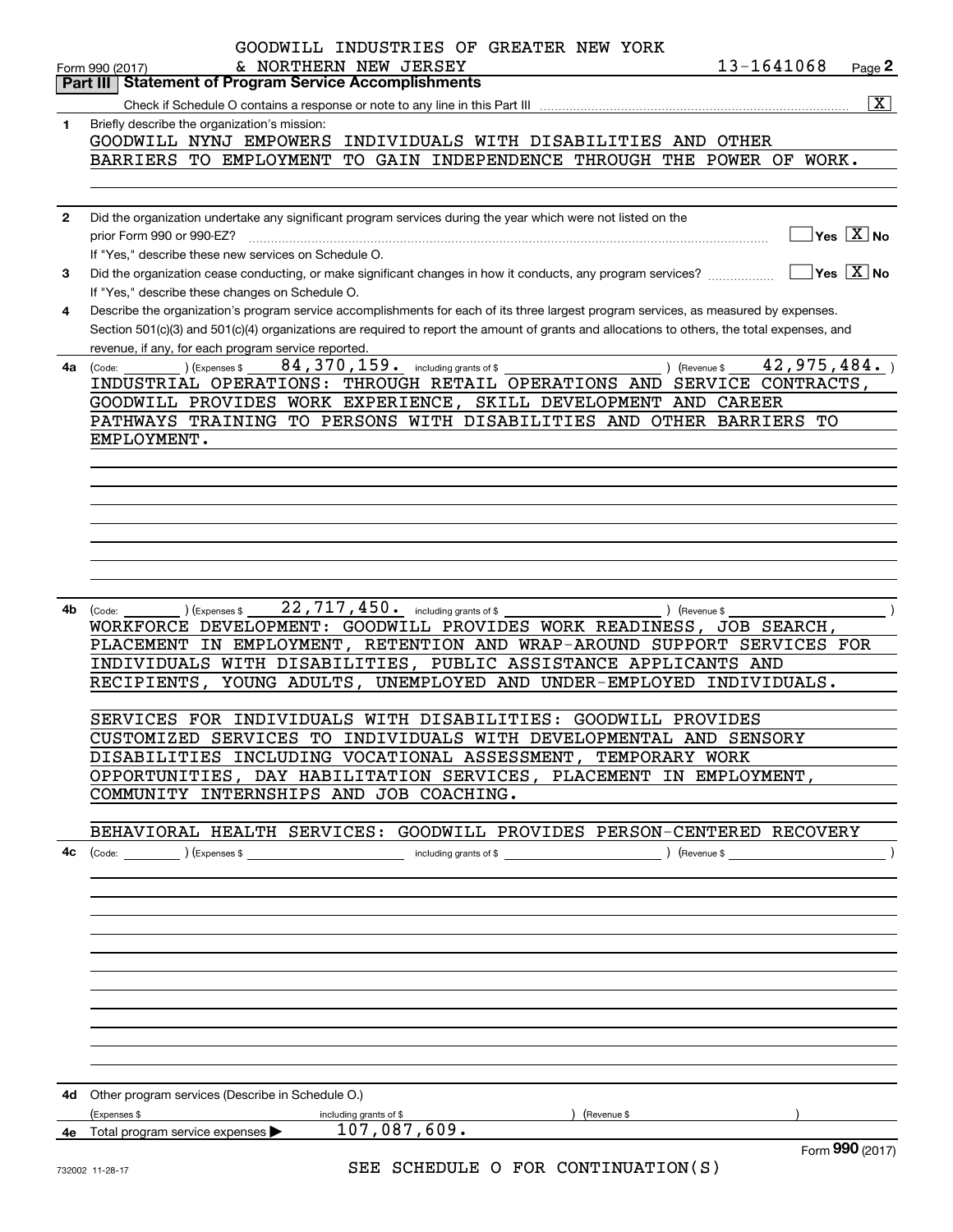|  |  | GOODWILL INDUSTRIES OF GREATER NEW YORK |  |  |  |  |
|--|--|-----------------------------------------|--|--|--|--|
|--|--|-----------------------------------------|--|--|--|--|

|     |                                                                                                                                      |                 | Yes         | No          |
|-----|--------------------------------------------------------------------------------------------------------------------------------------|-----------------|-------------|-------------|
| 1   | Is the organization described in section $501(c)(3)$ or $4947(a)(1)$ (other than a private foundation)?                              |                 |             |             |
|     |                                                                                                                                      | 1               | х           |             |
| 2   |                                                                                                                                      | $\overline{2}$  | $\mathbf X$ |             |
| З   | Did the organization engage in direct or indirect political campaign activities on behalf of or in opposition to candidates for      |                 |             |             |
|     |                                                                                                                                      | 3               |             | x           |
| 4   | Section 501(c)(3) organizations. Did the organization engage in lobbying activities, or have a section 501(h) election in effect     |                 |             |             |
|     |                                                                                                                                      | 4               |             | х           |
| 5   | Is the organization a section 501(c)(4), 501(c)(5), or 501(c)(6) organization that receives membership dues, assessments, or         |                 |             |             |
|     |                                                                                                                                      | 5               |             | х           |
| 6   | Did the organization maintain any donor advised funds or any similar funds or accounts for which donors have the right to            |                 |             |             |
|     | provide advice on the distribution or investment of amounts in such funds or accounts? If "Yes," complete Schedule D, Part I         | 6               |             | x           |
| 7   | Did the organization receive or hold a conservation easement, including easements to preserve open space,                            |                 |             |             |
|     |                                                                                                                                      | $\overline{7}$  |             | x           |
| 8   | Did the organization maintain collections of works of art, historical treasures, or other similar assets? If "Yes," complete         |                 |             |             |
|     |                                                                                                                                      | 8               |             | x           |
| 9   | Did the organization report an amount in Part X, line 21, for escrow or custodial account liability, serve as a custodian for        |                 |             |             |
|     | amounts not listed in Part X; or provide credit counseling, debt management, credit repair, or debt negotiation services?            |                 |             |             |
|     | If "Yes," complete Schedule D, Part IV                                                                                               | 9               |             | x           |
| 10  | Did the organization, directly or through a related organization, hold assets in temporarily restricted endowments, permanent        |                 |             |             |
|     |                                                                                                                                      | 10              | х           |             |
| 11  | If the organization's answer to any of the following questions is "Yes," then complete Schedule D, Parts VI, VII, VIII, IX, or X     |                 |             |             |
|     | as applicable.                                                                                                                       |                 |             |             |
|     | a Did the organization report an amount for land, buildings, and equipment in Part X, line 10? If "Yes," complete Schedule D,        |                 |             |             |
|     |                                                                                                                                      | 11a             | х           |             |
|     | <b>b</b> Did the organization report an amount for investments - other securities in Part X, line 12 that is 5% or more of its total |                 |             |             |
|     |                                                                                                                                      | 11 <sub>b</sub> | X           |             |
|     | c Did the organization report an amount for investments - program related in Part X, line 13 that is 5% or more of its total         |                 |             |             |
|     |                                                                                                                                      | 11c             |             | x           |
|     | d Did the organization report an amount for other assets in Part X, line 15 that is 5% or more of its total assets reported in       |                 |             |             |
|     |                                                                                                                                      | 11d             | x           |             |
|     | e Did the organization report an amount for other liabilities in Part X, line 25? If "Yes," complete Schedule D, Part X              | 11e             | X           |             |
|     | f Did the organization's separate or consolidated financial statements for the tax year include a footnote that addresses            |                 |             |             |
|     | the organization's liability for uncertain tax positions under FIN 48 (ASC 740)? If "Yes," complete Schedule D, Part X               | 11f             | x           |             |
|     | 12a Did the organization obtain separate, independent audited financial statements for the tax year? If "Yes," complete              |                 |             |             |
|     | Schedule D, Parts XI and XII                                                                                                         | 12a             |             | x           |
|     | <b>b</b> Was the organization included in consolidated, independent audited financial statements for the tax year?                   |                 |             |             |
|     | If "Yes," and if the organization answered "No" to line 12a, then completing Schedule D, Parts XI and XII is optional                | 12 <sub>b</sub> | х           |             |
| 13  |                                                                                                                                      | 13              |             | X           |
| 14a | Did the organization maintain an office, employees, or agents outside of the United States?                                          | 14a             |             | $\mathbf X$ |
| b   | Did the organization have aggregate revenues or expenses of more than \$10,000 from grantmaking, fundraising, business,              |                 |             |             |
|     | investment, and program service activities outside the United States, or aggregate foreign investments valued at \$100,000           |                 |             |             |
|     |                                                                                                                                      | 14b             |             | x           |
| 15  | Did the organization report on Part IX, column (A), line 3, more than \$5,000 of grants or other assistance to or for any            |                 |             |             |
|     |                                                                                                                                      | 15              |             | x           |
| 16  | Did the organization report on Part IX, column (A), line 3, more than \$5,000 of aggregate grants or other assistance to             |                 |             |             |
|     |                                                                                                                                      | 16              |             | x           |
| 17  | Did the organization report a total of more than \$15,000 of expenses for professional fundraising services on Part IX,              |                 |             |             |
|     |                                                                                                                                      | 17              | x           |             |
| 18  | Did the organization report more than \$15,000 total of fundraising event gross income and contributions on Part VIII, lines         |                 |             |             |
|     |                                                                                                                                      | 18              | x           |             |
| 19  | Did the organization report more than \$15,000 of gross income from gaming activities on Part VIII, line 9a? If "Yes."               |                 |             |             |
|     |                                                                                                                                      | 19              |             | х           |

Form (2017) **990**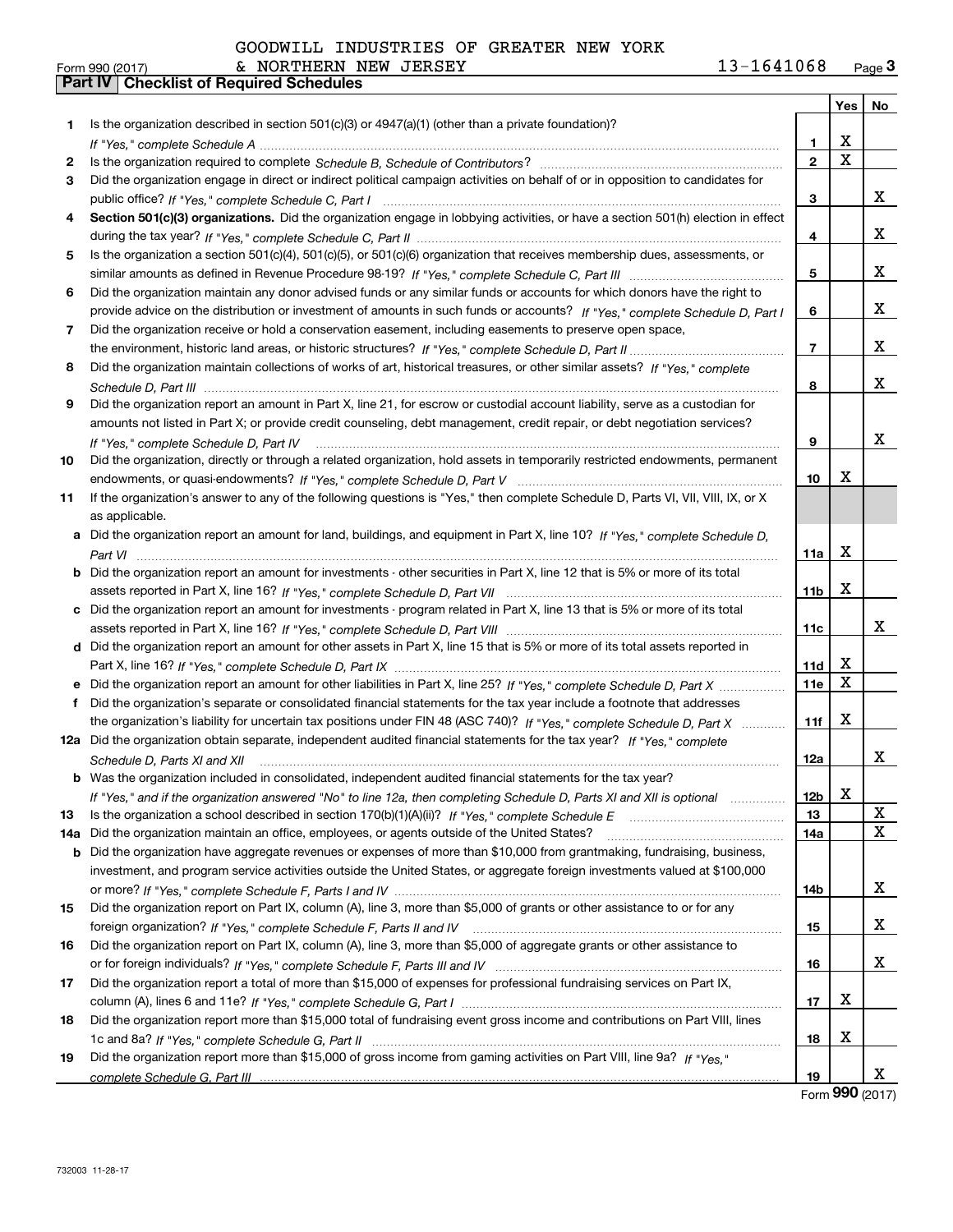|    | & NORTHERN NEW JERSEY<br>Form 990 (2017)                                                                                          | 13-1641068 |                 | Page 4 |
|----|-----------------------------------------------------------------------------------------------------------------------------------|------------|-----------------|--------|
|    | <b>Checklist of Required Schedules (continued)</b><br>Part IV                                                                     |            |                 |        |
|    |                                                                                                                                   |            | Yes             | No     |
|    | 20a Did the organization operate one or more hospital facilities? If "Yes," complete Schedule H                                   | 20a        |                 | х      |
|    | <b>b</b> If "Yes" to line 20a, did the organization attach a copy of its audited financial statements to this return?             | 20b        |                 |        |
| 21 | Did the organization report more than \$5,000 of grants or other assistance to any domestic organization or                       |            |                 |        |
|    |                                                                                                                                   | 21         |                 | х      |
| 22 | Did the organization report more than \$5,000 of grants or other assistance to or for domestic individuals on                     |            |                 |        |
|    |                                                                                                                                   | 22         |                 | х      |
|    |                                                                                                                                   |            |                 |        |
| 23 | Did the organization answer "Yes" to Part VII, Section A, line 3, 4, or 5 about compensation of the organization's current        |            |                 |        |
|    | and former officers, directors, trustees, key employees, and highest compensated employees? If "Yes," complete                    |            |                 |        |
|    |                                                                                                                                   | 23         | х               |        |
|    | 24a Did the organization have a tax-exempt bond issue with an outstanding principal amount of more than \$100,000 as of the       |            |                 |        |
|    | last day of the year, that was issued after December 31, 2002? If "Yes," answer lines 24b through 24d and complete                |            |                 |        |
|    | Schedule K. If "No", go to line 25a                                                                                               | 24a        |                 | х      |
| b  | Did the organization invest any proceeds of tax-exempt bonds beyond a temporary period exception?                                 | 24b        |                 |        |
| с  | Did the organization maintain an escrow account other than a refunding escrow at any time during the year to defease              |            |                 |        |
|    |                                                                                                                                   | 24c        |                 |        |
|    |                                                                                                                                   | 24d        |                 |        |
|    | 25a Section 501(c)(3), 501(c)(4), and 501(c)(29) organizations. Did the organization engage in an excess benefit                  |            |                 |        |
|    |                                                                                                                                   | 25a        |                 | x      |
|    | b Is the organization aware that it engaged in an excess benefit transaction with a disqualified person in a prior year, and      |            |                 |        |
|    | that the transaction has not been reported on any of the organization's prior Forms 990 or 990-EZ? If "Yes," complete             |            |                 |        |
|    |                                                                                                                                   |            |                 | x      |
|    | Schedule L. Part I                                                                                                                | 25b        |                 |        |
| 26 | Did the organization report any amount on Part X, line 5, 6, or 22 for receivables from or payables to any current or             |            |                 |        |
|    | former officers, directors, trustees, key employees, highest compensated employees, or disqualified persons? If "Yes."            |            |                 |        |
|    | complete Schedule L, Part II                                                                                                      | 26         |                 | x      |
| 27 | Did the organization provide a grant or other assistance to an officer, director, trustee, key employee, substantial              |            |                 |        |
|    | contributor or employee thereof, a grant selection committee member, or to a 35% controlled entity or family member               |            |                 |        |
|    |                                                                                                                                   | 27         |                 | х      |
| 28 | Was the organization a party to a business transaction with one of the following parties (see Schedule L, Part IV                 |            |                 |        |
|    | instructions for applicable filing thresholds, conditions, and exceptions):                                                       |            |                 |        |
| а  | A current or former officer, director, trustee, or key employee? If "Yes," complete Schedule L, Part IV                           | 28a        | X               |        |
| b  | A family member of a current or former officer, director, trustee, or key employee? If "Yes," complete Schedule L, Part IV        | 28b        |                 | X      |
|    | c An entity of which a current or former officer, director, trustee, or key employee (or a family member thereof) was an officer, |            |                 |        |
|    |                                                                                                                                   | 28c        |                 | х      |
|    |                                                                                                                                   | 29         | X               |        |
| 29 |                                                                                                                                   |            |                 |        |
| 30 | Did the organization receive contributions of art, historical treasures, or other similar assets, or qualified conservation       |            |                 |        |
|    |                                                                                                                                   | 30         |                 | х      |
| 31 | Did the organization liquidate, terminate, or dissolve and cease operations?                                                      |            |                 |        |
|    |                                                                                                                                   | 31         |                 | х      |
| 32 | Did the organization sell, exchange, dispose of, or transfer more than 25% of its net assets? If "Yes." complete                  |            |                 |        |
|    |                                                                                                                                   | 32         |                 | x      |
| 33 | Did the organization own 100% of an entity disregarded as separate from the organization under Regulations                        |            |                 |        |
|    |                                                                                                                                   | 33         |                 | x      |
| 34 | Was the organization related to any tax-exempt or taxable entity? If "Yes," complete Schedule R, Part II, III, or IV, and         |            |                 |        |
|    |                                                                                                                                   | 34         | х               |        |
|    | 35a Did the organization have a controlled entity within the meaning of section 512(b)(13)?                                       | 35a        | х               |        |
|    | b If "Yes" to line 35a, did the organization receive any payment from or engage in any transaction with a controlled entity       |            |                 |        |
|    |                                                                                                                                   | 35b        | х               |        |
|    |                                                                                                                                   |            |                 |        |
| 36 | Section 501(c)(3) organizations. Did the organization make any transfers to an exempt non-charitable related organization?        |            |                 |        |
|    |                                                                                                                                   | 36         |                 | x      |
| 37 | Did the organization conduct more than 5% of its activities through an entity that is not a related organization                  |            |                 |        |
|    |                                                                                                                                   | 37         |                 | х      |
| 38 | Did the organization complete Schedule O and provide explanations in Schedule O for Part VI, lines 11b and 19?                    |            |                 |        |
|    |                                                                                                                                   | 38         | х<br><b>000</b> |        |

Form (2017) **990**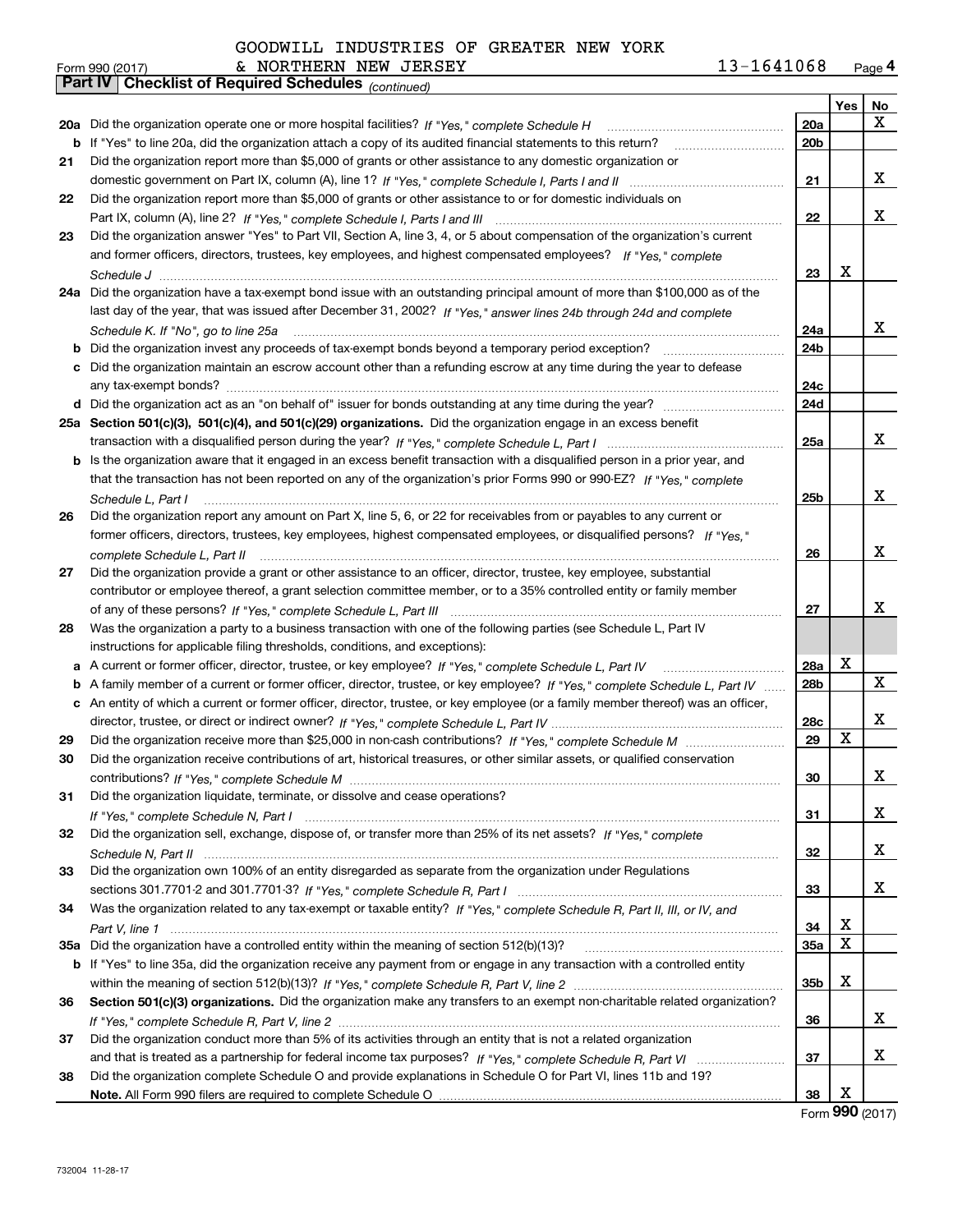| 13-1641068 | Page $5$ |
|------------|----------|
|------------|----------|

|               | & NORTHERN NEW JERSEY<br>Form 990 (2017)                                                                                                                                                                                                           |                 | 13-1641068 |                |     | Page $5$ |
|---------------|----------------------------------------------------------------------------------------------------------------------------------------------------------------------------------------------------------------------------------------------------|-----------------|------------|----------------|-----|----------|
| <b>Part V</b> | <b>Statements Regarding Other IRS Filings and Tax Compliance</b>                                                                                                                                                                                   |                 |            |                |     |          |
|               | Check if Schedule O contains a response or note to any line in this Part V                                                                                                                                                                         |                 |            |                |     |          |
|               |                                                                                                                                                                                                                                                    |                 |            |                | Yes | No       |
| 1a            | Enter the number reported in Box 3 of Form 1096. Enter -0- if not applicable                                                                                                                                                                       | 1a              | 72         |                |     |          |
| b             | Enter the number of Forms W-2G included in line 1a. Enter -0- if not applicable                                                                                                                                                                    | 1 <sub>b</sub>  | $\Omega$   |                |     |          |
| c             | Did the organization comply with backup withholding rules for reportable payments to vendors and reportable gaming                                                                                                                                 |                 |            |                |     |          |
|               |                                                                                                                                                                                                                                                    |                 |            | 1c             | х   |          |
|               | 2a Enter the number of employees reported on Form W-3, Transmittal of Wage and Tax Statements,                                                                                                                                                     |                 |            |                |     |          |
|               | filed for the calendar year ending with or within the year covered by this return                                                                                                                                                                  | 2a              | 4396       |                |     |          |
|               |                                                                                                                                                                                                                                                    |                 |            | 2 <sub>b</sub> | X   |          |
|               |                                                                                                                                                                                                                                                    |                 |            |                |     |          |
| За            | Did the organization have unrelated business gross income of \$1,000 or more during the year?                                                                                                                                                      |                 |            | 3a             | X   |          |
| b             |                                                                                                                                                                                                                                                    |                 |            | 3 <sub>b</sub> | X   |          |
|               | 4a At any time during the calendar year, did the organization have an interest in, or a signature or other authority over, a                                                                                                                       |                 |            |                |     |          |
|               |                                                                                                                                                                                                                                                    |                 |            | 4a             |     | x        |
|               | <b>b</b> If "Yes," enter the name of the foreign country: $\blacktriangleright$                                                                                                                                                                    |                 |            |                |     |          |
|               | See instructions for filing requirements for FinCEN Form 114, Report of Foreign Bank and Financial Accounts (FBAR).                                                                                                                                |                 |            |                |     |          |
| 5a            | Was the organization a party to a prohibited tax shelter transaction at any time during the tax year?                                                                                                                                              |                 |            | 5a             |     | х        |
| b             |                                                                                                                                                                                                                                                    |                 |            | 5 <sub>b</sub> |     | х        |
| c             | If "Yes," to line 5a or 5b, did the organization file Form 8886-T?                                                                                                                                                                                 |                 |            | 5c             |     |          |
|               | 6a Does the organization have annual gross receipts that are normally greater than \$100,000, and did the organization solicit                                                                                                                     |                 |            |                |     |          |
|               | any contributions that were not tax deductible as charitable contributions?                                                                                                                                                                        |                 |            | 6a             |     | x        |
| b             | If "Yes," did the organization include with every solicitation an express statement that such contributions or gifts                                                                                                                               |                 |            |                |     |          |
|               | were not tax deductible?                                                                                                                                                                                                                           |                 |            | 6b             |     |          |
| 7             | Organizations that may receive deductible contributions under section 170(c).                                                                                                                                                                      |                 |            |                | х   |          |
| а             | Did the organization receive a payment in excess of \$75 made partly as a contribution and partly for goods and services provided to the payor?<br>If "Yes," did the organization notify the donor of the value of the goods or services provided? |                 |            | 7a<br>7b       | X   |          |
| b<br>c        | Did the organization sell, exchange, or otherwise dispose of tangible personal property for which it was required                                                                                                                                  |                 |            |                |     |          |
|               |                                                                                                                                                                                                                                                    |                 |            | 7c             |     | x        |
| d             |                                                                                                                                                                                                                                                    | 7d              |            |                |     |          |
| е             | Did the organization receive any funds, directly or indirectly, to pay premiums on a personal benefit contract?                                                                                                                                    |                 |            | 7e             |     | х        |
| f             | Did the organization, during the year, pay premiums, directly or indirectly, on a personal benefit contract?                                                                                                                                       |                 |            | 7f             |     | х        |
| g             | If the organization received a contribution of qualified intellectual property, did the organization file Form 8899 as required?                                                                                                                   |                 |            | 7g             |     |          |
| h             | If the organization received a contribution of cars, boats, airplanes, or other vehicles, did the organization file a Form 1098-C?                                                                                                                 |                 |            | 7h             | X   |          |
| 8             | Sponsoring organizations maintaining donor advised funds. Did a donor advised fund maintained by the                                                                                                                                               |                 |            |                |     |          |
|               | sponsoring organization have excess business holdings at any time during the year?                                                                                                                                                                 |                 |            | 8              |     |          |
|               | Sponsoring organizations maintaining donor advised funds.                                                                                                                                                                                          |                 |            |                |     |          |
| а             | Did the sponsoring organization make any taxable distributions under section 4966?                                                                                                                                                                 |                 |            | 9а             |     |          |
| b             | Did the sponsoring organization make a distribution to a donor, donor advisor, or related person?                                                                                                                                                  |                 |            | 9b             |     |          |
| 10            | Section 501(c)(7) organizations. Enter:                                                                                                                                                                                                            |                 |            |                |     |          |
| a             | Initiation fees and capital contributions included on Part VIII, line 12 <i>manuarrouus</i> manuations of the lates                                                                                                                                | 10a             |            |                |     |          |
| b             | Gross receipts, included on Form 990, Part VIII, line 12, for public use of club facilities                                                                                                                                                        | 10 <sub>b</sub> |            |                |     |          |
| 11            | Section 501(c)(12) organizations. Enter:                                                                                                                                                                                                           |                 |            |                |     |          |
| а             | Gross income from members or shareholders                                                                                                                                                                                                          | 11a             |            |                |     |          |
| b             | Gross income from other sources (Do not net amounts due or paid to other sources against                                                                                                                                                           |                 |            |                |     |          |
|               | amounts due or received from them.)                                                                                                                                                                                                                | 11b             |            |                |     |          |
|               | 12a Section 4947(a)(1) non-exempt charitable trusts. Is the organization filing Form 990 in lieu of Form 1041?                                                                                                                                     |                 |            | 12a            |     |          |
|               | <b>b</b> If "Yes," enter the amount of tax-exempt interest received or accrued during the year <i>manument</i> of                                                                                                                                  | 12b             |            |                |     |          |
| 13            | Section 501(c)(29) qualified nonprofit health insurance issuers.                                                                                                                                                                                   |                 |            |                |     |          |
| a             | Is the organization licensed to issue qualified health plans in more than one state?                                                                                                                                                               |                 |            | 13a            |     |          |
|               | Note. See the instructions for additional information the organization must report on Schedule O.                                                                                                                                                  |                 |            |                |     |          |
| b             | Enter the amount of reserves the organization is required to maintain by the states in which the                                                                                                                                                   |                 |            |                |     |          |
|               |                                                                                                                                                                                                                                                    | 13b             |            |                |     |          |
| с             |                                                                                                                                                                                                                                                    | 13с             |            |                |     |          |
|               | 14a Did the organization receive any payments for indoor tanning services during the tax year?                                                                                                                                                     |                 |            | 14a            |     | x        |
|               |                                                                                                                                                                                                                                                    |                 |            | 14b            |     |          |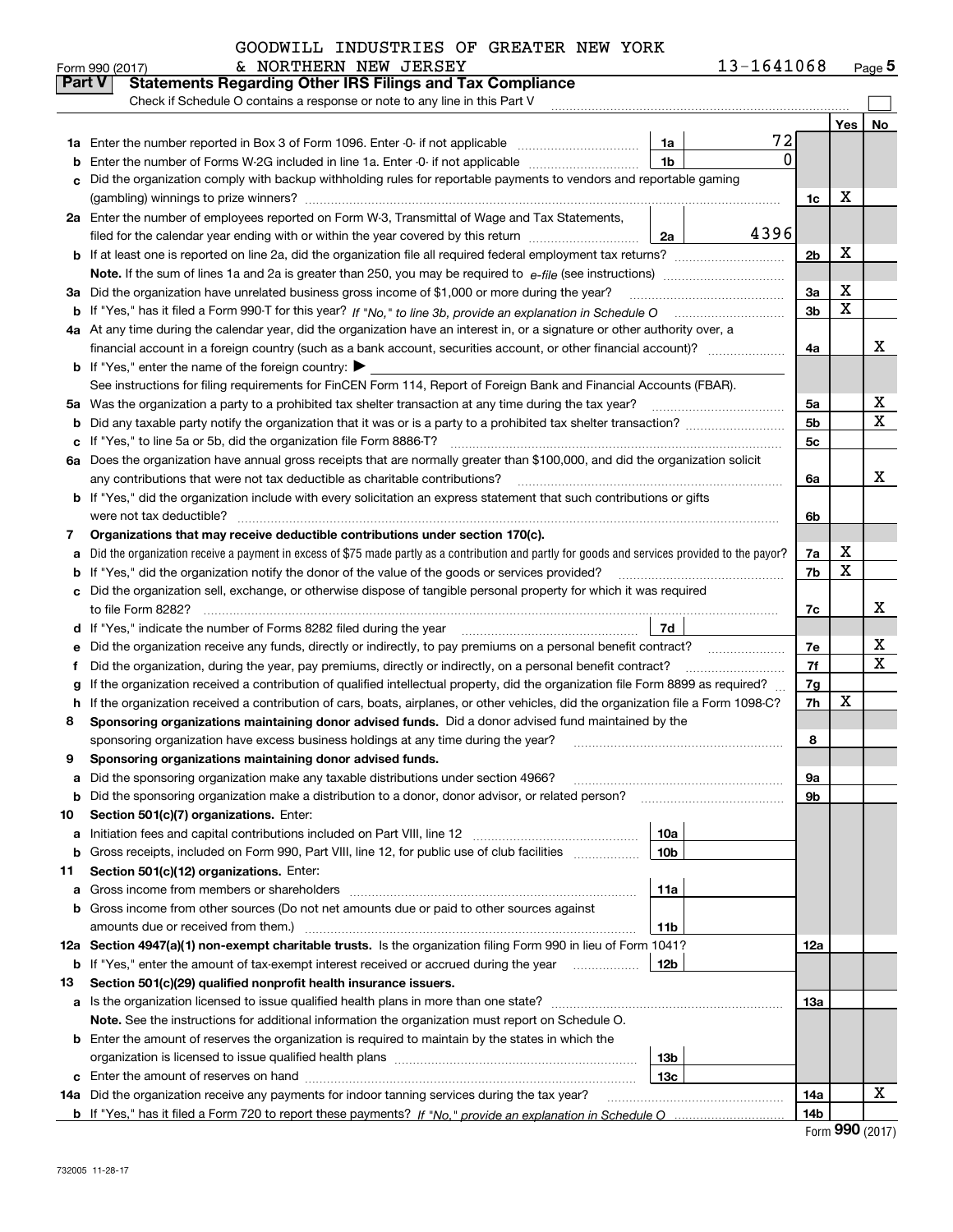### & NORTHERN NEW JERSEY 13-1641068

*For each "Yes" response to lines 2 through 7b below, and for a "No" response to line 8a, 8b, or 10b below, describe the circumstances, processes, or changes in Schedule O. See instructions.* Form 990 (2017) **6 Convert Convert Convert Convert Convert Convert Convert Convert Convert Convert Convert Conve<br><b>Part VI Governance, Management, and Disclosure** For each "Yes" response to lines 2 through 7b below, and f

|     | Check if Schedule O contains a response or note to any line in this Part VI                                                                                                                                                    |                               |    |                 |             | $\boxed{\text{X}}$ |  |  |  |  |
|-----|--------------------------------------------------------------------------------------------------------------------------------------------------------------------------------------------------------------------------------|-------------------------------|----|-----------------|-------------|--------------------|--|--|--|--|
|     | <b>Section A. Governing Body and Management</b>                                                                                                                                                                                |                               |    |                 |             |                    |  |  |  |  |
|     |                                                                                                                                                                                                                                |                               |    |                 | Yes         | No                 |  |  |  |  |
|     | <b>1a</b> Enter the number of voting members of the governing body at the end of the tax year                                                                                                                                  | 1a                            | 12 |                 |             |                    |  |  |  |  |
|     | If there are material differences in voting rights among members of the governing body, or if the governing                                                                                                                    |                               |    |                 |             |                    |  |  |  |  |
|     | body delegated broad authority to an executive committee or similar committee, explain in Schedule O.                                                                                                                          |                               |    |                 |             |                    |  |  |  |  |
| b   | Enter the number of voting members included in line 1a, above, who are independent                                                                                                                                             | 1b                            | 12 |                 |             |                    |  |  |  |  |
| 2   | Did any officer, director, trustee, or key employee have a family relationship or a business relationship with any other                                                                                                       |                               |    |                 |             |                    |  |  |  |  |
|     | officer, director, trustee, or key employee?                                                                                                                                                                                   |                               |    | $\overline{2}$  |             | х                  |  |  |  |  |
| 3   | Did the organization delegate control over management duties customarily performed by or under the direct supervision                                                                                                          |                               |    |                 |             |                    |  |  |  |  |
|     |                                                                                                                                                                                                                                |                               |    | 3               |             | х                  |  |  |  |  |
| 4   | Did the organization make any significant changes to its governing documents since the prior Form 990 was filed?                                                                                                               |                               |    | 4               |             | $\mathbf X$        |  |  |  |  |
| 5   |                                                                                                                                                                                                                                |                               |    | 5               |             | $\mathbf X$        |  |  |  |  |
| 6   | Did the organization have members or stockholders?                                                                                                                                                                             |                               |    | 6               |             | $\mathbf X$        |  |  |  |  |
| 7a  | Did the organization have members, stockholders, or other persons who had the power to elect or appoint one or                                                                                                                 |                               |    |                 |             |                    |  |  |  |  |
|     | more members of the governing body?                                                                                                                                                                                            |                               |    | 7a              |             | х                  |  |  |  |  |
|     | <b>b</b> Are any governance decisions of the organization reserved to (or subject to approval by) members, stockholders, or                                                                                                    |                               |    |                 |             |                    |  |  |  |  |
|     | persons other than the governing body?                                                                                                                                                                                         |                               |    | 7b              |             | х                  |  |  |  |  |
| 8   | Did the organization contemporaneously document the meetings held or written actions undertaken during the year by the following:                                                                                              |                               |    |                 |             |                    |  |  |  |  |
| a   |                                                                                                                                                                                                                                |                               |    | 8а              | X           |                    |  |  |  |  |
| b   | Each committee with authority to act on behalf of the governing body?                                                                                                                                                          |                               |    | 8b              | X           |                    |  |  |  |  |
| 9   | Is there any officer, director, trustee, or key employee listed in Part VII, Section A, who cannot be reached at the                                                                                                           |                               |    |                 |             |                    |  |  |  |  |
|     |                                                                                                                                                                                                                                |                               |    | 9               |             | х                  |  |  |  |  |
|     | Section B. Policies <sub>(This Section B requests information about policies not required by the Internal Revenue Code.)</sub>                                                                                                 |                               |    |                 |             |                    |  |  |  |  |
|     |                                                                                                                                                                                                                                |                               |    |                 | Yes         | No                 |  |  |  |  |
|     |                                                                                                                                                                                                                                |                               |    | 10a             |             | $\mathbf X$        |  |  |  |  |
|     | <b>b</b> If "Yes," did the organization have written policies and procedures governing the activities of such chapters, affiliates,                                                                                            |                               |    |                 |             |                    |  |  |  |  |
|     | and branches to ensure their operations are consistent with the organization's exempt purposes?                                                                                                                                |                               |    | 10 <sub>b</sub> |             |                    |  |  |  |  |
|     | 11a Has the organization provided a complete copy of this Form 990 to all members of its governing body before filing the form?                                                                                                |                               |    | 11a             | $\mathbf X$ |                    |  |  |  |  |
| b   | Describe in Schedule O the process, if any, used by the organization to review this Form 990.                                                                                                                                  |                               |    |                 |             |                    |  |  |  |  |
| 12a | Did the organization have a written conflict of interest policy? If "No," go to line 13                                                                                                                                        |                               |    | 12a             | X           |                    |  |  |  |  |
| b   |                                                                                                                                                                                                                                |                               |    | 12 <sub>b</sub> | $\mathbf X$ |                    |  |  |  |  |
| с   | Did the organization regularly and consistently monitor and enforce compliance with the policy? If "Yes." describe                                                                                                             |                               |    |                 |             |                    |  |  |  |  |
|     | in Schedule O how this was done material and the control of the state of the state of the state of the state of the state of the state of the state of the state of the state of the state of the state of the state of the st |                               |    | 12c             | X           |                    |  |  |  |  |
| 13  | Did the organization have a written whistleblower policy?                                                                                                                                                                      |                               |    | 13              | X           |                    |  |  |  |  |
| 14  | Did the organization have a written document retention and destruction policy?                                                                                                                                                 |                               |    | 14              | $\mathbf X$ |                    |  |  |  |  |
| 15  | Did the process for determining compensation of the following persons include a review and approval by independent                                                                                                             |                               |    |                 |             |                    |  |  |  |  |
|     | persons, comparability data, and contemporaneous substantiation of the deliberation and decision?                                                                                                                              |                               |    |                 |             |                    |  |  |  |  |
| a   | The organization's CEO, Executive Director, or top management official manufactured content of the organization's CEO, Executive Director, or top management official                                                          |                               |    | 15a             | х           |                    |  |  |  |  |
|     | <b>b</b> Other officers or key employees of the organization                                                                                                                                                                   |                               |    | 15 <sub>b</sub> | X           |                    |  |  |  |  |
|     | If "Yes" to line 15a or 15b, describe the process in Schedule O (see instructions).                                                                                                                                            |                               |    |                 |             |                    |  |  |  |  |
|     | 16a Did the organization invest in, contribute assets to, or participate in a joint venture or similar arrangement with a                                                                                                      |                               |    |                 |             |                    |  |  |  |  |
|     | taxable entity during the year?                                                                                                                                                                                                |                               |    | 16a             |             | х                  |  |  |  |  |
|     | b If "Yes," did the organization follow a written policy or procedure requiring the organization to evaluate its participation                                                                                                 |                               |    |                 |             |                    |  |  |  |  |
|     | in joint venture arrangements under applicable federal tax law, and take steps to safeguard the organization's                                                                                                                 |                               |    |                 |             |                    |  |  |  |  |
|     | exempt status with respect to such arrangements?                                                                                                                                                                               |                               |    | 16b             |             |                    |  |  |  |  |
|     | <b>Section C. Disclosure</b>                                                                                                                                                                                                   |                               |    |                 |             |                    |  |  |  |  |
| 17  | List the states with which a copy of this Form 990 is required to be filed $\blacktriangleright$ NY, NJ                                                                                                                        |                               |    |                 |             |                    |  |  |  |  |
| 18  | Section 6104 requires an organization to make its Forms 1023 (or 1024 if applicable), 990, and 990-T (Section 501(c)(3)s only) available                                                                                       |                               |    |                 |             |                    |  |  |  |  |
|     | for public inspection. Indicate how you made these available. Check all that apply.                                                                                                                                            |                               |    |                 |             |                    |  |  |  |  |
|     | $X$ Own website<br>$X$ Upon request<br>Another's website                                                                                                                                                                       | Other (explain in Schedule O) |    |                 |             |                    |  |  |  |  |
| 19  | Describe in Schedule O whether (and if so, how) the organization made its governing documents, conflict of interest policy, and financial                                                                                      |                               |    |                 |             |                    |  |  |  |  |
|     | statements available to the public during the tax year.                                                                                                                                                                        |                               |    |                 |             |                    |  |  |  |  |
| 20  | State the name, address, and telephone number of the person who possesses the organization's books and records:                                                                                                                |                               |    |                 |             |                    |  |  |  |  |
|     | SCOTT ZUCKER - (718)728-5400                                                                                                                                                                                                   |                               |    |                 |             |                    |  |  |  |  |
|     | 11102<br>4-21 27TH AVENUE, ASTORIA, NY                                                                                                                                                                                         |                               |    |                 |             |                    |  |  |  |  |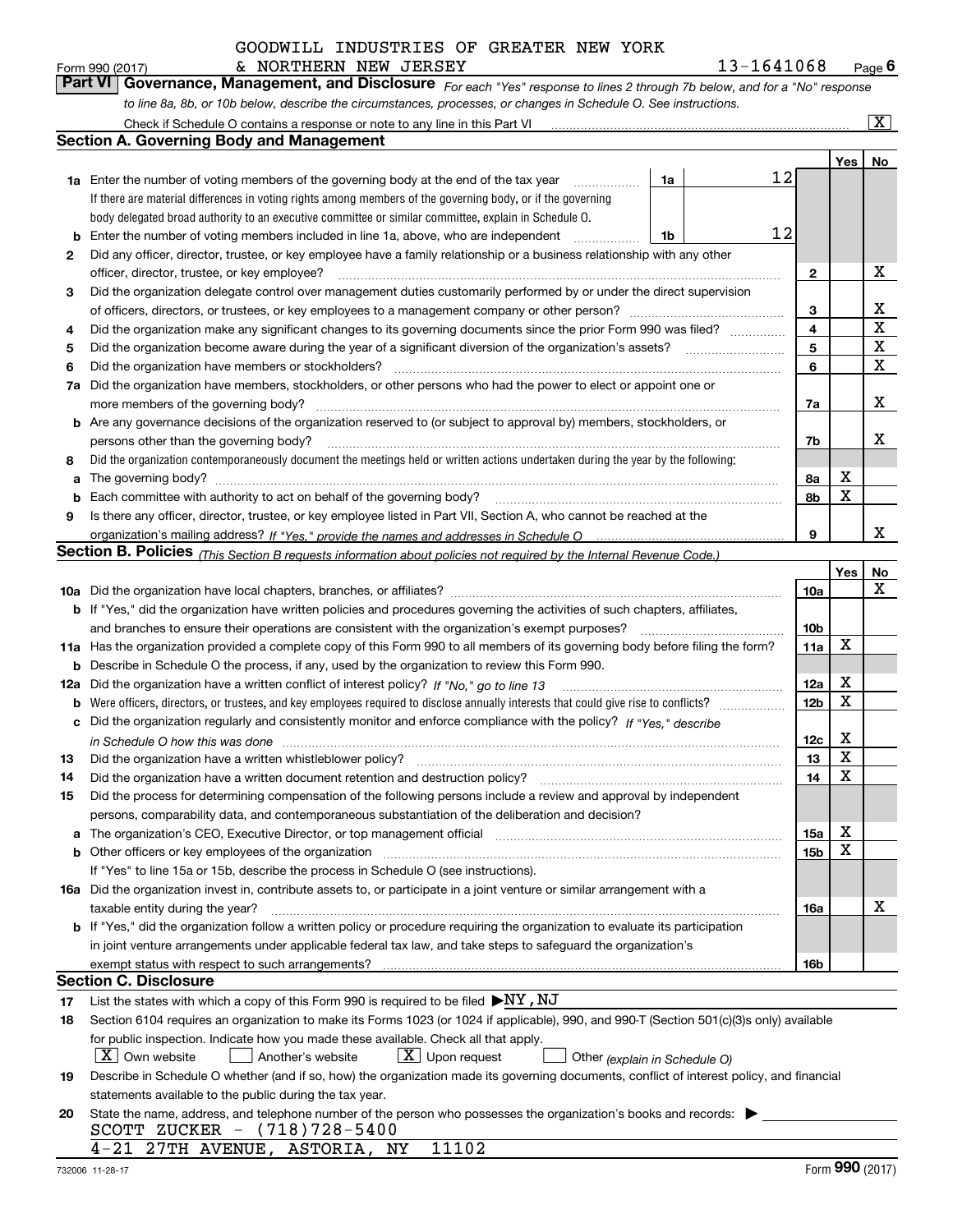$\mathcal{L}^{\text{max}}$ 

|  | Form 990 (2017) |
|--|-----------------|
|  |                 |

**7Part VII Compensation of Officers, Directors, Trustees, Key Employees, Highest Compensated Employees, and Independent Contractors**

Check if Schedule O contains a response or note to any line in this Part VII

**Section A. Officers, Directors, Trustees, Key Employees, and Highest Compensated Employees**

**1a**  Complete this table for all persons required to be listed. Report compensation for the calendar year ending with or within the organization's tax year.

**•** List all of the organization's current officers, directors, trustees (whether individuals or organizations), regardless of amount of compensation.

● List all of the organization's **current** key employees, if any. See instructions for definition of "key employee." Enter -0- in columns  $(D)$ ,  $(E)$ , and  $(F)$  if no compensation was paid.

**•** List the organization's five current highest compensated employees (other than an officer, director, trustee, or key employee) who received report-

 $\bullet$  List all of the organization's **former** officers, key employees, and highest compensated employees who received more than \$100,000 of able compensation (Box 5 of Form W-2 and/or Box 7 of Form 1099-MISC) of more than \$100,000 from the organization and any related organizations.

**•** List all of the organization's former directors or trustees that received, in the capacity as a former director or trustee of the organization, reportable compensation from the organization and any related organizations. more than \$10,000 of reportable compensation from the organization and any related organizations.

List persons in the following order: individual trustees or directors; institutional trustees; officers; key employees; highest compensated employees; and former such persons.

Check this box if neither the organization nor any related organization compensated any current officer, director, or trustee.  $\mathcal{L}^{\text{max}}$ 

| Position<br>Name and Title<br>Reportable<br>Reportable<br>Estimated<br>Average<br>(do not check more than one<br>hours per<br>compensation<br>compensation<br>amount of<br>box, unless person is both an<br>officer and a director/trustee)<br>from related<br>week<br>from<br>other<br>Individual trustee or director<br>the<br>organizations<br>compensation<br>(list any<br>(W-2/1099-MISC)<br>hours for<br>organization<br>from the<br>Highest compensated<br> employee<br>Institutional trustee<br>related<br>(W-2/1099-MISC)<br>organization<br>Key employee<br>organizations<br>and related<br>below<br>organizations<br>Former<br>Officer<br>line)<br>1.50<br><b>ANDREW BAEHR</b><br>(1)<br>$\mathbf X$<br>0.<br>0.<br>$0_{.}$<br><b>DIRECTOR</b><br>1.50<br>(2)<br>BING E. GARRIDO<br>$\overline{\mathbf{X}}$<br>0.<br>0.<br>0.<br><b>DIRECTOR</b><br>1.50<br>(3)<br>DAMODARAM BASHYAM<br>0.<br>$\mathbf x$<br>0.<br>$0_{.}$<br><b>DIRECTOR</b><br>2.30<br>(4)<br>DAVID BELKIN<br>0.50<br>0.<br>$\mathbf X$<br>$\overline{\textbf{X}}$<br>0.<br>$0_{\cdot}$<br><b>TREASURER</b><br>2.30<br>(5) DAVID C. COQUILLETTE<br>0.50<br>0.<br>$\mathbf X$<br>X<br>0.<br>$\mathbf 0$ .<br><b>SECRETARY</b><br>DAVID DUPLANTIS<br>1.50<br>(6)<br>$\mathbf X$<br>0.<br>0.<br>$\mathbf 0$ .<br><b>DIRECTOR</b><br>1.50<br>(7)<br>DEBORAH WEINSWIG<br>0.<br>$\mathbf X$<br>0.<br>$0_{.}$<br><b>DIRECTOR</b><br>2.30<br>DON M. WILSON III<br>(8)<br>$\mathbf X$<br>0.<br>0.<br>0.50<br>X<br>$\mathbf 0$ .<br>VICE PRESIDENT<br>1.50<br><b>DONALD HUBER</b><br>(9)<br>0.<br>$\mathbf X$<br>0.<br>$\mathbf 0$ .<br><b>DIRECTOR</b><br>2.30<br>(10) HENRY E. GOOSS<br>0.50<br>0.<br>0.<br>$\mathbf X$<br>X<br>0.<br><b>BOARD CHAIR</b><br>1.50<br>(11) KATHERINE BLACK<br>0.<br>0.<br>$\mathbf X$<br>0.<br><b>DIRECTOR</b><br>1.50<br>(12) MICHAEL COYLE<br>0.<br>$\mathbf x$<br>0.<br>0.<br><b>DIRECTOR</b><br>36.30<br>$(13)$ ANDRE R.<br><b>BROMES</b><br>159,214.<br>0.<br>24,421.<br>X<br>SVP & CIO<br>36.30<br>(14) CATHARINE L. GAUL-STIGGE<br>1.00<br>27,812.<br>X<br>315,575.<br>0.<br>PRESIDENT & CHIEF EXECUTIVE OFFICER<br>36.30<br>(15) SCOTT ZUCKER<br>1.00<br>X<br>174,648.<br>0.<br>1,052.<br>CFO/EVP FINANCE<br>36.30<br>(16) XENON WALCOTT<br>$\overline{\mathbf{X}}$<br>$\mathbf 0$ .<br>176,325.<br>9,433.<br>EVP OF OPERATIONS<br>36.30<br>(17) CARLOS M. HERNANDEZ<br>$\overline{\text{X}}$<br>270,681.<br>$0$ .<br>16,933.<br>SVP (OUTGOING) | (A) | (B) |  | (C) |  | (D) | (E) | (F) |
|------------------------------------------------------------------------------------------------------------------------------------------------------------------------------------------------------------------------------------------------------------------------------------------------------------------------------------------------------------------------------------------------------------------------------------------------------------------------------------------------------------------------------------------------------------------------------------------------------------------------------------------------------------------------------------------------------------------------------------------------------------------------------------------------------------------------------------------------------------------------------------------------------------------------------------------------------------------------------------------------------------------------------------------------------------------------------------------------------------------------------------------------------------------------------------------------------------------------------------------------------------------------------------------------------------------------------------------------------------------------------------------------------------------------------------------------------------------------------------------------------------------------------------------------------------------------------------------------------------------------------------------------------------------------------------------------------------------------------------------------------------------------------------------------------------------------------------------------------------------------------------------------------------------------------------------------------------------------------------------------------------------------------------------------------------------------------------------------------------------------------------------------------------------------------------------------------------------------------------------------------------------------------------------------------------------------------------------------------------------------------------------------------------------------------------------------------------|-----|-----|--|-----|--|-----|-----|-----|
|                                                                                                                                                                                                                                                                                                                                                                                                                                                                                                                                                                                                                                                                                                                                                                                                                                                                                                                                                                                                                                                                                                                                                                                                                                                                                                                                                                                                                                                                                                                                                                                                                                                                                                                                                                                                                                                                                                                                                                                                                                                                                                                                                                                                                                                                                                                                                                                                                                                            |     |     |  |     |  |     |     |     |
|                                                                                                                                                                                                                                                                                                                                                                                                                                                                                                                                                                                                                                                                                                                                                                                                                                                                                                                                                                                                                                                                                                                                                                                                                                                                                                                                                                                                                                                                                                                                                                                                                                                                                                                                                                                                                                                                                                                                                                                                                                                                                                                                                                                                                                                                                                                                                                                                                                                            |     |     |  |     |  |     |     |     |
|                                                                                                                                                                                                                                                                                                                                                                                                                                                                                                                                                                                                                                                                                                                                                                                                                                                                                                                                                                                                                                                                                                                                                                                                                                                                                                                                                                                                                                                                                                                                                                                                                                                                                                                                                                                                                                                                                                                                                                                                                                                                                                                                                                                                                                                                                                                                                                                                                                                            |     |     |  |     |  |     |     |     |
|                                                                                                                                                                                                                                                                                                                                                                                                                                                                                                                                                                                                                                                                                                                                                                                                                                                                                                                                                                                                                                                                                                                                                                                                                                                                                                                                                                                                                                                                                                                                                                                                                                                                                                                                                                                                                                                                                                                                                                                                                                                                                                                                                                                                                                                                                                                                                                                                                                                            |     |     |  |     |  |     |     |     |
|                                                                                                                                                                                                                                                                                                                                                                                                                                                                                                                                                                                                                                                                                                                                                                                                                                                                                                                                                                                                                                                                                                                                                                                                                                                                                                                                                                                                                                                                                                                                                                                                                                                                                                                                                                                                                                                                                                                                                                                                                                                                                                                                                                                                                                                                                                                                                                                                                                                            |     |     |  |     |  |     |     |     |
|                                                                                                                                                                                                                                                                                                                                                                                                                                                                                                                                                                                                                                                                                                                                                                                                                                                                                                                                                                                                                                                                                                                                                                                                                                                                                                                                                                                                                                                                                                                                                                                                                                                                                                                                                                                                                                                                                                                                                                                                                                                                                                                                                                                                                                                                                                                                                                                                                                                            |     |     |  |     |  |     |     |     |
|                                                                                                                                                                                                                                                                                                                                                                                                                                                                                                                                                                                                                                                                                                                                                                                                                                                                                                                                                                                                                                                                                                                                                                                                                                                                                                                                                                                                                                                                                                                                                                                                                                                                                                                                                                                                                                                                                                                                                                                                                                                                                                                                                                                                                                                                                                                                                                                                                                                            |     |     |  |     |  |     |     |     |
|                                                                                                                                                                                                                                                                                                                                                                                                                                                                                                                                                                                                                                                                                                                                                                                                                                                                                                                                                                                                                                                                                                                                                                                                                                                                                                                                                                                                                                                                                                                                                                                                                                                                                                                                                                                                                                                                                                                                                                                                                                                                                                                                                                                                                                                                                                                                                                                                                                                            |     |     |  |     |  |     |     |     |
|                                                                                                                                                                                                                                                                                                                                                                                                                                                                                                                                                                                                                                                                                                                                                                                                                                                                                                                                                                                                                                                                                                                                                                                                                                                                                                                                                                                                                                                                                                                                                                                                                                                                                                                                                                                                                                                                                                                                                                                                                                                                                                                                                                                                                                                                                                                                                                                                                                                            |     |     |  |     |  |     |     |     |
|                                                                                                                                                                                                                                                                                                                                                                                                                                                                                                                                                                                                                                                                                                                                                                                                                                                                                                                                                                                                                                                                                                                                                                                                                                                                                                                                                                                                                                                                                                                                                                                                                                                                                                                                                                                                                                                                                                                                                                                                                                                                                                                                                                                                                                                                                                                                                                                                                                                            |     |     |  |     |  |     |     |     |
|                                                                                                                                                                                                                                                                                                                                                                                                                                                                                                                                                                                                                                                                                                                                                                                                                                                                                                                                                                                                                                                                                                                                                                                                                                                                                                                                                                                                                                                                                                                                                                                                                                                                                                                                                                                                                                                                                                                                                                                                                                                                                                                                                                                                                                                                                                                                                                                                                                                            |     |     |  |     |  |     |     |     |
|                                                                                                                                                                                                                                                                                                                                                                                                                                                                                                                                                                                                                                                                                                                                                                                                                                                                                                                                                                                                                                                                                                                                                                                                                                                                                                                                                                                                                                                                                                                                                                                                                                                                                                                                                                                                                                                                                                                                                                                                                                                                                                                                                                                                                                                                                                                                                                                                                                                            |     |     |  |     |  |     |     |     |
|                                                                                                                                                                                                                                                                                                                                                                                                                                                                                                                                                                                                                                                                                                                                                                                                                                                                                                                                                                                                                                                                                                                                                                                                                                                                                                                                                                                                                                                                                                                                                                                                                                                                                                                                                                                                                                                                                                                                                                                                                                                                                                                                                                                                                                                                                                                                                                                                                                                            |     |     |  |     |  |     |     |     |
|                                                                                                                                                                                                                                                                                                                                                                                                                                                                                                                                                                                                                                                                                                                                                                                                                                                                                                                                                                                                                                                                                                                                                                                                                                                                                                                                                                                                                                                                                                                                                                                                                                                                                                                                                                                                                                                                                                                                                                                                                                                                                                                                                                                                                                                                                                                                                                                                                                                            |     |     |  |     |  |     |     |     |
|                                                                                                                                                                                                                                                                                                                                                                                                                                                                                                                                                                                                                                                                                                                                                                                                                                                                                                                                                                                                                                                                                                                                                                                                                                                                                                                                                                                                                                                                                                                                                                                                                                                                                                                                                                                                                                                                                                                                                                                                                                                                                                                                                                                                                                                                                                                                                                                                                                                            |     |     |  |     |  |     |     |     |
|                                                                                                                                                                                                                                                                                                                                                                                                                                                                                                                                                                                                                                                                                                                                                                                                                                                                                                                                                                                                                                                                                                                                                                                                                                                                                                                                                                                                                                                                                                                                                                                                                                                                                                                                                                                                                                                                                                                                                                                                                                                                                                                                                                                                                                                                                                                                                                                                                                                            |     |     |  |     |  |     |     |     |
|                                                                                                                                                                                                                                                                                                                                                                                                                                                                                                                                                                                                                                                                                                                                                                                                                                                                                                                                                                                                                                                                                                                                                                                                                                                                                                                                                                                                                                                                                                                                                                                                                                                                                                                                                                                                                                                                                                                                                                                                                                                                                                                                                                                                                                                                                                                                                                                                                                                            |     |     |  |     |  |     |     |     |
|                                                                                                                                                                                                                                                                                                                                                                                                                                                                                                                                                                                                                                                                                                                                                                                                                                                                                                                                                                                                                                                                                                                                                                                                                                                                                                                                                                                                                                                                                                                                                                                                                                                                                                                                                                                                                                                                                                                                                                                                                                                                                                                                                                                                                                                                                                                                                                                                                                                            |     |     |  |     |  |     |     |     |
|                                                                                                                                                                                                                                                                                                                                                                                                                                                                                                                                                                                                                                                                                                                                                                                                                                                                                                                                                                                                                                                                                                                                                                                                                                                                                                                                                                                                                                                                                                                                                                                                                                                                                                                                                                                                                                                                                                                                                                                                                                                                                                                                                                                                                                                                                                                                                                                                                                                            |     |     |  |     |  |     |     |     |
|                                                                                                                                                                                                                                                                                                                                                                                                                                                                                                                                                                                                                                                                                                                                                                                                                                                                                                                                                                                                                                                                                                                                                                                                                                                                                                                                                                                                                                                                                                                                                                                                                                                                                                                                                                                                                                                                                                                                                                                                                                                                                                                                                                                                                                                                                                                                                                                                                                                            |     |     |  |     |  |     |     |     |
|                                                                                                                                                                                                                                                                                                                                                                                                                                                                                                                                                                                                                                                                                                                                                                                                                                                                                                                                                                                                                                                                                                                                                                                                                                                                                                                                                                                                                                                                                                                                                                                                                                                                                                                                                                                                                                                                                                                                                                                                                                                                                                                                                                                                                                                                                                                                                                                                                                                            |     |     |  |     |  |     |     |     |
|                                                                                                                                                                                                                                                                                                                                                                                                                                                                                                                                                                                                                                                                                                                                                                                                                                                                                                                                                                                                                                                                                                                                                                                                                                                                                                                                                                                                                                                                                                                                                                                                                                                                                                                                                                                                                                                                                                                                                                                                                                                                                                                                                                                                                                                                                                                                                                                                                                                            |     |     |  |     |  |     |     |     |
|                                                                                                                                                                                                                                                                                                                                                                                                                                                                                                                                                                                                                                                                                                                                                                                                                                                                                                                                                                                                                                                                                                                                                                                                                                                                                                                                                                                                                                                                                                                                                                                                                                                                                                                                                                                                                                                                                                                                                                                                                                                                                                                                                                                                                                                                                                                                                                                                                                                            |     |     |  |     |  |     |     |     |
|                                                                                                                                                                                                                                                                                                                                                                                                                                                                                                                                                                                                                                                                                                                                                                                                                                                                                                                                                                                                                                                                                                                                                                                                                                                                                                                                                                                                                                                                                                                                                                                                                                                                                                                                                                                                                                                                                                                                                                                                                                                                                                                                                                                                                                                                                                                                                                                                                                                            |     |     |  |     |  |     |     |     |
|                                                                                                                                                                                                                                                                                                                                                                                                                                                                                                                                                                                                                                                                                                                                                                                                                                                                                                                                                                                                                                                                                                                                                                                                                                                                                                                                                                                                                                                                                                                                                                                                                                                                                                                                                                                                                                                                                                                                                                                                                                                                                                                                                                                                                                                                                                                                                                                                                                                            |     |     |  |     |  |     |     |     |
|                                                                                                                                                                                                                                                                                                                                                                                                                                                                                                                                                                                                                                                                                                                                                                                                                                                                                                                                                                                                                                                                                                                                                                                                                                                                                                                                                                                                                                                                                                                                                                                                                                                                                                                                                                                                                                                                                                                                                                                                                                                                                                                                                                                                                                                                                                                                                                                                                                                            |     |     |  |     |  |     |     |     |
|                                                                                                                                                                                                                                                                                                                                                                                                                                                                                                                                                                                                                                                                                                                                                                                                                                                                                                                                                                                                                                                                                                                                                                                                                                                                                                                                                                                                                                                                                                                                                                                                                                                                                                                                                                                                                                                                                                                                                                                                                                                                                                                                                                                                                                                                                                                                                                                                                                                            |     |     |  |     |  |     |     |     |
|                                                                                                                                                                                                                                                                                                                                                                                                                                                                                                                                                                                                                                                                                                                                                                                                                                                                                                                                                                                                                                                                                                                                                                                                                                                                                                                                                                                                                                                                                                                                                                                                                                                                                                                                                                                                                                                                                                                                                                                                                                                                                                                                                                                                                                                                                                                                                                                                                                                            |     |     |  |     |  |     |     |     |
|                                                                                                                                                                                                                                                                                                                                                                                                                                                                                                                                                                                                                                                                                                                                                                                                                                                                                                                                                                                                                                                                                                                                                                                                                                                                                                                                                                                                                                                                                                                                                                                                                                                                                                                                                                                                                                                                                                                                                                                                                                                                                                                                                                                                                                                                                                                                                                                                                                                            |     |     |  |     |  |     |     |     |
|                                                                                                                                                                                                                                                                                                                                                                                                                                                                                                                                                                                                                                                                                                                                                                                                                                                                                                                                                                                                                                                                                                                                                                                                                                                                                                                                                                                                                                                                                                                                                                                                                                                                                                                                                                                                                                                                                                                                                                                                                                                                                                                                                                                                                                                                                                                                                                                                                                                            |     |     |  |     |  |     |     |     |
|                                                                                                                                                                                                                                                                                                                                                                                                                                                                                                                                                                                                                                                                                                                                                                                                                                                                                                                                                                                                                                                                                                                                                                                                                                                                                                                                                                                                                                                                                                                                                                                                                                                                                                                                                                                                                                                                                                                                                                                                                                                                                                                                                                                                                                                                                                                                                                                                                                                            |     |     |  |     |  |     |     |     |
|                                                                                                                                                                                                                                                                                                                                                                                                                                                                                                                                                                                                                                                                                                                                                                                                                                                                                                                                                                                                                                                                                                                                                                                                                                                                                                                                                                                                                                                                                                                                                                                                                                                                                                                                                                                                                                                                                                                                                                                                                                                                                                                                                                                                                                                                                                                                                                                                                                                            |     |     |  |     |  |     |     |     |
|                                                                                                                                                                                                                                                                                                                                                                                                                                                                                                                                                                                                                                                                                                                                                                                                                                                                                                                                                                                                                                                                                                                                                                                                                                                                                                                                                                                                                                                                                                                                                                                                                                                                                                                                                                                                                                                                                                                                                                                                                                                                                                                                                                                                                                                                                                                                                                                                                                                            |     |     |  |     |  |     |     |     |
|                                                                                                                                                                                                                                                                                                                                                                                                                                                                                                                                                                                                                                                                                                                                                                                                                                                                                                                                                                                                                                                                                                                                                                                                                                                                                                                                                                                                                                                                                                                                                                                                                                                                                                                                                                                                                                                                                                                                                                                                                                                                                                                                                                                                                                                                                                                                                                                                                                                            |     |     |  |     |  |     |     |     |
|                                                                                                                                                                                                                                                                                                                                                                                                                                                                                                                                                                                                                                                                                                                                                                                                                                                                                                                                                                                                                                                                                                                                                                                                                                                                                                                                                                                                                                                                                                                                                                                                                                                                                                                                                                                                                                                                                                                                                                                                                                                                                                                                                                                                                                                                                                                                                                                                                                                            |     |     |  |     |  |     |     |     |
|                                                                                                                                                                                                                                                                                                                                                                                                                                                                                                                                                                                                                                                                                                                                                                                                                                                                                                                                                                                                                                                                                                                                                                                                                                                                                                                                                                                                                                                                                                                                                                                                                                                                                                                                                                                                                                                                                                                                                                                                                                                                                                                                                                                                                                                                                                                                                                                                                                                            |     |     |  |     |  |     |     |     |
|                                                                                                                                                                                                                                                                                                                                                                                                                                                                                                                                                                                                                                                                                                                                                                                                                                                                                                                                                                                                                                                                                                                                                                                                                                                                                                                                                                                                                                                                                                                                                                                                                                                                                                                                                                                                                                                                                                                                                                                                                                                                                                                                                                                                                                                                                                                                                                                                                                                            |     |     |  |     |  |     |     |     |
|                                                                                                                                                                                                                                                                                                                                                                                                                                                                                                                                                                                                                                                                                                                                                                                                                                                                                                                                                                                                                                                                                                                                                                                                                                                                                                                                                                                                                                                                                                                                                                                                                                                                                                                                                                                                                                                                                                                                                                                                                                                                                                                                                                                                                                                                                                                                                                                                                                                            |     |     |  |     |  |     |     |     |
|                                                                                                                                                                                                                                                                                                                                                                                                                                                                                                                                                                                                                                                                                                                                                                                                                                                                                                                                                                                                                                                                                                                                                                                                                                                                                                                                                                                                                                                                                                                                                                                                                                                                                                                                                                                                                                                                                                                                                                                                                                                                                                                                                                                                                                                                                                                                                                                                                                                            |     |     |  |     |  |     |     |     |
|                                                                                                                                                                                                                                                                                                                                                                                                                                                                                                                                                                                                                                                                                                                                                                                                                                                                                                                                                                                                                                                                                                                                                                                                                                                                                                                                                                                                                                                                                                                                                                                                                                                                                                                                                                                                                                                                                                                                                                                                                                                                                                                                                                                                                                                                                                                                                                                                                                                            |     |     |  |     |  |     |     |     |
|                                                                                                                                                                                                                                                                                                                                                                                                                                                                                                                                                                                                                                                                                                                                                                                                                                                                                                                                                                                                                                                                                                                                                                                                                                                                                                                                                                                                                                                                                                                                                                                                                                                                                                                                                                                                                                                                                                                                                                                                                                                                                                                                                                                                                                                                                                                                                                                                                                                            |     |     |  |     |  |     |     |     |
|                                                                                                                                                                                                                                                                                                                                                                                                                                                                                                                                                                                                                                                                                                                                                                                                                                                                                                                                                                                                                                                                                                                                                                                                                                                                                                                                                                                                                                                                                                                                                                                                                                                                                                                                                                                                                                                                                                                                                                                                                                                                                                                                                                                                                                                                                                                                                                                                                                                            |     |     |  |     |  |     |     |     |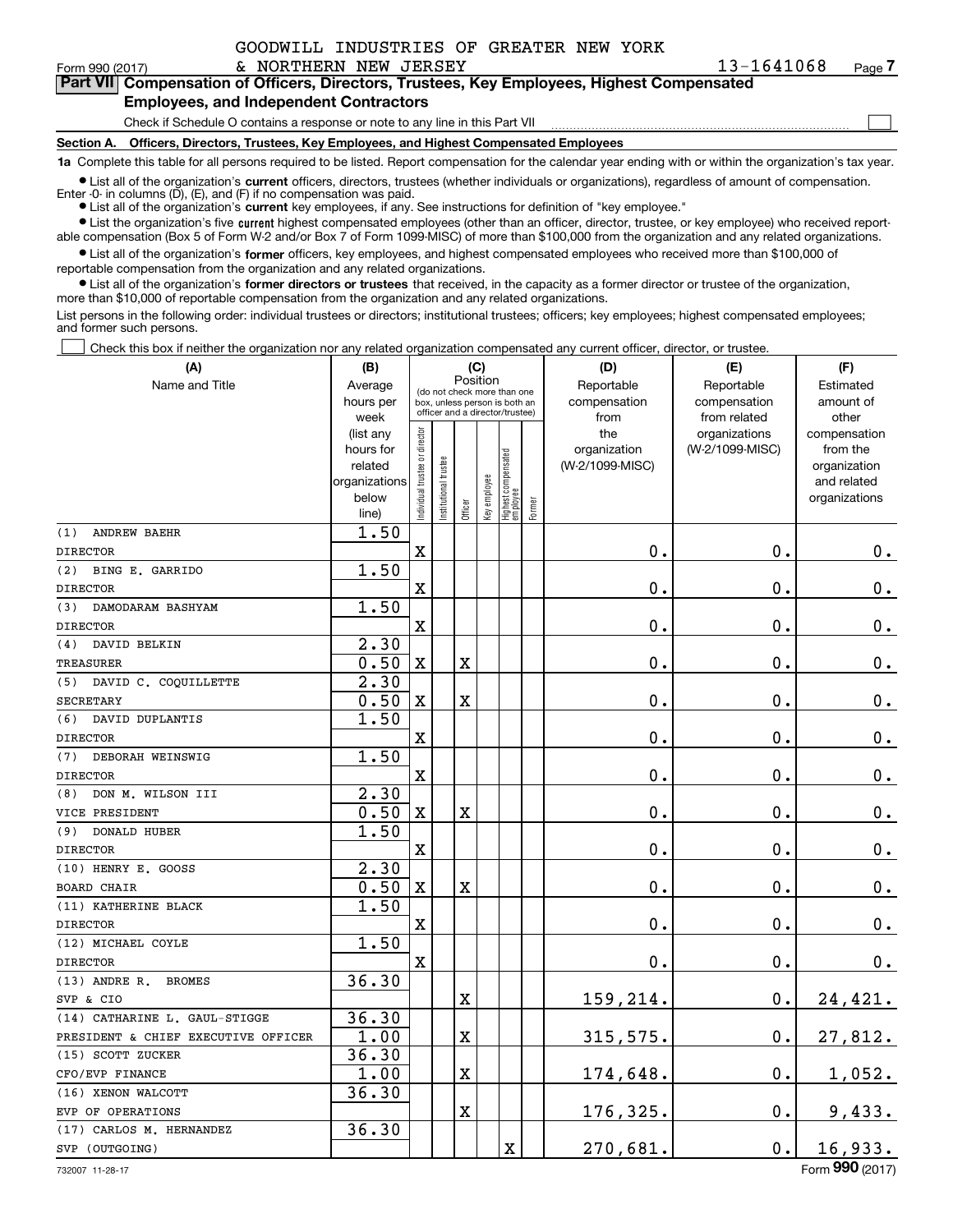**8**13-1641068

| & NORTHERN NEW JERSEY<br>Form 990 (2017)                                                                                                                                                                                                                     |               |                               |                      |                                                              |              |                                  |             |                         | 13-1641068      |                  | Page 8          |
|--------------------------------------------------------------------------------------------------------------------------------------------------------------------------------------------------------------------------------------------------------------|---------------|-------------------------------|----------------------|--------------------------------------------------------------|--------------|----------------------------------|-------------|-------------------------|-----------------|------------------|-----------------|
| <b>Part VII</b><br>Section A. Officers, Directors, Trustees, Key Employees, and Highest Compensated Employees (continued)                                                                                                                                    |               |                               |                      |                                                              |              |                                  |             |                         |                 |                  |                 |
| (A)                                                                                                                                                                                                                                                          | (B)           |                               |                      | (C)                                                          |              |                                  |             | (D)                     | (E)             |                  | (F)             |
| Name and title                                                                                                                                                                                                                                               | Average       |                               |                      | Position                                                     |              |                                  |             | Reportable              | Reportable      |                  | Estimated       |
|                                                                                                                                                                                                                                                              | hours per     |                               |                      | (do not check more than one<br>box, unless person is both an |              |                                  |             | compensation            | compensation    |                  | amount of       |
|                                                                                                                                                                                                                                                              | week          |                               |                      | officer and a director/trustee)                              |              |                                  |             | from                    | from related    |                  | other           |
|                                                                                                                                                                                                                                                              | (list any     |                               |                      |                                                              |              |                                  |             | the                     | organizations   |                  | compensation    |
|                                                                                                                                                                                                                                                              | hours for     |                               |                      |                                                              |              |                                  |             | organization            | (W-2/1099-MISC) |                  | from the        |
|                                                                                                                                                                                                                                                              | related       |                               |                      |                                                              |              |                                  |             | (W-2/1099-MISC)         |                 |                  | organization    |
|                                                                                                                                                                                                                                                              | organizations |                               |                      |                                                              |              |                                  |             |                         |                 |                  | and related     |
|                                                                                                                                                                                                                                                              | below         | ndividual trustee or director | nstitutional trustee |                                                              | Key employee |                                  |             |                         |                 |                  | organizations   |
|                                                                                                                                                                                                                                                              | line)         |                               |                      | Officer                                                      |              | Highest compensated<br> employee | Former      |                         |                 |                  |                 |
| (18) EDMUND O'DONNELL                                                                                                                                                                                                                                        | 36.30         |                               |                      |                                                              |              |                                  |             |                         |                 |                  |                 |
| SVP                                                                                                                                                                                                                                                          |               |                               |                      |                                                              |              | X                                |             | 139,249.                |                 | $0$ .            | 27,611.         |
| (19) LEWIS J. ANTON                                                                                                                                                                                                                                          | 36.30         |                               |                      |                                                              |              |                                  |             |                         |                 |                  |                 |
| VP                                                                                                                                                                                                                                                           |               |                               |                      |                                                              |              | X                                |             | 138,027.                |                 | $0$ .            | 26,664.         |
| (20) PANKAJ V. MEHTA                                                                                                                                                                                                                                         | 36.30         |                               |                      |                                                              |              |                                  |             |                         |                 |                  |                 |
| SVP & CORP. CONTROLLER                                                                                                                                                                                                                                       |               |                               |                      |                                                              |              | X                                |             | 167, 103.               |                 | 0.               | 7,049.          |
| (21) SHARMAINE WILLIAMS                                                                                                                                                                                                                                      | 36.30         |                               |                      |                                                              |              |                                  |             |                         |                 |                  |                 |
| SVP                                                                                                                                                                                                                                                          |               |                               |                      |                                                              |              | X                                |             | 152,708.                |                 | 0.               | 24, 121.        |
| (22) KAREN MEANS                                                                                                                                                                                                                                             | 36.30         |                               |                      |                                                              |              |                                  |             |                         |                 |                  |                 |
| EXEC. VP                                                                                                                                                                                                                                                     |               |                               |                      |                                                              |              |                                  | X           | 223,104.                |                 | 0.               | <u>13,775.</u>  |
| (23) LINDA C. SCARCE-TURNER                                                                                                                                                                                                                                  | 36.30         |                               |                      |                                                              |              |                                  |             |                         |                 |                  |                 |
| EXEC. VP                                                                                                                                                                                                                                                     |               |                               |                      |                                                              |              |                                  | $\mathbf X$ | 131,770.                |                 | 0.               | 6,412.          |
| (24) SANFORD WEINSTEIN                                                                                                                                                                                                                                       | 36.30         |                               |                      |                                                              |              |                                  |             |                         |                 |                  |                 |
| CFO/EVP FINANCE                                                                                                                                                                                                                                              |               |                               |                      |                                                              |              |                                  | $\mathbf X$ | 258,761.                |                 | 0.               | 38,511.         |
| (25) WILLIAM FORRESTER                                                                                                                                                                                                                                       | 36.30         |                               |                      |                                                              |              |                                  |             |                         |                 |                  |                 |
| FORMER PRESIDENT                                                                                                                                                                                                                                             |               |                               |                      |                                                              |              |                                  | $\mathbf X$ | 236,284.                |                 | 0.               | 0.              |
| (26) DAVID C. SCHOCH                                                                                                                                                                                                                                         | 36.30         |                               |                      |                                                              |              |                                  |             |                         |                 |                  |                 |
| SR. VP GOODTEMPS                                                                                                                                                                                                                                             |               |                               |                      |                                                              |              |                                  | X           | 185,876.                |                 | $0$ .            | 9,008.          |
|                                                                                                                                                                                                                                                              |               |                               |                      |                                                              |              |                                  |             | 2,729,325.              |                 | $\overline{0}$ . | 232,802.        |
| c Total from continuation sheets to Part VII, Section A <b>Constant Contact Part</b>                                                                                                                                                                         |               |                               |                      |                                                              |              |                                  |             | 0.                      |                 | $\overline{0}$ . | 0.              |
|                                                                                                                                                                                                                                                              |               |                               |                      |                                                              |              |                                  |             | 2,729,325.              |                 | $\overline{0}$ . | 232,802.        |
| Total number of individuals (including but not limited to those listed above) who received more than \$100,000 of reportable<br>$\mathbf{2}$                                                                                                                 |               |                               |                      |                                                              |              |                                  |             |                         |                 |                  |                 |
| compensation from the organization $\blacktriangleright$                                                                                                                                                                                                     |               |                               |                      |                                                              |              |                                  |             |                         |                 |                  | 23              |
|                                                                                                                                                                                                                                                              |               |                               |                      |                                                              |              |                                  |             |                         |                 |                  | Yes<br>No       |
| Did the organization list any former officer, director, or trustee, key employee, or highest compensated employee on<br>3                                                                                                                                    |               |                               |                      |                                                              |              |                                  |             |                         |                 |                  |                 |
| line 1a? If "Yes," complete Schedule J for such individual manufactured contained and the 1a? If "Yes," complete Schedule J for such individual                                                                                                              |               |                               |                      |                                                              |              |                                  |             |                         |                 |                  | X<br>3          |
| For any individual listed on line 1a, is the sum of reportable compensation and other compensation from the organization                                                                                                                                     |               |                               |                      |                                                              |              |                                  |             |                         |                 |                  |                 |
|                                                                                                                                                                                                                                                              |               |                               |                      |                                                              |              |                                  |             |                         |                 |                  | х<br>4          |
| Did any person listed on line 1a receive or accrue compensation from any unrelated organization or individual for services<br>5                                                                                                                              |               |                               |                      |                                                              |              |                                  |             |                         |                 |                  |                 |
| <b>Section B. Independent Contractors</b>                                                                                                                                                                                                                    |               |                               |                      |                                                              |              |                                  |             |                         |                 |                  | x<br>5          |
|                                                                                                                                                                                                                                                              |               |                               |                      |                                                              |              |                                  |             |                         |                 |                  |                 |
| Complete this table for your five highest compensated independent contractors that received more than \$100,000 of compensation from<br>1.<br>the organization. Report compensation for the calendar year ending with or within the organization's tax year. |               |                               |                      |                                                              |              |                                  |             |                         |                 |                  |                 |
| (A)                                                                                                                                                                                                                                                          |               |                               |                      |                                                              |              |                                  |             | (B)                     |                 |                  | (C)             |
| Name and business address                                                                                                                                                                                                                                    |               |                               |                      |                                                              |              |                                  |             | Description of services |                 |                  | Compensation    |
| TFORCE FINAL MILE, LLC, PO BOX 20284                                                                                                                                                                                                                         |               |                               |                      |                                                              |              |                                  |             | MOTOR MESSENGER         |                 |                  |                 |
| GREELY SQ STATION, NEW YORK, NY 10001                                                                                                                                                                                                                        |               |                               |                      |                                                              |              |                                  |             | SERVICES                |                 |                  | <u>268,438.</u> |
| WILLIAM FORRESTER                                                                                                                                                                                                                                            |               |                               |                      |                                                              |              |                                  |             |                         |                 |                  |                 |
| 6 SHERWOOD DRIVE, HUNTINGTON, NY 11743                                                                                                                                                                                                                       |               |                               |                      |                                                              |              |                                  |             | CONSULTING SERVICES     |                 |                  | 236, 284.       |
| KELLEY DRYE & WARREN, LLP                                                                                                                                                                                                                                    |               |                               |                      |                                                              |              |                                  |             |                         |                 |                  |                 |
| 101 PARK AVENUE, NEW YORK, NY 10178                                                                                                                                                                                                                          |               |                               |                      |                                                              |              |                                  |             | LEGAL SERVICES          |                 |                  | <u>154,467.</u> |
| PRESTIGE BUSINESS SERVICES                                                                                                                                                                                                                                   |               |                               |                      |                                                              |              |                                  |             | CAREER COUNSELING       |                 |                  |                 |
| PO BOX 70792, BROOKLYN, NY 10178                                                                                                                                                                                                                             |               |                               |                      |                                                              |              |                                  |             | SERVICES                |                 |                  | 144,000.        |
|                                                                                                                                                                                                                                                              |               |                               |                      |                                                              |              |                                  |             |                         |                 |                  |                 |
|                                                                                                                                                                                                                                                              |               |                               |                      |                                                              |              |                                  |             |                         |                 |                  |                 |

**2**Total number of independent contractors (including but not limited to those listed above) who received more than \$100,000 of compensation from the organization  $\blacktriangleright$ 4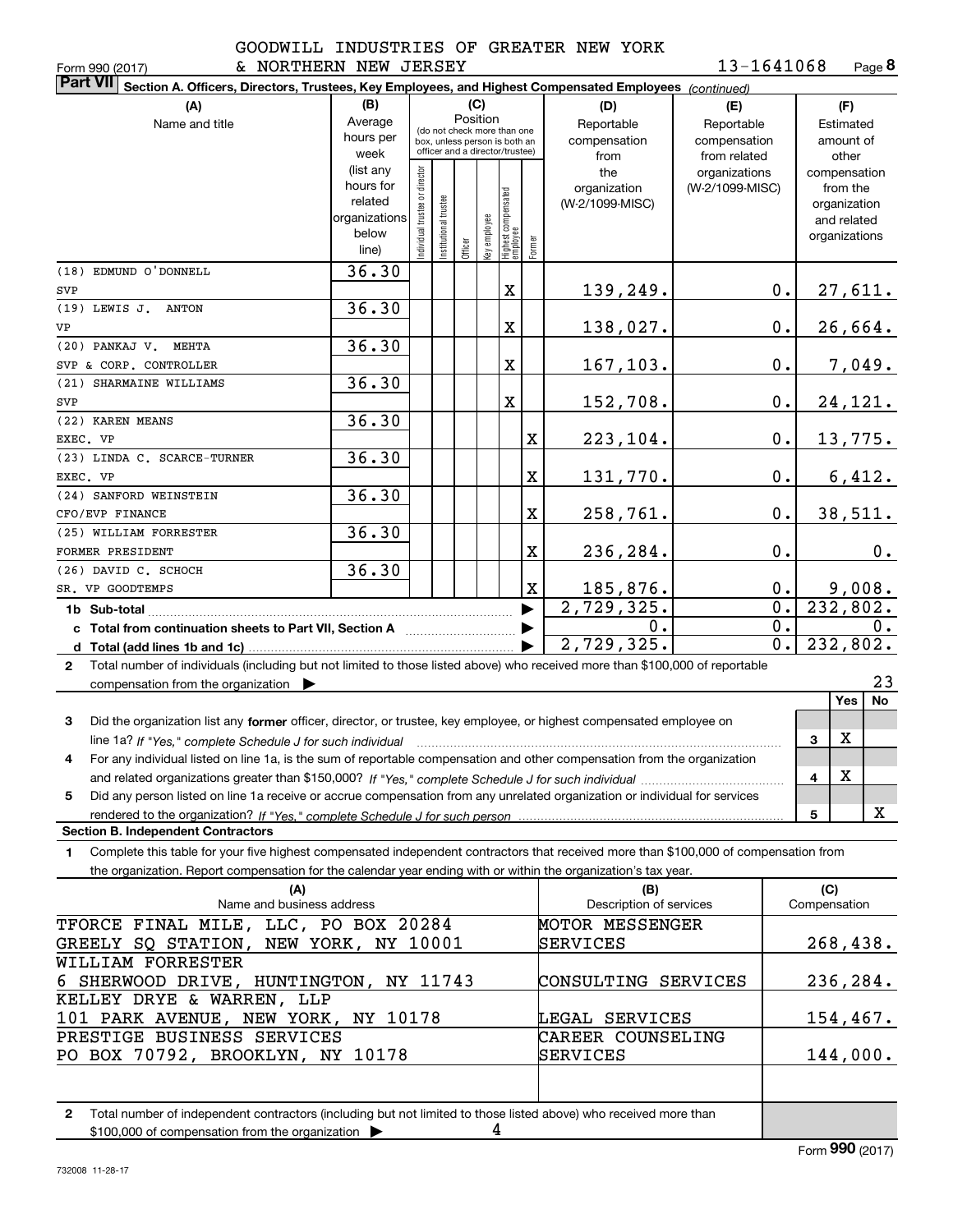|                                                           |                  | Form 990 (2017)                                                               | & NORTHERN NEW JERSEY |                                |                      |                                                 | 13-1641068<br>Page 9                    |                                                                    |  |
|-----------------------------------------------------------|------------------|-------------------------------------------------------------------------------|-----------------------|--------------------------------|----------------------|-------------------------------------------------|-----------------------------------------|--------------------------------------------------------------------|--|
|                                                           | <b>Part VIII</b> | <b>Statement of Revenue</b>                                                   |                       |                                |                      |                                                 |                                         |                                                                    |  |
|                                                           |                  | Check if Schedule O contains a response or note to any line in this Part VIII |                       |                                |                      |                                                 |                                         |                                                                    |  |
|                                                           |                  |                                                                               |                       |                                | (A)<br>Total revenue | (B)<br>Related or<br>exempt function<br>revenue | (C)<br>Unrelated<br>business<br>revenue | (D)<br>Revenuè excluded<br>from tax under<br>sections<br>512 - 514 |  |
|                                                           |                  | 1 a Federated campaigns                                                       | 1a                    |                                |                      |                                                 |                                         |                                                                    |  |
|                                                           |                  | <b>b</b> Membership dues                                                      | 1 <sub>b</sub>        |                                |                      |                                                 |                                         |                                                                    |  |
|                                                           |                  | c Fundraising events                                                          | 1 <sub>c</sub>        | 18,549.                        |                      |                                                 |                                         |                                                                    |  |
|                                                           |                  | d Related organizations                                                       | 1 <sub>d</sub>        |                                |                      |                                                 |                                         |                                                                    |  |
|                                                           |                  | e Government grants (contributions)                                           | 1e                    | 23,875,888.                    |                      |                                                 |                                         |                                                                    |  |
|                                                           |                  | f All other contributions, gifts, grants, and                                 |                       |                                |                      |                                                 |                                         |                                                                    |  |
| Contributions, Gifts, Grants<br>and Other Similar Amounts |                  | similar amounts not included above                                            | 1f                    | 48, 543, 077.                  |                      |                                                 |                                         |                                                                    |  |
|                                                           |                  | <b>g</b> Noncash contributions included in lines 1a-1f: \$                    |                       | 48, 112, 044.                  |                      |                                                 |                                         |                                                                    |  |
|                                                           |                  |                                                                               |                       |                                | 72, 437, 514.        |                                                 |                                         |                                                                    |  |
|                                                           |                  |                                                                               |                       | <b>Business Code</b>           |                      |                                                 |                                         |                                                                    |  |
|                                                           | 2a               | INDUSTRIAL OPERATIONS                                                         |                       | 541900                         | 34, 333, 563.        | 34, 333, 563.                                   |                                         |                                                                    |  |
|                                                           | b                | <u> 1980 - Johann Barbara, martxa alemaniar a</u>                             |                       |                                |                      |                                                 |                                         |                                                                    |  |
|                                                           | с                |                                                                               |                       |                                |                      |                                                 |                                         |                                                                    |  |
|                                                           | d                |                                                                               |                       |                                |                      |                                                 |                                         |                                                                    |  |
| Program Service<br>Revenue                                | е                |                                                                               |                       |                                |                      |                                                 |                                         |                                                                    |  |
|                                                           |                  | f All other program service revenue <i>mimimum</i>                            |                       |                                |                      |                                                 |                                         |                                                                    |  |
|                                                           |                  |                                                                               |                       |                                | 34, 333, 563.        |                                                 |                                         |                                                                    |  |
|                                                           | 3                | Investment income (including dividends, interest, and                         |                       |                                |                      |                                                 |                                         |                                                                    |  |
|                                                           |                  |                                                                               |                       |                                | 310,298.             |                                                 |                                         | 310,298.                                                           |  |
|                                                           | 4                | Income from investment of tax-exempt bond proceeds                            |                       |                                |                      |                                                 |                                         |                                                                    |  |
|                                                           | 5                |                                                                               |                       |                                |                      |                                                 |                                         |                                                                    |  |
|                                                           |                  |                                                                               | (i) Real              | (ii) Personal                  |                      |                                                 |                                         |                                                                    |  |
|                                                           |                  | 6 a Gross rents                                                               | 5,386.                |                                |                      |                                                 |                                         |                                                                    |  |
|                                                           |                  | <b>b</b> Less: rental expenses                                                | $\mathbf{0}$ .        |                                |                      |                                                 |                                         |                                                                    |  |
|                                                           |                  | c Rental income or (loss)                                                     | 5,386.                |                                |                      |                                                 |                                         |                                                                    |  |
|                                                           |                  | <b>d</b> Net rental income or (loss)                                          |                       |                                | 5,386.               |                                                 |                                         | 5,386.                                                             |  |
|                                                           |                  | 7 a Gross amount from sales of                                                | (i) Securities        | (ii) Other                     |                      |                                                 |                                         |                                                                    |  |
|                                                           |                  | assets other than inventory                                                   | 1,530,935.            |                                |                      |                                                 |                                         |                                                                    |  |
|                                                           |                  | <b>b</b> Less: cost or other basis                                            |                       |                                |                      |                                                 |                                         |                                                                    |  |
|                                                           |                  | and sales expenses                                                            | 1,227,612.            |                                |                      |                                                 |                                         |                                                                    |  |
|                                                           |                  | c Gain or (loss)                                                              | 303, 323.             |                                |                      |                                                 |                                         |                                                                    |  |
|                                                           |                  |                                                                               |                       |                                | 303,323.             |                                                 |                                         | 303, 323.                                                          |  |
|                                                           |                  | 8 a Gross income from fundraising events (not                                 |                       |                                |                      |                                                 |                                         |                                                                    |  |
|                                                           |                  | including $$$ 18,549. of                                                      |                       |                                |                      |                                                 |                                         |                                                                    |  |
|                                                           |                  | contributions reported on line 1c). See                                       |                       |                                |                      |                                                 |                                         |                                                                    |  |
|                                                           |                  |                                                                               |                       | 82,730.                        |                      |                                                 |                                         |                                                                    |  |
| <b>Other Revenue</b>                                      |                  |                                                                               |                       | 33,679.                        |                      |                                                 |                                         |                                                                    |  |
|                                                           |                  | c Net income or (loss) from fundraising events                                |                       |                                | 49,051.              |                                                 |                                         | 49,051.                                                            |  |
|                                                           |                  | 9 a Gross income from gaming activities. See                                  |                       |                                |                      |                                                 |                                         |                                                                    |  |
|                                                           |                  |                                                                               |                       |                                |                      |                                                 |                                         |                                                                    |  |
|                                                           |                  |                                                                               | b                     |                                |                      |                                                 |                                         |                                                                    |  |
|                                                           |                  | c Net income or (loss) from gaming activities                                 |                       | ▶                              |                      |                                                 |                                         |                                                                    |  |
|                                                           |                  | 10 a Gross sales of inventory, less returns                                   |                       |                                |                      |                                                 |                                         |                                                                    |  |
|                                                           |                  |                                                                               |                       | $b$ 47,655,656.                |                      |                                                 |                                         |                                                                    |  |
|                                                           |                  |                                                                               |                       |                                |                      |                                                 |                                         |                                                                    |  |
|                                                           |                  |                                                                               |                       |                                | 8,496,264.           | 8,496,264.                                      |                                         |                                                                    |  |
|                                                           |                  | Miscellaneous Revenue<br>11 a MISCELLANEOUS                                   |                       | <b>Business Code</b><br>900099 | 145,657.             | 145,657.                                        |                                         |                                                                    |  |
|                                                           |                  |                                                                               |                       |                                |                      |                                                 |                                         |                                                                    |  |
|                                                           | b                |                                                                               |                       |                                |                      |                                                 |                                         |                                                                    |  |
|                                                           | c                |                                                                               |                       |                                |                      |                                                 |                                         |                                                                    |  |
|                                                           |                  |                                                                               |                       | $\blacktriangleright$          | 145,657.             |                                                 |                                         |                                                                    |  |
|                                                           | 12               |                                                                               |                       |                                | 116,081,056.         | 42, 975, 484.                                   | 0.                                      | 668,058.                                                           |  |
|                                                           |                  |                                                                               |                       |                                |                      |                                                 |                                         |                                                                    |  |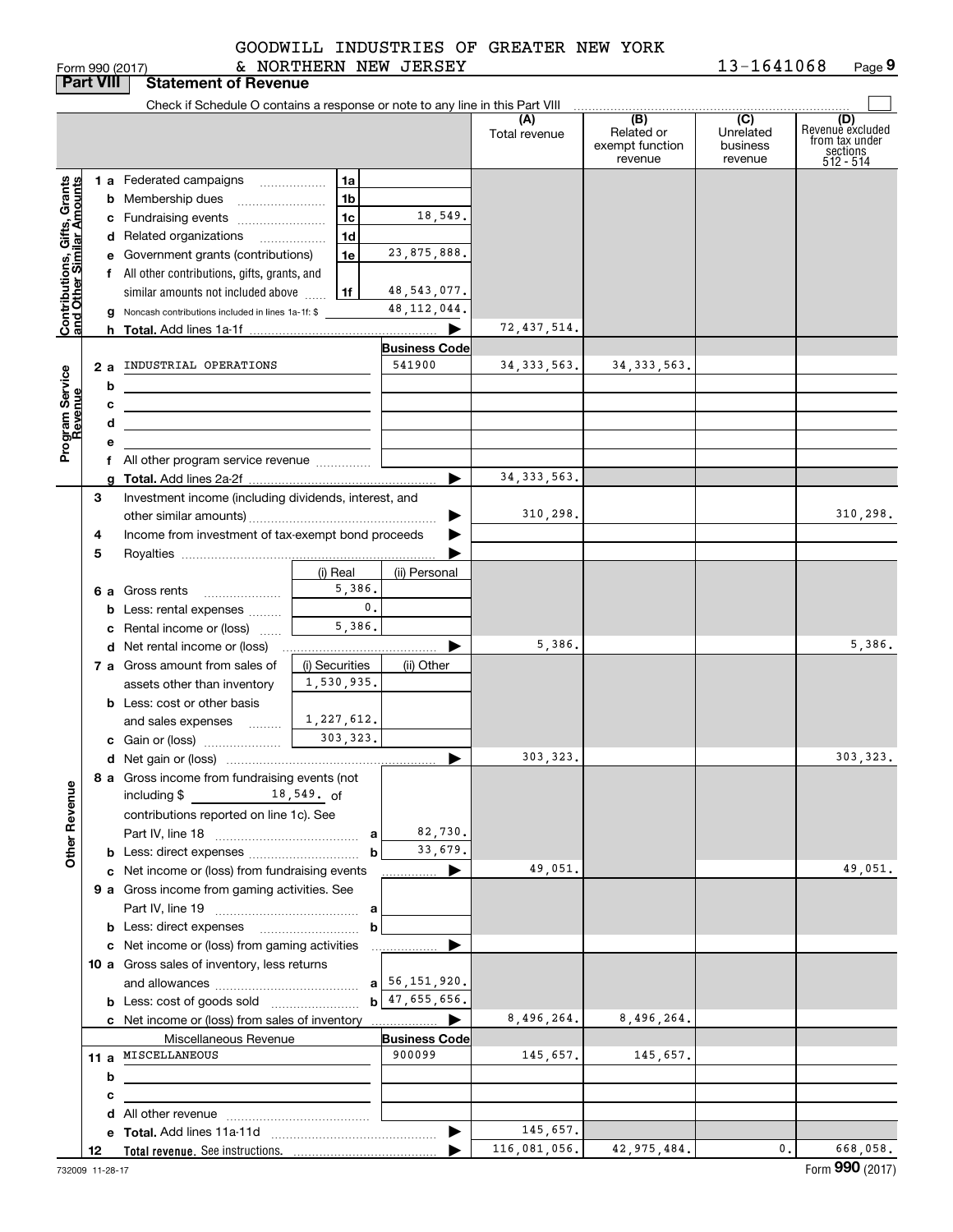#### Form 990 (2017) Page & NORTHERN NEW JERSEY GOODWILL INDUSTRIES OF GREATER NEW YORK

**Part IX Statement of Functional Expenses**

**10**

|                | Section 501(c)(3) and 501(c)(4) organizations must complete all columns. All other organizations must complete column (A).                                |                           |                             |                                    |                         |
|----------------|-----------------------------------------------------------------------------------------------------------------------------------------------------------|---------------------------|-----------------------------|------------------------------------|-------------------------|
|                | Check if Schedule O contains a response or note to any line in this Part IX                                                                               | (A)                       | (B)                         | (C)                                | (D)                     |
|                | Do not include amounts reported on lines 6b,<br>7b, 8b, 9b, and 10b of Part VIII.                                                                         | Total expenses            | Program service<br>expenses | Management and<br>general expenses | Fundraising<br>expenses |
| 1.             | Grants and other assistance to domestic organizations                                                                                                     |                           |                             |                                    |                         |
|                | and domestic governments. See Part IV, line 21                                                                                                            |                           |                             |                                    |                         |
| $\mathbf{2}^-$ | Grants and other assistance to domestic                                                                                                                   |                           |                             |                                    |                         |
|                | individuals. See Part IV, line 22                                                                                                                         |                           |                             |                                    |                         |
| 3.             | Grants and other assistance to foreign                                                                                                                    |                           |                             |                                    |                         |
|                | organizations, foreign governments, and foreign                                                                                                           |                           |                             |                                    |                         |
|                | individuals. See Part IV, lines 15 and 16                                                                                                                 |                           |                             |                                    |                         |
| 4              | Benefits paid to or for members                                                                                                                           |                           |                             |                                    |                         |
| 5              | Compensation of current officers, directors,                                                                                                              |                           |                             |                                    |                         |
|                | trustees, and key employees                                                                                                                               | <u>1,334,423.</u>         |                             | <u>1,334,423.</u>                  |                         |
| 6              | Compensation not included above, to disqualified                                                                                                          |                           |                             |                                    |                         |
|                | persons (as defined under section 4958(f)(1)) and                                                                                                         |                           |                             |                                    |                         |
|                | persons described in section 4958(c)(3)(B)                                                                                                                | 230,000.                  |                             | 230,000.                           |                         |
| 7              |                                                                                                                                                           | 59,957,921.               | 57, 126, 031.               | $\overline{2,685,795}$ .           | 146,095.                |
| 8              | Pension plan accruals and contributions (include                                                                                                          |                           |                             |                                    |                         |
|                | section 401(k) and 403(b) employer contributions)                                                                                                         | 13,794.                   | 12,772.                     | 974.                               | 48.                     |
| 9              |                                                                                                                                                           | 2,426,298.                | 2, 299, 768.                | 117,903.                           | 8,627.                  |
| 10             |                                                                                                                                                           | 8, 246, 544.              | 7,635,325.                  | 582,576.                           | 28,643.                 |
| 11             | Fees for services (non-employees):                                                                                                                        |                           |                             |                                    |                         |
| a              |                                                                                                                                                           |                           |                             |                                    |                         |
| b              |                                                                                                                                                           | 232,132.                  |                             | 232, 132.                          |                         |
| c              |                                                                                                                                                           |                           |                             |                                    |                         |
| d              |                                                                                                                                                           |                           |                             |                                    |                         |
| е              | Professional fundraising services. See Part IV, line 17                                                                                                   | 93,832.                   |                             |                                    | 93,832.                 |
| f              | Investment management fees                                                                                                                                | 23,344.                   |                             | 23,344.                            |                         |
| g              | Other. (If line 11g amount exceeds 10% of line 25,                                                                                                        |                           |                             |                                    |                         |
|                | column (A) amount, list line 11g expenses on Sch O.)                                                                                                      | 2,408,067.                | 1,695,072.                  | 712,995.                           |                         |
| 12             |                                                                                                                                                           | 1,058,811.                | 1,058,811.                  |                                    |                         |
| 13             |                                                                                                                                                           | $\overline{4,135}$ , 646. | 3,559,827.                  | 499,239.                           | 76,580.                 |
| 14             |                                                                                                                                                           | 722, 241.                 |                             | 722,241.                           |                         |
| 15             |                                                                                                                                                           |                           |                             |                                    |                         |
| 16             |                                                                                                                                                           | 29,608,868.               | 21,926,482.                 | 7,679,406.                         | 2,980.                  |
| 17             |                                                                                                                                                           | $\overline{575,090}$ .    | $\overline{541,372}$ .      | 31, 160.                           | 2,558.                  |
| 18             | Payments of travel or entertainment expenses                                                                                                              |                           |                             |                                    |                         |
|                | for any federal, state, or local public officials                                                                                                         |                           |                             |                                    |                         |
| 19             | Conferences, conventions, and meetings                                                                                                                    |                           |                             |                                    |                         |
| 20             | Interest                                                                                                                                                  | 77,518.                   | 27,578.                     | 49,940.                            |                         |
| 21             |                                                                                                                                                           |                           |                             |                                    |                         |
| 22             | Depreciation, depletion, and amortization                                                                                                                 | 2, 113, 746.              | 1,748,714.                  | 361,999.                           | 3,033.                  |
| 23             | Insurance                                                                                                                                                 | 941,488.                  | 927,523.                    | 13,964.                            | 1.                      |
| 24             | Other expenses. Itemize expenses not covered<br>above. (List miscellaneous expenses in line 24e. If line<br>24e amount exceeds 10% of line 25, column (A) |                           |                             |                                    |                         |
| a              | amount, list line 24e expenses on Schedule O.)<br>TRUCKING SERVICES                                                                                       | 3, 171, 935.              | 3, 168, 935.                | 3,000.                             |                         |
|                | CLIENT ACTIVITIES                                                                                                                                         | 1,671,790.                | 1,663,460.                  | 5,932.                             | 2,398.                  |
| b<br>C.        | EQUIPMENT MAINTENANCE                                                                                                                                     | $\overline{1,520,069}$ .  | 1,150,424.                  | 367,448.                           | 2,197.                  |
| d              | PURCHASED<br>GOODS                                                                                                                                        | 1,388,461.                | 1,388,461.                  |                                    |                         |
|                | e All other expenses                                                                                                                                      | $\overline{1,497},041.$   | 1, 157, 054.                | 323,424.                           | 16, 563.                |
| 25             | Total functional expenses. Add lines 1 through 24e                                                                                                        | 123,449,059.107,087,609.  |                             | 15,977,895.                        | 383,555.                |
| 26             | Joint costs. Complete this line only if the organization                                                                                                  |                           |                             |                                    |                         |
|                | reported in column (B) joint costs from a combined                                                                                                        |                           |                             |                                    |                         |
|                | educational campaign and fundraising solicitation.                                                                                                        |                           |                             |                                    |                         |
|                | Check here $\blacktriangleright$ $\boxed{X}$ if following SOP 98-2 (ASC 958-720)                                                                          |                           |                             |                                    |                         |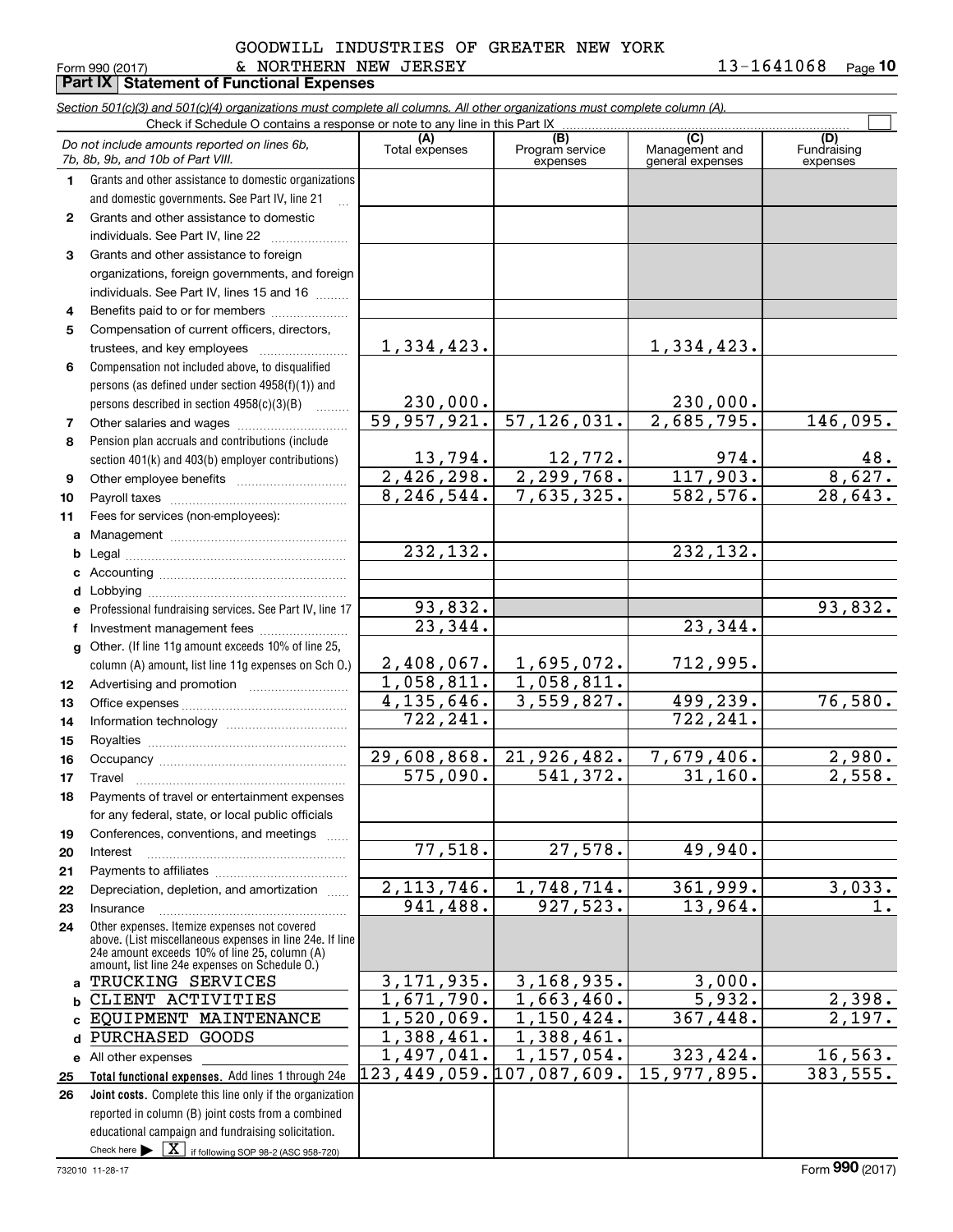|                 | GOODWILL INDUSTRIES OF GREATER NEW YORK |            |         |
|-----------------|-----------------------------------------|------------|---------|
| Form 990 (2017) | NORTHERN NEW JERSEY                     | 13-1641068 | Page 11 |

|                             |    | Check if Schedule O contains a response or note to any line in this Part X                                                                               |                             |                   |                           |                 |                             |
|-----------------------------|----|----------------------------------------------------------------------------------------------------------------------------------------------------------|-----------------------------|-------------------|---------------------------|-----------------|-----------------------------|
|                             |    |                                                                                                                                                          |                             |                   | (A)<br>Beginning of year  |                 | (B)<br>End of year          |
|                             | 1. |                                                                                                                                                          |                             |                   | 2,002,133.                | $\mathbf{1}$    | 1,075,430.                  |
|                             | 2  |                                                                                                                                                          |                             |                   | 520, 163.                 | $\overline{2}$  | 2,858,552.                  |
|                             | З  |                                                                                                                                                          |                             | 50,000.           | 3                         |                 |                             |
|                             | 4  |                                                                                                                                                          |                             |                   | 13,780,374.               | 4               | 10,980,698.                 |
|                             | 5  | Loans and other receivables from current and former officers, directors,                                                                                 |                             |                   |                           |                 |                             |
|                             |    | trustees, key employees, and highest compensated employees. Complete                                                                                     |                             |                   |                           |                 |                             |
|                             |    | Part II of Schedule L                                                                                                                                    |                             | 5                 |                           |                 |                             |
|                             | 6  | Loans and other receivables from other disqualified persons (as defined under                                                                            |                             |                   |                           |                 |                             |
|                             |    | section 4958(f)(1)), persons described in section 4958(c)(3)(B), and contributing                                                                        |                             |                   |                           |                 |                             |
|                             |    | employers and sponsoring organizations of section 501(c)(9) voluntary                                                                                    |                             |                   |                           |                 |                             |
|                             |    | employees' beneficiary organizations (see instr). Complete Part II of Sch L                                                                              |                             |                   |                           | 6               |                             |
| Assets                      | 7  |                                                                                                                                                          |                             |                   |                           | 7               |                             |
|                             | 8  |                                                                                                                                                          |                             |                   | 4,307,003.                | 8               | 3,999,638.                  |
|                             | 9  | Prepaid expenses and deferred charges                                                                                                                    |                             |                   | 914, 351.                 | 9               | 985,785.                    |
|                             |    | 10a Land, buildings, and equipment: cost or other                                                                                                        |                             |                   |                           |                 |                             |
|                             |    | basis. Complete Part VI of Schedule D    10a                                                                                                             |                             | 52,866,565.       |                           |                 |                             |
|                             |    |                                                                                                                                                          |                             | 45,438,186.       | 9,066,128.                | 10 <sub>c</sub> | 7,428,379.                  |
|                             | 11 |                                                                                                                                                          |                             |                   | 13,847,835.               | 11              | 14,931,548.                 |
|                             | 12 |                                                                                                                                                          |                             |                   | 5,603,753.                | 12              | 5,446,543.                  |
|                             | 13 | Investments - program-related. See Part IV, line 11                                                                                                      |                             |                   |                           | 13              |                             |
|                             | 14 |                                                                                                                                                          |                             | 14                |                           |                 |                             |
|                             | 15 |                                                                                                                                                          | 2,208,230.                  | 15                | 4,626,616.                |                 |                             |
|                             | 16 |                                                                                                                                                          |                             |                   | $\overline{52,299,970}$ . | 16              | $\overline{52}$ , 333, 189. |
|                             | 17 |                                                                                                                                                          | 8,992,333.                  | 17                | 15,474,680.               |                 |                             |
|                             | 18 |                                                                                                                                                          |                             |                   | 3,593,341.                | 18              |                             |
|                             | 19 |                                                                                                                                                          |                             |                   |                           | 19              | 3,576,971.                  |
|                             | 20 |                                                                                                                                                          |                             |                   |                           | 20              |                             |
|                             | 21 | Escrow or custodial account liability. Complete Part IV of Schedule D                                                                                    |                             |                   |                           | 21              |                             |
| Liabilities                 | 22 | Loans and other payables to current and former officers, directors, trustees,<br>key employees, highest compensated employees, and disqualified persons. |                             |                   |                           |                 |                             |
|                             |    | Complete Part II of Schedule L                                                                                                                           |                             |                   |                           | 22              |                             |
|                             | 23 | Secured mortgages and notes payable to unrelated third parties                                                                                           |                             |                   | 3,661,387.                | 23              | 3, 253, 746.                |
|                             | 24 | Unsecured notes and loans payable to unrelated third parties                                                                                             |                             |                   |                           | 24              |                             |
|                             | 25 | Other liabilities (including federal income tax, payables to related third                                                                               |                             |                   |                           |                 |                             |
|                             |    | parties, and other liabilities not included on lines 17-24). Complete Part X of                                                                          |                             |                   |                           |                 |                             |
|                             |    | Schedule D                                                                                                                                               |                             |                   | 2,164,760.                | 25              | 2,093,491.                  |
|                             | 26 | Total liabilities. Add lines 17 through 25                                                                                                               |                             |                   | 18,411,821.               | 26              | $\overline{24,398,888}$ .   |
|                             |    | Organizations that follow SFAS 117 (ASC 958), check here $\blacktriangleright \begin{array}{ c } \hline X & \text{and} \end{array}$                      |                             |                   |                           |                 |                             |
|                             |    | complete lines 27 through 29, and lines 33 and 34.                                                                                                       |                             |                   |                           |                 |                             |
|                             | 27 | Unrestricted net assets                                                                                                                                  |                             |                   | 33,004,312.               | 27              | 27,050,464.                 |
|                             | 28 |                                                                                                                                                          |                             |                   | 93,959.                   | 28              | 93,959.                     |
|                             | 29 | Permanently restricted net assets                                                                                                                        |                             |                   | 789,878.                  | 29              | 789,878.                    |
|                             |    | Organizations that do not follow SFAS 117 (ASC 958), check here $\blacktriangleright\Box$                                                                |                             |                   |                           |                 |                             |
|                             |    | and complete lines 30 through 34.                                                                                                                        |                             |                   |                           |                 |                             |
|                             | 30 | Capital stock or trust principal, or current funds                                                                                                       |                             |                   |                           | 30              |                             |
|                             | 31 | Paid-in or capital surplus, or land, building, or equipment fund                                                                                         |                             |                   |                           | 31              |                             |
| Net Assets or Fund Balances | 32 | Retained earnings, endowment, accumulated income, or other funds                                                                                         |                             | 1.1.1.1.1.1.1.1.1 |                           | 32              |                             |
|                             | 33 |                                                                                                                                                          |                             |                   | 33,888,149.               | 33              | 27,934,301.                 |
|                             | 34 |                                                                                                                                                          | $\overline{52}$ , 299, 970. | 34                | $\overline{52,333,189}$ . |                 |                             |

Form (2017) **990**

# **Part X Balance Sheet**

| Form 990 (2017) |  |  |
|-----------------|--|--|

 $\overline{a}$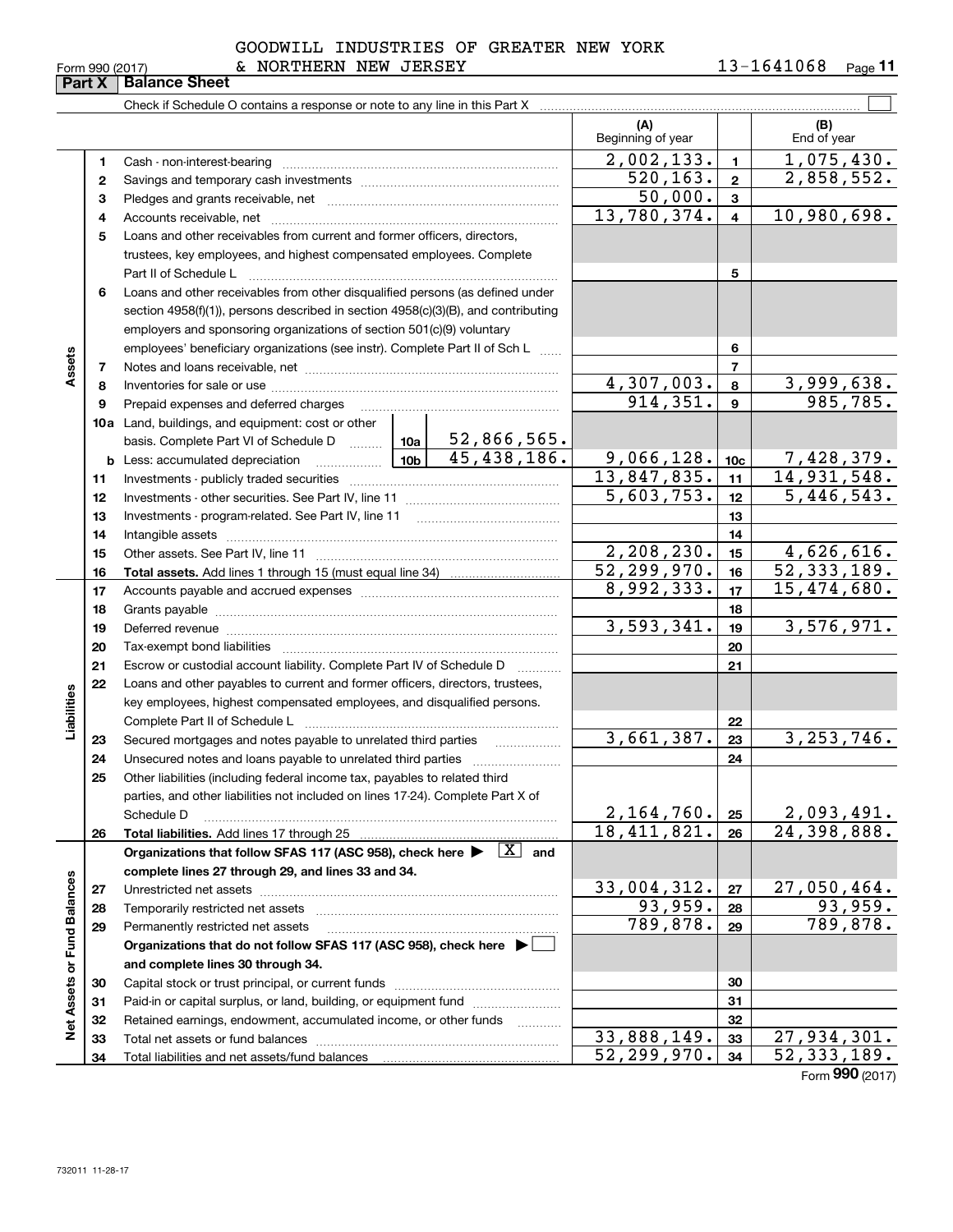|    | GOODWILL INDUSTRIES OF GREATER NEW YORK                                                                                         |                         |              |                 |          |                         |
|----|---------------------------------------------------------------------------------------------------------------------------------|-------------------------|--------------|-----------------|----------|-------------------------|
|    | & NORTHERN NEW JERSEY<br>Form 990 (2017)                                                                                        |                         | 13-1641068   |                 |          | Page $12$               |
|    | <b>Reconciliation of Net Assets</b><br>Part XI                                                                                  |                         |              |                 |          |                         |
|    |                                                                                                                                 |                         |              |                 |          | $\overline{\mathbf{x}}$ |
|    |                                                                                                                                 |                         |              |                 |          |                         |
| 1  | Total revenue (must equal Part VIII, column (A), line 12)                                                                       | $\mathbf{1}$            | 116,081,056. |                 |          |                         |
| 2  | Total expenses (must equal Part IX, column (A), line 25)                                                                        | $\mathbf{2}$            | 123,449,059. |                 |          |                         |
| з  | Revenue less expenses. Subtract line 2 from line 1                                                                              | 3                       |              | $-7, 368, 003.$ |          |                         |
| 4  |                                                                                                                                 | $\overline{\mathbf{4}}$ |              | 33,888,149.     |          |                         |
| 5  | Net unrealized gains (losses) on investments                                                                                    | 5                       |              | 1,473,201.      |          |                         |
| 6  | Donated services and use of facilities                                                                                          | 6                       |              |                 |          |                         |
| 7  | Investment expenses                                                                                                             | $\overline{7}$          |              |                 |          |                         |
| 8  | Prior period adjustments                                                                                                        | 8                       |              |                 |          |                         |
| 9  | Other changes in net assets or fund balances (explain in Schedule O)                                                            | $\mathbf{Q}$            |              |                 |          | $-59,046.$              |
| 10 | Net assets or fund balances at end of year. Combine lines 3 through 9 (must equal Part X, line 33,                              |                         |              |                 |          |                         |
|    | column (B))                                                                                                                     | 10                      |              | 27, 934, 301.   |          |                         |
|    | <b>Part XII</b> Financial Statements and Reporting                                                                              |                         |              |                 |          |                         |
|    |                                                                                                                                 |                         |              |                 |          | X                       |
|    |                                                                                                                                 |                         |              |                 | Yes      | <b>No</b>               |
| 1  | $\boxed{\text{X}}$ Accrual<br>Accounting method used to prepare the Form 990: <u>[16</u> ] Cash<br>Other                        |                         |              |                 |          |                         |
|    | If the organization changed its method of accounting from a prior year or checked "Other," explain in Schedule O.               |                         |              |                 |          |                         |
|    | 2a Were the organization's financial statements compiled or reviewed by an independent accountant?                              |                         |              | 2a              |          | $\mathbf X$             |
|    | If "Yes," check a box below to indicate whether the financial statements for the year were compiled or reviewed on a            |                         |              |                 |          |                         |
|    | separate basis, consolidated basis, or both:                                                                                    |                         |              |                 |          |                         |
|    | Separate basis<br>Consolidated basis<br>Both consolidated and separate basis                                                    |                         |              |                 |          |                         |
|    | b Were the organization's financial statements audited by an independent accountant?                                            |                         |              | 2 <sub>b</sub>  | x        |                         |
|    | If "Yes," check a box below to indicate whether the financial statements for the year were audited on a separate basis,         |                         |              |                 |          |                         |
|    | consolidated basis, or both:                                                                                                    |                         |              |                 |          |                         |
|    | $\boxed{\textbf{X}}$ Consolidated basis<br>Separate basis<br>Both consolidated and separate basis                               |                         |              |                 |          |                         |
|    | c If "Yes" to line 2a or 2b, does the organization have a committee that assumes responsibility for oversight of the audit,     |                         |              |                 |          |                         |
|    | review, or compilation of its financial statements and selection of an independent accountant?                                  |                         |              | 2c              | х        |                         |
|    | If the organization changed either its oversight process or selection process during the tax year, explain in Schedule O.       |                         |              |                 |          |                         |
|    | 3a As a result of a federal award, was the organization required to undergo an audit or audits as set forth in the Single Audit |                         |              |                 |          |                         |
|    |                                                                                                                                 |                         |              | 3a              | Х        |                         |
|    | b If "Yes," did the organization undergo the required audit or audits? If the organization did not undergo the required audit   |                         |              |                 |          |                         |
|    | or audits, explain why in Schedule O and describe any steps taken to undergo such audits                                        |                         |              | 3b              | х<br>nnr |                         |

Form (2017) **990**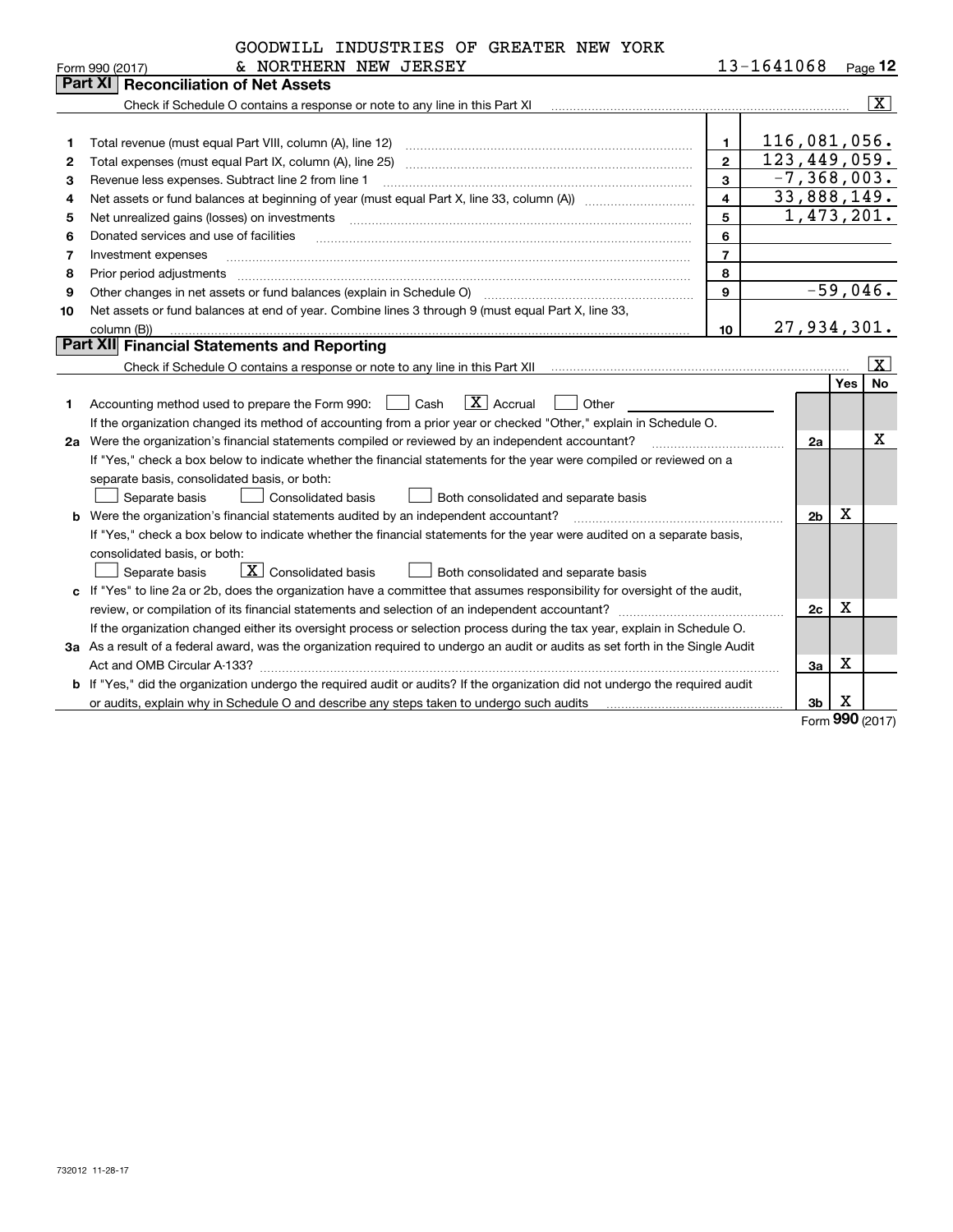| <b>SCHEDULE A</b>                                      |                                                                                                                                                                                                                                                                                  | <b>Public Charity Status and Public Support</b>                                                                   |                                                                |                            |  | OMB No. 1545-0047                     |
|--------------------------------------------------------|----------------------------------------------------------------------------------------------------------------------------------------------------------------------------------------------------------------------------------------------------------------------------------|-------------------------------------------------------------------------------------------------------------------|----------------------------------------------------------------|----------------------------|--|---------------------------------------|
| (Form 990 or 990-EZ)                                   |                                                                                                                                                                                                                                                                                  | Complete if the organization is a section 501(c)(3) organization or a section                                     |                                                                |                            |  |                                       |
|                                                        |                                                                                                                                                                                                                                                                                  | 4947(a)(1) nonexempt charitable trust.                                                                            |                                                                |                            |  |                                       |
| Department of the Treasury<br>Internal Revenue Service |                                                                                                                                                                                                                                                                                  | Attach to Form 990 or Form 990-EZ.                                                                                |                                                                |                            |  | <b>Open to Public</b><br>Inspection   |
| Name of the organization                               |                                                                                                                                                                                                                                                                                  | Go to www.irs.gov/Form990 for instructions and the latest information.<br>GOODWILL INDUSTRIES OF GREATER NEW YORK |                                                                |                            |  | <b>Employer identification number</b> |
|                                                        | & NORTHERN NEW JERSEY                                                                                                                                                                                                                                                            |                                                                                                                   |                                                                |                            |  | 13-1641068                            |
| Part I                                                 | Reason for Public Charity Status (All organizations must complete this part.) See instructions.                                                                                                                                                                                  |                                                                                                                   |                                                                |                            |  |                                       |
|                                                        | The organization is not a private foundation because it is: (For lines 1 through 12, check only one box.)                                                                                                                                                                        |                                                                                                                   |                                                                |                            |  |                                       |
| 1                                                      | A church, convention of churches, or association of churches described in section 170(b)(1)(A)(i).                                                                                                                                                                               |                                                                                                                   |                                                                |                            |  |                                       |
| 2                                                      | A school described in section 170(b)(1)(A)(ii). (Attach Schedule E (Form 990 or 990-EZ).)                                                                                                                                                                                        |                                                                                                                   |                                                                |                            |  |                                       |
| з                                                      | A hospital or a cooperative hospital service organization described in section 170(b)(1)(A)(iii).                                                                                                                                                                                |                                                                                                                   |                                                                |                            |  |                                       |
| 4                                                      | A medical research organization operated in conjunction with a hospital described in section 170(b)(1)(A)(iii). Enter the hospital's name,                                                                                                                                       |                                                                                                                   |                                                                |                            |  |                                       |
| city, and state:                                       |                                                                                                                                                                                                                                                                                  |                                                                                                                   |                                                                |                            |  |                                       |
| 5                                                      | An organization operated for the benefit of a college or university owned or operated by a governmental unit described in                                                                                                                                                        |                                                                                                                   |                                                                |                            |  |                                       |
| 6                                                      | section 170(b)(1)(A)(iv). (Complete Part II.)                                                                                                                                                                                                                                    |                                                                                                                   |                                                                |                            |  |                                       |
| $\overline{\mathbf{X}}$<br>7                           | A federal, state, or local government or governmental unit described in section 170(b)(1)(A)(v).<br>An organization that normally receives a substantial part of its support from a governmental unit or from the general public described in                                    |                                                                                                                   |                                                                |                            |  |                                       |
|                                                        | section 170(b)(1)(A)(vi). (Complete Part II.)                                                                                                                                                                                                                                    |                                                                                                                   |                                                                |                            |  |                                       |
| 8                                                      | A community trust described in section 170(b)(1)(A)(vi). (Complete Part II.)                                                                                                                                                                                                     |                                                                                                                   |                                                                |                            |  |                                       |
| 9                                                      | An agricultural research organization described in section 170(b)(1)(A)(ix) operated in conjunction with a land-grant college                                                                                                                                                    |                                                                                                                   |                                                                |                            |  |                                       |
|                                                        | or university or a non-land-grant college of agriculture (see instructions). Enter the name, city, and state of the college or                                                                                                                                                   |                                                                                                                   |                                                                |                            |  |                                       |
| university:                                            |                                                                                                                                                                                                                                                                                  |                                                                                                                   |                                                                |                            |  |                                       |
| 10                                                     | An organization that normally receives: (1) more than 33 1/3% of its support from contributions, membership fees, and gross receipts from                                                                                                                                        |                                                                                                                   |                                                                |                            |  |                                       |
|                                                        | activities related to its exempt functions - subject to certain exceptions, and (2) no more than 33 1/3% of its support from gross investment                                                                                                                                    |                                                                                                                   |                                                                |                            |  |                                       |
|                                                        | income and unrelated business taxable income (less section 511 tax) from businesses acquired by the organization after June 30, 1975.                                                                                                                                            |                                                                                                                   |                                                                |                            |  |                                       |
|                                                        | See section 509(a)(2). (Complete Part III.)                                                                                                                                                                                                                                      |                                                                                                                   |                                                                |                            |  |                                       |
| 11                                                     | An organization organized and operated exclusively to test for public safety. See section 509(a)(4).                                                                                                                                                                             |                                                                                                                   |                                                                |                            |  |                                       |
| 12                                                     | An organization organized and operated exclusively for the benefit of, to perform the functions of, or to carry out the purposes of one or<br>more publicly supported organizations described in section 509(a)(1) or section 509(a)(2). See section 509(a)(3). Check the box in |                                                                                                                   |                                                                |                            |  |                                       |
|                                                        | lines 12a through 12d that describes the type of supporting organization and complete lines 12e, 12f, and 12g.                                                                                                                                                                   |                                                                                                                   |                                                                |                            |  |                                       |
| а                                                      | Type I. A supporting organization operated, supervised, or controlled by its supported organization(s), typically by giving                                                                                                                                                      |                                                                                                                   |                                                                |                            |  |                                       |
|                                                        | the supported organization(s) the power to regularly appoint or elect a majority of the directors or trustees of the supporting                                                                                                                                                  |                                                                                                                   |                                                                |                            |  |                                       |
|                                                        | organization. You must complete Part IV, Sections A and B.                                                                                                                                                                                                                       |                                                                                                                   |                                                                |                            |  |                                       |
| b                                                      | Type II. A supporting organization supervised or controlled in connection with its supported organization(s), by having                                                                                                                                                          |                                                                                                                   |                                                                |                            |  |                                       |
|                                                        | control or management of the supporting organization vested in the same persons that control or manage the supported                                                                                                                                                             |                                                                                                                   |                                                                |                            |  |                                       |
|                                                        | organization(s). You must complete Part IV, Sections A and C.                                                                                                                                                                                                                    |                                                                                                                   |                                                                |                            |  |                                       |
| с                                                      | Type III functionally integrated. A supporting organization operated in connection with, and functionally integrated with,                                                                                                                                                       |                                                                                                                   |                                                                |                            |  |                                       |
|                                                        | its supported organization(s) (see instructions). You must complete Part IV, Sections A, D, and E.                                                                                                                                                                               |                                                                                                                   |                                                                |                            |  |                                       |
| d                                                      | Type III non-functionally integrated. A supporting organization operated in connection with its supported organization(s)                                                                                                                                                        |                                                                                                                   |                                                                |                            |  |                                       |
|                                                        | that is not functionally integrated. The organization generally must satisfy a distribution requirement and an attentiveness                                                                                                                                                     |                                                                                                                   |                                                                |                            |  |                                       |
| е                                                      | requirement (see instructions). You must complete Part IV, Sections A and D, and Part V.<br>Check this box if the organization received a written determination from the IRS that it is a Type I, Type II, Type III                                                              |                                                                                                                   |                                                                |                            |  |                                       |
|                                                        | functionally integrated, or Type III non-functionally integrated supporting organization.                                                                                                                                                                                        |                                                                                                                   |                                                                |                            |  |                                       |
|                                                        | f Enter the number of supported organizations                                                                                                                                                                                                                                    |                                                                                                                   |                                                                |                            |  |                                       |
|                                                        | Provide the following information about the supported organization(s).                                                                                                                                                                                                           |                                                                                                                   |                                                                |                            |  |                                       |
| (i) Name of supported                                  | (ii) EIN                                                                                                                                                                                                                                                                         | (iii) Type of organization<br>(described on lines 1-10                                                            | (iv) Is the organization listed<br>in your governing document? | (v) Amount of monetary     |  | (vi) Amount of other                  |
| organization                                           |                                                                                                                                                                                                                                                                                  | above (see instructions))                                                                                         | Yes<br><b>No</b>                                               | support (see instructions) |  | support (see instructions)            |
|                                                        |                                                                                                                                                                                                                                                                                  |                                                                                                                   |                                                                |                            |  |                                       |
|                                                        |                                                                                                                                                                                                                                                                                  |                                                                                                                   |                                                                |                            |  |                                       |
|                                                        |                                                                                                                                                                                                                                                                                  |                                                                                                                   |                                                                |                            |  |                                       |
|                                                        |                                                                                                                                                                                                                                                                                  |                                                                                                                   |                                                                |                            |  |                                       |
|                                                        |                                                                                                                                                                                                                                                                                  |                                                                                                                   |                                                                |                            |  |                                       |
|                                                        |                                                                                                                                                                                                                                                                                  |                                                                                                                   |                                                                |                            |  |                                       |
|                                                        |                                                                                                                                                                                                                                                                                  |                                                                                                                   |                                                                |                            |  |                                       |
|                                                        |                                                                                                                                                                                                                                                                                  |                                                                                                                   |                                                                |                            |  |                                       |
|                                                        |                                                                                                                                                                                                                                                                                  |                                                                                                                   |                                                                |                            |  |                                       |
| Total                                                  |                                                                                                                                                                                                                                                                                  |                                                                                                                   |                                                                |                            |  |                                       |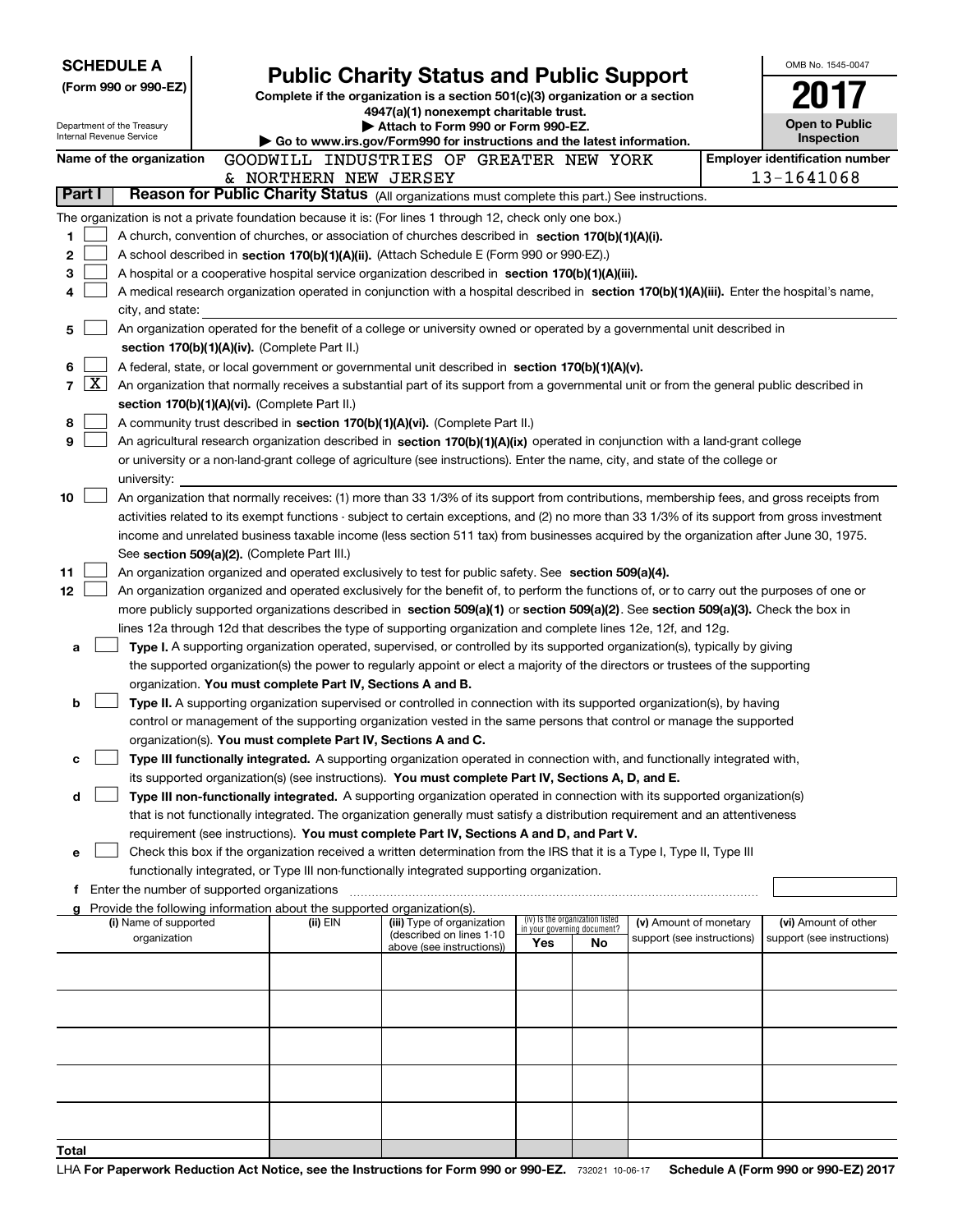### Schedule A (Form 990 or 990-EZ) 2017 Page & NORTHERN NEW JERSEY 13-1641068

**2**

(Complete only if you checked the box on line 5, 7, or 8 of Part I or if the organization failed to qualify under Part III. If the organization fails to qualify under the tests listed below, please complete Part III.) **Part II Support Schedule for Organizations Described in Sections 170(b)(1)(A)(iv) and 170(b)(1)(A)(vi)** 

|    | <b>Section A. Public Support</b>                                                                                                               |                                                        |            |            |                            |           |                                          |
|----|------------------------------------------------------------------------------------------------------------------------------------------------|--------------------------------------------------------|------------|------------|----------------------------|-----------|------------------------------------------|
|    | Calendar year (or fiscal year beginning in)                                                                                                    | (a) 2013                                               | $(b)$ 2014 | $(c)$ 2015 | $(d)$ 2016                 | (e) 2017  | (f) Total                                |
|    | 1 Gifts, grants, contributions, and                                                                                                            |                                                        |            |            |                            |           |                                          |
|    | membership fees received. (Do not                                                                                                              |                                                        |            |            |                            |           |                                          |
|    | include any "unusual grants.")                                                                                                                 | 67775992.71841667.77059867.76511678.72437514.365626718 |            |            |                            |           |                                          |
|    | 2 Tax revenues levied for the organ-                                                                                                           |                                                        |            |            |                            |           |                                          |
|    | ization's benefit and either paid to                                                                                                           |                                                        |            |            |                            |           |                                          |
|    | or expended on its behalf                                                                                                                      |                                                        |            |            |                            |           |                                          |
|    | 3 The value of services or facilities                                                                                                          |                                                        |            |            |                            |           |                                          |
|    | furnished by a governmental unit to                                                                                                            |                                                        |            |            |                            |           |                                          |
|    | the organization without charge                                                                                                                |                                                        |            |            |                            |           |                                          |
|    | 4 Total. Add lines 1 through 3                                                                                                                 | 67775992.71841667.77059867.76511678.72437514.365626718 |            |            |                            |           |                                          |
| 5  | The portion of total contributions                                                                                                             |                                                        |            |            |                            |           |                                          |
|    | by each person (other than a                                                                                                                   |                                                        |            |            |                            |           |                                          |
|    | governmental unit or publicly                                                                                                                  |                                                        |            |            |                            |           |                                          |
|    | supported organization) included                                                                                                               |                                                        |            |            |                            |           |                                          |
|    | on line 1 that exceeds 2% of the                                                                                                               |                                                        |            |            |                            |           |                                          |
|    | amount shown on line 11,                                                                                                                       |                                                        |            |            |                            |           |                                          |
|    | column (f)                                                                                                                                     |                                                        |            |            |                            |           |                                          |
|    | 6 Public support. Subtract line 5 from line 4.                                                                                                 |                                                        |            |            |                            |           | 365626718                                |
|    | <b>Section B. Total Support</b>                                                                                                                |                                                        |            |            |                            |           |                                          |
|    | Calendar year (or fiscal year beginning in) $\blacktriangleright$                                                                              | (a) 2013                                               | $(b)$ 2014 | $(c)$ 2015 | $(d)$ 2016                 | (e) 2017  | (f) Total                                |
|    | <b>7</b> Amounts from line 4                                                                                                                   | 67775992.71841667.77059867.76511678.72437514.365626718 |            |            |                            |           |                                          |
|    | 8 Gross income from interest,                                                                                                                  |                                                        |            |            |                            |           |                                          |
|    | dividends, payments received on                                                                                                                |                                                        |            |            |                            |           |                                          |
|    | securities loans, rents, royalties,                                                                                                            |                                                        |            |            |                            |           |                                          |
|    | and income from similar sources                                                                                                                | 190,002.                                               | 270, 237.  | 337,713.   | 301,894.                   | 315,684.  | 1415530.                                 |
| 9. | Net income from unrelated business                                                                                                             |                                                        |            |            |                            |           |                                          |
|    | activities, whether or not the                                                                                                                 |                                                        |            |            |                            |           |                                          |
|    | business is regularly carried on                                                                                                               |                                                        |            |            |                            |           |                                          |
|    | <b>10</b> Other income. Do not include gain                                                                                                    |                                                        |            |            |                            |           |                                          |
|    | or loss from the sale of capital                                                                                                               |                                                        |            |            |                            |           |                                          |
|    | assets (Explain in Part VI.)                                                                                                                   | 603,626.                                               |            |            | 706,361. 430,471. 310,893. | 228, 387. | 2279738.                                 |
|    | 11 Total support. Add lines 7 through 10                                                                                                       |                                                        |            |            |                            |           | 369321986                                |
|    | 12 Gross receipts from related activities, etc. (see instructions)                                                                             |                                                        |            |            |                            | 12        | 266, 367, 636.                           |
|    | 13 First five years. If the Form 990 is for the organization's first, second, third, fourth, or fifth tax year as a section 501(c)(3)          |                                                        |            |            |                            |           |                                          |
|    | organization, check this box and stop here                                                                                                     |                                                        |            |            |                            |           |                                          |
|    | Section C. Computation of Public Support Percentage                                                                                            |                                                        |            |            |                            |           |                                          |
|    | 14 Public support percentage for 2017 (line 6, column (f) divided by line 11, column (f) <i>manumanomeron</i>                                  |                                                        |            |            |                            | 14        | 99.00<br>$\frac{9}{6}$                   |
|    |                                                                                                                                                |                                                        |            |            |                            | 15        | 97.32<br>$\frac{9}{6}$                   |
|    | 16a 33 1/3% support test - 2017. If the organization did not check the box on line 13, and line 14 is 33 1/3% or more, check this box and      |                                                        |            |            |                            |           |                                          |
|    | stop here. The organization qualifies as a publicly supported organization                                                                     |                                                        |            |            |                            |           | $\blacktriangleright$ $\boxed{\text{X}}$ |
|    | b 33 1/3% support test - 2016. If the organization did not check a box on line 13 or 16a, and line 15 is 33 1/3% or more, check this box       |                                                        |            |            |                            |           |                                          |
|    | and stop here. The organization qualifies as a publicly supported organization                                                                 |                                                        |            |            |                            |           |                                          |
|    | 17a 10% -facts-and-circumstances test - 2017. If the organization did not check a box on line 13, 16a, or 16b, and line 14 is 10% or more,     |                                                        |            |            |                            |           |                                          |
|    | and if the organization meets the "facts-and-circumstances" test, check this box and stop here. Explain in Part VI how the organization        |                                                        |            |            |                            |           |                                          |
|    | meets the "facts-and-circumstances" test. The organization qualifies as a publicly supported organization                                      |                                                        |            |            |                            |           |                                          |
|    | <b>b 10% -facts-and-circumstances test - 2016.</b> If the organization did not check a box on line 13, 16a, 16b, or 17a, and line 15 is 10% or |                                                        |            |            |                            |           |                                          |
|    | more, and if the organization meets the "facts-and-circumstances" test, check this box and stop here. Explain in Part VI how the               |                                                        |            |            |                            |           |                                          |
|    | organization meets the "facts-and-circumstances" test. The organization qualifies as a publicly supported organization                         |                                                        |            |            |                            |           |                                          |
|    |                                                                                                                                                |                                                        |            |            |                            |           |                                          |
|    | 18 Private foundation. If the organization did not check a box on line 13, 16a, 16b, 17a, or 17b, check this box and see instructions          |                                                        |            |            |                            |           |                                          |

**Schedule A (Form 990 or 990-EZ) 2017**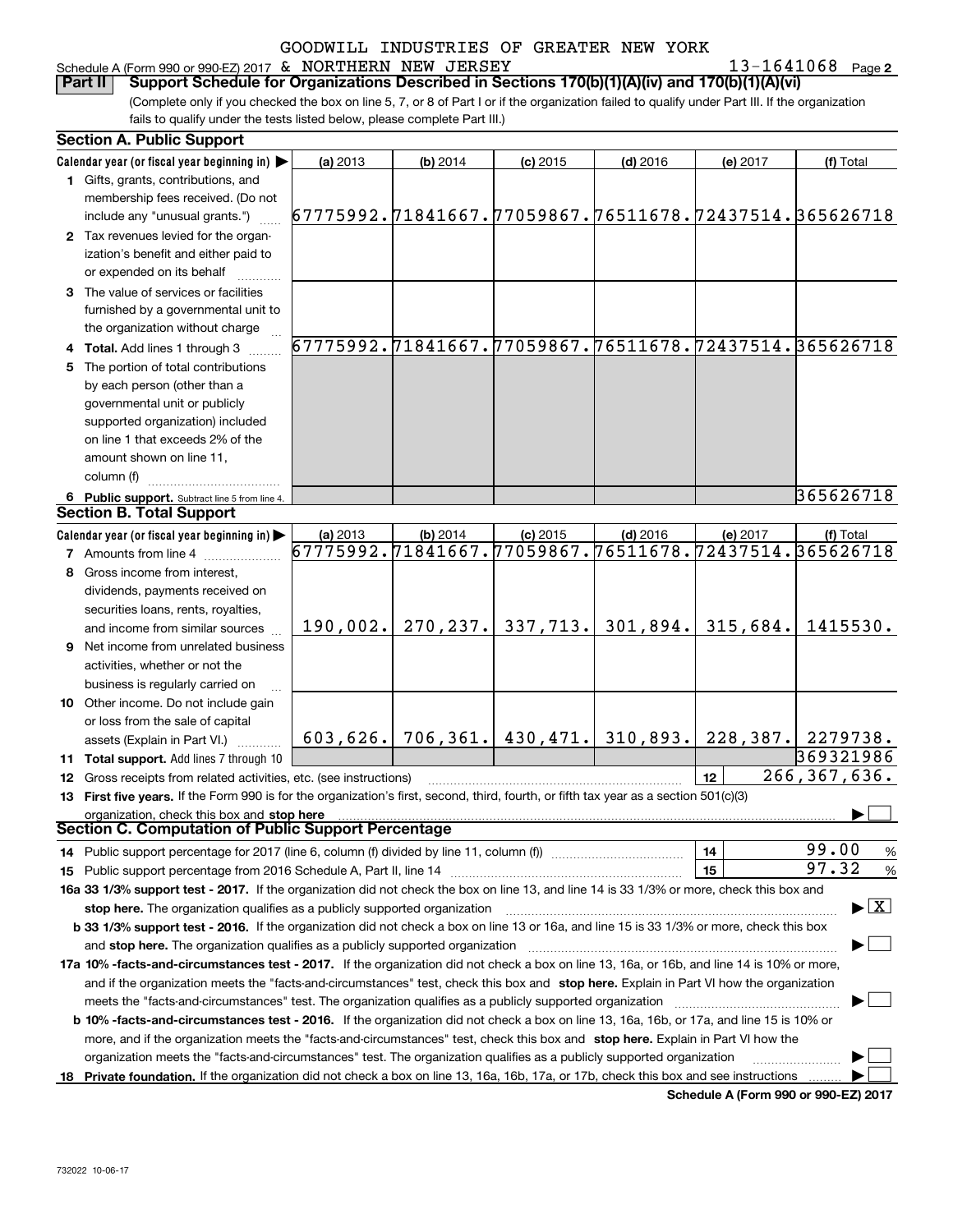## Schedule A (Form 990 or 990-EZ) 2017 Page & NORTHERN NEW JERSEY 13-1641068

**Part III Support Schedule for Organizations Described in Section 509(a)(2)** 

(Complete only if you checked the box on line 10 of Part I or if the organization failed to qualify under Part II. If the organization fails to qualify under the tests listed below, please complete Part II.)

|    | <b>Section A. Public Support</b>                                                                                                                    |          |          |            |            |          |           |
|----|-----------------------------------------------------------------------------------------------------------------------------------------------------|----------|----------|------------|------------|----------|-----------|
|    | Calendar year (or fiscal year beginning in) $\blacktriangleright$                                                                                   | (a) 2013 | (b) 2014 | $(c)$ 2015 | $(d)$ 2016 | (e) 2017 | (f) Total |
|    | 1 Gifts, grants, contributions, and                                                                                                                 |          |          |            |            |          |           |
|    | membership fees received. (Do not                                                                                                                   |          |          |            |            |          |           |
|    | include any "unusual grants.")                                                                                                                      |          |          |            |            |          |           |
|    | <b>2</b> Gross receipts from admissions,                                                                                                            |          |          |            |            |          |           |
|    | merchandise sold or services per-                                                                                                                   |          |          |            |            |          |           |
|    | formed, or facilities furnished in                                                                                                                  |          |          |            |            |          |           |
|    | any activity that is related to the<br>organization's tax-exempt purpose                                                                            |          |          |            |            |          |           |
|    | 3 Gross receipts from activities that                                                                                                               |          |          |            |            |          |           |
|    | are not an unrelated trade or bus-                                                                                                                  |          |          |            |            |          |           |
|    | iness under section 513                                                                                                                             |          |          |            |            |          |           |
|    | 4 Tax revenues levied for the organ-                                                                                                                |          |          |            |            |          |           |
|    | ization's benefit and either paid to                                                                                                                |          |          |            |            |          |           |
|    | or expended on its behalf                                                                                                                           |          |          |            |            |          |           |
|    | .<br>5 The value of services or facilities                                                                                                          |          |          |            |            |          |           |
|    | furnished by a governmental unit to                                                                                                                 |          |          |            |            |          |           |
|    | the organization without charge                                                                                                                     |          |          |            |            |          |           |
|    |                                                                                                                                                     |          |          |            |            |          |           |
|    | <b>6 Total.</b> Add lines 1 through 5                                                                                                               |          |          |            |            |          |           |
|    | 7a Amounts included on lines 1, 2, and<br>3 received from disqualified persons                                                                      |          |          |            |            |          |           |
|    | <b>b</b> Amounts included on lines 2 and 3 received                                                                                                 |          |          |            |            |          |           |
|    | from other than disqualified persons that                                                                                                           |          |          |            |            |          |           |
|    | exceed the greater of \$5,000 or 1% of the                                                                                                          |          |          |            |            |          |           |
|    | amount on line 13 for the year                                                                                                                      |          |          |            |            |          |           |
|    | c Add lines 7a and 7b                                                                                                                               |          |          |            |            |          |           |
|    | 8 Public support. (Subtract line 7c from line 6.)<br><b>Section B. Total Support</b>                                                                |          |          |            |            |          |           |
|    | Calendar year (or fiscal year beginning in)                                                                                                         |          |          |            |            |          |           |
|    |                                                                                                                                                     | (a) 2013 | (b) 2014 | $(c)$ 2015 | $(d)$ 2016 | (e) 2017 | (f) Total |
|    | 9 Amounts from line 6<br>10a Gross income from interest,                                                                                            |          |          |            |            |          |           |
|    | dividends, payments received on                                                                                                                     |          |          |            |            |          |           |
|    | securities loans, rents, royalties,                                                                                                                 |          |          |            |            |          |           |
|    | and income from similar sources                                                                                                                     |          |          |            |            |          |           |
|    | <b>b</b> Unrelated business taxable income                                                                                                          |          |          |            |            |          |           |
|    | (less section 511 taxes) from businesses                                                                                                            |          |          |            |            |          |           |
|    | acquired after June 30, 1975                                                                                                                        |          |          |            |            |          |           |
|    | c Add lines 10a and 10b                                                                                                                             |          |          |            |            |          |           |
|    | 11 Net income from unrelated business<br>activities not included in line 10b,                                                                       |          |          |            |            |          |           |
|    | whether or not the business is                                                                                                                      |          |          |            |            |          |           |
|    | regularly carried on                                                                                                                                |          |          |            |            |          |           |
|    | <b>12</b> Other income. Do not include gain<br>or loss from the sale of capital                                                                     |          |          |            |            |          |           |
|    | assets (Explain in Part VI.)                                                                                                                        |          |          |            |            |          |           |
|    | 13 Total support. (Add lines 9, 10c, 11, and 12.)                                                                                                   |          |          |            |            |          |           |
|    | 14 First five years. If the Form 990 is for the organization's first, second, third, fourth, or fifth tax year as a section 501(c)(3) organization, |          |          |            |            |          |           |
|    | check this box and stop here <i>macuum macuum macuum macuum macuum macuum macuum macuum macuum</i>                                                  |          |          |            |            |          |           |
|    | <b>Section C. Computation of Public Support Percentage</b>                                                                                          |          |          |            |            |          |           |
|    |                                                                                                                                                     |          |          |            |            | 15       | %         |
|    | 16 Public support percentage from 2016 Schedule A, Part III, line 15                                                                                |          |          |            |            | 16       | %         |
|    | <b>Section D. Computation of Investment Income Percentage</b>                                                                                       |          |          |            |            |          |           |
|    | 17 Investment income percentage for 2017 (line 10c, column (f) divided by line 13, column (f))                                                      |          |          |            |            | 17       | %         |
|    | 18 Investment income percentage from 2016 Schedule A, Part III, line 17                                                                             |          |          |            |            | 18       | %         |
|    | 19a 33 1/3% support tests - 2017. If the organization did not check the box on line 14, and line 15 is more than 33 1/3%, and line 17 is not        |          |          |            |            |          |           |
|    | more than 33 1/3%, check this box and stop here. The organization qualifies as a publicly supported organization                                    |          |          |            |            |          | $\sim$    |
|    | b 33 1/3% support tests - 2016. If the organization did not check a box on line 14 or line 19a, and line 16 is more than 33 1/3%, and               |          |          |            |            |          |           |
|    | line 18 is not more than 33 1/3%, check this box and stop here. The organization qualifies as a publicly supported organization                     |          |          |            |            |          |           |
| 20 |                                                                                                                                                     |          |          |            |            |          |           |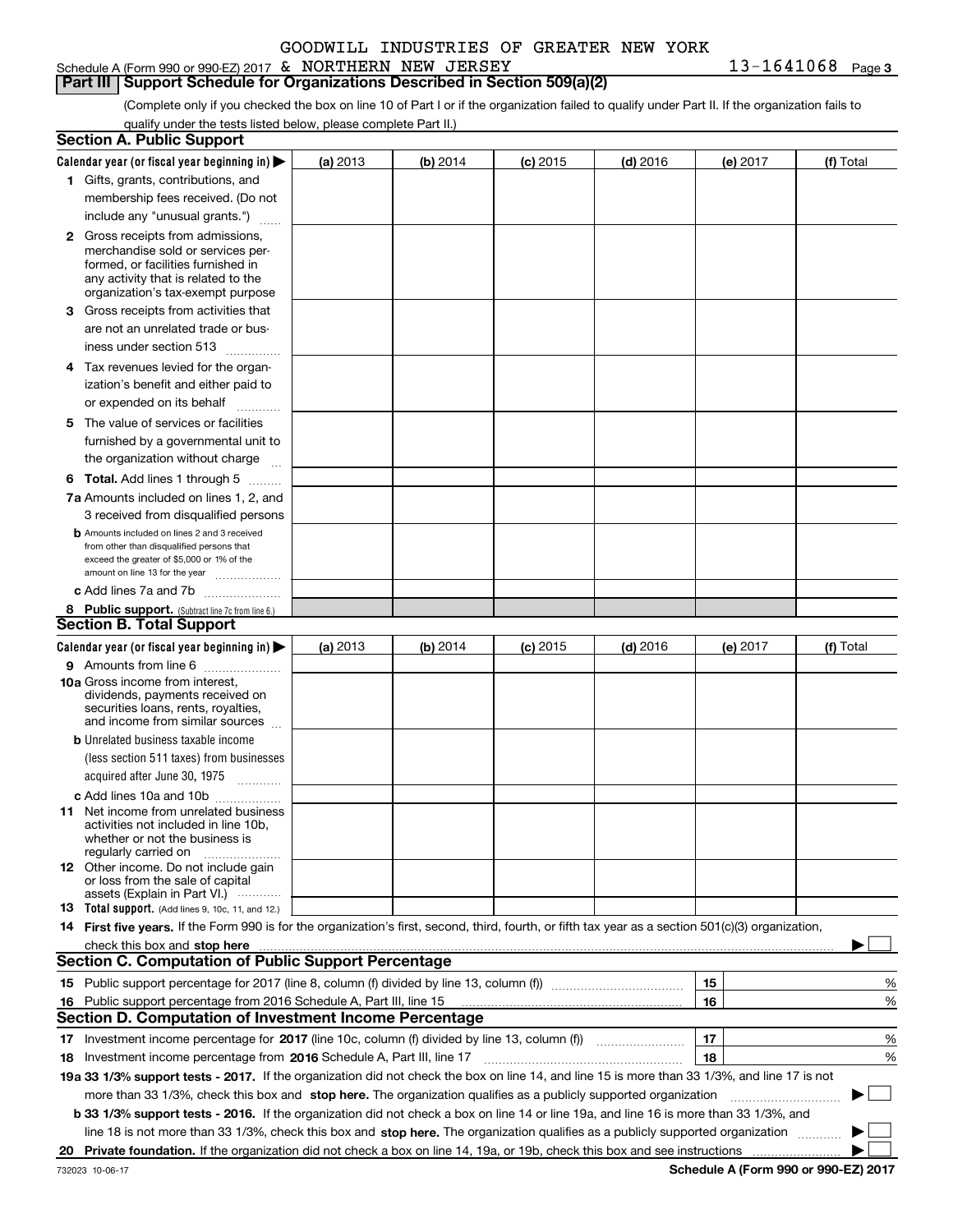Schedule A (Form 990 or 990-EZ) 2017 Page & NORTHERN NEW JERSEY 13-1641068

 $13 - 1641068$  Page 4

**1**

**2**

**3a**

**3b**

**3c**

**4a**

**4b**

**4c**

**5a**

**5b5c**

**6**

**7**

**8**

**9a**

**9b**

**9c**

**10a**

**10b**

**YesNo**

## **Part IV Supporting Organizations**

(Complete only if you checked a box in line 12 on Part I. If you checked 12a of Part I, complete Sections A and B. If you checked 12b of Part I, complete Sections A and C. If you checked 12c of Part I, complete Sections A, D, and E. If you checked 12d of Part I, complete Sections A and D, and complete Part V.)

#### **Section A. All Supporting Organizations**

- **1** Are all of the organization's supported organizations listed by name in the organization's governing documents? If "No," describe in **Part VI** how the supported organizations are designated. If designated by *class or purpose, describe the designation. If historic and continuing relationship, explain.*
- **2** Did the organization have any supported organization that does not have an IRS determination of status under section 509(a)(1) or (2)? If "Yes," explain in Part VI how the organization determined that the supported *organization was described in section 509(a)(1) or (2).*
- **3a** Did the organization have a supported organization described in section 501(c)(4), (5), or (6)? If "Yes," answer *(b) and (c) below.*
- **b** Did the organization confirm that each supported organization qualified under section 501(c)(4), (5), or (6) and satisfied the public support tests under section 509(a)(2)? If "Yes," describe in **Part VI** when and how the *organization made the determination.*
- **c**Did the organization ensure that all support to such organizations was used exclusively for section 170(c)(2)(B) purposes? If "Yes," explain in **Part VI** what controls the organization put in place to ensure such use.
- **4a***If* Was any supported organization not organized in the United States ("foreign supported organization")? *"Yes," and if you checked 12a or 12b in Part I, answer (b) and (c) below.*
- **b** Did the organization have ultimate control and discretion in deciding whether to make grants to the foreign supported organization? If "Yes," describe in **Part VI** how the organization had such control and discretion *despite being controlled or supervised by or in connection with its supported organizations.*
- **c** Did the organization support any foreign supported organization that does not have an IRS determination under sections 501(c)(3) and 509(a)(1) or (2)? If "Yes," explain in **Part VI** what controls the organization used *to ensure that all support to the foreign supported organization was used exclusively for section 170(c)(2)(B) purposes.*
- **5a***If "Yes,"* Did the organization add, substitute, or remove any supported organizations during the tax year? answer (b) and (c) below (if applicable). Also, provide detail in **Part VI,** including (i) the names and EIN *numbers of the supported organizations added, substituted, or removed; (ii) the reasons for each such action; (iii) the authority under the organization's organizing document authorizing such action; and (iv) how the action was accomplished (such as by amendment to the organizing document).*
- **b** Type I or Type II only. Was any added or substituted supported organization part of a class already designated in the organization's organizing document?
- **cSubstitutions only.**  Was the substitution the result of an event beyond the organization's control?
- **6** Did the organization provide support (whether in the form of grants or the provision of services or facilities) to **Part VI.** *If "Yes," provide detail in* support or benefit one or more of the filing organization's supported organizations? anyone other than (i) its supported organizations, (ii) individuals that are part of the charitable class benefited by one or more of its supported organizations, or (iii) other supporting organizations that also
- **7**Did the organization provide a grant, loan, compensation, or other similar payment to a substantial contributor *If "Yes," complete Part I of Schedule L (Form 990 or 990-EZ).* regard to a substantial contributor? (defined in section 4958(c)(3)(C)), a family member of a substantial contributor, or a 35% controlled entity with
- **8** Did the organization make a loan to a disqualified person (as defined in section 4958) not described in line 7? *If "Yes," complete Part I of Schedule L (Form 990 or 990-EZ).*
- **9a** Was the organization controlled directly or indirectly at any time during the tax year by one or more in section 509(a)(1) or (2))? If "Yes," *provide detail in* <code>Part VI.</code> disqualified persons as defined in section 4946 (other than foundation managers and organizations described
- **b** Did one or more disqualified persons (as defined in line 9a) hold a controlling interest in any entity in which the supporting organization had an interest? If "Yes," provide detail in P**art VI**.
- **c**Did a disqualified person (as defined in line 9a) have an ownership interest in, or derive any personal benefit from, assets in which the supporting organization also had an interest? If "Yes," provide detail in P**art VI.**
- **10a** Was the organization subject to the excess business holdings rules of section 4943 because of section supporting organizations)? If "Yes," answer 10b below. 4943(f) (regarding certain Type II supporting organizations, and all Type III non-functionally integrated
- **b** Did the organization have any excess business holdings in the tax year? (Use Schedule C, Form 4720, to *determine whether the organization had excess business holdings.)*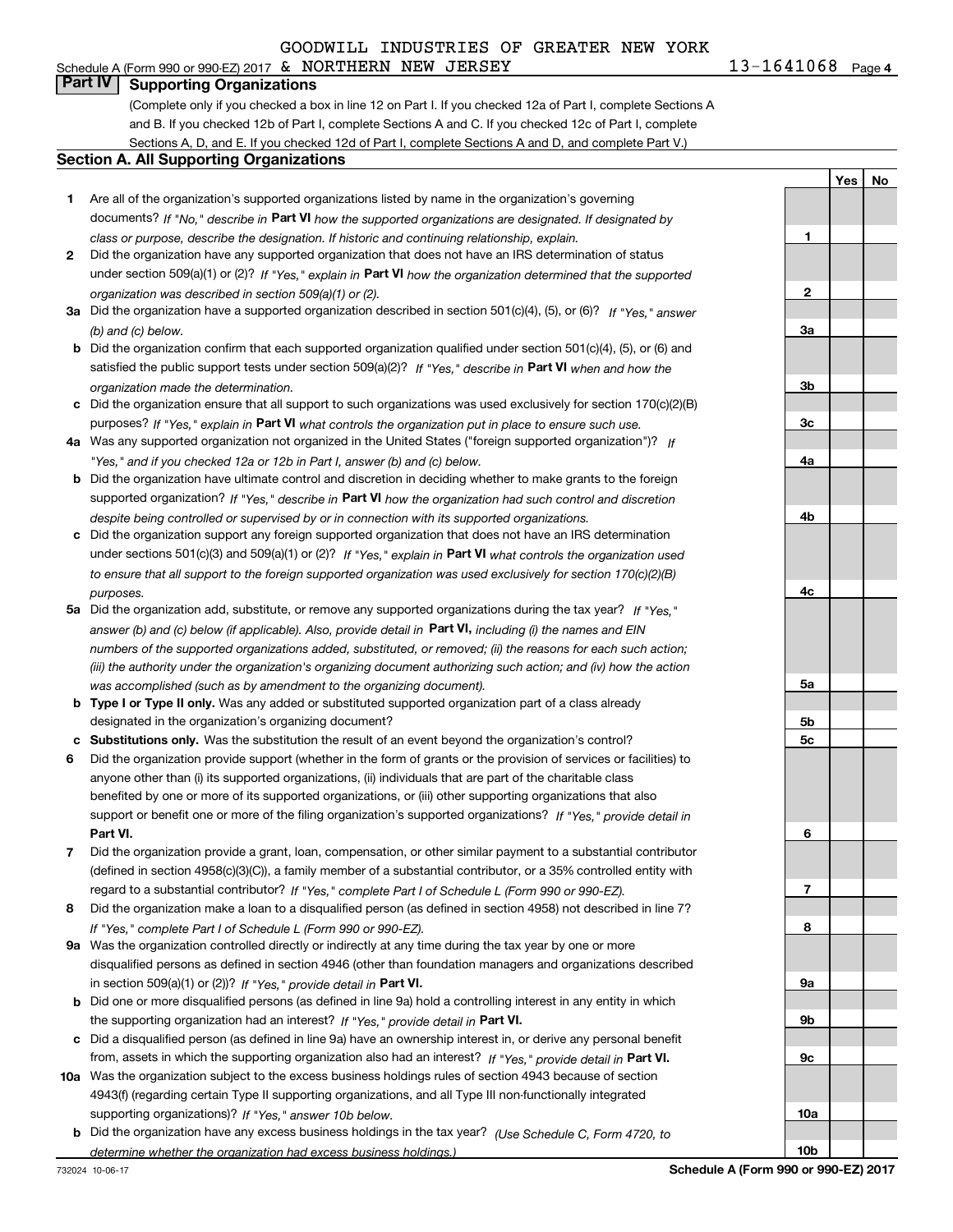Schedule A (Form 990 or 990-EZ) 2017 Page & NORTHERN NEW JERSEY 13-1641068

**5**

|    | Part IV<br><b>Supporting Organizations (continued)</b>                                                                                                                                                                                     |                 |     |    |
|----|--------------------------------------------------------------------------------------------------------------------------------------------------------------------------------------------------------------------------------------------|-----------------|-----|----|
|    |                                                                                                                                                                                                                                            |                 | Yes | No |
| 11 | Has the organization accepted a gift or contribution from any of the following persons?                                                                                                                                                    |                 |     |    |
|    | a A person who directly or indirectly controls, either alone or together with persons described in (b) and (c)                                                                                                                             |                 |     |    |
|    | below, the governing body of a supported organization?                                                                                                                                                                                     | 11a             |     |    |
|    | <b>b</b> A family member of a person described in (a) above?                                                                                                                                                                               | 11 <sub>b</sub> |     |    |
|    | c A 35% controlled entity of a person described in (a) or (b) above? If "Yes" to a, b, or c, provide detail in Part VI.                                                                                                                    | 11c             |     |    |
|    | <b>Section B. Type I Supporting Organizations</b>                                                                                                                                                                                          |                 |     |    |
|    |                                                                                                                                                                                                                                            |                 | Yes | No |
| 1. | Did the directors, trustees, or membership of one or more supported organizations have the power to                                                                                                                                        |                 |     |    |
|    | regularly appoint or elect at least a majority of the organization's directors or trustees at all times during the                                                                                                                         |                 |     |    |
|    | tax year? If "No," describe in Part VI how the supported organization(s) effectively operated, supervised, or                                                                                                                              |                 |     |    |
|    | controlled the organization's activities. If the organization had more than one supported organization,                                                                                                                                    |                 |     |    |
|    | describe how the powers to appoint and/or remove directors or trustees were allocated among the supported                                                                                                                                  |                 |     |    |
|    | organizations and what conditions or restrictions, if any, applied to such powers during the tax year.                                                                                                                                     | 1               |     |    |
| 2  | Did the organization operate for the benefit of any supported organization other than the supported                                                                                                                                        |                 |     |    |
|    | organization(s) that operated, supervised, or controlled the supporting organization? If "Yes," explain in                                                                                                                                 |                 |     |    |
|    | Part VI how providing such benefit carried out the purposes of the supported organization(s) that operated,                                                                                                                                |                 |     |    |
|    | supervised, or controlled the supporting organization.                                                                                                                                                                                     | 2               |     |    |
|    | <b>Section C. Type II Supporting Organizations</b>                                                                                                                                                                                         |                 |     |    |
|    |                                                                                                                                                                                                                                            |                 | Yes | No |
| 1  | Were a majority of the organization's directors or trustees during the tax year also a majority of the directors                                                                                                                           |                 |     |    |
|    | or trustees of each of the organization's supported organization(s)? If "No," describe in Part VI how control                                                                                                                              |                 |     |    |
|    | or management of the supporting organization was vested in the same persons that controlled or managed                                                                                                                                     |                 |     |    |
|    | the supported organization(s).                                                                                                                                                                                                             | 1               |     |    |
|    | <b>Section D. All Type III Supporting Organizations</b>                                                                                                                                                                                    |                 |     |    |
|    |                                                                                                                                                                                                                                            |                 | Yes | No |
| 1  | Did the organization provide to each of its supported organizations, by the last day of the fifth month of the                                                                                                                             |                 |     |    |
|    | organization's tax year, (i) a written notice describing the type and amount of support provided during the prior tax                                                                                                                      |                 |     |    |
|    | year, (ii) a copy of the Form 990 that was most recently filed as of the date of notification, and (iii) copies of the<br>organization's governing documents in effect on the date of notification, to the extent not previously provided? | 1               |     |    |
| 2  | Were any of the organization's officers, directors, or trustees either (i) appointed or elected by the supported                                                                                                                           |                 |     |    |
|    | organization(s) or (ii) serving on the governing body of a supported organization? If "No," explain in Part VI how                                                                                                                         |                 |     |    |
|    | the organization maintained a close and continuous working relationship with the supported organization(s).                                                                                                                                | 2               |     |    |
| 3  | By reason of the relationship described in (2), did the organization's supported organizations have a                                                                                                                                      |                 |     |    |
|    | significant voice in the organization's investment policies and in directing the use of the organization's                                                                                                                                 |                 |     |    |
|    | income or assets at all times during the tax year? If "Yes," describe in Part VI the role the organization's                                                                                                                               |                 |     |    |
|    | supported organizations played in this regard.                                                                                                                                                                                             | 3               |     |    |
|    | Section E. Type III Functionally Integrated Supporting Organizations                                                                                                                                                                       |                 |     |    |
| 1  | Check the box next to the method that the organization used to satisfy the Integral Part Test during the year (see instructions).                                                                                                          |                 |     |    |
| a  | The organization satisfied the Activities Test. Complete line 2 below.                                                                                                                                                                     |                 |     |    |
| b  | The organization is the parent of each of its supported organizations. Complete line 3 below.                                                                                                                                              |                 |     |    |
| C  | The organization supported a governmental entity. Describe in Part VI how you supported a government entity (see instructions),                                                                                                            |                 |     |    |
| 2  | Activities Test. Answer (a) and (b) below.                                                                                                                                                                                                 |                 | Yes | No |
| а  | Did substantially all of the organization's activities during the tax year directly further the exempt purposes of                                                                                                                         |                 |     |    |
|    | the supported organization(s) to which the organization was responsive? If "Yes," then in Part VI identify                                                                                                                                 |                 |     |    |
|    | those supported organizations and explain how these activities directly furthered their exempt purposes,                                                                                                                                   |                 |     |    |
|    | how the organization was responsive to those supported organizations, and how the organization determined                                                                                                                                  |                 |     |    |
|    | that these activities constituted substantially all of its activities.                                                                                                                                                                     | 2a              |     |    |
|    | <b>b</b> Did the activities described in (a) constitute activities that, but for the organization's involvement, one or more                                                                                                               |                 |     |    |
|    | of the organization's supported organization(s) would have been engaged in? If "Yes," explain in Part VI the                                                                                                                               |                 |     |    |
|    | reasons for the organization's position that its supported organization(s) would have engaged in these                                                                                                                                     | 2b              |     |    |
| з  | activities but for the organization's involvement.<br>Parent of Supported Organizations. Answer (a) and (b) below.                                                                                                                         |                 |     |    |
|    | a Did the organization have the power to regularly appoint or elect a majority of the officers, directors, or                                                                                                                              |                 |     |    |
|    | trustees of each of the supported organizations? Provide details in Part VI.                                                                                                                                                               | За              |     |    |
|    | <b>b</b> Did the organization exercise a substantial degree of direction over the policies, programs, and activities of each                                                                                                               |                 |     |    |
|    | of its supported organizations? If "Yes." describe in Part VI the role played by the organization in this regard.                                                                                                                          | 3b              |     |    |

**Schedule A (Form 990 or 990-EZ) 2017**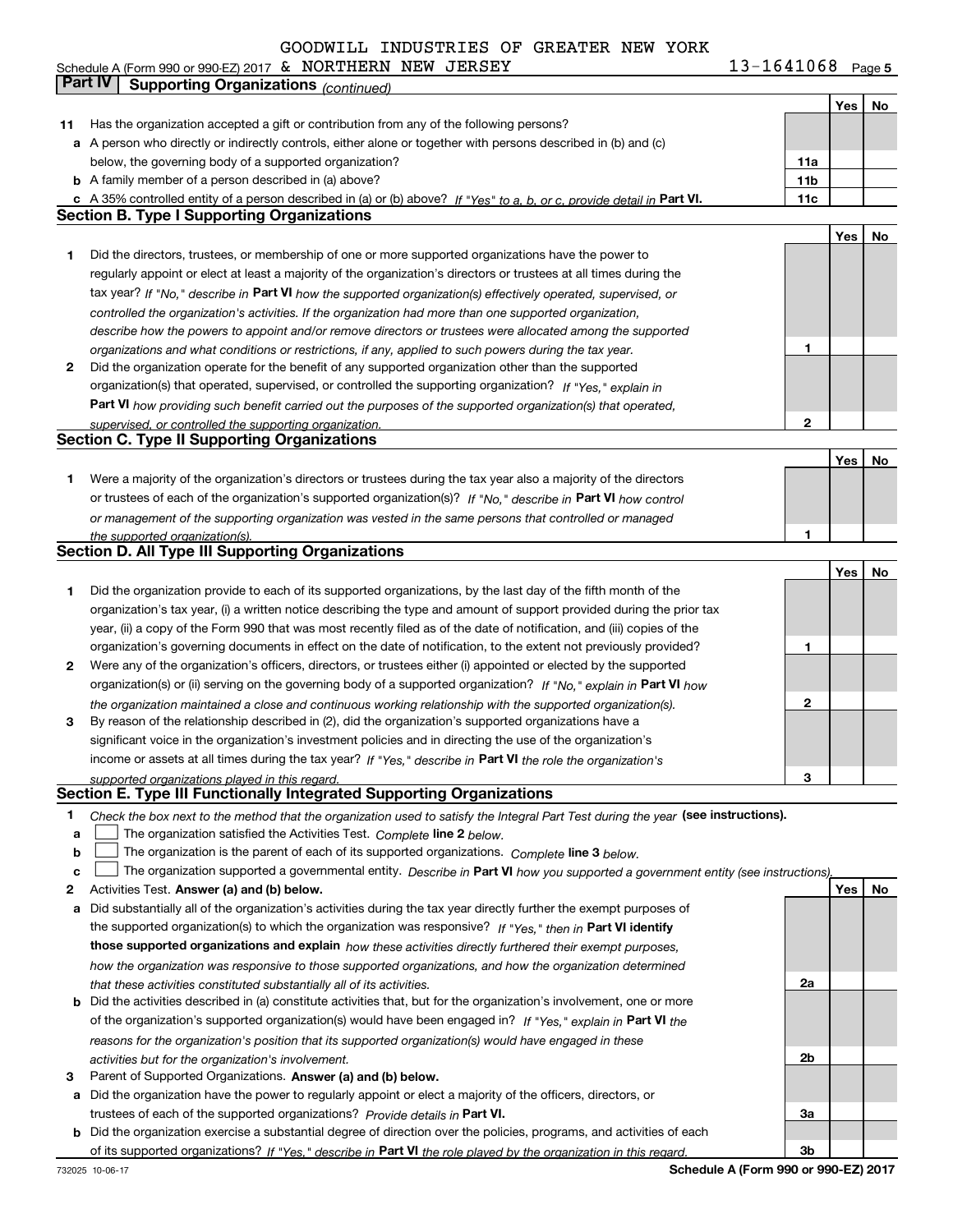| Schedule A (Form 990 or 990-EZ) 2017 $\,$ & $\,$ | NORTHERN NEW | JERSEY | 1641068 | Page 6 |
|--------------------------------------------------|--------------|--------|---------|--------|
|                                                  |              |        |         |        |

|              | <b>Part V</b><br>Type III Non-Functionally Integrated 509(a)(3) Supporting Organizations                                                          |                |                |                                |
|--------------|---------------------------------------------------------------------------------------------------------------------------------------------------|----------------|----------------|--------------------------------|
| 1            | Check here if the organization satisfied the Integral Part Test as a qualifying trust on Nov. 20, 1970 (explain in Part VI.) See instructions. Al |                |                |                                |
|              | other Type III non-functionally integrated supporting organizations must complete Sections A through E.                                           |                |                |                                |
|              | Section A - Adjusted Net Income                                                                                                                   |                | (A) Prior Year | (B) Current Year<br>(optional) |
| $\mathbf 1$  | Net short-term capital gain                                                                                                                       | 1              |                |                                |
| $\mathbf{2}$ | Recoveries of prior-year distributions                                                                                                            | $\overline{2}$ |                |                                |
| 3            | Other gross income (see instructions)                                                                                                             | 3              |                |                                |
| 4            | Add lines 1 through 3                                                                                                                             | 4              |                |                                |
| -5           | Depreciation and depletion                                                                                                                        | 5              |                |                                |
| 6            | Portion of operating expenses paid or incurred for production or<br>collection of gross income or for management, conservation, or                |                |                |                                |
|              | maintenance of property held for production of income (see instructions)                                                                          | 6              |                |                                |
| 7            | Other expenses (see instructions)                                                                                                                 | 7              |                |                                |
| 8            | <b>Adjusted Net Income</b> (subtract lines 5, 6, and 7 from line 4)                                                                               | 8              |                |                                |
|              | <b>Section B - Minimum Asset Amount</b>                                                                                                           |                | (A) Prior Year | (B) Current Year<br>(optional) |
| 1            | Aggregate fair market value of all non-exempt-use assets (see                                                                                     |                |                |                                |
|              | instructions for short tax year or assets held for part of year):                                                                                 |                |                |                                |
|              | <b>a</b> Average monthly value of securities                                                                                                      | 1a             |                |                                |
|              | <b>b</b> Average monthly cash balances                                                                                                            | 1b             |                |                                |
|              | c Fair market value of other non-exempt-use assets                                                                                                | 1c             |                |                                |
|              | d Total (add lines 1a, 1b, and 1c)                                                                                                                | 1d             |                |                                |
|              | <b>e</b> Discount claimed for blockage or other                                                                                                   |                |                |                                |
|              | factors (explain in detail in Part VI):                                                                                                           |                |                |                                |
| $\mathbf{2}$ | Acquisition indebtedness applicable to non-exempt-use assets                                                                                      | $\mathbf{2}$   |                |                                |
| 3            | Subtract line 2 from line 1d                                                                                                                      | 3              |                |                                |
| 4            | Cash deemed held for exempt use. Enter 1-1/2% of line 3 (for greater amount,                                                                      |                |                |                                |
|              | see instructions)                                                                                                                                 | 4              |                |                                |
| 5            | Net value of non-exempt-use assets (subtract line 4 from line 3)                                                                                  | 5              |                |                                |
| 6            | Multiply line 5 by .035                                                                                                                           | 6              |                |                                |
| 7            | Recoveries of prior-year distributions                                                                                                            | 7              |                |                                |
| 8            | <b>Minimum Asset Amount</b> (add line 7 to line 6)                                                                                                | 8              |                |                                |
|              | <b>Section C - Distributable Amount</b>                                                                                                           |                |                | <b>Current Year</b>            |
| 1            | Adjusted net income for prior year (from Section A, line 8, Column A)                                                                             | 1              |                |                                |
| $\mathbf{2}$ | Enter 85% of line 1                                                                                                                               | 2              |                |                                |
| 3            | Minimum asset amount for prior year (from Section B, line 8, Column A)                                                                            | 3              |                |                                |
| 4            | Enter greater of line 2 or line 3                                                                                                                 | 4              |                |                                |
| 5            | Income tax imposed in prior year                                                                                                                  | 5              |                |                                |
| 6            | <b>Distributable Amount.</b> Subtract line 5 from line 4, unless subject to                                                                       |                |                |                                |
|              | emergency temporary reduction (see instructions)                                                                                                  | 6              |                |                                |

**7**Check here if the current year is the organization's first as a non-functionally integrated Type III supporting organization (see instructions).

**Schedule A (Form 990 or 990-EZ) 2017**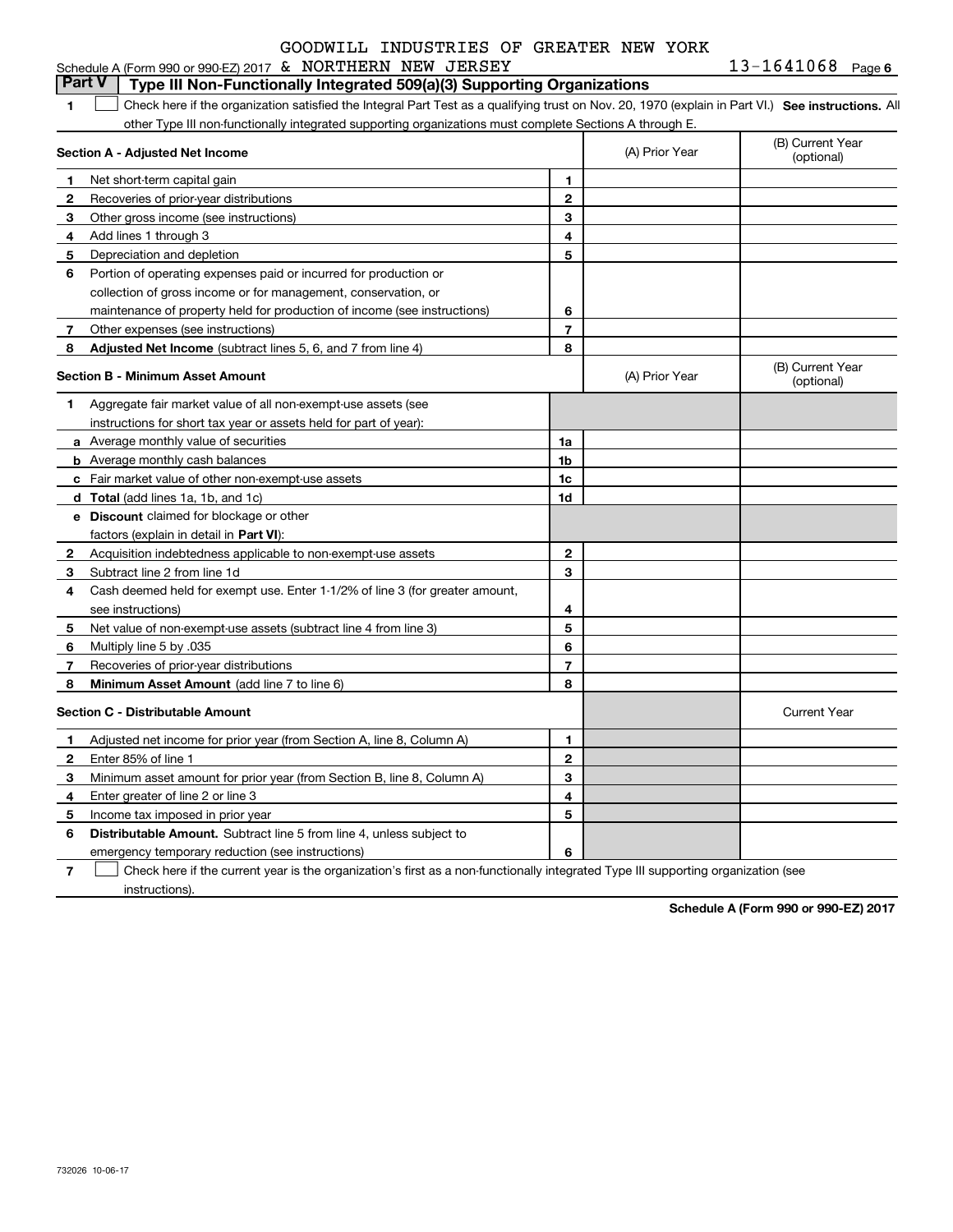|        | Schedule A (Form 990 or 990-EZ) 2017 & NORTHERN NEW JERSEY                                 |                             |                                       | $13 - 1641068$ Page 7                          |  |
|--------|--------------------------------------------------------------------------------------------|-----------------------------|---------------------------------------|------------------------------------------------|--|
| Part V | Type III Non-Functionally Integrated 509(a)(3) Supporting Organizations                    |                             | (continued)                           |                                                |  |
|        | Section D - Distributions                                                                  |                             |                                       | <b>Current Year</b>                            |  |
| 1.     | Amounts paid to supported organizations to accomplish exempt purposes                      |                             |                                       |                                                |  |
| 2      | Amounts paid to perform activity that directly furthers exempt purposes of supported       |                             |                                       |                                                |  |
|        | organizations, in excess of income from activity                                           |                             |                                       |                                                |  |
| 3      | Administrative expenses paid to accomplish exempt purposes of supported organizations      |                             |                                       |                                                |  |
| 4      | Amounts paid to acquire exempt-use assets                                                  |                             |                                       |                                                |  |
| 5      | Qualified set-aside amounts (prior IRS approval required)                                  |                             |                                       |                                                |  |
| 6      | Other distributions (describe in Part VI). See instructions.                               |                             |                                       |                                                |  |
| 7      | Total annual distributions. Add lines 1 through 6.                                         |                             |                                       |                                                |  |
| 8      | Distributions to attentive supported organizations to which the organization is responsive |                             |                                       |                                                |  |
|        | (provide details in Part VI). See instructions.                                            |                             |                                       |                                                |  |
| 9      | Distributable amount for 2017 from Section C, line 6                                       |                             |                                       |                                                |  |
| 10     | Line 8 amount divided by line 9 amount                                                     |                             |                                       |                                                |  |
|        |                                                                                            | (i)                         | (ii)                                  | (iii)                                          |  |
|        | Section E - Distribution Allocations (see instructions)                                    | <b>Excess Distributions</b> | <b>Underdistributions</b><br>Pre-2017 | <b>Distributable</b><br><b>Amount for 2017</b> |  |
|        |                                                                                            |                             |                                       |                                                |  |
| 1      | Distributable amount for 2017 from Section C, line 6                                       |                             |                                       |                                                |  |
| 2      | Underdistributions, if any, for years prior to 2017 (reason-                               |                             |                                       |                                                |  |
|        | able cause required-explain in Part VI). See instructions.                                 |                             |                                       |                                                |  |
| 3      | Excess distributions carryover, if any, to 2017                                            |                             |                                       |                                                |  |
| a      |                                                                                            |                             |                                       |                                                |  |
|        | $b$ From 2013                                                                              |                             |                                       |                                                |  |
|        | $c$ From 2014                                                                              |                             |                                       |                                                |  |
|        | d From 2015                                                                                |                             |                                       |                                                |  |
|        | e From 2016                                                                                |                             |                                       |                                                |  |
|        | f Total of lines 3a through e                                                              |                             |                                       |                                                |  |
|        | g Applied to underdistributions of prior years                                             |                             |                                       |                                                |  |
|        | <b>h</b> Applied to 2017 distributable amount                                              |                             |                                       |                                                |  |
| i.     | Carryover from 2012 not applied (see instructions)                                         |                             |                                       |                                                |  |
|        | Remainder. Subtract lines 3g, 3h, and 3i from 3f.                                          |                             |                                       |                                                |  |
| 4      | Distributions for 2017 from Section D,                                                     |                             |                                       |                                                |  |
|        | \$<br>line $7:$                                                                            |                             |                                       |                                                |  |
|        | a Applied to underdistributions of prior years                                             |                             |                                       |                                                |  |
|        | <b>b</b> Applied to 2017 distributable amount                                              |                             |                                       |                                                |  |
|        | <b>c</b> Remainder. Subtract lines 4a and 4b from 4.                                       |                             |                                       |                                                |  |
|        | Remaining underdistributions for years prior to 2017, if                                   |                             |                                       |                                                |  |
|        | any. Subtract lines 3g and 4a from line 2. For result greater                              |                             |                                       |                                                |  |
|        | than zero, explain in Part VI. See instructions.                                           |                             |                                       |                                                |  |
| 6      | Remaining underdistributions for 2017. Subtract lines 3h                                   |                             |                                       |                                                |  |
|        | and 4b from line 1. For result greater than zero, explain in                               |                             |                                       |                                                |  |
|        | <b>Part VI.</b> See instructions.                                                          |                             |                                       |                                                |  |
| 7      | Excess distributions carryover to 2018. Add lines 3j                                       |                             |                                       |                                                |  |
|        | and 4c.                                                                                    |                             |                                       |                                                |  |
| 8      | Breakdown of line 7:                                                                       |                             |                                       |                                                |  |
|        | a Excess from 2013                                                                         |                             |                                       |                                                |  |
|        | <b>b</b> Excess from 2014                                                                  |                             |                                       |                                                |  |
|        | c Excess from 2015                                                                         |                             |                                       |                                                |  |
|        | d Excess from 2016                                                                         |                             |                                       |                                                |  |
|        | e Excess from 2017                                                                         |                             |                                       |                                                |  |

**Schedule A (Form 990 or 990-EZ) 2017**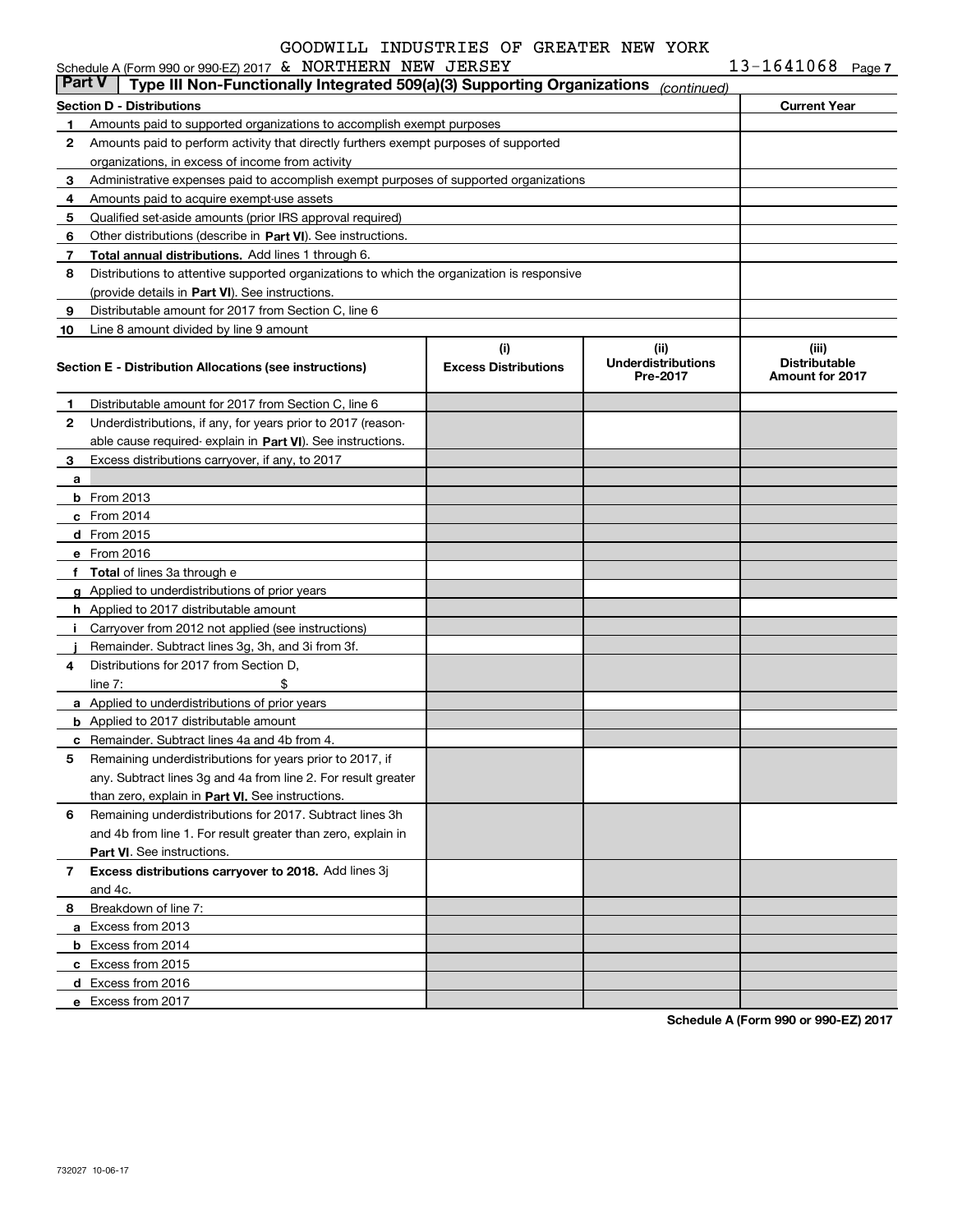#### Schedule A (Form 990 or 990-EZ) 2017 Page & NORTHERN NEW JERSEY GOODWILL INDUSTRIES OF GREATER NEW YORK

Part VI | Supplemental Information. Provide the explanations required by Part II, line 10; Part II, line 17a or 17b; Part III, line 12; Part IV, Section A, lines 1, 2, 3b, 3c, 4b, 4c, 5a, 6, 9a, 9b, 9c, 11a, 11b, and 11c; Part IV, Section B, lines 1 and 2; Part IV, Section C, line 1; Part IV, Section D, lines 2 and 3; Part IV, Section E, lines 1c, 2a, 2b, 3a, and 3b; Part V, line 1; Part V, Section B, line 1e; Part V, Section D, lines 5, 6, and 8; and Part V, Section E, lines 2, 5, and 6. Also complete this part for any additional information. (See instructions.)

SCHEDULE A, PART II, LINE 10, EXPLANATION FOR OTHER INCOME:

| MISCELLANEOUS      |                                                                                                                                 |
|--------------------|---------------------------------------------------------------------------------------------------------------------------------|
| 2013 AMOUNT: \$    | 544,146.                                                                                                                        |
| 2014 AMOUNT:       | \$<br>650,604.                                                                                                                  |
| 2015 AMOUNT:       | \$<br>383,279.                                                                                                                  |
| 2016 AMOUNT:       | \$<br>278,992.                                                                                                                  |
| 2017 AMOUNT: \$    | 145,657.                                                                                                                        |
|                    |                                                                                                                                 |
| FUNDRAISING INCOME |                                                                                                                                 |
| 2013 AMOUNT: \$    | 59,480.                                                                                                                         |
| 2014 AMOUNT:       | \$<br>55,757.                                                                                                                   |
| 2015 AMOUNT: \$    | 47,192.                                                                                                                         |
| 2016 AMOUNT: \$    | 31,901.<br><u> 1989 - Johann John Stein, markin film fan it fjort fan it fjort fan it fjort fan it fjort fan it fjort fan i</u> |
| 2017 AMOUNT:       | \$<br>82,730.                                                                                                                   |
|                    |                                                                                                                                 |
|                    |                                                                                                                                 |
|                    |                                                                                                                                 |
|                    |                                                                                                                                 |
|                    |                                                                                                                                 |
|                    |                                                                                                                                 |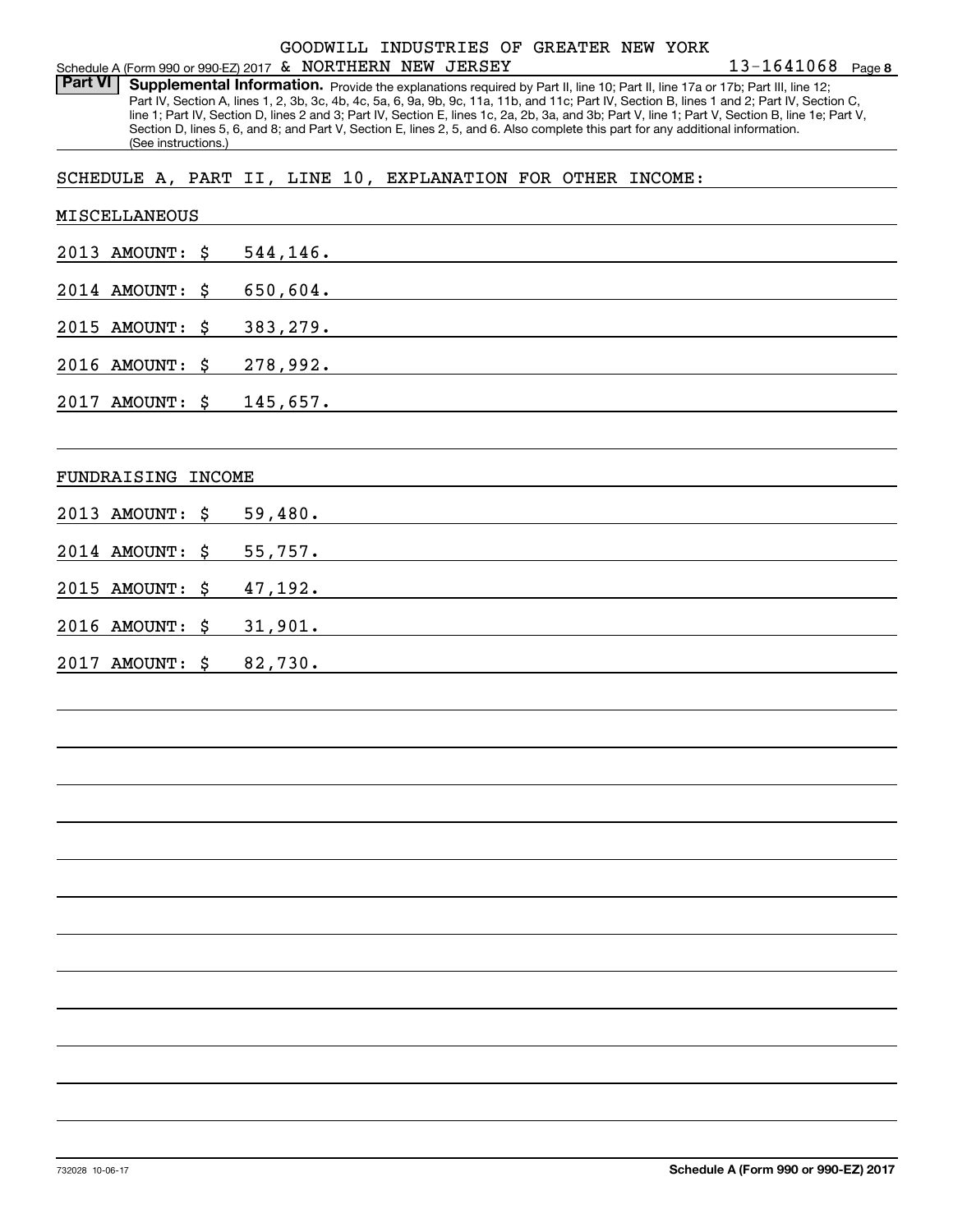|         | <b>SCHEDULE D</b>                                                                                           |                                                                                                                                                                                         | <b>Supplemental Financial Statements</b>                                                        |                                                    |    | OMB No. 1545-0047                     |  |
|---------|-------------------------------------------------------------------------------------------------------------|-----------------------------------------------------------------------------------------------------------------------------------------------------------------------------------------|-------------------------------------------------------------------------------------------------|----------------------------------------------------|----|---------------------------------------|--|
|         | Complete if the organization answered "Yes" on Form 990,<br>(Form 990)                                      |                                                                                                                                                                                         |                                                                                                 |                                                    |    |                                       |  |
|         |                                                                                                             |                                                                                                                                                                                         | Part IV, line 6, 7, 8, 9, 10, 11a, 11b, 11c, 11d, 11e, 11f, 12a, or 12b.<br>Attach to Form 990. |                                                    |    | <b>Open to Public</b>                 |  |
|         | Department of the Treasury<br>Internal Revenue Service                                                      |                                                                                                                                                                                         | Go to www.irs.gov/Form990 for instructions and the latest information.                          |                                                    |    | <b>Inspection</b>                     |  |
|         | Name of the organization                                                                                    | GOODWILL INDUSTRIES OF GREATER NEW YORK                                                                                                                                                 |                                                                                                 |                                                    |    | <b>Employer identification number</b> |  |
|         |                                                                                                             | & NORTHERN NEW JERSEY                                                                                                                                                                   |                                                                                                 |                                                    |    | 13-1641068                            |  |
|         | Organizations Maintaining Donor Advised Funds or Other Similar Funds or Accounts. Complete if the<br>Part I |                                                                                                                                                                                         |                                                                                                 |                                                    |    |                                       |  |
|         |                                                                                                             | organization answered "Yes" on Form 990, Part IV, line 6.                                                                                                                               | (a) Donor advised funds                                                                         |                                                    |    |                                       |  |
|         |                                                                                                             |                                                                                                                                                                                         |                                                                                                 |                                                    |    | (b) Funds and other accounts          |  |
| 1       |                                                                                                             |                                                                                                                                                                                         |                                                                                                 |                                                    |    |                                       |  |
| 2       | Aggregate value of contributions to (during year)                                                           |                                                                                                                                                                                         |                                                                                                 |                                                    |    |                                       |  |
| 4       | з                                                                                                           |                                                                                                                                                                                         |                                                                                                 |                                                    |    |                                       |  |
| 5       |                                                                                                             | Did the organization inform all donors and donor advisors in writing that the assets held in donor advised funds                                                                        |                                                                                                 |                                                    |    |                                       |  |
|         |                                                                                                             |                                                                                                                                                                                         |                                                                                                 |                                                    |    | Yes<br><b>No</b>                      |  |
| 6       |                                                                                                             | Did the organization inform all grantees, donors, and donor advisors in writing that grant funds can be used only                                                                       |                                                                                                 |                                                    |    |                                       |  |
|         |                                                                                                             | for charitable purposes and not for the benefit of the donor or donor advisor, or for any other purpose conferring                                                                      |                                                                                                 |                                                    |    |                                       |  |
|         |                                                                                                             |                                                                                                                                                                                         |                                                                                                 |                                                    |    | Yes<br>No                             |  |
| Part II |                                                                                                             | Conservation Easements. Complete if the organization answered "Yes" on Form 990, Part IV, line 7.                                                                                       |                                                                                                 |                                                    |    |                                       |  |
| 1       |                                                                                                             | Purpose(s) of conservation easements held by the organization (check all that apply).                                                                                                   |                                                                                                 |                                                    |    |                                       |  |
|         |                                                                                                             | Preservation of land for public use (e.g., recreation or education)                                                                                                                     |                                                                                                 | Preservation of a historically important land area |    |                                       |  |
|         |                                                                                                             | Protection of natural habitat                                                                                                                                                           |                                                                                                 | Preservation of a certified historic structure     |    |                                       |  |
|         |                                                                                                             | Preservation of open space                                                                                                                                                              |                                                                                                 |                                                    |    |                                       |  |
| 2       |                                                                                                             | Complete lines 2a through 2d if the organization held a qualified conservation contribution in the form of a conservation easement on the last                                          |                                                                                                 |                                                    |    |                                       |  |
|         | day of the tax year.                                                                                        |                                                                                                                                                                                         |                                                                                                 |                                                    |    | Held at the End of the Tax Year       |  |
|         |                                                                                                             |                                                                                                                                                                                         |                                                                                                 |                                                    | 2a |                                       |  |
| b       |                                                                                                             | Total acreage restricted by conservation easements                                                                                                                                      |                                                                                                 |                                                    | 2b |                                       |  |
| c       |                                                                                                             |                                                                                                                                                                                         |                                                                                                 |                                                    | 2c |                                       |  |
| d       |                                                                                                             | Number of conservation easements included in (c) acquired after 7/25/06, and not on a historic structure                                                                                |                                                                                                 |                                                    |    |                                       |  |
|         |                                                                                                             |                                                                                                                                                                                         |                                                                                                 |                                                    | 2d |                                       |  |
| 3       |                                                                                                             | Number of conservation easements modified, transferred, released, extinguished, or terminated by the organization during the tax                                                        |                                                                                                 |                                                    |    |                                       |  |
|         | year                                                                                                        |                                                                                                                                                                                         |                                                                                                 |                                                    |    |                                       |  |
| 4<br>5  |                                                                                                             | Number of states where property subject to conservation easement is located ><br>Does the organization have a written policy regarding the periodic monitoring, inspection, handling of |                                                                                                 |                                                    |    |                                       |  |
|         |                                                                                                             | violations, and enforcement of the conservation easements it holds?                                                                                                                     |                                                                                                 |                                                    |    | Yes<br><b>No</b>                      |  |
| 6       |                                                                                                             | Staff and volunteer hours devoted to monitoring, inspecting, handling of violations, and enforcing conservation easements during the year                                               |                                                                                                 |                                                    |    |                                       |  |
|         |                                                                                                             |                                                                                                                                                                                         |                                                                                                 |                                                    |    |                                       |  |
| 7       |                                                                                                             | Amount of expenses incurred in monitoring, inspecting, handling of violations, and enforcing conservation easements during the year                                                     |                                                                                                 |                                                    |    |                                       |  |
|         | ▶ \$                                                                                                        |                                                                                                                                                                                         |                                                                                                 |                                                    |    |                                       |  |
| 8       |                                                                                                             | Does each conservation easement reported on line 2(d) above satisfy the requirements of section 170(h)(4)(B)(i)                                                                         |                                                                                                 |                                                    |    |                                       |  |
|         |                                                                                                             |                                                                                                                                                                                         |                                                                                                 |                                                    |    | Yes<br>No                             |  |
| 9       |                                                                                                             | In Part XIII, describe how the organization reports conservation easements in its revenue and expense statement, and balance sheet, and                                                 |                                                                                                 |                                                    |    |                                       |  |
|         |                                                                                                             | include, if applicable, the text of the footnote to the organization's financial statements that describes the organization's accounting for                                            |                                                                                                 |                                                    |    |                                       |  |
|         | conservation easements.                                                                                     |                                                                                                                                                                                         |                                                                                                 |                                                    |    |                                       |  |
|         | <b>Part III</b>                                                                                             | Organizations Maintaining Collections of Art, Historical Treasures, or Other Similar Assets.                                                                                            |                                                                                                 |                                                    |    |                                       |  |
|         |                                                                                                             | Complete if the organization answered "Yes" on Form 990, Part IV, line 8.                                                                                                               |                                                                                                 |                                                    |    |                                       |  |
|         |                                                                                                             | 1a If the organization elected, as permitted under SFAS 116 (ASC 958), not to report in its revenue statement and balance sheet works of art,                                           |                                                                                                 |                                                    |    |                                       |  |
|         |                                                                                                             | historical treasures, or other similar assets held for public exhibition, education, or research in furtherance of public service, provide, in Part XIII,                               |                                                                                                 |                                                    |    |                                       |  |
|         |                                                                                                             | the text of the footnote to its financial statements that describes these items.                                                                                                        |                                                                                                 |                                                    |    |                                       |  |
| b       |                                                                                                             | If the organization elected, as permitted under SFAS 116 (ASC 958), to report in its revenue statement and balance sheet works of art, historical                                       |                                                                                                 |                                                    |    |                                       |  |
|         | relating to these items:                                                                                    | treasures, or other similar assets held for public exhibition, education, or research in furtherance of public service, provide the following amounts                                   |                                                                                                 |                                                    |    |                                       |  |
|         |                                                                                                             |                                                                                                                                                                                         |                                                                                                 |                                                    |    |                                       |  |
|         |                                                                                                             | (ii) Assets included in Form 990, Part X                                                                                                                                                |                                                                                                 |                                                    |    | $\blacktriangleright$ \$              |  |
| 2       |                                                                                                             | If the organization received or held works of art, historical treasures, or other similar assets for financial gain, provide                                                            |                                                                                                 |                                                    |    |                                       |  |
|         |                                                                                                             | the following amounts required to be reported under SFAS 116 (ASC 958) relating to these items:                                                                                         |                                                                                                 |                                                    |    |                                       |  |
| а       |                                                                                                             |                                                                                                                                                                                         |                                                                                                 |                                                    |    | $\triangleright$ \$                   |  |
|         |                                                                                                             |                                                                                                                                                                                         |                                                                                                 |                                                    |    | $\blacktriangleright$ \$              |  |
|         |                                                                                                             | $\mathbf{a}$                                                                                                                                                                            |                                                                                                 |                                                    |    |                                       |  |

**For Paperwork Reduction Act Notice, see the Instructions for Form 990. Schedule D (Form 990) 2017** LHA

732051 10-09-17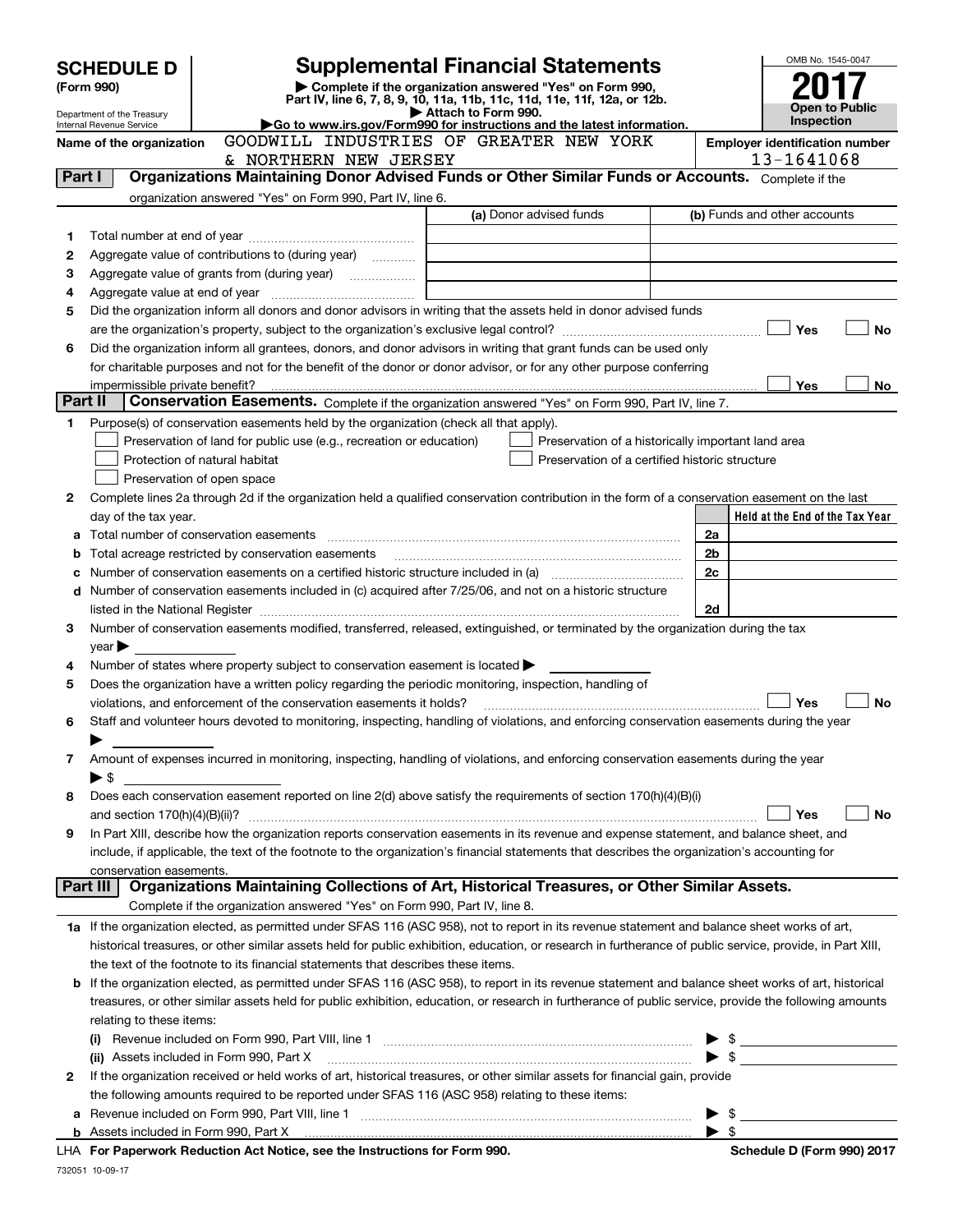|               |                                                                                                                                                                                                                                | GOODWILL INDUSTRIES OF GREATER NEW YORK |                |                                                                                                                                                                                                                               |             |                 |                      |                            |                       |
|---------------|--------------------------------------------------------------------------------------------------------------------------------------------------------------------------------------------------------------------------------|-----------------------------------------|----------------|-------------------------------------------------------------------------------------------------------------------------------------------------------------------------------------------------------------------------------|-------------|-----------------|----------------------|----------------------------|-----------------------|
|               | Schedule D (Form 990) 2017<br>Part III<br>Organizations Maintaining Collections of Art, Historical Treasures, or Other Similar Assets (continued)                                                                              | & NORTHERN NEW JERSEY                   |                |                                                                                                                                                                                                                               |             |                 |                      |                            | $13 - 1641068$ Page 2 |
|               |                                                                                                                                                                                                                                |                                         |                |                                                                                                                                                                                                                               |             |                 |                      |                            |                       |
| 3             | Using the organization's acquisition, accession, and other records, check any of the following that are a significant use of its collection items                                                                              |                                         |                |                                                                                                                                                                                                                               |             |                 |                      |                            |                       |
|               | (check all that apply):                                                                                                                                                                                                        |                                         |                |                                                                                                                                                                                                                               |             |                 |                      |                            |                       |
| a             | Public exhibition                                                                                                                                                                                                              | d                                       |                | Loan or exchange programs                                                                                                                                                                                                     |             |                 |                      |                            |                       |
| b             | Scholarly research                                                                                                                                                                                                             | e                                       |                | Other and the contract of the contract of the contract of the contract of the contract of the contract of the contract of the contract of the contract of the contract of the contract of the contract of the contract of the |             |                 |                      |                            |                       |
| c             | Preservation for future generations                                                                                                                                                                                            |                                         |                |                                                                                                                                                                                                                               |             |                 |                      |                            |                       |
|               | Provide a description of the organization's collections and explain how they further the organization's exempt purpose in Part XIII.                                                                                           |                                         |                |                                                                                                                                                                                                                               |             |                 |                      |                            |                       |
| 5             | During the year, did the organization solicit or receive donations of art, historical treasures, or other similar assets                                                                                                       |                                         |                |                                                                                                                                                                                                                               |             |                 |                      |                            |                       |
|               | <b>Part IV</b><br>Escrow and Custodial Arrangements. Complete if the organization answered "Yes" on Form 990, Part IV, line 9, or                                                                                              |                                         |                |                                                                                                                                                                                                                               |             |                 |                      | Yes                        | No                    |
|               | reported an amount on Form 990, Part X, line 21.                                                                                                                                                                               |                                         |                |                                                                                                                                                                                                                               |             |                 |                      |                            |                       |
|               | 1a Is the organization an agent, trustee, custodian or other intermediary for contributions or other assets not included                                                                                                       |                                         |                |                                                                                                                                                                                                                               |             |                 |                      |                            |                       |
|               |                                                                                                                                                                                                                                |                                         |                |                                                                                                                                                                                                                               |             |                 |                      | Yes                        | $\overline{X}$ No     |
|               | on Form 990, Part X? <b>William Constitution Constitution</b> Construction Construction Construction Constitution Cons<br>b If "Yes," explain the arrangement in Part XIII and complete the following table:                   |                                         |                |                                                                                                                                                                                                                               |             |                 |                      |                            |                       |
|               |                                                                                                                                                                                                                                |                                         |                |                                                                                                                                                                                                                               |             |                 |                      |                            |                       |
|               |                                                                                                                                                                                                                                |                                         |                |                                                                                                                                                                                                                               |             |                 |                      | Amount                     |                       |
|               | c Beginning balance measurements and the state of the state of the state of the state of the state of the state of the state of the state of the state of the state of the state of the state of the state of the state of the |                                         |                |                                                                                                                                                                                                                               |             | 1c              |                      |                            |                       |
|               |                                                                                                                                                                                                                                |                                         |                |                                                                                                                                                                                                                               |             | 1d              |                      |                            |                       |
|               | e Distributions during the year manufactured and continuum and contact the control of the Distributions during the year                                                                                                        |                                         |                |                                                                                                                                                                                                                               |             | 1e              |                      |                            |                       |
|               |                                                                                                                                                                                                                                |                                         |                |                                                                                                                                                                                                                               |             | 1f              |                      |                            |                       |
|               | 2a Did the organization include an amount on Form 990, Part X, line 21, for escrow or custodial account liability?                                                                                                             |                                         |                |                                                                                                                                                                                                                               |             |                 |                      | Yes                        | No                    |
| <b>Part V</b> | b If "Yes," explain the arrangement in Part XIII. Check here if the explanation has been provided on Part XIII<br>Endowment Funds. Complete if the organization answered "Yes" on Form 990, Part IV, line 10.                  |                                         |                |                                                                                                                                                                                                                               |             |                 |                      |                            |                       |
|               |                                                                                                                                                                                                                                |                                         |                |                                                                                                                                                                                                                               |             |                 |                      |                            |                       |
|               |                                                                                                                                                                                                                                | (a) Current year<br>21, 414, 745.       | (b) Prior year | (c) Two years back<br>19,297,566.                                                                                                                                                                                             |             |                 | (d) Three years back |                            | (e) Four years back   |
|               | <b>1a</b> Beginning of year balance <i>manumumum</i>                                                                                                                                                                           |                                         | 18,896,007.    |                                                                                                                                                                                                                               |             |                 | 20,626,006.          |                            | 17,265,814.           |
|               |                                                                                                                                                                                                                                |                                         | 860,000.       |                                                                                                                                                                                                                               | 925,000.    |                 | 30,000.              |                            | 25,000.               |
|               | Net investment earnings, gains, and losses                                                                                                                                                                                     | 2, 163, 567.                            | 2,594,125.     |                                                                                                                                                                                                                               | $-399,342.$ |                 | $-396,401.$          |                            | 4, 194, 989.          |
|               |                                                                                                                                                                                                                                |                                         |                |                                                                                                                                                                                                                               |             |                 |                      |                            |                       |
|               | e Other expenditures for facilities                                                                                                                                                                                            |                                         |                |                                                                                                                                                                                                                               |             |                 |                      |                            |                       |
|               | and programs                                                                                                                                                                                                                   | 886,995.                                | 895,977.       |                                                                                                                                                                                                                               | 885,330.    |                 | 886,071.             |                            | 805,256.              |
|               | f Administrative expenses                                                                                                                                                                                                      | 23,344.                                 | 39,410.        |                                                                                                                                                                                                                               | 41,887.     |                 | 75,968.              |                            | 54, 541.              |
| g             | End of year balance entitled that the state of the state of the state of the state of the state of the state o                                                                                                                 | 22,667,973.                             | 21, 414, 745.  | 18,896,007.                                                                                                                                                                                                                   |             |                 | 19,297,566.          |                            | 20,626,006.           |
| 2             | Provide the estimated percentage of the current year end balance (line 1g, column (a)) held as:                                                                                                                                |                                         |                |                                                                                                                                                                                                                               |             |                 |                      |                            |                       |
|               | a Board designated or quasi-endowment >                                                                                                                                                                                        | 96.51                                   | %              |                                                                                                                                                                                                                               |             |                 |                      |                            |                       |
|               | Permanent endowment > 3.49                                                                                                                                                                                                     | %                                       |                |                                                                                                                                                                                                                               |             |                 |                      |                            |                       |
|               | c Temporarily restricted endowment $\blacktriangleright$                                                                                                                                                                       | %                                       |                |                                                                                                                                                                                                                               |             |                 |                      |                            |                       |
|               | The percentages on lines 2a, 2b, and 2c should equal 100%.                                                                                                                                                                     |                                         |                |                                                                                                                                                                                                                               |             |                 |                      |                            |                       |
|               | 3a Are there endowment funds not in the possession of the organization that are held and administered for the organization                                                                                                     |                                         |                |                                                                                                                                                                                                                               |             |                 |                      |                            |                       |
|               | by:                                                                                                                                                                                                                            |                                         |                |                                                                                                                                                                                                                               |             |                 |                      |                            | Yes<br>No             |
|               | (i)                                                                                                                                                                                                                            |                                         |                |                                                                                                                                                                                                                               |             |                 |                      | 3a(i)                      | X                     |
|               |                                                                                                                                                                                                                                |                                         |                |                                                                                                                                                                                                                               |             |                 |                      | 3a(ii)                     | X                     |
|               |                                                                                                                                                                                                                                |                                         |                |                                                                                                                                                                                                                               |             |                 |                      | 3b                         |                       |
| 4             | Describe in Part XIII the intended uses of the organization's endowment funds.                                                                                                                                                 |                                         |                |                                                                                                                                                                                                                               |             |                 |                      |                            |                       |
|               | <b>Part VI</b><br>Land, Buildings, and Equipment.                                                                                                                                                                              |                                         |                |                                                                                                                                                                                                                               |             |                 |                      |                            |                       |
|               | Complete if the organization answered "Yes" on Form 990, Part IV, line 11a. See Form 990, Part X, line 10.                                                                                                                     |                                         |                |                                                                                                                                                                                                                               |             |                 |                      |                            |                       |
|               | Description of property                                                                                                                                                                                                        | (a) Cost or other                       |                | (b) Cost or other                                                                                                                                                                                                             |             | (c) Accumulated |                      | (d) Book value             |                       |
|               |                                                                                                                                                                                                                                | basis (investment)                      |                | basis (other)                                                                                                                                                                                                                 |             | depreciation    |                      |                            |                       |
|               |                                                                                                                                                                                                                                |                                         |                | 1,290,988.                                                                                                                                                                                                                    |             |                 |                      | 1,290,988.                 |                       |
|               |                                                                                                                                                                                                                                |                                         |                | 13,863,485.                                                                                                                                                                                                                   |             | 11,405,177.     |                      | $\overline{2,458,308}$ .   |                       |
|               |                                                                                                                                                                                                                                |                                         |                | 15,484,092.                                                                                                                                                                                                                   |             | 13,005,572.     |                      | $\overline{2,478,520}$ .   |                       |
|               |                                                                                                                                                                                                                                |                                         |                | 22, 223, 920.                                                                                                                                                                                                                 |             | 21,027,437.     |                      | $\overline{1,}$ 196, 483.  |                       |
|               |                                                                                                                                                                                                                                |                                         |                | 4,080.                                                                                                                                                                                                                        |             |                 |                      |                            | 4,080.                |
|               |                                                                                                                                                                                                                                |                                         |                |                                                                                                                                                                                                                               |             |                 |                      | $\overline{7}$ , 428, 379. |                       |

**Schedule D (Form 990) 2017**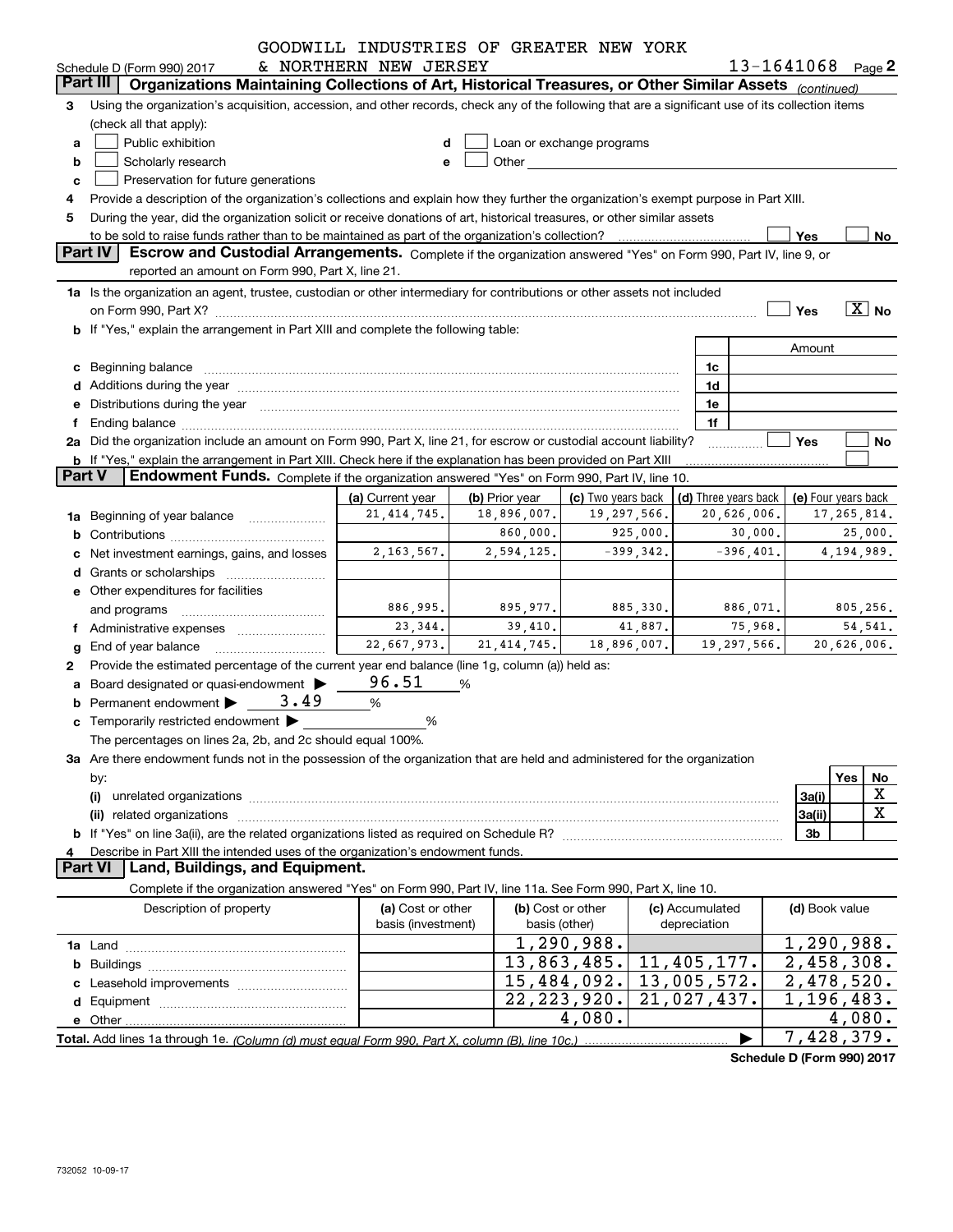|                        |  | GOODWILL INDUSTRIES OF GREATER NEW YORK |  |
|------------------------|--|-----------------------------------------|--|
| סים של אים אים או המיד |  |                                         |  |

| & NORTHERN NEW JERSEY<br>Schedule D (Form 990) 2017                                                                                                  |                 |                                                           | 13-1641068<br>Page $\bf{3}$ |
|------------------------------------------------------------------------------------------------------------------------------------------------------|-----------------|-----------------------------------------------------------|-----------------------------|
| <b>Investments - Other Securities.</b><br><b>Part VIII</b>                                                                                           |                 |                                                           |                             |
| Complete if the organization answered "Yes" on Form 990, Part IV, line 11b. See Form 990, Part X, line 12.                                           |                 |                                                           |                             |
| (a) Description of security or category (including name of security)                                                                                 | (b) Book value  | (c) Method of valuation: Cost or end-of-year market value |                             |
| (1) Financial derivatives                                                                                                                            |                 |                                                           |                             |
| (2) Closely-held equity interests                                                                                                                    |                 |                                                           |                             |
| (3) Other                                                                                                                                            |                 |                                                           |                             |
| LIMITED PARTNERSHIPS<br>(A)                                                                                                                          | 5,446,543.      | END-OF-YEAR MARKET VALUE                                  |                             |
| (B)                                                                                                                                                  |                 |                                                           |                             |
| (C)                                                                                                                                                  |                 |                                                           |                             |
| (D)                                                                                                                                                  |                 |                                                           |                             |
| (E)                                                                                                                                                  |                 |                                                           |                             |
| (F)                                                                                                                                                  |                 |                                                           |                             |
| (G)                                                                                                                                                  |                 |                                                           |                             |
| (H)                                                                                                                                                  |                 |                                                           |                             |
| Total. (Col. (b) must equal Form 990, Part X, col. (B) line 12.)                                                                                     | 5,446,543.      |                                                           |                             |
| Part VIII Investments - Program Related.                                                                                                             |                 |                                                           |                             |
| Complete if the organization answered "Yes" on Form 990, Part IV, line 11c. See Form 990, Part X, line 13.                                           |                 |                                                           |                             |
| (a) Description of investment                                                                                                                        | (b) Book value  | (c) Method of valuation: Cost or end-of-year market value |                             |
| (1)                                                                                                                                                  |                 |                                                           |                             |
| (2)                                                                                                                                                  |                 |                                                           |                             |
| (3)                                                                                                                                                  |                 |                                                           |                             |
| (4)                                                                                                                                                  |                 |                                                           |                             |
| (5)                                                                                                                                                  |                 |                                                           |                             |
| (6)                                                                                                                                                  |                 |                                                           |                             |
| (7)                                                                                                                                                  |                 |                                                           |                             |
| (8)                                                                                                                                                  |                 |                                                           |                             |
| (9)                                                                                                                                                  |                 |                                                           |                             |
| Total. (Col. (b) must equal Form 990, Part X, col. (B) line 13.) $\blacktriangleright$                                                               |                 |                                                           |                             |
| <b>Part IX</b><br><b>Other Assets.</b>                                                                                                               |                 |                                                           |                             |
| Complete if the organization answered "Yes" on Form 990, Part IV, line 11d. See Form 990, Part X, line 15.                                           |                 |                                                           |                             |
|                                                                                                                                                      | (a) Description |                                                           | (b) Book value              |
| SECURITY DEPOSITS<br>(1)                                                                                                                             |                 |                                                           | $\overline{807}$ , 109.     |
| ASSETS HELD FOR RESALE<br>(2)                                                                                                                        |                 |                                                           | 1,405,032.                  |
| INTEREST RECEIVABLE<br>(3)                                                                                                                           |                 |                                                           | 14,067.                     |
| <b>DUE FROM AFFILIATE</b><br>(4)                                                                                                                     |                 |                                                           | 2,400,408.                  |
| (5)                                                                                                                                                  |                 |                                                           |                             |
| (6)                                                                                                                                                  |                 |                                                           |                             |
| (7)                                                                                                                                                  |                 |                                                           |                             |
|                                                                                                                                                      |                 |                                                           |                             |
| (8)                                                                                                                                                  |                 |                                                           |                             |
| (9)                                                                                                                                                  |                 |                                                           | 4,626,616.                  |
| <b>Other Liabilities.</b><br><b>Part X</b>                                                                                                           |                 |                                                           |                             |
|                                                                                                                                                      |                 |                                                           |                             |
| Complete if the organization answered "Yes" on Form 990, Part IV, line 11e or 11f. See Form 990, Part X, line 25.<br>(a) Description of liability    |                 | (b) Book value                                            |                             |
| 1.                                                                                                                                                   |                 |                                                           |                             |
| (1)<br>Federal income taxes                                                                                                                          |                 |                                                           |                             |
| DEFERRED RENT<br>(2)                                                                                                                                 |                 | 2,093,491.                                                |                             |
| (3)                                                                                                                                                  |                 |                                                           |                             |
| (4)                                                                                                                                                  |                 |                                                           |                             |
| (5)                                                                                                                                                  |                 |                                                           |                             |
| (6)                                                                                                                                                  |                 |                                                           |                             |
| (7)                                                                                                                                                  |                 |                                                           |                             |
| (8)                                                                                                                                                  |                 |                                                           |                             |
| (9)                                                                                                                                                  |                 |                                                           |                             |
| Total. (Column (b) must equal Form 990, Part X, col. (B) line 25.)                                                                                   |                 | 2,093,491.                                                |                             |
| 2. Liability for uncertain tax positions. In Part XIII, provide the text of the footnote to the organization's financial statements that reports the |                 |                                                           |                             |

organization's liability for uncertain tax positions under FIN 48 (ASC 740). Check here if the text of the footnote has been provided in Part XIII  $~\boxed{\rm X}$ 

**Schedule D (Form 990) 2017**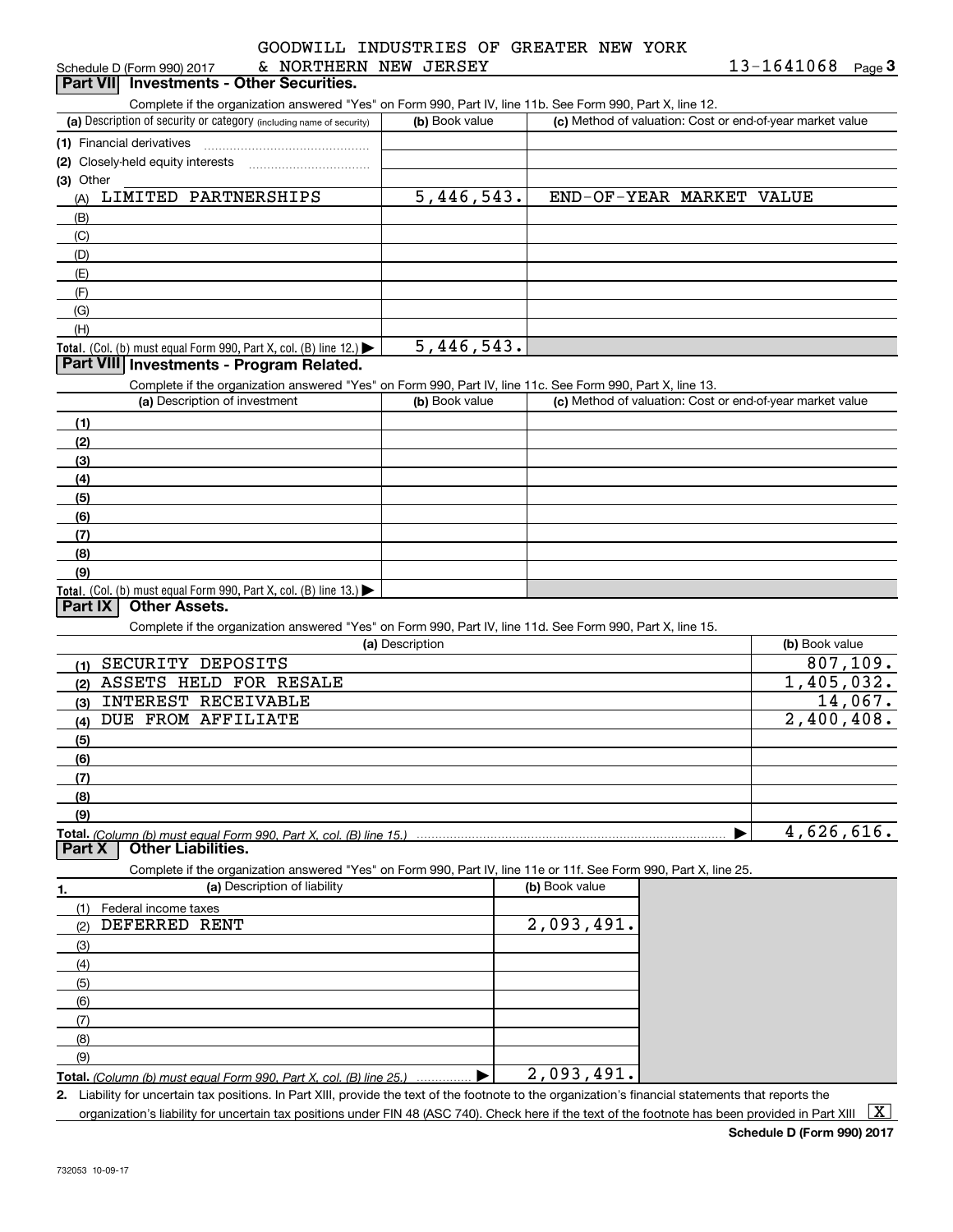|                           |  | GOODWILL INDUSTRIES OF GREATER NEW YORK |  |                |
|---------------------------|--|-----------------------------------------|--|----------------|
| סים שים אים אים משפחתות מ |  |                                         |  | $13 - 1611068$ |

|              | & NORTHERN NEW JERSEY<br>Schedule D (Form 990) 2017                                                                                                                                                                            |                |                   |                         | 13-1641068                    | Page 4 |
|--------------|--------------------------------------------------------------------------------------------------------------------------------------------------------------------------------------------------------------------------------|----------------|-------------------|-------------------------|-------------------------------|--------|
|              | Part XI<br>Reconciliation of Revenue per Audited Financial Statements With Revenue per Return.                                                                                                                                 |                |                   |                         |                               |        |
|              | Complete if the organization answered "Yes" on Form 990, Part IV, line 12a.                                                                                                                                                    |                |                   |                         |                               |        |
| $\mathbf{1}$ | Total revenue, gains, and other support per audited financial statements                                                                                                                                                       |                |                   |                         | $1\vert 120, 056, 541.$       |        |
| 2            | Amounts included on line 1 but not on Form 990, Part VIII, line 12:                                                                                                                                                            |                |                   |                         |                               |        |
| a            | Net unrealized gains (losses) on investments [11] matter contracts and the unrealized gains (losses) on investments                                                                                                            | 2a             | <u>1,473,201.</u> |                         |                               |        |
| b            |                                                                                                                                                                                                                                | 2 <sub>b</sub> |                   |                         |                               |        |
| C            | Recoveries of prior year grants [111] matter contracts and prior year grants [11] matter contracts and prior year grants and an intervention and prior year grants and an intervention and an intervention and an intervention | 2c             |                   |                         |                               |        |
| d            | Other (Describe in Part XIII.) [100] [2010] [2010] [2010] [2010] [2010] [2010] [2010] [2010] [2010] [2010] [20                                                                                                                 | 2d             | 2,502,284.        |                         |                               |        |
| е            | Add lines 2a through 2d                                                                                                                                                                                                        |                |                   | 2e                      | 3,975,485.                    |        |
| 3            |                                                                                                                                                                                                                                |                |                   | $\overline{\mathbf{3}}$ | 116,081,056.                  |        |
| 4            | Amounts included on Form 990, Part VIII, line 12, but not on line 1:                                                                                                                                                           |                |                   |                         |                               |        |
| a            |                                                                                                                                                                                                                                | 4a             |                   |                         |                               |        |
| b            | Other (Describe in Part XIII.) <b>Construction Construction</b> Chern Construction Chern Chern Chern Chern Chern Chern                                                                                                         | 4 <sub>h</sub> |                   |                         |                               |        |
| c.           | Add lines 4a and 4b                                                                                                                                                                                                            |                |                   | 4c                      |                               | 0.     |
|              |                                                                                                                                                                                                                                |                |                   | $\mathbf{5}$            | 116,081,056.                  |        |
|              |                                                                                                                                                                                                                                |                |                   |                         |                               |        |
|              | Part XII   Reconciliation of Expenses per Audited Financial Statements With Expenses per Return.                                                                                                                               |                |                   |                         |                               |        |
|              | Complete if the organization answered "Yes" on Form 990, Part IV, line 12a.                                                                                                                                                    |                |                   |                         |                               |        |
| 1            | Total expenses and losses per audited financial statements [111] [12] contraction control and statements [13] [13] and the statements [13] and the statements [13] and the statements and statements and statements and statem |                |                   |                         | $1\overline{126}$ , 082, 915. |        |
| 2            | Amounts included on line 1 but not on Form 990, Part IX, line 25:                                                                                                                                                              |                |                   |                         |                               |        |
| a            |                                                                                                                                                                                                                                | 2a             |                   |                         |                               |        |
| b            |                                                                                                                                                                                                                                | 2 <sub>b</sub> |                   |                         |                               |        |
| c            | Other losses                                                                                                                                                                                                                   | 2c             |                   |                         |                               |        |
| d            |                                                                                                                                                                                                                                | 2d             | 2,633,856.        |                         |                               |        |
| е            |                                                                                                                                                                                                                                |                |                   | 2e                      | 2,633,856.                    |        |
| З.           |                                                                                                                                                                                                                                |                |                   |                         | $3\; 123,449,059.$            |        |
| 4            | Amounts included on Form 990, Part IX, line 25, but not on line 1:                                                                                                                                                             |                |                   |                         |                               |        |
| a            | Investment expenses not included on Form 990, Part VIII, line 7b [1000000000000000000000000000000000                                                                                                                           | 4a             |                   |                         |                               |        |
| b            |                                                                                                                                                                                                                                | 4 <sub>b</sub> |                   |                         |                               |        |
|              | Add lines 4a and 4b                                                                                                                                                                                                            |                |                   | 4c                      |                               | 0.     |
|              | Part XIII Supplemental Information.                                                                                                                                                                                            |                |                   | 5                       | 123, 449, 059.                |        |

Provide the descriptions required for Part II, lines 3, 5, and 9; Part III, lines 1a and 4; Part IV, lines 1b and 2b; Part V, line 4; Part X, line 2; Part XI, lines 2d and 4b; and Part XII, lines 2d and 4b. Also complete this part to provide any additional information.

#### PART V, LINE 4:

#### TO FURTHER THE ORGANIZATION'S MISSION AND ACTIVITIES.

PART X, LINE 2:

GOODWILL BELIEVES IT HAS NO UNCERTAIN TAX POSITIONS AS OF JUNE 30, 2018

AND 2017, IN ACCORDANCE WITH ACCOUNTING STANDARDS CODIFICATION ("ASC")

TOPIC 740 ("INCOME TAXES"), WHICH PROVIDES STANDARDS FOR ESTABLISHING AND

# CLASSIFYING ANY TAX PROVISIONS FOR UNCERTAIN TAX POSITIONS

#### PART XI, LINE 2D - OTHER ADJUSTMENTS:

### CONSOLIDATED ELIMINATION  $-66,467$ .

#### RELATED ENTITY'S REVENUE 2,568,751.

**Schedule D (Form 990) 2017**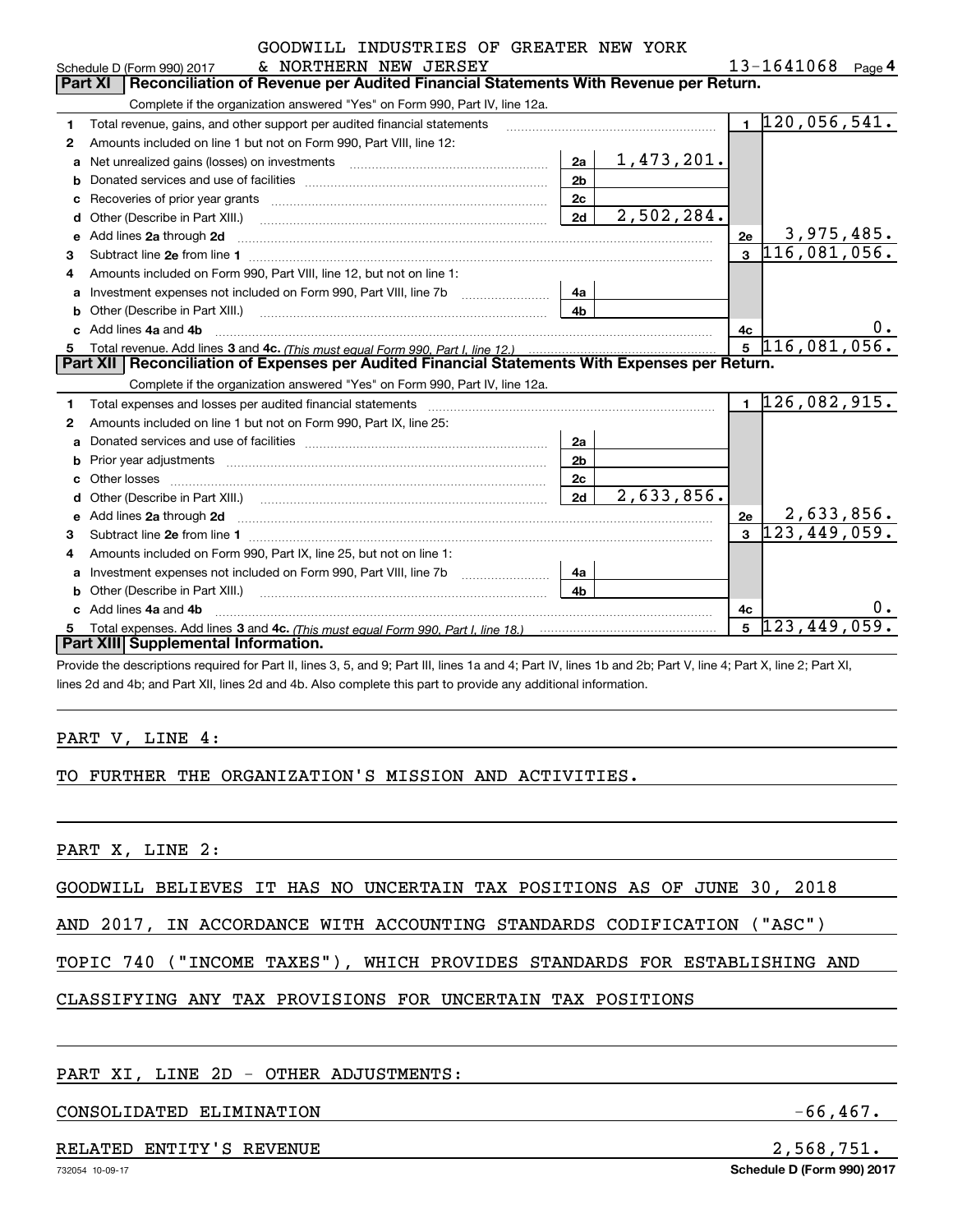| GOODWILL INDUSTRIES OF GREATER NEW YORK<br>& NORTHERN NEW JERSEY                                          | $13 - 1641068$ Page 5 |
|-----------------------------------------------------------------------------------------------------------|-----------------------|
| Schedule D (Form 990) 2017<br><b>Part XIII Supplemental Information</b> (continued)                       |                       |
| TOTAL TO SCHEDULE D, PART XI, LINE 2D                                                                     | 2,502,284.            |
| PART XII, LINE 2D - OTHER ADJUSTMENTS:                                                                    |                       |
| TRANSPORTATION BENEFITS NOT DEDUCTIBLE                                                                    | 59,046.               |
| RELATED ENTITY'S EXPENSES                                                                                 | 2,641,277.            |
| CONSOLIDATED ELIMINATION                                                                                  | $-66$ ,467.           |
| TOTAL TO SCHEDULE D, PART XII, LINE 2D<br><u> 1989 - Johann Barn, fransk politik amerikansk politik (</u> | 2,633,856.            |
|                                                                                                           |                       |
|                                                                                                           |                       |
|                                                                                                           |                       |
|                                                                                                           |                       |
|                                                                                                           |                       |
|                                                                                                           |                       |
|                                                                                                           |                       |
|                                                                                                           |                       |
|                                                                                                           |                       |
|                                                                                                           |                       |
|                                                                                                           |                       |
|                                                                                                           |                       |
|                                                                                                           |                       |
|                                                                                                           |                       |
|                                                                                                           |                       |
|                                                                                                           |                       |
|                                                                                                           |                       |
|                                                                                                           |                       |
|                                                                                                           |                       |
|                                                                                                           |                       |
|                                                                                                           |                       |
|                                                                                                           |                       |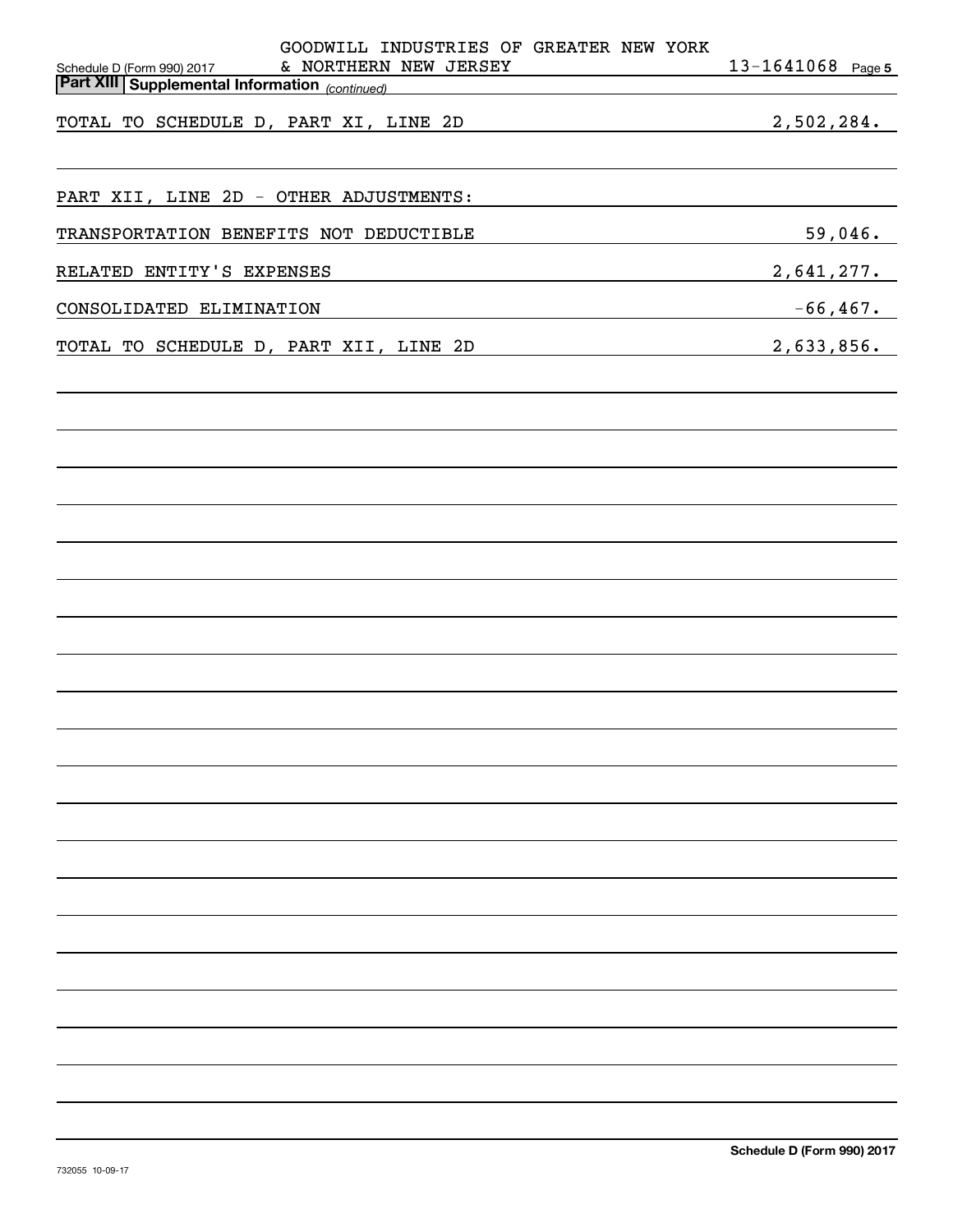| <b>SCHEDULE G</b>                                                                                                 |                                  | Supplemental Information Regarding Fundraising or Gaming Activities                                                                                                                                                                                                                                                                                                                                                                                                    |                                                           |               |                                                       |                                                                            | OMB No. 1545-0047                                       |
|-------------------------------------------------------------------------------------------------------------------|----------------------------------|------------------------------------------------------------------------------------------------------------------------------------------------------------------------------------------------------------------------------------------------------------------------------------------------------------------------------------------------------------------------------------------------------------------------------------------------------------------------|-----------------------------------------------------------|---------------|-------------------------------------------------------|----------------------------------------------------------------------------|---------------------------------------------------------|
| (Form 990 or 990-EZ)<br>Department of the Treasury<br>Internal Revenue Service                                    |                                  | Complete if the organization answered "Yes" on Form 990, Part IV, line 17, 18, or 19, or if the<br>organization entered more than \$15,000 on Form 990-EZ, line 6a.<br>Attach to Form 990 or Form 990-EZ.<br>Go to www.irs.gov/Form990 for the latest instructions.                                                                                                                                                                                                    |                                                           |               |                                                       |                                                                            | <b>Open to Public</b><br>Inspection                     |
| Name of the organization                                                                                          |                                  | GOODWILL INDUSTRIES OF GREATER NEW YORK                                                                                                                                                                                                                                                                                                                                                                                                                                |                                                           |               |                                                       | 13-1641068                                                                 | <b>Employer identification number</b>                   |
| Part I                                                                                                            |                                  | & NORTHERN NEW JERSEY<br>Fundraising Activities. Complete if the organization answered "Yes" on Form 990, Part IV, line 17. Form 990-EZ filers are not                                                                                                                                                                                                                                                                                                                 |                                                           |               |                                                       |                                                                            |                                                         |
|                                                                                                                   | required to complete this part.  |                                                                                                                                                                                                                                                                                                                                                                                                                                                                        |                                                           |               |                                                       |                                                                            |                                                         |
| $X$   Mail solicitations<br>a<br>b<br>Phone solicitations<br>с<br>$\boxed{\text{X}}$ In-person solicitations<br>d | Internet and email solicitations | 1 Indicate whether the organization raised funds through any of the following activities. Check all that apply.<br>$f\left[\overline{X}\right]$ Solicitation of government grants<br>$g\mid X$ Special fundraising events<br>2 a Did the organization have a written or oral agreement with any individual (including officers, directors, trustees, or<br>key employees listed in Form 990, Part VII) or entity in connection with professional fundraising services? |                                                           |               | $e$ $\boxed{X}$ Solicitation of non-government grants | $ \overline{X} $ Yes                                                       | <b>No</b>                                               |
| compensated at least \$5,000 by the organization.                                                                 |                                  | b If "Yes," list the 10 highest paid individuals or entities (fundraisers) pursuant to agreements under which the fundraiser is to be                                                                                                                                                                                                                                                                                                                                  |                                                           |               |                                                       |                                                                            |                                                         |
| (i) Name and address of individual<br>or entity (fundraiser)                                                      |                                  | (ii) Activity                                                                                                                                                                                                                                                                                                                                                                                                                                                          | (iii) Did<br>fundraiser<br>have custody<br>contributions? | or control of | (iv) Gross receipts<br>from activity                  | (v) Amount paid<br>to (or retained by)<br>fundraiser<br>listed in col. (i) | (vi) Amount paid<br>to (or retained by)<br>organization |
| NATIONAL CHARITY SERVICES.                                                                                        |                                  |                                                                                                                                                                                                                                                                                                                                                                                                                                                                        | Yes                                                       | No            |                                                       |                                                                            |                                                         |
| INC. - 1905 BRENTWOOD ROAD                                                                                        |                                  | <b>WEHICLE DONATION</b>                                                                                                                                                                                                                                                                                                                                                                                                                                                | X                                                         |               | 326,655.                                              | 93,832.                                                                    | 116, 417.                                               |
|                                                                                                                   |                                  |                                                                                                                                                                                                                                                                                                                                                                                                                                                                        |                                                           |               |                                                       |                                                                            |                                                         |
|                                                                                                                   |                                  |                                                                                                                                                                                                                                                                                                                                                                                                                                                                        |                                                           |               |                                                       |                                                                            |                                                         |
|                                                                                                                   |                                  |                                                                                                                                                                                                                                                                                                                                                                                                                                                                        |                                                           |               |                                                       |                                                                            |                                                         |
|                                                                                                                   |                                  |                                                                                                                                                                                                                                                                                                                                                                                                                                                                        |                                                           |               |                                                       |                                                                            |                                                         |
|                                                                                                                   |                                  |                                                                                                                                                                                                                                                                                                                                                                                                                                                                        |                                                           |               |                                                       |                                                                            |                                                         |
|                                                                                                                   |                                  |                                                                                                                                                                                                                                                                                                                                                                                                                                                                        |                                                           |               |                                                       |                                                                            |                                                         |
|                                                                                                                   |                                  |                                                                                                                                                                                                                                                                                                                                                                                                                                                                        |                                                           |               |                                                       |                                                                            |                                                         |
|                                                                                                                   |                                  |                                                                                                                                                                                                                                                                                                                                                                                                                                                                        |                                                           |               |                                                       |                                                                            |                                                         |
|                                                                                                                   |                                  |                                                                                                                                                                                                                                                                                                                                                                                                                                                                        |                                                           |               |                                                       |                                                                            |                                                         |
|                                                                                                                   |                                  |                                                                                                                                                                                                                                                                                                                                                                                                                                                                        |                                                           |               |                                                       |                                                                            |                                                         |
|                                                                                                                   |                                  |                                                                                                                                                                                                                                                                                                                                                                                                                                                                        |                                                           |               |                                                       |                                                                            |                                                         |
|                                                                                                                   |                                  |                                                                                                                                                                                                                                                                                                                                                                                                                                                                        |                                                           |               |                                                       |                                                                            |                                                         |
|                                                                                                                   |                                  |                                                                                                                                                                                                                                                                                                                                                                                                                                                                        |                                                           |               |                                                       |                                                                            |                                                         |
| Total                                                                                                             |                                  |                                                                                                                                                                                                                                                                                                                                                                                                                                                                        |                                                           |               | 326,655                                               | 93,832.                                                                    | 116,417.                                                |
| or licensing.                                                                                                     |                                  | 3 List all states in which the organization is registered or licensed to solicit contributions or has been notified it is exempt from registration                                                                                                                                                                                                                                                                                                                     |                                                           |               |                                                       |                                                                            |                                                         |
| NY , NJ                                                                                                           |                                  |                                                                                                                                                                                                                                                                                                                                                                                                                                                                        |                                                           |               |                                                       |                                                                            |                                                         |
|                                                                                                                   |                                  |                                                                                                                                                                                                                                                                                                                                                                                                                                                                        |                                                           |               |                                                       |                                                                            |                                                         |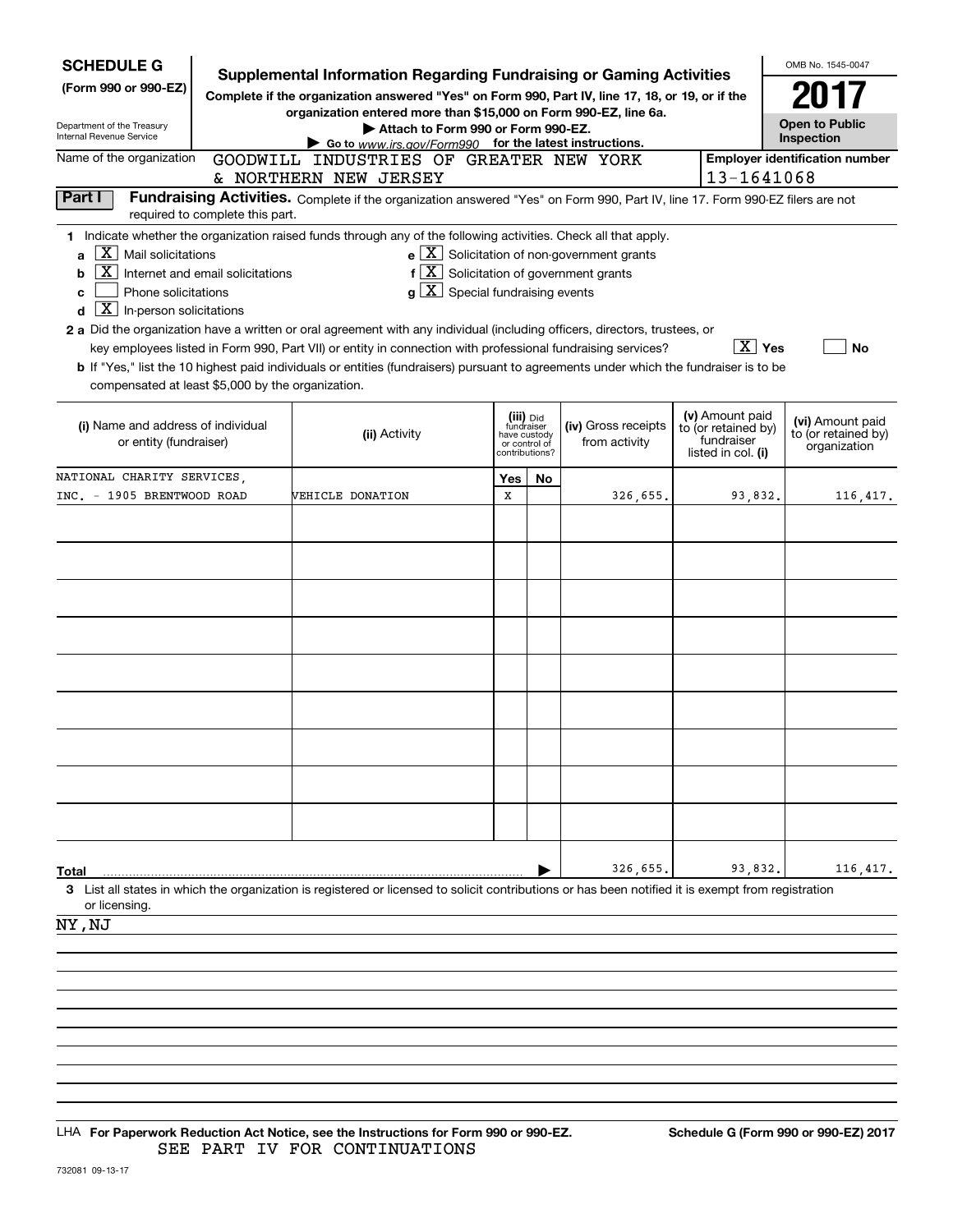#### Schedule G (Form 990 or 990-EZ) 2017 Page & NORTHERN NEW JERSEY 13-1641068 GOODWILL INDUSTRIES OF GREATER NEW YORK

**Part II** | Fundraising Events. Complete if the organization answered "Yes" on Form 990, Part IV, line 18, or reported more than \$15,000

|                 |    | of fundraising event contributions and gross income on Form 990-EZ, lines 1 and 6b. List events with gross receipts greater than \$5,000.     |                       |                                                  |                                 |                                                     |
|-----------------|----|-----------------------------------------------------------------------------------------------------------------------------------------------|-----------------------|--------------------------------------------------|---------------------------------|-----------------------------------------------------|
|                 |    |                                                                                                                                               | (a) Event #1          | $(b)$ Event #2                                   | (c) Other events<br><b>NONE</b> | (d) Total events                                    |
|                 |    |                                                                                                                                               | GOLF EVENT            |                                                  |                                 | (add col. (a) through                               |
|                 |    |                                                                                                                                               | (event type)          | (event type)                                     | (total number)                  | col. (c)                                            |
| Revenue         |    |                                                                                                                                               | 101,279.              |                                                  |                                 | 101, 279.                                           |
|                 |    |                                                                                                                                               | 18,549.               |                                                  |                                 | <u>18,549.</u>                                      |
|                 | 3  | Gross income (line 1 minus line 2)                                                                                                            | 82,730.               |                                                  |                                 | 82,730.                                             |
|                 | 4  |                                                                                                                                               |                       |                                                  |                                 |                                                     |
|                 | 5  |                                                                                                                                               |                       |                                                  |                                 |                                                     |
| Direct Expenses | 6. |                                                                                                                                               | 29,152.               |                                                  |                                 | 29,152.                                             |
|                 |    | <b>7</b> Food and beverages                                                                                                                   |                       |                                                  |                                 |                                                     |
|                 | 8  |                                                                                                                                               |                       |                                                  |                                 |                                                     |
|                 | 9  |                                                                                                                                               | $\overline{4,527}$ .  |                                                  |                                 | 4,527.                                              |
|                 |    | 10 Direct expense summary. Add lines 4 through 9 in column (d)                                                                                |                       |                                                  | ▶                               | 33,679.                                             |
|                 |    | 11 Net income summary. Subtract line 10 from line 3, column (d)                                                                               |                       |                                                  |                                 | 49,051.                                             |
| <b>Part III</b> |    | Gaming. Complete if the organization answered "Yes" on Form 990, Part IV, line 19, or reported more than<br>\$15,000 on Form 990-EZ, line 6a. |                       |                                                  |                                 |                                                     |
|                 |    |                                                                                                                                               | (a) Bingo             | (b) Pull tabs/instant<br>bingo/progressive bingo | (c) Other gaming                | (d) Total gaming (add<br>col. (a) through col. (c)) |
| Revenue         |    |                                                                                                                                               |                       |                                                  |                                 |                                                     |
|                 | 1. |                                                                                                                                               |                       |                                                  |                                 |                                                     |
|                 |    |                                                                                                                                               |                       |                                                  |                                 |                                                     |
| Direct Expenses | 3  |                                                                                                                                               |                       |                                                  |                                 |                                                     |
|                 | 4  |                                                                                                                                               |                       |                                                  |                                 |                                                     |
|                 | 5  |                                                                                                                                               |                       |                                                  |                                 |                                                     |
|                 |    | 6 Volunteer labor                                                                                                                             | Yes<br>%<br><b>No</b> | $Yes$ %<br><b>No</b>                             | Yes<br>%<br><b>No</b>           |                                                     |
|                 | 7  | Direct expense summary. Add lines 2 through 5 in column (d)                                                                                   |                       |                                                  |                                 |                                                     |

**9**Enter the state(s) in which the organization conducts gaming activities:

| a Is the organization licensed to conduct gaming activities in each of these states? |  | Yes | No |
|--------------------------------------------------------------------------------------|--|-----|----|
| <b>b</b> If "No," explain:                                                           |  |     |    |

**10 a Yes No** Were any of the organization's gaming licenses revoked, suspended, or terminated during the tax year? ~~~~~~~~~ **b** If "Yes," explain:

**8**Net gaming income summary. Subtract line 7 from line 1, column (d) |

732082 09-13-17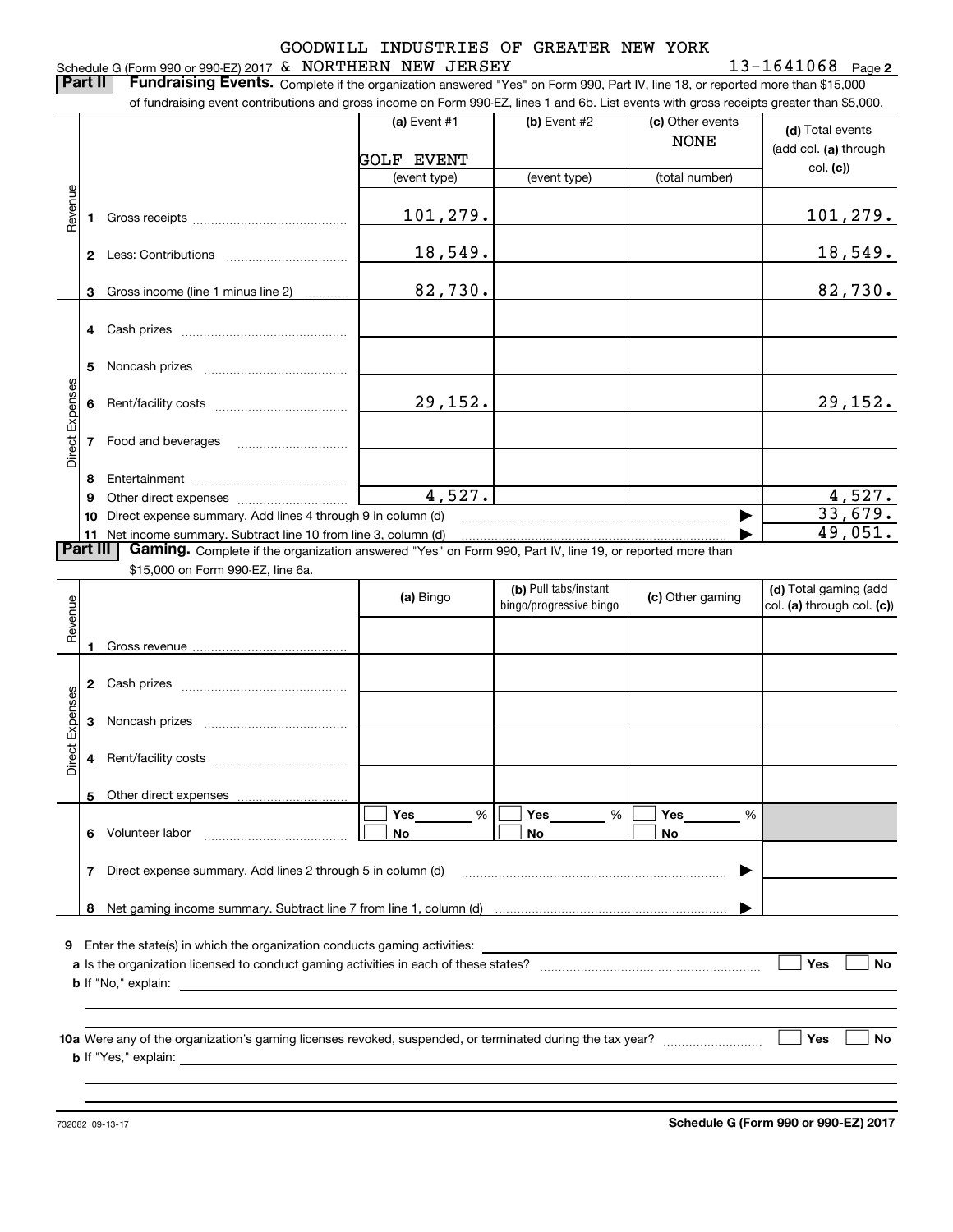|     | GOODWILL INDUSTRIES OF GREATER NEW YORK                                                                                                                       |                 |             |           |
|-----|---------------------------------------------------------------------------------------------------------------------------------------------------------------|-----------------|-------------|-----------|
|     | Schedule G (Form 990 or 990-EZ) 2017 & NORTHERN NEW JERSEY                                                                                                    | 13-1641068      |             | Page 3    |
|     |                                                                                                                                                               |                 | $\Box$ Yes  | No        |
|     | 12 Is the organization a grantor, beneficiary or trustee of a trust, or a member of a partnership or other entity formed                                      |                 |             |           |
|     |                                                                                                                                                               |                 | $\vert$ Yes | No        |
|     | 13 Indicate the percentage of gaming activity conducted in:                                                                                                   | 13а             |             |           |
|     | <b>b</b> An outside facility <i>www.communicality.communicality.communicality www.communicality.communicality.communicality</i>                               | 13 <sub>b</sub> |             | %<br>$\%$ |
|     | 14 Enter the name and address of the person who prepares the organization's gaming/special events books and records:                                          |                 |             |           |
|     |                                                                                                                                                               |                 |             |           |
|     | Name $\triangleright$                                                                                                                                         |                 |             |           |
|     |                                                                                                                                                               |                 |             |           |
|     |                                                                                                                                                               |                 |             |           |
|     |                                                                                                                                                               |                 |             |           |
|     |                                                                                                                                                               |                 |             | No        |
|     |                                                                                                                                                               |                 |             |           |
|     |                                                                                                                                                               |                 |             |           |
|     |                                                                                                                                                               |                 |             |           |
|     | c If "Yes," enter name and address of the third party:                                                                                                        |                 |             |           |
|     |                                                                                                                                                               |                 |             |           |
|     | Name $\blacktriangleright$<br><u> 1980 - Andrea Andrew Maria (h. 1980).</u><br>1901 - Andrew Maria (h. 1902).                                                 |                 |             |           |
|     |                                                                                                                                                               |                 |             |           |
|     |                                                                                                                                                               |                 |             |           |
|     | <b>16</b> Gaming manager information:                                                                                                                         |                 |             |           |
|     |                                                                                                                                                               |                 |             |           |
|     | <u> 1989 - Johann Barbara, martin amerikan basal dan berasal dalam basal dan berasal dalam basal dalam basal dala</u><br>Name $\blacktriangleright$           |                 |             |           |
|     |                                                                                                                                                               |                 |             |           |
|     | Gaming manager compensation > \$                                                                                                                              |                 |             |           |
|     |                                                                                                                                                               |                 |             |           |
|     | $Description of services provided$ $\triangleright$                                                                                                           |                 |             |           |
|     |                                                                                                                                                               |                 |             |           |
|     |                                                                                                                                                               |                 |             |           |
|     | Director/officer<br>Employee<br>Independent contractor                                                                                                        |                 |             |           |
|     |                                                                                                                                                               |                 |             |           |
|     | 17 Mandatory distributions:                                                                                                                                   |                 |             |           |
|     | a Is the organization required under state law to make charitable distributions from the gaming proceeds to                                                   |                 |             |           |
|     | retain the state gaming license?                                                                                                                              |                 | Yes         | No        |
|     | <b>b</b> Enter the amount of distributions required under state law to be distributed to other exempt organizations or spent in the                           |                 |             |           |
|     | organization's own exempt activities during the tax year $\triangleright$ \$                                                                                  |                 |             |           |
|     | <b>Part IV</b><br>Supplemental Information. Provide the explanations required by Part I, line 2b, columns (iii) and (v); and Part III, lines 9, 9b, 10b, 15b, |                 |             |           |
|     | 15c, 16, and 17b, as applicable. Also provide any additional information. See instructions.                                                                   |                 |             |           |
|     |                                                                                                                                                               |                 |             |           |
|     | SCHEDULE G, PART I, LINE 2B, LIST OF TEN HIGHEST PAID FUNDRAISERS:                                                                                            |                 |             |           |
|     |                                                                                                                                                               |                 |             |           |
|     |                                                                                                                                                               |                 |             |           |
| (I) | NAME OF FUNDRAISER: NATIONAL CHARITY SERVICES, INC.                                                                                                           |                 |             |           |
|     |                                                                                                                                                               |                 |             |           |
| (I) | ADDRESS OF FUNDRAISER: 1905 BRENTWOOD ROAD NE, WASHINGTON, DC                                                                                                 |                 | 20018       |           |
|     |                                                                                                                                                               |                 |             |           |
|     |                                                                                                                                                               |                 |             |           |
|     |                                                                                                                                                               |                 |             |           |
|     |                                                                                                                                                               |                 |             |           |
|     |                                                                                                                                                               |                 |             |           |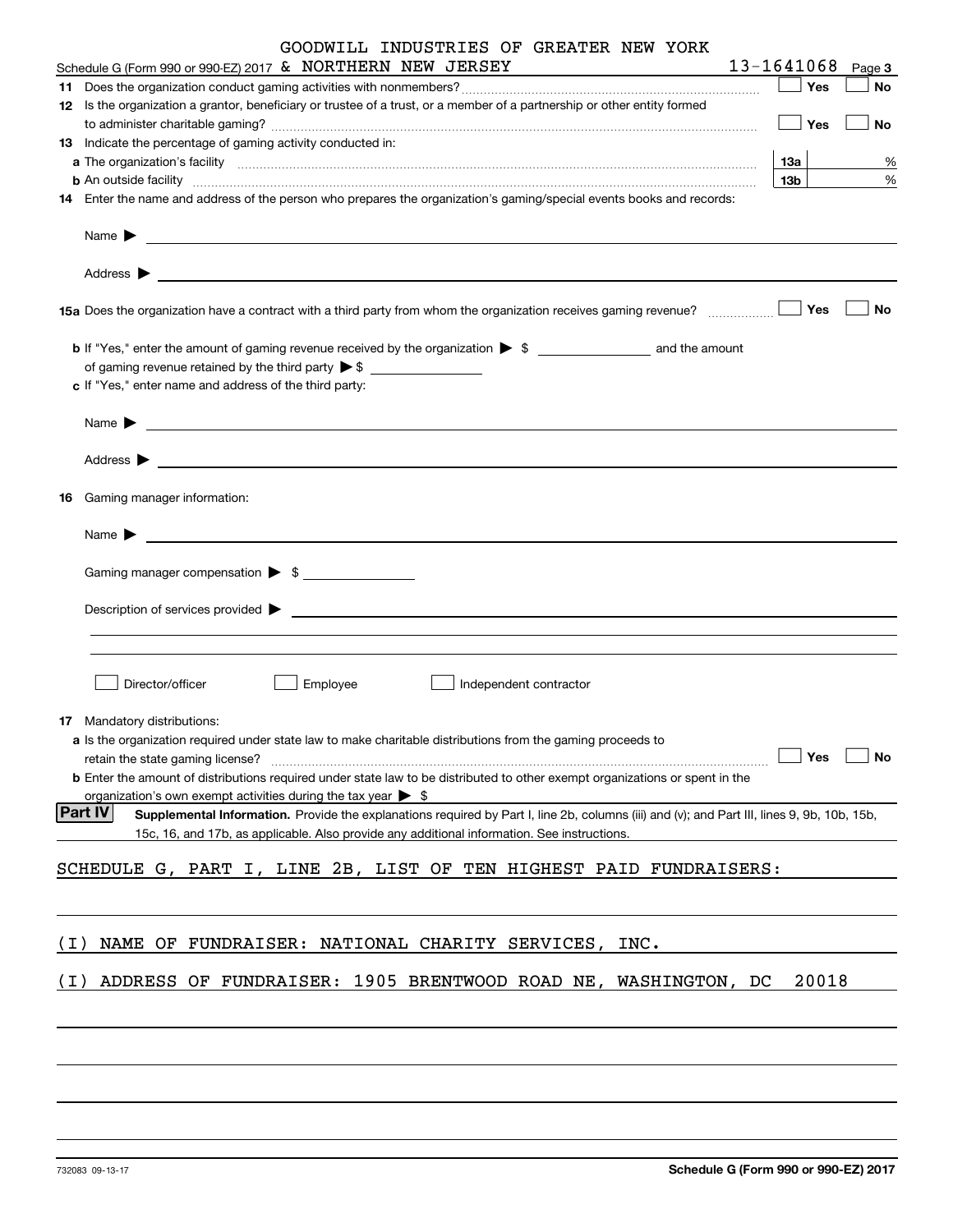|                                                                                            | GOODWILL INDUSTRIES OF GREATER NEW YORK |  |  |                   |  |
|--------------------------------------------------------------------------------------------|-----------------------------------------|--|--|-------------------|--|
| Schedule G (Form 990 or 990-EZ) & NORTHERN<br>Part IV Supplemental Information (continued) | & NORTHERN NEW JERSEY                   |  |  | 13-1641068 Page 4 |  |
|                                                                                            |                                         |  |  |                   |  |
|                                                                                            |                                         |  |  |                   |  |
|                                                                                            |                                         |  |  |                   |  |
|                                                                                            |                                         |  |  |                   |  |
|                                                                                            |                                         |  |  |                   |  |
|                                                                                            |                                         |  |  |                   |  |
|                                                                                            |                                         |  |  |                   |  |
|                                                                                            |                                         |  |  |                   |  |
|                                                                                            |                                         |  |  |                   |  |
|                                                                                            |                                         |  |  |                   |  |
|                                                                                            |                                         |  |  |                   |  |
|                                                                                            |                                         |  |  |                   |  |
|                                                                                            |                                         |  |  |                   |  |
|                                                                                            |                                         |  |  |                   |  |
|                                                                                            |                                         |  |  |                   |  |
|                                                                                            |                                         |  |  |                   |  |
|                                                                                            |                                         |  |  |                   |  |
|                                                                                            |                                         |  |  |                   |  |
|                                                                                            |                                         |  |  |                   |  |
|                                                                                            |                                         |  |  |                   |  |
|                                                                                            |                                         |  |  |                   |  |
|                                                                                            |                                         |  |  |                   |  |
|                                                                                            |                                         |  |  |                   |  |
|                                                                                            |                                         |  |  |                   |  |
|                                                                                            |                                         |  |  |                   |  |
|                                                                                            |                                         |  |  |                   |  |
|                                                                                            |                                         |  |  |                   |  |
|                                                                                            |                                         |  |  |                   |  |
|                                                                                            |                                         |  |  |                   |  |
|                                                                                            |                                         |  |  |                   |  |
|                                                                                            |                                         |  |  |                   |  |
|                                                                                            |                                         |  |  |                   |  |
|                                                                                            |                                         |  |  |                   |  |
|                                                                                            |                                         |  |  |                   |  |
|                                                                                            |                                         |  |  |                   |  |
|                                                                                            |                                         |  |  |                   |  |
|                                                                                            |                                         |  |  |                   |  |
|                                                                                            |                                         |  |  |                   |  |
|                                                                                            |                                         |  |  |                   |  |
|                                                                                            |                                         |  |  |                   |  |
|                                                                                            |                                         |  |  |                   |  |
|                                                                                            |                                         |  |  |                   |  |
|                                                                                            |                                         |  |  |                   |  |
|                                                                                            |                                         |  |  |                   |  |
|                                                                                            |                                         |  |  |                   |  |
|                                                                                            |                                         |  |  |                   |  |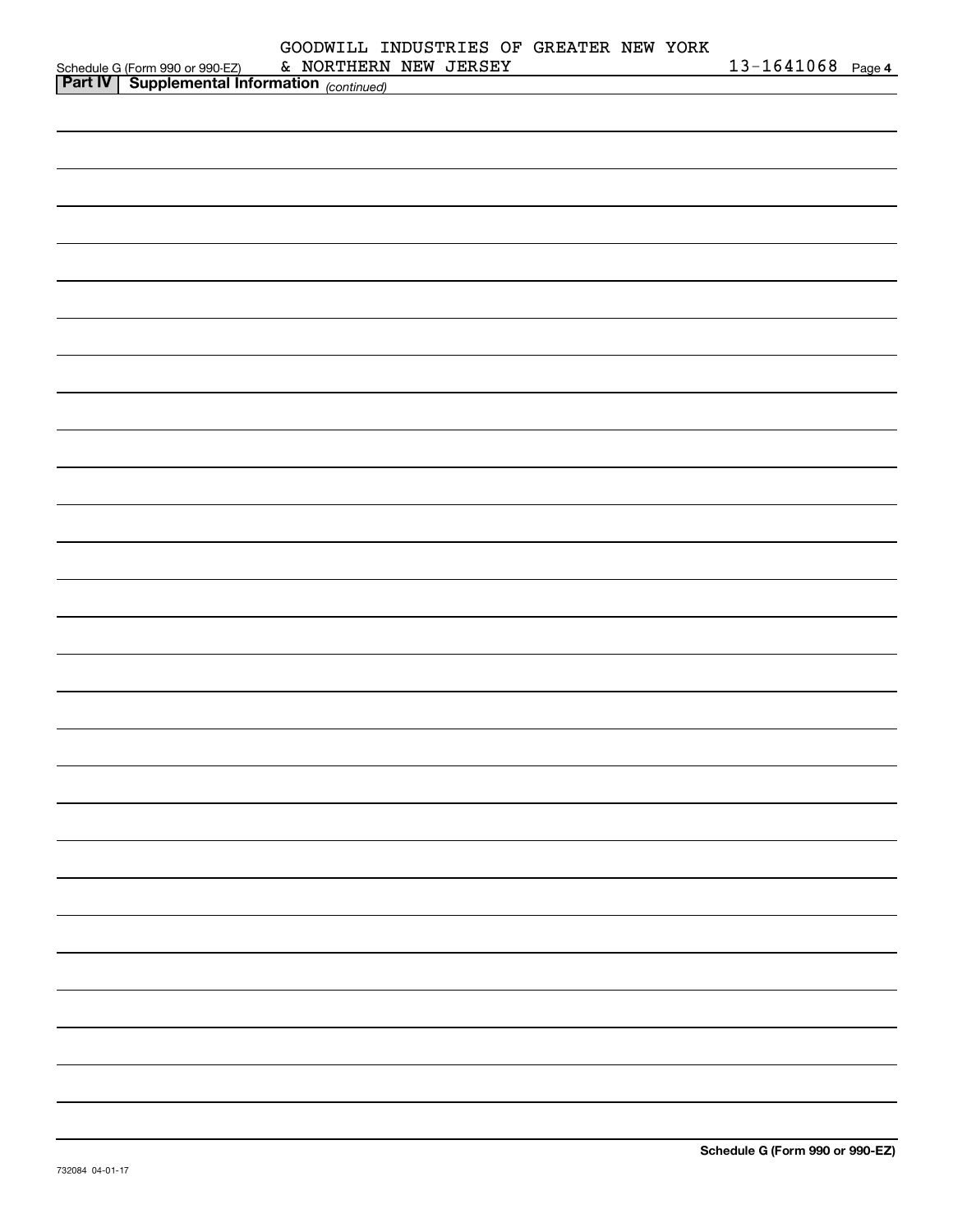|   | <b>SCHEDULE J</b>                  |                                                                                                                                                                                                                                                                                                                                                                                                                                                                                                                                                                                                                                                                                                                                                                                                                                                                                                                                                                                                                                                                                                                                                                                                                                                                                                                                                                                                                                                                                                                                                                                                                                                                                                                                                                                                                                                                                                                                                                                                                                                                                                                                                                                                                                                                                                                                                                                                                                                                                                                                                                                                                                          |                            | OMB No. 1545-0047     |            |    |
|---|------------------------------------|------------------------------------------------------------------------------------------------------------------------------------------------------------------------------------------------------------------------------------------------------------------------------------------------------------------------------------------------------------------------------------------------------------------------------------------------------------------------------------------------------------------------------------------------------------------------------------------------------------------------------------------------------------------------------------------------------------------------------------------------------------------------------------------------------------------------------------------------------------------------------------------------------------------------------------------------------------------------------------------------------------------------------------------------------------------------------------------------------------------------------------------------------------------------------------------------------------------------------------------------------------------------------------------------------------------------------------------------------------------------------------------------------------------------------------------------------------------------------------------------------------------------------------------------------------------------------------------------------------------------------------------------------------------------------------------------------------------------------------------------------------------------------------------------------------------------------------------------------------------------------------------------------------------------------------------------------------------------------------------------------------------------------------------------------------------------------------------------------------------------------------------------------------------------------------------------------------------------------------------------------------------------------------------------------------------------------------------------------------------------------------------------------------------------------------------------------------------------------------------------------------------------------------------------------------------------------------------------------------------------------------------|----------------------------|-----------------------|------------|----|
|   | (Form 990)                         |                                                                                                                                                                                                                                                                                                                                                                                                                                                                                                                                                                                                                                                                                                                                                                                                                                                                                                                                                                                                                                                                                                                                                                                                                                                                                                                                                                                                                                                                                                                                                                                                                                                                                                                                                                                                                                                                                                                                                                                                                                                                                                                                                                                                                                                                                                                                                                                                                                                                                                                                                                                                                                          |                            |                       |            |    |
|   |                                    | <b>Compensated Employees</b>                                                                                                                                                                                                                                                                                                                                                                                                                                                                                                                                                                                                                                                                                                                                                                                                                                                                                                                                                                                                                                                                                                                                                                                                                                                                                                                                                                                                                                                                                                                                                                                                                                                                                                                                                                                                                                                                                                                                                                                                                                                                                                                                                                                                                                                                                                                                                                                                                                                                                                                                                                                                             |                            |                       |            |    |
|   |                                    |                                                                                                                                                                                                                                                                                                                                                                                                                                                                                                                                                                                                                                                                                                                                                                                                                                                                                                                                                                                                                                                                                                                                                                                                                                                                                                                                                                                                                                                                                                                                                                                                                                                                                                                                                                                                                                                                                                                                                                                                                                                                                                                                                                                                                                                                                                                                                                                                                                                                                                                                                                                                                                          |                            | <b>Open to Public</b> |            |    |
|   | Internal Revenue Service           |                                                                                                                                                                                                                                                                                                                                                                                                                                                                                                                                                                                                                                                                                                                                                                                                                                                                                                                                                                                                                                                                                                                                                                                                                                                                                                                                                                                                                                                                                                                                                                                                                                                                                                                                                                                                                                                                                                                                                                                                                                                                                                                                                                                                                                                                                                                                                                                                                                                                                                                                                                                                                                          |                            |                       | Inspection |    |
|   | Name of the organization           | GOODWILL INDUSTRIES OF GREATER NEW YORK                                                                                                                                                                                                                                                                                                                                                                                                                                                                                                                                                                                                                                                                                                                                                                                                                                                                                                                                                                                                                                                                                                                                                                                                                                                                                                                                                                                                                                                                                                                                                                                                                                                                                                                                                                                                                                                                                                                                                                                                                                                                                                                                                                                                                                                                                                                                                                                                                                                                                                                                                                                                  |                            |                       |            |    |
|   |                                    | & NORTHERN NEW JERSEY                                                                                                                                                                                                                                                                                                                                                                                                                                                                                                                                                                                                                                                                                                                                                                                                                                                                                                                                                                                                                                                                                                                                                                                                                                                                                                                                                                                                                                                                                                                                                                                                                                                                                                                                                                                                                                                                                                                                                                                                                                                                                                                                                                                                                                                                                                                                                                                                                                                                                                                                                                                                                    |                            |                       |            |    |
|   | Part I                             |                                                                                                                                                                                                                                                                                                                                                                                                                                                                                                                                                                                                                                                                                                                                                                                                                                                                                                                                                                                                                                                                                                                                                                                                                                                                                                                                                                                                                                                                                                                                                                                                                                                                                                                                                                                                                                                                                                                                                                                                                                                                                                                                                                                                                                                                                                                                                                                                                                                                                                                                                                                                                                          |                            |                       |            |    |
|   |                                    |                                                                                                                                                                                                                                                                                                                                                                                                                                                                                                                                                                                                                                                                                                                                                                                                                                                                                                                                                                                                                                                                                                                                                                                                                                                                                                                                                                                                                                                                                                                                                                                                                                                                                                                                                                                                                                                                                                                                                                                                                                                                                                                                                                                                                                                                                                                                                                                                                                                                                                                                                                                                                                          |                            |                       | Yes        | No |
|   |                                    |                                                                                                                                                                                                                                                                                                                                                                                                                                                                                                                                                                                                                                                                                                                                                                                                                                                                                                                                                                                                                                                                                                                                                                                                                                                                                                                                                                                                                                                                                                                                                                                                                                                                                                                                                                                                                                                                                                                                                                                                                                                                                                                                                                                                                                                                                                                                                                                                                                                                                                                                                                                                                                          |                            |                       |            |    |
|   |                                    |                                                                                                                                                                                                                                                                                                                                                                                                                                                                                                                                                                                                                                                                                                                                                                                                                                                                                                                                                                                                                                                                                                                                                                                                                                                                                                                                                                                                                                                                                                                                                                                                                                                                                                                                                                                                                                                                                                                                                                                                                                                                                                                                                                                                                                                                                                                                                                                                                                                                                                                                                                                                                                          |                            |                       |            |    |
|   |                                    | <b>Compensation Information</b><br>For certain Officers, Directors, Trustees, Key Employees, and Highest<br>2017<br>Complete if the organization answered "Yes" on Form 990, Part IV, line 23.<br>Attach to Form 990.<br>Department of the Treasury<br>Go to www.irs.gov/Form990 for instructions and the latest information.<br><b>Employer identification number</b><br>13-1641068<br><b>Questions Regarding Compensation</b><br>Check the appropriate box(es) if the organization provided any of the following to or for a person listed on Form 990,<br>Part VII, Section A, line 1a. Complete Part III to provide any relevant information regarding these items.<br>First-class or charter travel<br>Housing allowance or residence for personal use<br>Travel for companions<br>Payments for business use of personal residence<br>Tax indemnification and gross-up payments<br>Health or social club dues or initiation fees<br>Discretionary spending account<br>Personal services (such as, maid, chauffeur, chef)<br>If any of the boxes on line 1a are checked, did the organization follow a written policy regarding payment or<br>reimbursement or provision of all of the expenses described above? If "No," complete Part III to explain<br>Did the organization require substantiation prior to reimbursing or allowing expenses incurred by all directors,<br>$\mathbf{2}$<br>Indicate which, if any, of the following the filing organization used to establish the compensation of the organization's<br>CEO/Executive Director. Check all that apply. Do not check any boxes for methods used by a related organization to<br>establish compensation of the CEO/Executive Director, but explain in Part III.<br>$X$ Compensation committee<br>Written employment contract<br>$\boxed{\textbf{X}}$ Independent compensation consultant<br>$X$ Compensation survey or study<br>$\boxed{\textbf{X}}$ Form 990 of other organizations<br>$\boxed{\textbf{X}}$ Approval by the board or compensation committee<br>During the year, did any person listed on Form 990, Part VII, Section A, line 1a, with respect to the filing<br>organization or a related organization:<br>Receive a severance payment or change-of-control payment?<br>If "Yes" to any of lines 4a-c, list the persons and provide the applicable amounts for each item in Part III.<br>Only section 501(c)(3), 501(c)(4), and 501(c)(29) organizations must complete lines 5-9.<br>For persons listed on Form 990, Part VII, Section A, line 1a, did the organization pay or accrue any compensation<br>contingent on the revenues of:<br>5a<br>5b |                            |                       |            |    |
|   |                                    |                                                                                                                                                                                                                                                                                                                                                                                                                                                                                                                                                                                                                                                                                                                                                                                                                                                                                                                                                                                                                                                                                                                                                                                                                                                                                                                                                                                                                                                                                                                                                                                                                                                                                                                                                                                                                                                                                                                                                                                                                                                                                                                                                                                                                                                                                                                                                                                                                                                                                                                                                                                                                                          |                            |                       |            |    |
|   |                                    |                                                                                                                                                                                                                                                                                                                                                                                                                                                                                                                                                                                                                                                                                                                                                                                                                                                                                                                                                                                                                                                                                                                                                                                                                                                                                                                                                                                                                                                                                                                                                                                                                                                                                                                                                                                                                                                                                                                                                                                                                                                                                                                                                                                                                                                                                                                                                                                                                                                                                                                                                                                                                                          |                            |                       |            |    |
|   |                                    |                                                                                                                                                                                                                                                                                                                                                                                                                                                                                                                                                                                                                                                                                                                                                                                                                                                                                                                                                                                                                                                                                                                                                                                                                                                                                                                                                                                                                                                                                                                                                                                                                                                                                                                                                                                                                                                                                                                                                                                                                                                                                                                                                                                                                                                                                                                                                                                                                                                                                                                                                                                                                                          |                            |                       |            |    |
|   |                                    |                                                                                                                                                                                                                                                                                                                                                                                                                                                                                                                                                                                                                                                                                                                                                                                                                                                                                                                                                                                                                                                                                                                                                                                                                                                                                                                                                                                                                                                                                                                                                                                                                                                                                                                                                                                                                                                                                                                                                                                                                                                                                                                                                                                                                                                                                                                                                                                                                                                                                                                                                                                                                                          |                            |                       |            |    |
| b |                                    |                                                                                                                                                                                                                                                                                                                                                                                                                                                                                                                                                                                                                                                                                                                                                                                                                                                                                                                                                                                                                                                                                                                                                                                                                                                                                                                                                                                                                                                                                                                                                                                                                                                                                                                                                                                                                                                                                                                                                                                                                                                                                                                                                                                                                                                                                                                                                                                                                                                                                                                                                                                                                                          |                            |                       |            |    |
|   |                                    |                                                                                                                                                                                                                                                                                                                                                                                                                                                                                                                                                                                                                                                                                                                                                                                                                                                                                                                                                                                                                                                                                                                                                                                                                                                                                                                                                                                                                                                                                                                                                                                                                                                                                                                                                                                                                                                                                                                                                                                                                                                                                                                                                                                                                                                                                                                                                                                                                                                                                                                                                                                                                                          |                            | 1b                    |            |    |
| 2 |                                    |                                                                                                                                                                                                                                                                                                                                                                                                                                                                                                                                                                                                                                                                                                                                                                                                                                                                                                                                                                                                                                                                                                                                                                                                                                                                                                                                                                                                                                                                                                                                                                                                                                                                                                                                                                                                                                                                                                                                                                                                                                                                                                                                                                                                                                                                                                                                                                                                                                                                                                                                                                                                                                          |                            |                       |            |    |
|   |                                    |                                                                                                                                                                                                                                                                                                                                                                                                                                                                                                                                                                                                                                                                                                                                                                                                                                                                                                                                                                                                                                                                                                                                                                                                                                                                                                                                                                                                                                                                                                                                                                                                                                                                                                                                                                                                                                                                                                                                                                                                                                                                                                                                                                                                                                                                                                                                                                                                                                                                                                                                                                                                                                          |                            |                       |            |    |
|   |                                    |                                                                                                                                                                                                                                                                                                                                                                                                                                                                                                                                                                                                                                                                                                                                                                                                                                                                                                                                                                                                                                                                                                                                                                                                                                                                                                                                                                                                                                                                                                                                                                                                                                                                                                                                                                                                                                                                                                                                                                                                                                                                                                                                                                                                                                                                                                                                                                                                                                                                                                                                                                                                                                          |                            |                       |            |    |
| 3 |                                    |                                                                                                                                                                                                                                                                                                                                                                                                                                                                                                                                                                                                                                                                                                                                                                                                                                                                                                                                                                                                                                                                                                                                                                                                                                                                                                                                                                                                                                                                                                                                                                                                                                                                                                                                                                                                                                                                                                                                                                                                                                                                                                                                                                                                                                                                                                                                                                                                                                                                                                                                                                                                                                          |                            |                       |            |    |
|   |                                    |                                                                                                                                                                                                                                                                                                                                                                                                                                                                                                                                                                                                                                                                                                                                                                                                                                                                                                                                                                                                                                                                                                                                                                                                                                                                                                                                                                                                                                                                                                                                                                                                                                                                                                                                                                                                                                                                                                                                                                                                                                                                                                                                                                                                                                                                                                                                                                                                                                                                                                                                                                                                                                          |                            |                       |            |    |
|   |                                    |                                                                                                                                                                                                                                                                                                                                                                                                                                                                                                                                                                                                                                                                                                                                                                                                                                                                                                                                                                                                                                                                                                                                                                                                                                                                                                                                                                                                                                                                                                                                                                                                                                                                                                                                                                                                                                                                                                                                                                                                                                                                                                                                                                                                                                                                                                                                                                                                                                                                                                                                                                                                                                          |                            |                       |            |    |
|   |                                    |                                                                                                                                                                                                                                                                                                                                                                                                                                                                                                                                                                                                                                                                                                                                                                                                                                                                                                                                                                                                                                                                                                                                                                                                                                                                                                                                                                                                                                                                                                                                                                                                                                                                                                                                                                                                                                                                                                                                                                                                                                                                                                                                                                                                                                                                                                                                                                                                                                                                                                                                                                                                                                          |                            |                       |            |    |
|   |                                    |                                                                                                                                                                                                                                                                                                                                                                                                                                                                                                                                                                                                                                                                                                                                                                                                                                                                                                                                                                                                                                                                                                                                                                                                                                                                                                                                                                                                                                                                                                                                                                                                                                                                                                                                                                                                                                                                                                                                                                                                                                                                                                                                                                                                                                                                                                                                                                                                                                                                                                                                                                                                                                          |                            |                       |            |    |
|   |                                    |                                                                                                                                                                                                                                                                                                                                                                                                                                                                                                                                                                                                                                                                                                                                                                                                                                                                                                                                                                                                                                                                                                                                                                                                                                                                                                                                                                                                                                                                                                                                                                                                                                                                                                                                                                                                                                                                                                                                                                                                                                                                                                                                                                                                                                                                                                                                                                                                                                                                                                                                                                                                                                          |                            |                       |            |    |
|   |                                    |                                                                                                                                                                                                                                                                                                                                                                                                                                                                                                                                                                                                                                                                                                                                                                                                                                                                                                                                                                                                                                                                                                                                                                                                                                                                                                                                                                                                                                                                                                                                                                                                                                                                                                                                                                                                                                                                                                                                                                                                                                                                                                                                                                                                                                                                                                                                                                                                                                                                                                                                                                                                                                          |                            |                       |            |    |
| 4 |                                    |                                                                                                                                                                                                                                                                                                                                                                                                                                                                                                                                                                                                                                                                                                                                                                                                                                                                                                                                                                                                                                                                                                                                                                                                                                                                                                                                                                                                                                                                                                                                                                                                                                                                                                                                                                                                                                                                                                                                                                                                                                                                                                                                                                                                                                                                                                                                                                                                                                                                                                                                                                                                                                          |                            |                       |            |    |
|   |                                    |                                                                                                                                                                                                                                                                                                                                                                                                                                                                                                                                                                                                                                                                                                                                                                                                                                                                                                                                                                                                                                                                                                                                                                                                                                                                                                                                                                                                                                                                                                                                                                                                                                                                                                                                                                                                                                                                                                                                                                                                                                                                                                                                                                                                                                                                                                                                                                                                                                                                                                                                                                                                                                          |                            |                       |            |    |
| а |                                    |                                                                                                                                                                                                                                                                                                                                                                                                                                                                                                                                                                                                                                                                                                                                                                                                                                                                                                                                                                                                                                                                                                                                                                                                                                                                                                                                                                                                                                                                                                                                                                                                                                                                                                                                                                                                                                                                                                                                                                                                                                                                                                                                                                                                                                                                                                                                                                                                                                                                                                                                                                                                                                          |                            | 4a                    |            | х  |
| b |                                    |                                                                                                                                                                                                                                                                                                                                                                                                                                                                                                                                                                                                                                                                                                                                                                                                                                                                                                                                                                                                                                                                                                                                                                                                                                                                                                                                                                                                                                                                                                                                                                                                                                                                                                                                                                                                                                                                                                                                                                                                                                                                                                                                                                                                                                                                                                                                                                                                                                                                                                                                                                                                                                          |                            | 4b                    |            | х  |
| с |                                    |                                                                                                                                                                                                                                                                                                                                                                                                                                                                                                                                                                                                                                                                                                                                                                                                                                                                                                                                                                                                                                                                                                                                                                                                                                                                                                                                                                                                                                                                                                                                                                                                                                                                                                                                                                                                                                                                                                                                                                                                                                                                                                                                                                                                                                                                                                                                                                                                                                                                                                                                                                                                                                          |                            | 4c                    |            | X  |
|   |                                    |                                                                                                                                                                                                                                                                                                                                                                                                                                                                                                                                                                                                                                                                                                                                                                                                                                                                                                                                                                                                                                                                                                                                                                                                                                                                                                                                                                                                                                                                                                                                                                                                                                                                                                                                                                                                                                                                                                                                                                                                                                                                                                                                                                                                                                                                                                                                                                                                                                                                                                                                                                                                                                          |                            |                       |            |    |
|   |                                    |                                                                                                                                                                                                                                                                                                                                                                                                                                                                                                                                                                                                                                                                                                                                                                                                                                                                                                                                                                                                                                                                                                                                                                                                                                                                                                                                                                                                                                                                                                                                                                                                                                                                                                                                                                                                                                                                                                                                                                                                                                                                                                                                                                                                                                                                                                                                                                                                                                                                                                                                                                                                                                          |                            |                       |            |    |
|   |                                    |                                                                                                                                                                                                                                                                                                                                                                                                                                                                                                                                                                                                                                                                                                                                                                                                                                                                                                                                                                                                                                                                                                                                                                                                                                                                                                                                                                                                                                                                                                                                                                                                                                                                                                                                                                                                                                                                                                                                                                                                                                                                                                                                                                                                                                                                                                                                                                                                                                                                                                                                                                                                                                          |                            |                       |            |    |
| 5 |                                    |                                                                                                                                                                                                                                                                                                                                                                                                                                                                                                                                                                                                                                                                                                                                                                                                                                                                                                                                                                                                                                                                                                                                                                                                                                                                                                                                                                                                                                                                                                                                                                                                                                                                                                                                                                                                                                                                                                                                                                                                                                                                                                                                                                                                                                                                                                                                                                                                                                                                                                                                                                                                                                          |                            |                       |            |    |
|   |                                    |                                                                                                                                                                                                                                                                                                                                                                                                                                                                                                                                                                                                                                                                                                                                                                                                                                                                                                                                                                                                                                                                                                                                                                                                                                                                                                                                                                                                                                                                                                                                                                                                                                                                                                                                                                                                                                                                                                                                                                                                                                                                                                                                                                                                                                                                                                                                                                                                                                                                                                                                                                                                                                          |                            |                       |            | х  |
| a |                                    |                                                                                                                                                                                                                                                                                                                                                                                                                                                                                                                                                                                                                                                                                                                                                                                                                                                                                                                                                                                                                                                                                                                                                                                                                                                                                                                                                                                                                                                                                                                                                                                                                                                                                                                                                                                                                                                                                                                                                                                                                                                                                                                                                                                                                                                                                                                                                                                                                                                                                                                                                                                                                                          |                            |                       |            | X  |
|   |                                    |                                                                                                                                                                                                                                                                                                                                                                                                                                                                                                                                                                                                                                                                                                                                                                                                                                                                                                                                                                                                                                                                                                                                                                                                                                                                                                                                                                                                                                                                                                                                                                                                                                                                                                                                                                                                                                                                                                                                                                                                                                                                                                                                                                                                                                                                                                                                                                                                                                                                                                                                                                                                                                          |                            |                       |            |    |
|   |                                    | If "Yes" on line 5a or 5b, describe in Part III.                                                                                                                                                                                                                                                                                                                                                                                                                                                                                                                                                                                                                                                                                                                                                                                                                                                                                                                                                                                                                                                                                                                                                                                                                                                                                                                                                                                                                                                                                                                                                                                                                                                                                                                                                                                                                                                                                                                                                                                                                                                                                                                                                                                                                                                                                                                                                                                                                                                                                                                                                                                         |                            |                       |            |    |
|   |                                    | 6 For persons listed on Form 990, Part VII, Section A, line 1a, did the organization pay or accrue any compensation                                                                                                                                                                                                                                                                                                                                                                                                                                                                                                                                                                                                                                                                                                                                                                                                                                                                                                                                                                                                                                                                                                                                                                                                                                                                                                                                                                                                                                                                                                                                                                                                                                                                                                                                                                                                                                                                                                                                                                                                                                                                                                                                                                                                                                                                                                                                                                                                                                                                                                                      |                            |                       |            |    |
|   | contingent on the net earnings of: |                                                                                                                                                                                                                                                                                                                                                                                                                                                                                                                                                                                                                                                                                                                                                                                                                                                                                                                                                                                                                                                                                                                                                                                                                                                                                                                                                                                                                                                                                                                                                                                                                                                                                                                                                                                                                                                                                                                                                                                                                                                                                                                                                                                                                                                                                                                                                                                                                                                                                                                                                                                                                                          |                            |                       |            | x  |
| a |                                    |                                                                                                                                                                                                                                                                                                                                                                                                                                                                                                                                                                                                                                                                                                                                                                                                                                                                                                                                                                                                                                                                                                                                                                                                                                                                                                                                                                                                                                                                                                                                                                                                                                                                                                                                                                                                                                                                                                                                                                                                                                                                                                                                                                                                                                                                                                                                                                                                                                                                                                                                                                                                                                          |                            | 6a                    |            | X  |
|   |                                    |                                                                                                                                                                                                                                                                                                                                                                                                                                                                                                                                                                                                                                                                                                                                                                                                                                                                                                                                                                                                                                                                                                                                                                                                                                                                                                                                                                                                                                                                                                                                                                                                                                                                                                                                                                                                                                                                                                                                                                                                                                                                                                                                                                                                                                                                                                                                                                                                                                                                                                                                                                                                                                          |                            | 6b                    |            |    |
|   |                                    | If "Yes" on line 6a or 6b, describe in Part III.                                                                                                                                                                                                                                                                                                                                                                                                                                                                                                                                                                                                                                                                                                                                                                                                                                                                                                                                                                                                                                                                                                                                                                                                                                                                                                                                                                                                                                                                                                                                                                                                                                                                                                                                                                                                                                                                                                                                                                                                                                                                                                                                                                                                                                                                                                                                                                                                                                                                                                                                                                                         |                            |                       |            |    |
|   |                                    | 7 For persons listed on Form 990, Part VII, Section A, line 1a, did the organization provide any nonfixed payments                                                                                                                                                                                                                                                                                                                                                                                                                                                                                                                                                                                                                                                                                                                                                                                                                                                                                                                                                                                                                                                                                                                                                                                                                                                                                                                                                                                                                                                                                                                                                                                                                                                                                                                                                                                                                                                                                                                                                                                                                                                                                                                                                                                                                                                                                                                                                                                                                                                                                                                       |                            |                       |            | x. |
|   |                                    | Were any amounts reported on Form 990, Part VII, paid or accrued pursuant to a contract that was subject to the                                                                                                                                                                                                                                                                                                                                                                                                                                                                                                                                                                                                                                                                                                                                                                                                                                                                                                                                                                                                                                                                                                                                                                                                                                                                                                                                                                                                                                                                                                                                                                                                                                                                                                                                                                                                                                                                                                                                                                                                                                                                                                                                                                                                                                                                                                                                                                                                                                                                                                                          |                            | 7                     |            |    |
| 8 |                                    |                                                                                                                                                                                                                                                                                                                                                                                                                                                                                                                                                                                                                                                                                                                                                                                                                                                                                                                                                                                                                                                                                                                                                                                                                                                                                                                                                                                                                                                                                                                                                                                                                                                                                                                                                                                                                                                                                                                                                                                                                                                                                                                                                                                                                                                                                                                                                                                                                                                                                                                                                                                                                                          |                            | 8                     |            | x. |
| 9 |                                    | initial contract exception described in Regulations section 53.4958-4(a)(3)? If "Yes," describe in Part III                                                                                                                                                                                                                                                                                                                                                                                                                                                                                                                                                                                                                                                                                                                                                                                                                                                                                                                                                                                                                                                                                                                                                                                                                                                                                                                                                                                                                                                                                                                                                                                                                                                                                                                                                                                                                                                                                                                                                                                                                                                                                                                                                                                                                                                                                                                                                                                                                                                                                                                              |                            |                       |            |    |
|   |                                    | If "Yes" on line 8, did the organization also follow the rebuttable presumption procedure described in                                                                                                                                                                                                                                                                                                                                                                                                                                                                                                                                                                                                                                                                                                                                                                                                                                                                                                                                                                                                                                                                                                                                                                                                                                                                                                                                                                                                                                                                                                                                                                                                                                                                                                                                                                                                                                                                                                                                                                                                                                                                                                                                                                                                                                                                                                                                                                                                                                                                                                                                   |                            | 9                     |            |    |
|   | Regulations section 53.4958-6(c)?  | <b>LHA, For Panerwork Reduction Act Notice, see the Instructions for Form 000</b>                                                                                                                                                                                                                                                                                                                                                                                                                                                                                                                                                                                                                                                                                                                                                                                                                                                                                                                                                                                                                                                                                                                                                                                                                                                                                                                                                                                                                                                                                                                                                                                                                                                                                                                                                                                                                                                                                                                                                                                                                                                                                                                                                                                                                                                                                                                                                                                                                                                                                                                                                        | Schedule 1 (Form 000) 2017 |                       |            |    |

LHA For Paperwork Reduction Act Notice, see the Instructions for Form 990. Schedule J (Form 990) 2017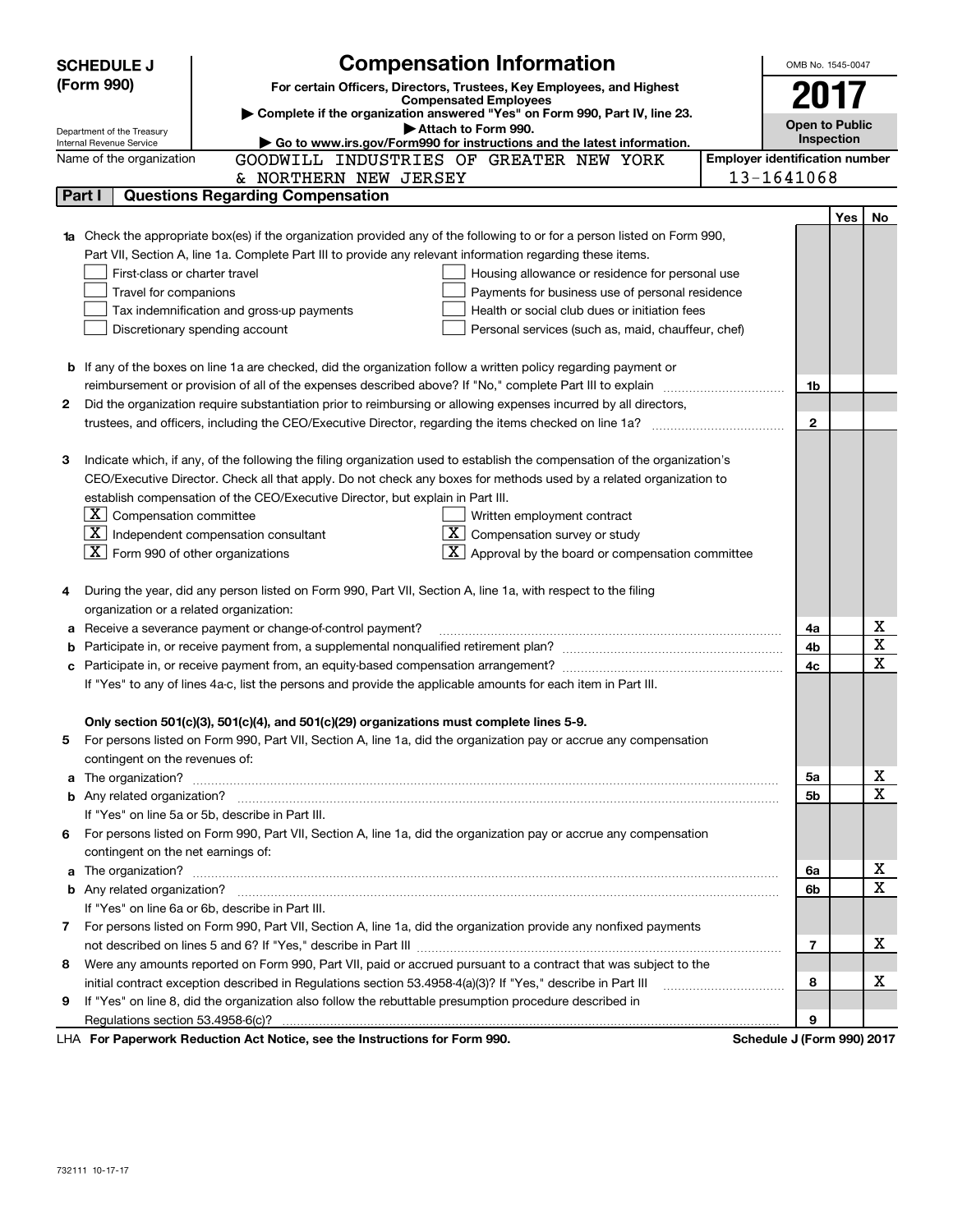# **Part II Officers, Directors, Trustees, Key Employees, and Highest Compensated Employees.**  Schedule J (Form 990) 2017 Page Use duplicate copies if additional space is needed.

For each individual whose compensation must be reported on Schedule J, report compensation from the organization on row (i) and from related organizations, described in the instructions, on row (ii). Do not list any individuals that aren't listed on Form 990, Part VII.

**Note:**  The sum of columns (B)(i)-(iii) for each listed individual must equal the total amount of Form 990, Part VII, Section A, line 1a, applicable column (D) and (E) amounts for that individual.

|                                     |      |                          | (B) Breakdown of W-2 and/or 1099-MISC compensation |                                           | (C) Retirement and             | (D) Nontaxable | (E) Total of columns | (F) Compensation                                           |
|-------------------------------------|------|--------------------------|----------------------------------------------------|-------------------------------------------|--------------------------------|----------------|----------------------|------------------------------------------------------------|
| (A) Name and Title                  |      | (i) Base<br>compensation | (ii) Bonus &<br>incentive<br>compensation          | (iii) Other<br>reportable<br>compensation | other deferred<br>compensation | benefits       | $(B)(i)-(D)$         | in column (B)<br>reported as deferred<br>on prior Form 990 |
| ANDRE R. BROMES<br>(1)              | (i)  | 158, 853.                | 0.                                                 | 361.                                      | 5,100.                         | 19,321.        | 183,635.             | 0.                                                         |
| SVP & CIO                           | (ii) | $\mathbf 0$ .            | 0.                                                 | 0.                                        | $\mathbf{0}$ .                 | 0.             | $\Omega$ .           | 0.                                                         |
| CATHARINE L. GAUL-STIGGE<br>(2)     | (i)  | 315,042.                 | 0.                                                 | 533.                                      | 5,654.                         | 22,158.        | 343, 387.            | 0.                                                         |
| PRESIDENT & CHIEF EXECUTIVE OFFICER | (ii) | $\mathbf 0$ .            | 0.                                                 | 0.                                        | Ο.                             | 0.             | $\mathbf 0$ .        | 0.                                                         |
| SCOTT ZUCKER<br>(3)                 | (i)  | 174,389.                 | 0.                                                 | 259.                                      | $\overline{0}$ .               | 1,052.         | 175,700              | $\overline{0}$ .                                           |
| CFO/EVP FINANCE                     | (i)  | $\mathbf 0$ .            | 0.                                                 | 0.                                        | 0.                             | $\mathbf{0}$ . | $\mathbf 0$ .        | $\overline{0}$ .                                           |
| XENON WALCOTT<br>(4)                | (i)  | 176,061.                 | 0.                                                 | 264.                                      | 0.                             | 9,433.         | 185,758              | $\overline{0}$ .                                           |
| EVP OF OPERATIONS                   | (ii) | $\mathbf 0$ .            | 0.                                                 | 0.                                        | Ω.                             | $\mathbf 0$ .  | $\mathbf{0}$ .       | $\overline{0}$ .                                           |
| CARLOS M. HERNANDEZ<br>(5)          | (i)  | 270,129.                 | 0.                                                 | 552.                                      | 7,500.                         | 9,433.         | 287,614              | $\overline{0}$ .                                           |
| SVP (OUTGOING)                      | (ii) | $\mathbf 0$ .            | $\mathbf 0$ .                                      | 0.                                        | О.                             | $\mathbf 0$ .  | 0                    | $\overline{0}$ .                                           |
| EDMUND O'DONNELL<br>(6)             | (i)  | 137,863.                 | $\mathbf 0$ .                                      | 1,386.                                    | 4,500                          | 23, 111.       | 166,860              | $\overline{0}$ .                                           |
| SVP                                 | (ii) | $\mathbf 0$ .            | $\mathbf 0$ .                                      | 0.                                        | 0.                             | 0.             | $\mathbf 0$ .        | 0.                                                         |
| (7)<br>LEWIS J. ANTON               | (i)  | 137,556.                 | $\mathbf 0$ .                                      | 471.                                      | 4,506.                         | 22,158.        | 164,691              | 0.                                                         |
| VP                                  | (ii) | $\mathbf 0$ .            | 0.                                                 | 0.                                        | $\mathbf 0$ .                  | 0.             | $\mathbf 0$ .        | 0.                                                         |
| PANKAJ V. MEHTA<br>(8)              | (i)  | 165,432.                 | $\overline{0}$ .                                   | 1,671.                                    | 5,325.                         | 1,724.         | 174, 152             | $\overline{0}$ .                                           |
| SVP & CORP. CONTROLLER              | (ii) | $\mathbf 0$ .            | $\overline{0}$ .                                   | 0.                                        | 0.                             | 0.             | $\mathbf{0}$         | $\overline{0}$ .                                           |
| SHARMAINE WILLIAMS<br>(9)           | (i)  | 152,184.                 | $\overline{0}$ .                                   | 524.                                      | 4,800.                         | 19,321.        | 176, 829             | $\overline{0}$ .                                           |
| SVP                                 | (ii) | $\mathbf 0$ .            | 0.                                                 | 0.                                        | 0.                             | 0.             | $\mathbf 0$ .        | $\overline{0}$ .                                           |
| (10) KAREN MEANS                    | (i)  | 222,398.                 | 0.                                                 | 706.                                      | 4,731.                         | 9,044.         | 236, 879.            | $\overline{0}$ .                                           |
| EXEC. VP                            | (ii) | $\mathbf 0$ .            | 0.                                                 | 0.                                        | 0.                             | 0.             | $\mathbf 0$ .        | $\overline{0}$ .                                           |
| (11) LINDA C. SCARCE-TURNER         | (i)  | 129,965.                 | 0.                                                 | 1,805.                                    | 5,585.                         | 827.           | 138, 182.            | $\overline{0}$ .                                           |
| EXEC. VP                            | (ii) | $\mathbf 0$ .            | 0.                                                 | 0.                                        | 0.                             | 0.             | $\mathbf 0$ .        | 0.                                                         |
| (12) SANFORD WEINSTEIN              | (i)  | 258,154.                 | 0.                                                 | 607.                                      | 5,100.                         | 33,411.        | 297, 272.            | 0.                                                         |
| CFO/EVP FINANCE                     | (ii) | 0.                       | 0.                                                 | 0.                                        | 0.                             | 0.             | $\mathbf 0$ .        | $\overline{0}$ .                                           |
| (13) WILLIAM FORRESTER              | (i)  | 236,284.                 | 0.                                                 | 0.                                        | 0.                             | 0.             | 236,284              | $\overline{0}$ .                                           |
| FORMER PRESIDENT                    | (ii) | 0.                       | 0.                                                 | 0.                                        | $0$ .                          | 0.             | 0.                   | 0.                                                         |
| (14) DAVID C. SCHOCH                | (i)  | 185,330.                 | 0.                                                 | 546.                                      | 5,077.                         | 3,931.         | 194,884.             | 0.                                                         |
| SR. VP GOODTEMPS                    | (ii) | 0.                       | 0.                                                 | 0.                                        | 0.                             | 0.             | 0.                   | 0.                                                         |
|                                     | (i)  |                          |                                                    |                                           |                                |                |                      |                                                            |
|                                     | (ii) |                          |                                                    |                                           |                                |                |                      |                                                            |
|                                     | (i)  |                          |                                                    |                                           |                                |                |                      |                                                            |
|                                     | (ii) |                          |                                                    |                                           |                                |                |                      |                                                            |

**Schedule J (Form 990) 2017**

**2**

13-1641068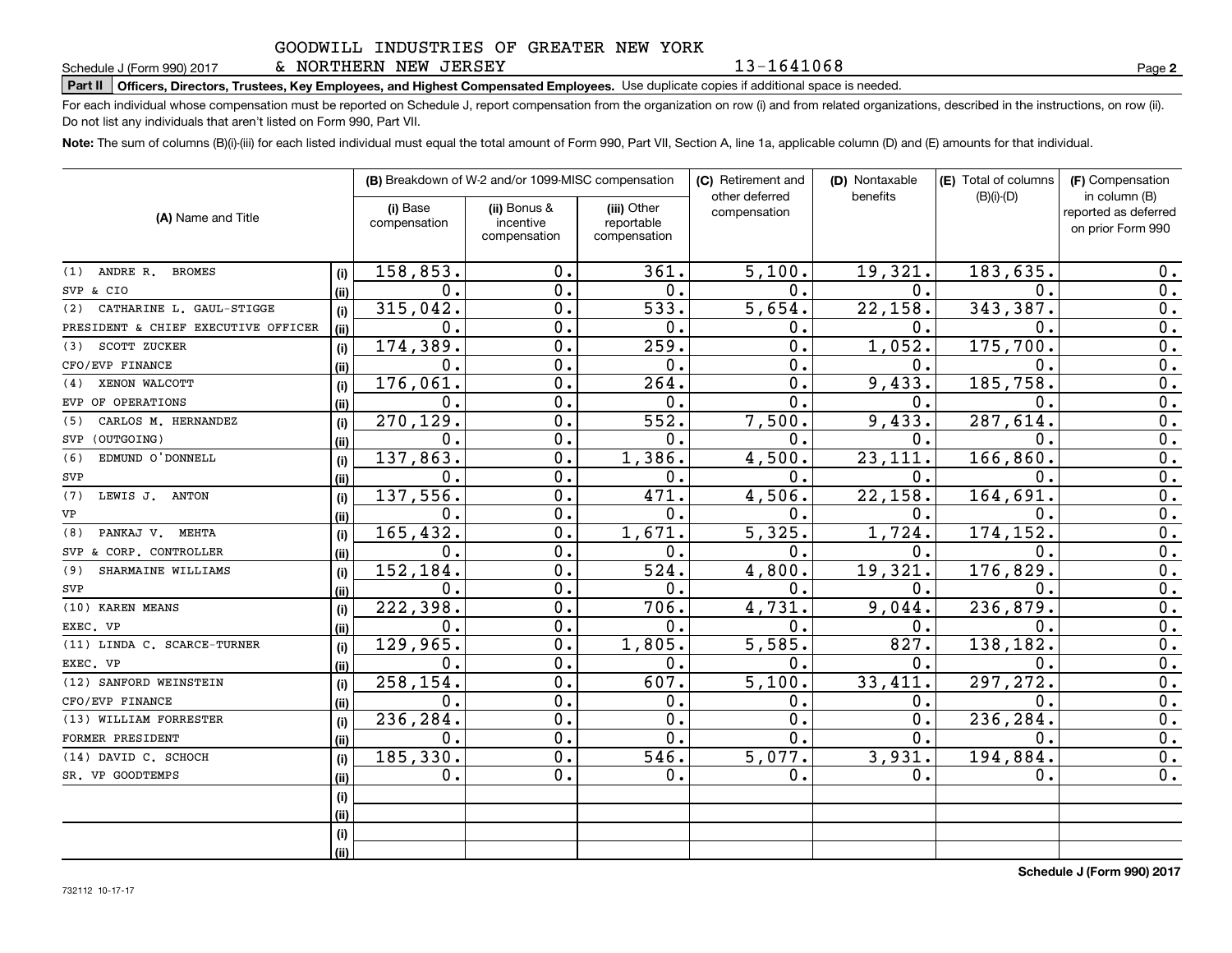## **Part III Supplemental Information**

Schedule J (Form 990) 2017 & NORTHERN NEW JERSEY<br>Part III Supplemental Information<br>Provide the information, explanation, or descriptions required for Part I, lines 1a, 1b, 3, 4a, 4b, 4c, 5a, 5b, 6a, 6b, 7, and 8, and for

**Schedule J (Form 990) 2017**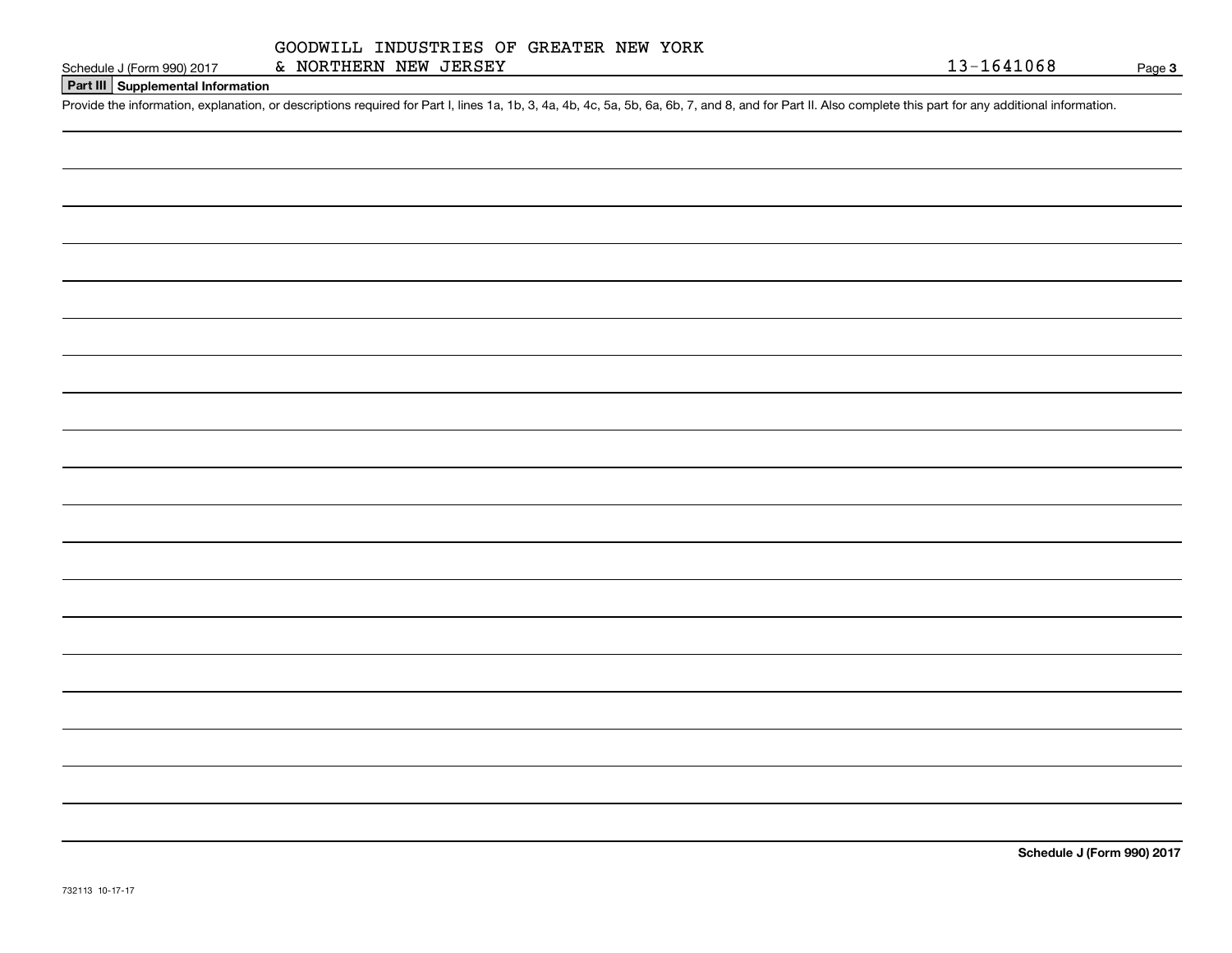| <b>SCHEDULE L</b>                                                                                                             |                                                                                                                                    | <b>Transactions With Interested Persons</b>                            |                          |                                    |         |                                |          |                          |                                       | OMB No. 1545-0047                   |     |                           |
|-------------------------------------------------------------------------------------------------------------------------------|------------------------------------------------------------------------------------------------------------------------------------|------------------------------------------------------------------------|--------------------------|------------------------------------|---------|--------------------------------|----------|--------------------------|---------------------------------------|-------------------------------------|-----|---------------------------|
| (Form 990 or 990-EZ)   Complete if the organization answered "Yes" on Form 990, Part IV, line 25a, 25b, 26, 27, 28a,          |                                                                                                                                    |                                                                        |                          |                                    |         |                                |          |                          |                                       | 201                                 |     |                           |
|                                                                                                                               |                                                                                                                                    | 28b, or 28c, or Form 990-EZ, Part V, line 38a or 40b.                  |                          |                                    |         |                                |          |                          |                                       |                                     |     |                           |
| Department of the Treasury<br><b>Internal Revenue Service</b>                                                                 |                                                                                                                                    | Go to www.irs.gov/Form990 for instructions and the latest information. |                          | Attach to Form 990 or Form 990-EZ. |         |                                |          |                          |                                       | <b>Open To Public</b><br>Inspection |     |                           |
| Name of the organization                                                                                                      |                                                                                                                                    | GOODWILL INDUSTRIES OF GREATER NEW YORK                                |                          |                                    |         |                                |          |                          | <b>Employer identification number</b> |                                     |     |                           |
|                                                                                                                               |                                                                                                                                    | & NORTHERN NEW JERSEY                                                  |                          |                                    |         |                                |          |                          | 13-1641068                            |                                     |     |                           |
| Part I                                                                                                                        | Excess Benefit Transactions (section 501(c)(3), section 501(c)(4), and 501(c)(29) organizations only).                             |                                                                        |                          |                                    |         |                                |          |                          |                                       |                                     |     |                           |
|                                                                                                                               | Complete if the organization answered "Yes" on Form 990, Part IV, line 25a or 25b, or Form 990-EZ, Part V, line 40b.               |                                                                        |                          |                                    |         |                                |          |                          |                                       |                                     |     |                           |
| 1<br>(a) Name of disqualified person                                                                                          |                                                                                                                                    | (b) Relationship between disqualified<br>person and organization       |                          |                                    |         | (c) Description of transaction |          |                          |                                       |                                     |     | (d) Corrected?            |
|                                                                                                                               |                                                                                                                                    |                                                                        |                          |                                    |         |                                |          |                          |                                       |                                     | Yes | No                        |
|                                                                                                                               |                                                                                                                                    |                                                                        |                          |                                    |         |                                |          |                          |                                       |                                     |     |                           |
|                                                                                                                               |                                                                                                                                    |                                                                        |                          |                                    |         |                                |          |                          |                                       |                                     |     |                           |
|                                                                                                                               |                                                                                                                                    |                                                                        |                          |                                    |         |                                |          |                          |                                       |                                     |     |                           |
|                                                                                                                               |                                                                                                                                    |                                                                        |                          |                                    |         |                                |          |                          |                                       |                                     |     |                           |
|                                                                                                                               |                                                                                                                                    |                                                                        |                          |                                    |         |                                |          |                          |                                       |                                     |     |                           |
| 2 Enter the amount of tax incurred by the organization managers or disqualified persons during the year under<br>section 4958 |                                                                                                                                    |                                                                        |                          |                                    |         |                                |          |                          | $\triangleright$ \$                   |                                     |     |                           |
|                                                                                                                               |                                                                                                                                    |                                                                        |                          |                                    |         |                                |          | $\blacktriangleright$ \$ |                                       |                                     |     |                           |
|                                                                                                                               |                                                                                                                                    |                                                                        |                          |                                    |         |                                |          |                          |                                       |                                     |     |                           |
| Part II                                                                                                                       | Loans to and/or From Interested Persons.                                                                                           |                                                                        |                          |                                    |         |                                |          |                          |                                       |                                     |     |                           |
|                                                                                                                               | Complete if the organization answered "Yes" on Form 990-EZ, Part V, line 38a or Form 990, Part IV, line 26; or if the organization |                                                                        |                          |                                    |         |                                |          |                          |                                       |                                     |     |                           |
|                                                                                                                               | reported an amount on Form 990, Part X, line 5, 6, or 22.                                                                          |                                                                        | (d) Loan to or           |                                    |         |                                |          |                          | (h) Approved                          |                                     |     |                           |
| (a) Name of<br>(b) Relationship<br>with organization<br>interested person                                                     |                                                                                                                                    | (c) Purpose<br>of loan                                                 | from the                 | (e) Original<br>principal amount   |         | (f) Balance due                | default? | $(g)$ In                 | by board or<br>committee?             |                                     |     | (i) Written<br>agreement? |
|                                                                                                                               |                                                                                                                                    |                                                                        | organization?<br>To From |                                    |         |                                | Yes      | No                       | Yes                                   | No.                                 | Yes | No.                       |
|                                                                                                                               |                                                                                                                                    |                                                                        |                          |                                    |         |                                |          |                          |                                       |                                     |     |                           |
|                                                                                                                               |                                                                                                                                    |                                                                        |                          |                                    |         |                                |          |                          |                                       |                                     |     |                           |
|                                                                                                                               |                                                                                                                                    |                                                                        |                          |                                    |         |                                |          |                          |                                       |                                     |     |                           |
|                                                                                                                               |                                                                                                                                    |                                                                        |                          |                                    |         |                                |          |                          |                                       |                                     |     |                           |
|                                                                                                                               |                                                                                                                                    |                                                                        |                          |                                    |         |                                |          |                          |                                       |                                     |     |                           |
|                                                                                                                               |                                                                                                                                    |                                                                        |                          |                                    |         |                                |          |                          |                                       |                                     |     |                           |
|                                                                                                                               |                                                                                                                                    |                                                                        |                          |                                    |         |                                |          |                          |                                       |                                     |     |                           |
|                                                                                                                               |                                                                                                                                    |                                                                        |                          |                                    |         |                                |          |                          |                                       |                                     |     |                           |
|                                                                                                                               |                                                                                                                                    |                                                                        |                          |                                    |         |                                |          |                          |                                       |                                     |     |                           |
| Total                                                                                                                         |                                                                                                                                    |                                                                        |                          |                                    | \$<br>▸ |                                |          |                          |                                       |                                     |     |                           |
| Part III                                                                                                                      | <b>Grants or Assistance Benefiting Interested Persons.</b>                                                                         |                                                                        |                          |                                    |         |                                |          |                          |                                       |                                     |     |                           |
|                                                                                                                               | Complete if the organization answered "Yes" on Form 990, Part IV, line 27.<br>(a) Name of interested person                        |                                                                        |                          |                                    |         |                                |          |                          |                                       |                                     |     |                           |
|                                                                                                                               |                                                                                                                                    | (b) Relationship between<br>interested person and<br>the organization  |                          | (c) Amount of<br>assistance        |         | (d) Type of<br>assistance      |          |                          |                                       | (e) Purpose of<br>assistance        |     |                           |
|                                                                                                                               |                                                                                                                                    |                                                                        |                          |                                    |         |                                |          |                          |                                       |                                     |     |                           |
|                                                                                                                               |                                                                                                                                    |                                                                        |                          |                                    |         |                                |          |                          |                                       |                                     |     |                           |
|                                                                                                                               |                                                                                                                                    |                                                                        |                          |                                    |         |                                |          |                          |                                       |                                     |     |                           |
|                                                                                                                               |                                                                                                                                    |                                                                        |                          |                                    |         |                                |          |                          |                                       |                                     |     |                           |
|                                                                                                                               |                                                                                                                                    |                                                                        |                          |                                    |         |                                |          |                          |                                       |                                     |     |                           |
|                                                                                                                               |                                                                                                                                    |                                                                        |                          |                                    |         |                                |          |                          |                                       |                                     |     |                           |
|                                                                                                                               |                                                                                                                                    |                                                                        |                          |                                    |         |                                |          |                          |                                       |                                     |     |                           |
|                                                                                                                               |                                                                                                                                    |                                                                        |                          |                                    |         |                                |          |                          |                                       |                                     |     |                           |
|                                                                                                                               |                                                                                                                                    |                                                                        |                          |                                    |         |                                |          |                          |                                       |                                     |     |                           |
|                                                                                                                               |                                                                                                                                    |                                                                        |                          |                                    |         |                                |          |                          |                                       |                                     |     |                           |

LHA For Paperwork Reduction Act Notice, see the Instructions for Form 990 or 990-EZ. Schedule L (Form 990 or 990-EZ) 2017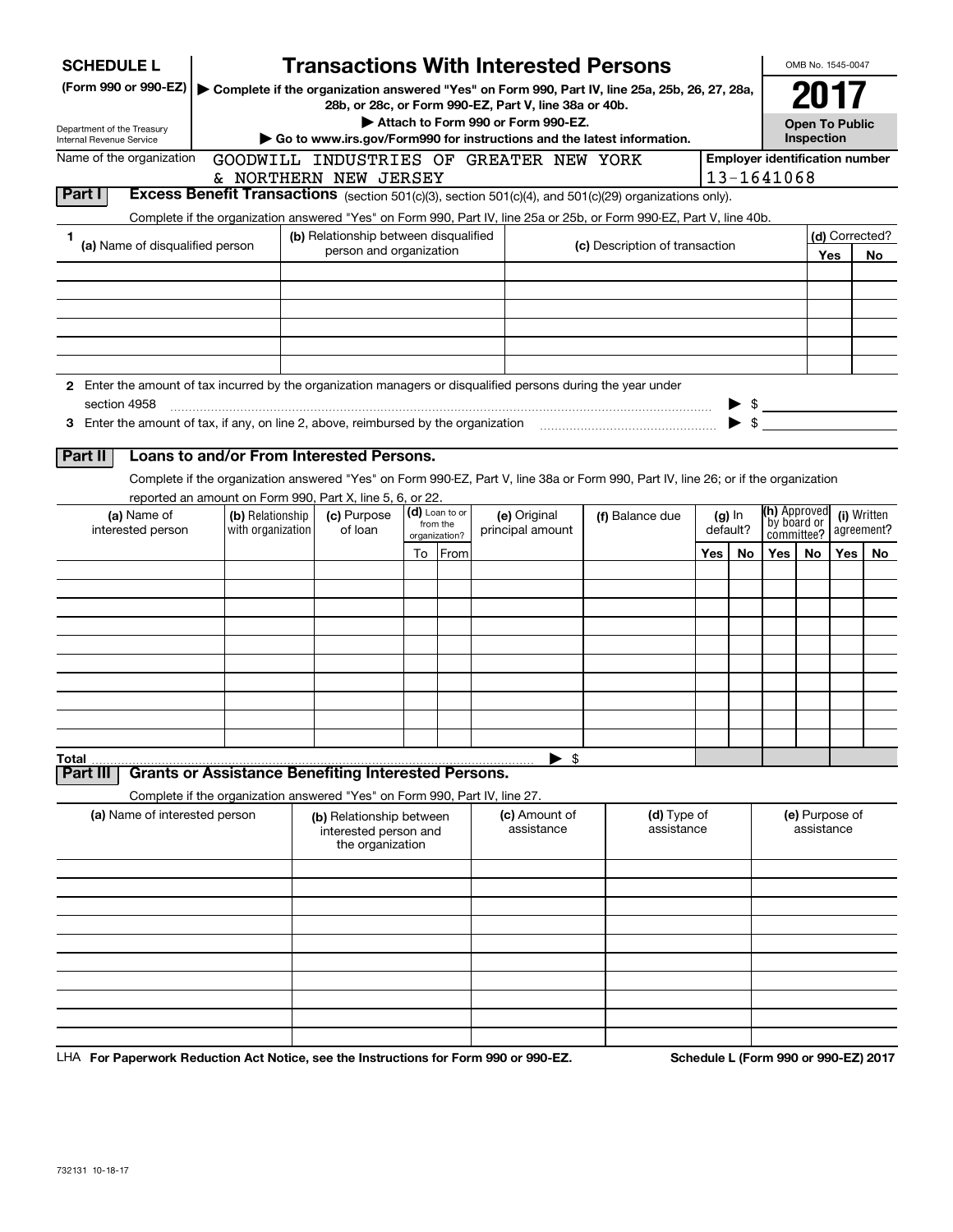|  | Schedule L (Form 990 or 990-EZ) 2017 & NORTHERN NEW JERSEY         | 13-1641068 Pa |  |
|--|--------------------------------------------------------------------|---------------|--|
|  | <b>Part IV Business Transactions Involving Interested Persons.</b> |               |  |

Complete if the organization answered "Yes" on Form 990, Part IV, line 28a, 28b, or 28c.

| (a) Name of interested person | (b) Relationship between interested<br>person and the organization | (c) Amount of<br>transaction | (d) Description of<br>transaction | (e) Sharing of<br>organization's<br>revenues? |    |  |
|-------------------------------|--------------------------------------------------------------------|------------------------------|-----------------------------------|-----------------------------------------------|----|--|
|                               |                                                                    |                              |                                   | Yes                                           | No |  |
| WILLIAM FORRESTER             | <b>FORMER PRESIDENT</b>                                            |                              | 236, 284. CONSULTING              |                                               | X  |  |
|                               |                                                                    |                              |                                   |                                               |    |  |
|                               |                                                                    |                              |                                   |                                               |    |  |
|                               |                                                                    |                              |                                   |                                               |    |  |
|                               |                                                                    |                              |                                   |                                               |    |  |
|                               |                                                                    |                              |                                   |                                               |    |  |
|                               |                                                                    |                              |                                   |                                               |    |  |
|                               |                                                                    |                              |                                   |                                               |    |  |
|                               |                                                                    |                              |                                   |                                               |    |  |
|                               |                                                                    |                              |                                   |                                               |    |  |

## **Part V** Supplemental Information

Provide additional information for responses to questions on Schedule L (see instructions).

#### SCH L, PART IV, BUSINESS TRANSACTIONS INVOLVING INTERESTED PERSONS:

#### (A) NAME OF PERSON: WILLIAM FORRESTER

#### (D) DESCRIPTION OF TRANSACTION: CONSULTING SERVICES

**2**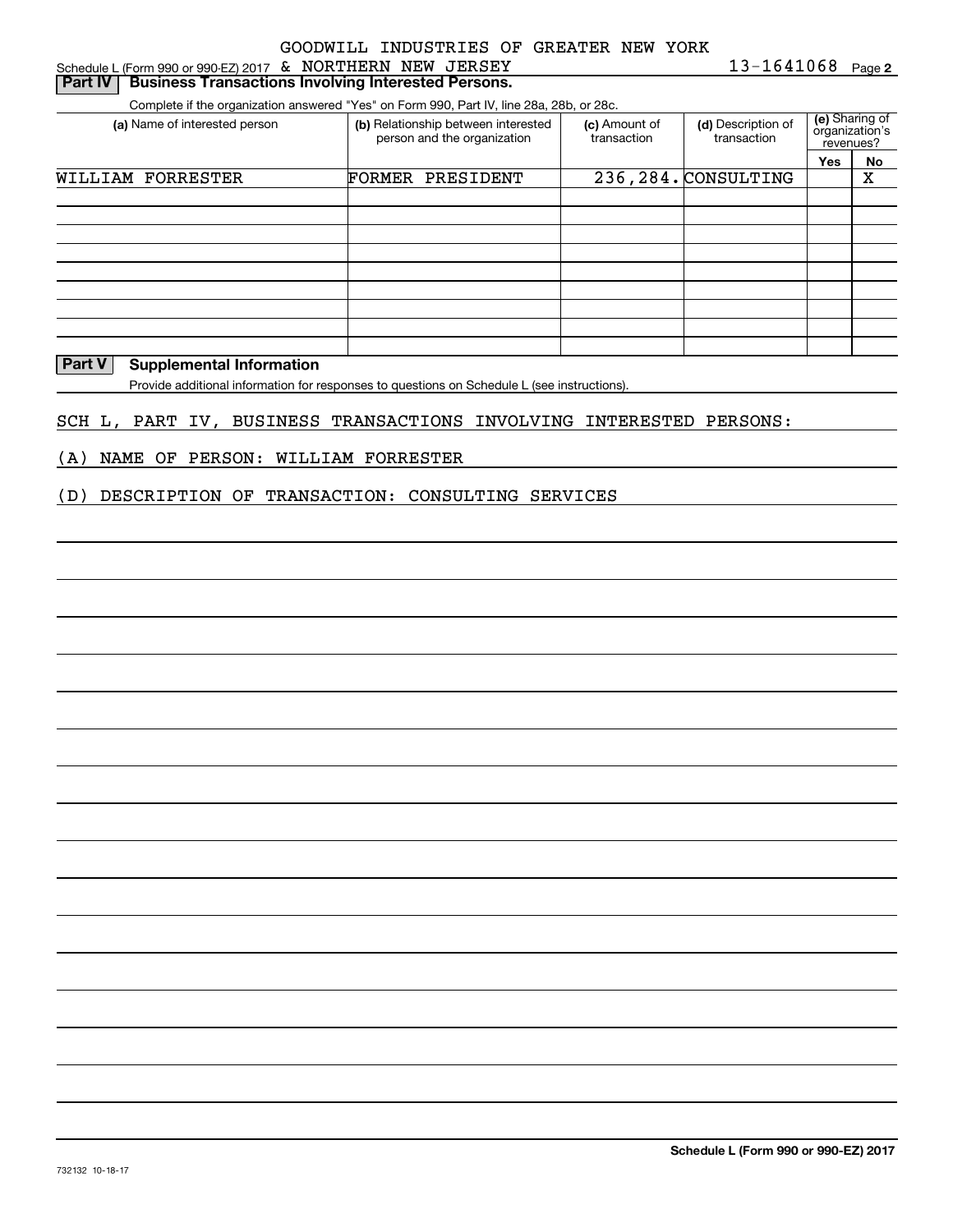|              | <b>SCHEDULE M</b>                                                    |                                                                                                      |                        | <b>Noncash Contributions</b>  |                                                                                                                                |  | OMB No. 1545-0047                                     |    |
|--------------|----------------------------------------------------------------------|------------------------------------------------------------------------------------------------------|------------------------|-------------------------------|--------------------------------------------------------------------------------------------------------------------------------|--|-------------------------------------------------------|----|
|              | (Form 990)<br>Department of the Treasury<br>Internal Revenue Service | Attach to Form 990.<br>Go to www.irs.gov/Form990 for the latest information.                         |                        |                               | > Complete if the organizations answered "Yes" on Form 990, Part IV, lines 29 or 30.                                           |  | 2017<br><b>Open To Public</b><br>Inspection           |    |
|              | Name of the organization                                             | GOODWILL INDUSTRIES OF GREATER NEW YORK                                                              |                        |                               |                                                                                                                                |  | <b>Employer identification number</b>                 |    |
|              |                                                                      | & NORTHERN NEW JERSEY                                                                                |                        | 13-1641068                    |                                                                                                                                |  |                                                       |    |
| Part I       | <b>Types of Property</b>                                             |                                                                                                      |                        |                               |                                                                                                                                |  |                                                       |    |
|              |                                                                      |                                                                                                      | (a)                    | (b)                           | (c)                                                                                                                            |  | (d)                                                   |    |
|              |                                                                      |                                                                                                      | Check if<br>applicable | Number of<br>contributions or | Noncash contribution<br>amounts reported on<br>items contributed Form 990, Part VIII, line 1g                                  |  | Method of determining<br>noncash contribution amounts |    |
| 1            |                                                                      |                                                                                                      |                        |                               |                                                                                                                                |  |                                                       |    |
| $\mathbf{2}$ |                                                                      |                                                                                                      |                        |                               |                                                                                                                                |  |                                                       |    |
| з            |                                                                      |                                                                                                      |                        |                               |                                                                                                                                |  |                                                       |    |
| 4            |                                                                      |                                                                                                      |                        |                               |                                                                                                                                |  |                                                       |    |
| 5            |                                                                      | Clothing and household goods                                                                         | $\mathbf X$            |                               | 47,995,632. RESALE VALUE                                                                                                       |  |                                                       |    |
| 6            | $\overline{\text{x}}$<br>116, 412. RESALE VALUE<br>572               |                                                                                                      |                        |                               |                                                                                                                                |  |                                                       |    |
| 7            |                                                                      |                                                                                                      |                        |                               |                                                                                                                                |  |                                                       |    |
| 8            |                                                                      |                                                                                                      |                        |                               |                                                                                                                                |  |                                                       |    |
| 9            |                                                                      |                                                                                                      |                        |                               |                                                                                                                                |  |                                                       |    |
| 10           |                                                                      | Securities - Closely held stock                                                                      |                        |                               |                                                                                                                                |  |                                                       |    |
| 11           | Securities - Partnership, LLC, or                                    |                                                                                                      |                        |                               |                                                                                                                                |  |                                                       |    |
|              | trust interests                                                      |                                                                                                      |                        |                               |                                                                                                                                |  |                                                       |    |
| 12           |                                                                      |                                                                                                      |                        |                               |                                                                                                                                |  |                                                       |    |
| 13           | Qualified conservation contribution -                                |                                                                                                      |                        |                               |                                                                                                                                |  |                                                       |    |
|              |                                                                      |                                                                                                      |                        |                               |                                                                                                                                |  |                                                       |    |
|              | Historic structures                                                  | Qualified conservation contribution - Other                                                          |                        |                               |                                                                                                                                |  |                                                       |    |
| 14           |                                                                      |                                                                                                      |                        |                               |                                                                                                                                |  |                                                       |    |
| 15           | Real estate - Residential                                            |                                                                                                      |                        |                               |                                                                                                                                |  |                                                       |    |
| 16           |                                                                      | Real estate - Commercial                                                                             |                        |                               |                                                                                                                                |  |                                                       |    |
| 17           |                                                                      |                                                                                                      |                        |                               |                                                                                                                                |  |                                                       |    |
| 18           |                                                                      |                                                                                                      |                        |                               |                                                                                                                                |  |                                                       |    |
| 19           |                                                                      |                                                                                                      |                        |                               |                                                                                                                                |  |                                                       |    |
| 20           |                                                                      | Drugs and medical supplies                                                                           |                        |                               |                                                                                                                                |  |                                                       |    |
| 21           |                                                                      |                                                                                                      |                        |                               |                                                                                                                                |  |                                                       |    |
| 22           |                                                                      |                                                                                                      |                        |                               |                                                                                                                                |  |                                                       |    |
| 23           |                                                                      |                                                                                                      |                        |                               |                                                                                                                                |  |                                                       |    |
| 24           |                                                                      |                                                                                                      |                        |                               |                                                                                                                                |  |                                                       |    |
| 25           | Other                                                                |                                                                                                      |                        |                               |                                                                                                                                |  |                                                       |    |
| 26           | Other                                                                |                                                                                                      |                        |                               |                                                                                                                                |  |                                                       |    |
| 27           | Other                                                                |                                                                                                      |                        |                               |                                                                                                                                |  |                                                       |    |
| 28           | Other                                                                |                                                                                                      |                        |                               |                                                                                                                                |  |                                                       |    |
| 29           |                                                                      | Number of Forms 8283 received by the organization during the tax year for contributions              |                        |                               |                                                                                                                                |  |                                                       |    |
|              |                                                                      | for which the organization completed Form 8283, Part IV, Donee Acknowledgement                       |                        |                               | 29                                                                                                                             |  |                                                       | 3  |
|              |                                                                      |                                                                                                      |                        |                               |                                                                                                                                |  | Yes                                                   | No |
|              |                                                                      |                                                                                                      |                        |                               | 30a During the year, did the organization receive by contribution any property reported in Part I, lines 1 through 28, that it |  |                                                       |    |
|              |                                                                      |                                                                                                      |                        |                               | must hold for at least three years from the date of the initial contribution, and which isn't required to be used for          |  |                                                       |    |
|              |                                                                      | exempt purposes for the entire holding period?                                                       |                        |                               |                                                                                                                                |  | <b>30a</b>                                            | x  |
|              |                                                                      | <b>b</b> If "Yes," describe the arrangement in Part II.                                              |                        |                               |                                                                                                                                |  |                                                       |    |
| 31           |                                                                      |                                                                                                      |                        |                               | Does the organization have a gift acceptance policy that requires the review of any nonstandard contributions?                 |  | 31                                                    | х  |
|              |                                                                      |                                                                                                      |                        |                               | 32a Does the organization hire or use third parties or related organizations to solicit, process, or sell noncash              |  |                                                       |    |
|              | contributions?                                                       |                                                                                                      |                        |                               |                                                                                                                                |  | х<br>32a                                              |    |
|              | <b>b</b> If "Yes," describe in Part II.                              |                                                                                                      |                        |                               |                                                                                                                                |  |                                                       |    |
| 33           |                                                                      |                                                                                                      |                        |                               | If the organization didn't report an amount in column (c) for a type of property for which column (a) is checked,              |  |                                                       |    |
|              | describe in Part II.                                                 |                                                                                                      |                        |                               |                                                                                                                                |  |                                                       |    |
| LHA          |                                                                      | For Paperwork Reduction Act Notice, see the Instructions for Form 990.<br>Schedule M (Form 990) 2017 |                        |                               |                                                                                                                                |  |                                                       |    |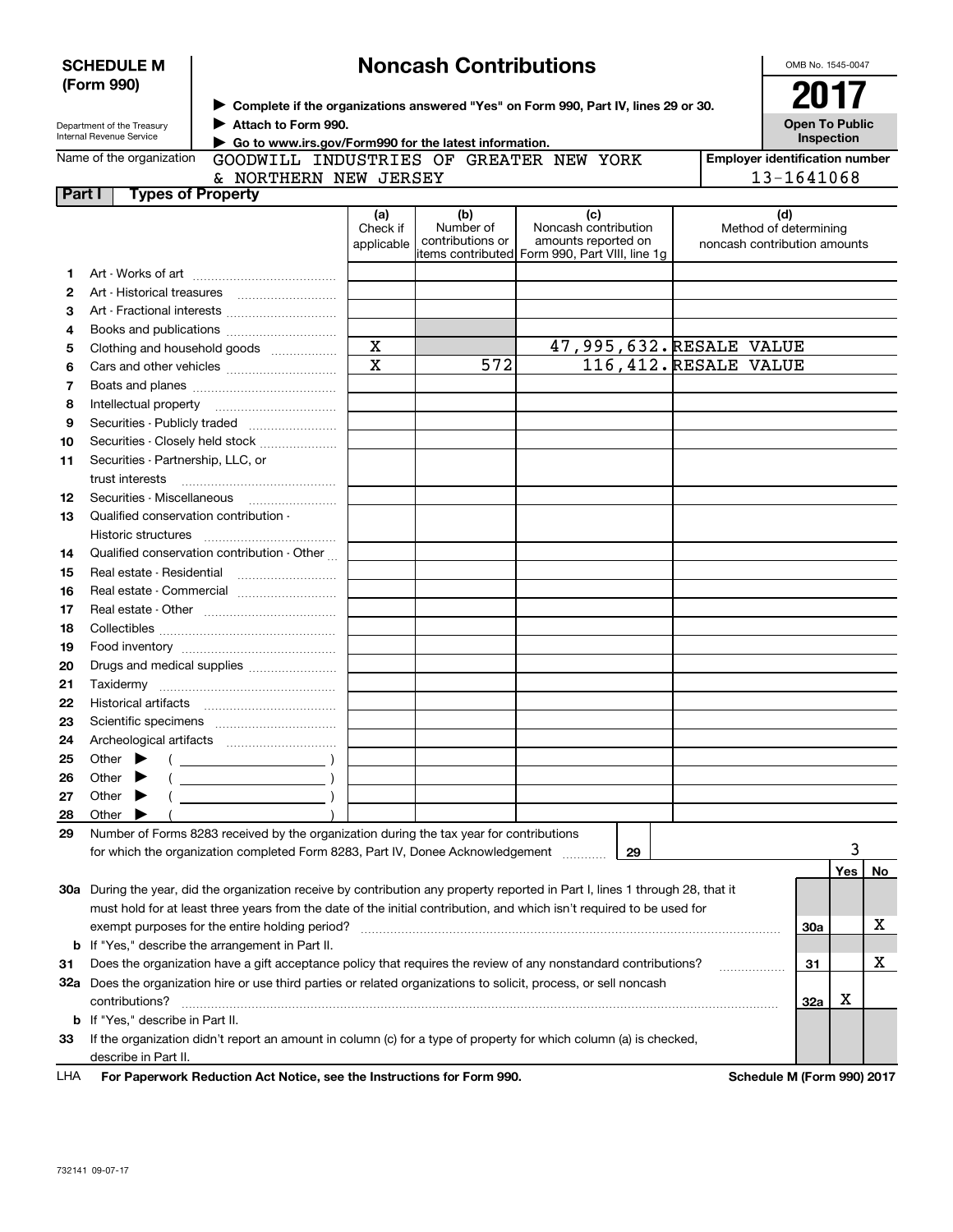### Schedule M (Form 990) 2017 Page & NORTHERN NEW JERSEY 13-1641068GOODWILL INDUSTRIES OF GREATER NEW YORK

Part II | Supplemental Information. Provide the information required by Part I, lines 30b, 32b, and 33, and whether the organization is reporting in Part I, column (b), the number of contributions, the number of items received, or a combination of both. Also complete this part for any additional information.

#### SCHEDULE M, PART I, COLUMN (B):

#### REPRESENTS THE NUMBER OF ITEMS CONTRIBUTED.

SCHEDULE M, LINE 32B:

GOODWILL USES A THIRD PARTY TO ASSIST IN THE SOLICITATION AND SALE OF

#### DONATED VEHICLES.

**2**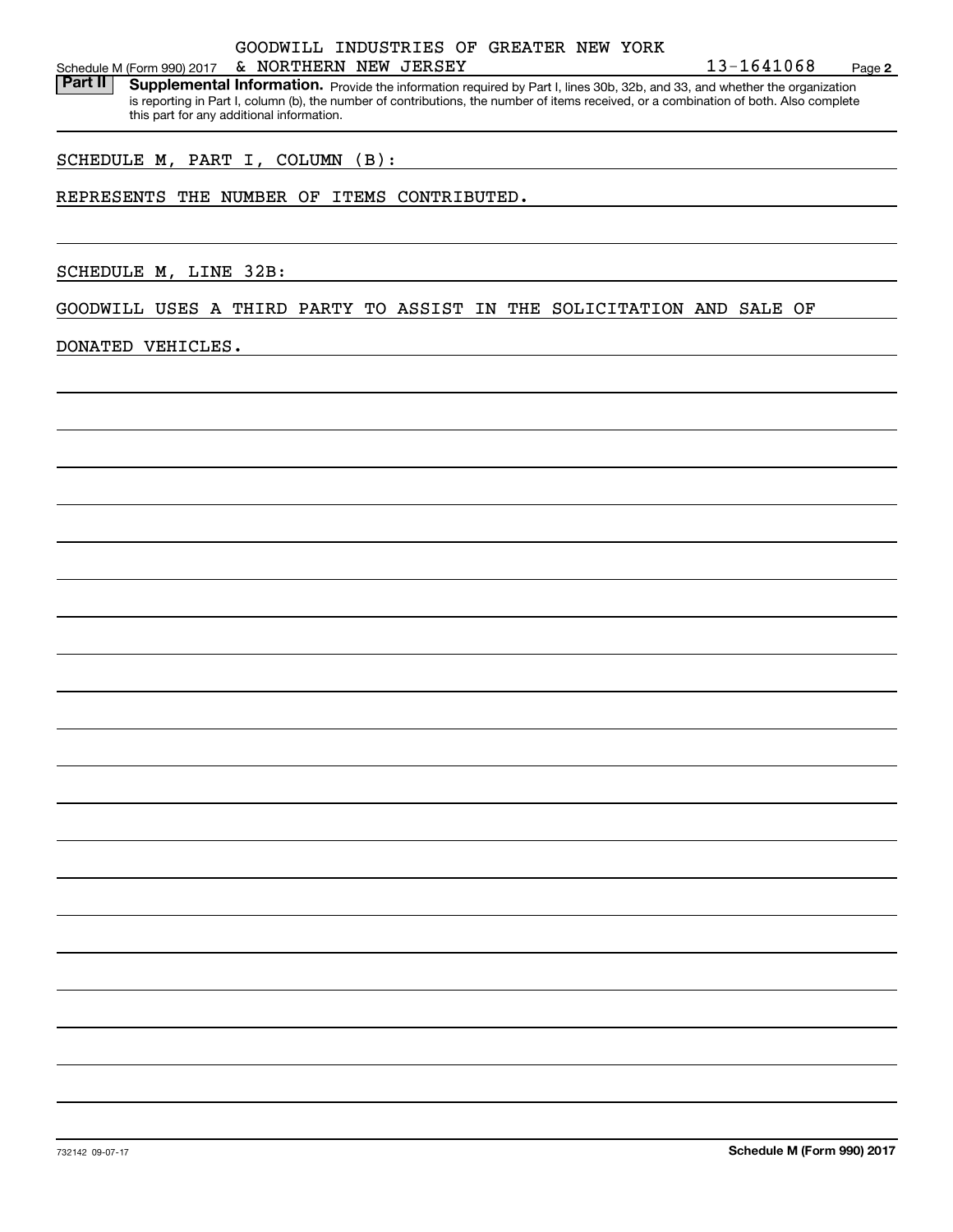**(Form 990 or 990-EZ)**

Department of the Treasury Internal Revenue Service Name of the organization

**SCHEDULE O Supplemental Information to Form 990 or 990-EZ**

**Complete to provide information for responses to specific questions on Form 990 or 990-EZ or to provide any additional information. | Attach to Form 990 or 990-EZ. | Go to www.irs.gov/Form990 for the latest information.**

GOODWILL INDUSTRIES OF GREATER NEW YORK



& NORTHERN NEW JERSEY 13-1641068

FORM 990, PART I, LINE 1, DESCRIPTION OF ORGANIZATION MISSION:

GAIN INDEPENDENCE THROUGH THE POWER OF WORK.

FORM 990, PART III, LINE 4B, PROGRAM SERVICE ACCOMPLISHMENTS:

AND REHABILITATION SERVICES TO INDIVIDUALS WITH MENTAL HEALTH AND/OR

SUBSTANCE-RELATED ISSUES. SERVICES INCLUCE VOCATIONAL ASSESSMENTS AND

PLACEMENT; WHOLE HEALTH MANAGEMENT SERVICES INCLUDING PRIMARY MEDICAL

CARE; AND RECOVERY-ORIENTED PEER SERVICES INCLUDING PLACEMENT IN

EMPLOYMENT, HOUSING, BENEFITS AND ADVOCACY.

FORM 990, PART VI, SECTION B, LINE 11B:

THE FORM 990 IS PREPARED BY AN INDEPENDENT ACCOUNTANT AND REVIEWED BY

MANAGEMENT AND THEN DISTRIBUTED ELECTRONICALLY TO THE BOARD OF DIRECTORS

FOR A COMMENT PERIOD BEFORE IT IS FILED.

FORM 990, PART VI, SECTION B, LINE 12C:

DIRECTORS AND OFFICERS ARE COVERED UNDER GOODWILL'S CONFLICT OF INTEREST

POLICY AND ANNUALLY SUBMIT DISCLOSURE FORMS THAT WOULD DISCLOSE ANY

POTENTIAL CONFLICTS. THE FORMS ARE MAINTAINED BY THE CHIEF COMPLIANCE

OFFICER AND ANY DISCLOSED CONFLICTS WOULD BE REVIEWED BY THE AUDIT

COMMITTEE. PERSONS WITH A CONFLICT WOULD BE RECUSED FROM ANY RELEVANT

DELIBERATIONS OR DECISIONS.

FORM 990, PART VI, SECTION B, LINE 15:

THE ORGANIZATION USES THE FOLLOWING TO ESTABLISH THE COMPENSATION OF THE

LHA For Paperwork Reduction Act Notice, see the Instructions for Form 990 or 990-EZ. Schedule O (Form 990 or 990-EZ) (2017) ORGANIZATION'S CEO AND OTHER OFFICERS: 1) COMPENSATION COMMITTEE; 2) FORM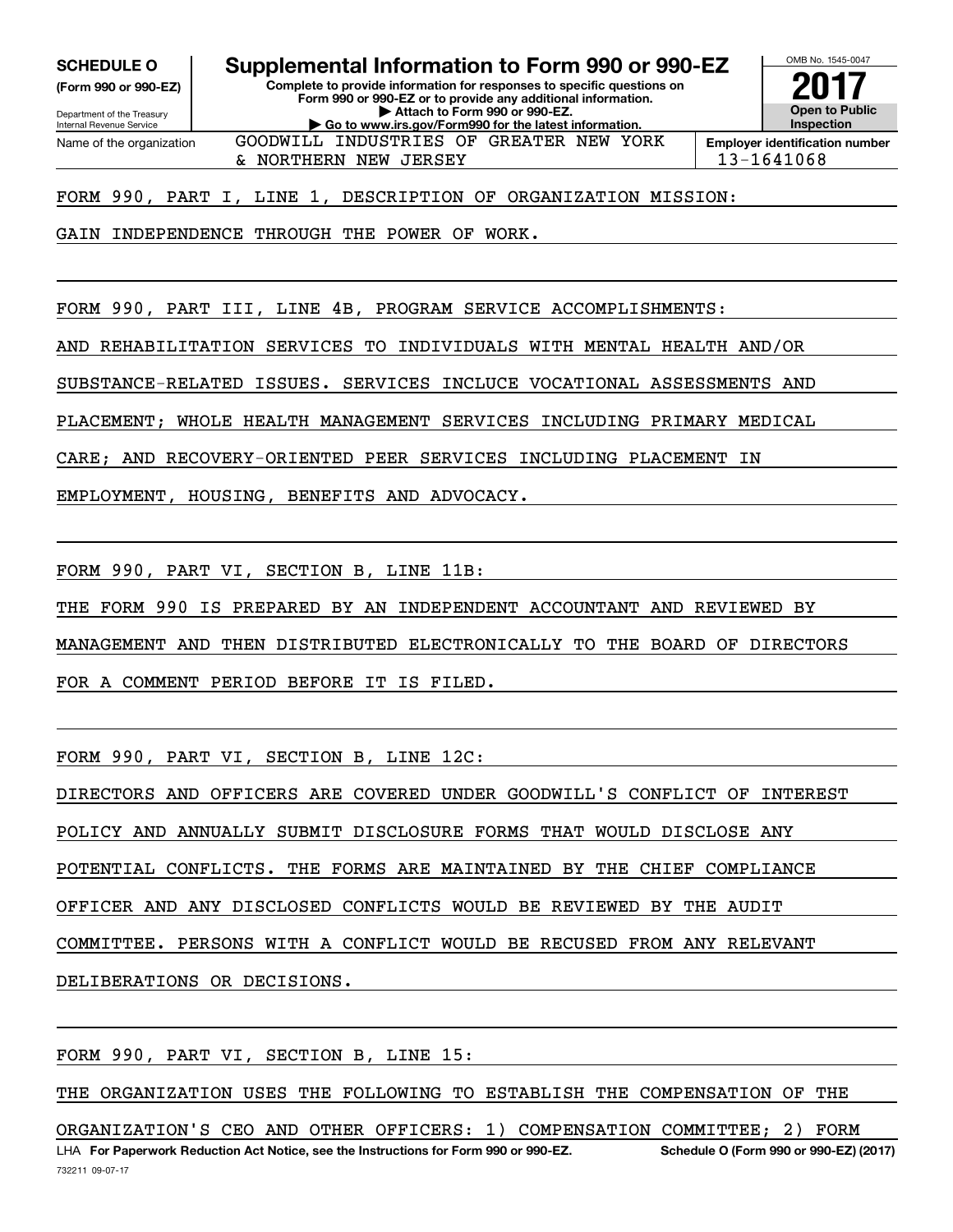| Schedule O (Form 990 or 990-EZ) (2017)                                                    | Page 2                                              |
|-------------------------------------------------------------------------------------------|-----------------------------------------------------|
| Name of the organization GOODWILL INDUSTRIES OF GREATER NEW YORK<br>& NORTHERN NEW JERSEY | <b>Employer identification number</b><br>13-1641068 |
| 990 OF OTHER ORGANIZATIONS; 3) COMPENSATION SURVEY OR STUDY; 4) APPROVAL BY               |                                                     |
| THE BOARD OR COMPENSATION COMMITTEE; AND 5) INDEPENDENT COMPENSATION                      |                                                     |
| CONSULTANT. DECISIONS OF THE BOARD AND COMPENSATION COMMITTEE ARE                         |                                                     |
| DOCUMENTED IN MINUTES.                                                                    |                                                     |
| THE<br>ORGANIZATION REVIEWS COMPENSATION IN THE SPRING, DURING THEIR BUDGETING            |                                                     |
| PROCESS FOR THE UPCOMING FISCAL YEAR. COMPENSATION WILL NEXT BE REVIEWED                  | IN                                                  |
| APRIL 2019 FOR FISCAL YEAR 2020.                                                          |                                                     |
|                                                                                           |                                                     |
| FORM 990, PART VI, SECTION C, LINE 19:                                                    |                                                     |
| ORGANIZATION MAKES ITS FINANCIAL STATEMENTS AVAILABLE TO THE PUBLIC ON<br>THE             |                                                     |
| ITS WEBSITE AND UPON REQUEST.                                                             |                                                     |
|                                                                                           |                                                     |
| FORM 990, PART XI, LINE 9, CHANGES IN NET ASSETS:                                         |                                                     |
| NON-DEDUCTIBLE TRANSPORTATION BENEFITS                                                    | $-59,046$ .                                         |
| FORM 990, PART XII, LINE 2C:                                                              |                                                     |
| THE PROCESS OF OVERSEEING THE AUDIT AND SELECTION OF INDEPENDENT                          |                                                     |
| ACCOUNTANT HAS NOT CHANGED FROM THE PRIOR YEAR.                                           |                                                     |
|                                                                                           |                                                     |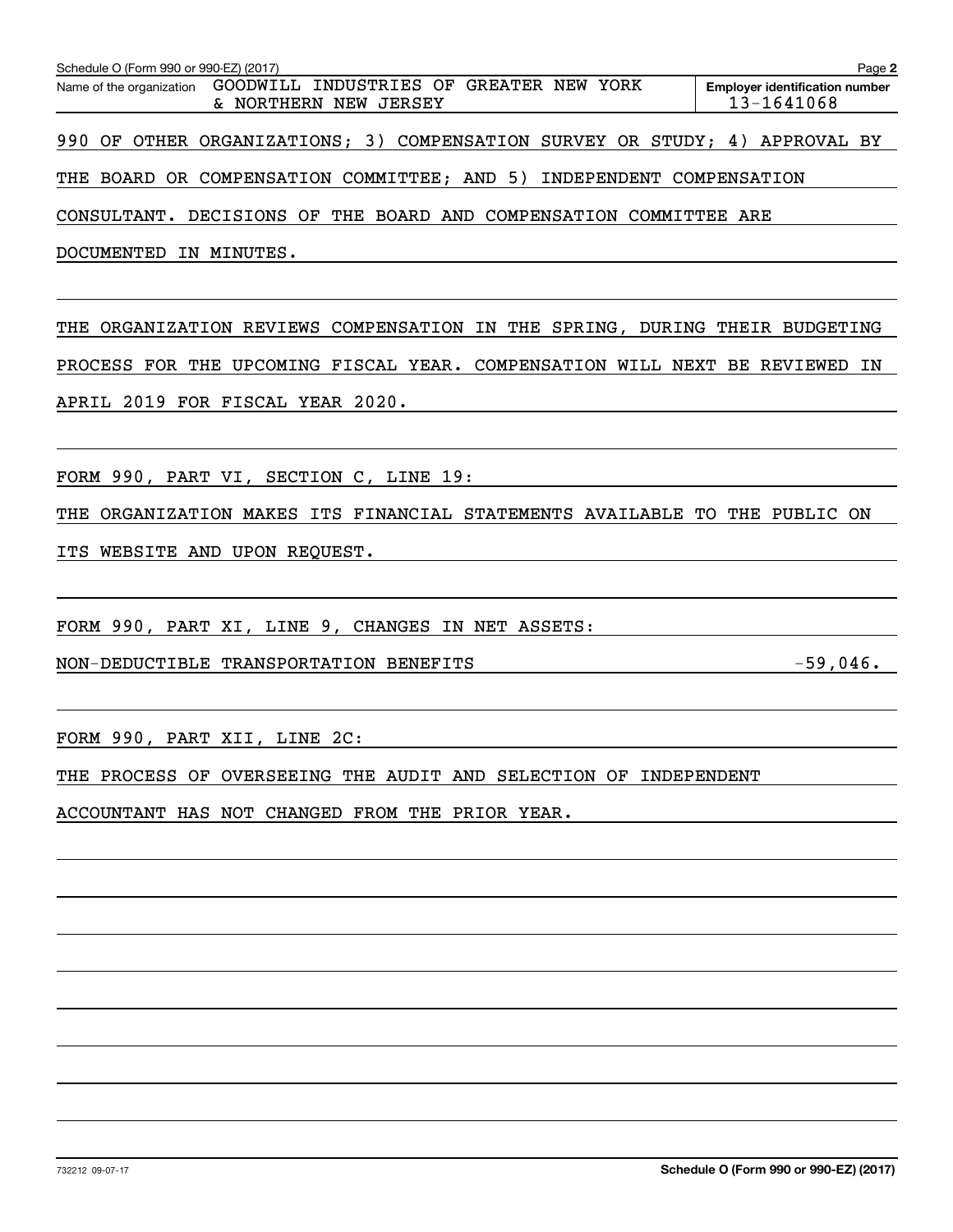| <b>SCHEDULE R</b><br>(Form 990)                        |                                                                                                                                                                                                                    | <b>Related Organizations and Unrelated Partnerships</b><br>Complete if the organization answered "Yes" on Form 990, Part IV, line 33, 34, 35b, 36, or 37.<br>Attach to Form 990. |                                                     | OMB No. 1545-0047<br><b>Open to Public</b>          |                                                          |                                               |                                        |            |
|--------------------------------------------------------|--------------------------------------------------------------------------------------------------------------------------------------------------------------------------------------------------------------------|----------------------------------------------------------------------------------------------------------------------------------------------------------------------------------|-----------------------------------------------------|-----------------------------------------------------|----------------------------------------------------------|-----------------------------------------------|----------------------------------------|------------|
| Department of the Treasury<br>Internal Revenue Service |                                                                                                                                                                                                                    | Go to www.irs.gov/Form990 for instructions and the latest information.                                                                                                           |                                                     |                                                     |                                                          |                                               | Inspection                             |            |
| Name of the organization                               | & NORTHERN NEW JERSEY                                                                                                                                                                                              | GOODWILL INDUSTRIES OF GREATER NEW YORK                                                                                                                                          |                                                     | <b>Employer identification number</b><br>13-1641068 |                                                          |                                               |                                        |            |
| Part I                                                 | Identification of Disregarded Entities. Complete if the organization answered "Yes" on Form 990, Part IV, line 33.                                                                                                 |                                                                                                                                                                                  |                                                     |                                                     |                                                          |                                               |                                        |            |
|                                                        | (a)<br>Name, address, and EIN (if applicable)<br>of disregarded entity                                                                                                                                             | (b)<br>Primary activity                                                                                                                                                          | (c)<br>Legal domicile (state or<br>foreign country) | (d)<br>Total income                                 | (e)<br>End-of-year assets                                |                                               | (f)<br>Direct controlling<br>entity    |            |
|                                                        |                                                                                                                                                                                                                    |                                                                                                                                                                                  |                                                     |                                                     |                                                          |                                               |                                        |            |
| Part II                                                | Identification of Related Tax-Exempt Organizations. Complete if the organization answered "Yes" on Form 990, Part IV, line 34, because it had one or more related tax-exempt<br>organizations during the tax year. |                                                                                                                                                                                  |                                                     |                                                     |                                                          |                                               |                                        |            |
|                                                        | (a)<br>Name, address, and EIN<br>of related organization                                                                                                                                                           | (b)<br>Primary activity                                                                                                                                                          | (c)<br>Legal domicile (state or<br>foreign country) | (d)<br><b>Exempt Code</b><br>section                | (e)<br>Public charity<br>status (if section<br>501(c)(3) | (f)<br>Direct controlling<br>entity           | $(g)$<br>Section 512(b)(13)<br>entity? | controlled |
| 11102                                                  | GOODWILL INDUSTRIES HOUSING COMPANY INC. -<br>11-2224215, 4-21 27TH AVENUE, ASTORIA, NY                                                                                                                            | HOUSING SERVICES                                                                                                                                                                 | NEW YORK                                            | 501(C)(3)                                           | LINE 10                                                  | GOODWILL<br>INDUSTRIES OF<br>GREATER NEW YORK | Yes<br>X                               | No         |
| 4-21 27TH AVENUE                                       | GOODWILL ABILITIES, INC. - 45-3656901                                                                                                                                                                              | TO SUPPORT GOODWILL                                                                                                                                                              |                                                     |                                                     |                                                          | GOODWILL<br>INDUSTRIES OF                     |                                        |            |
| ASTORIA, NY 11102                                      |                                                                                                                                                                                                                    | INDUSTRIES                                                                                                                                                                       | NEW YORK                                            | 501(C)(3)                                           | LINE 12                                                  | GREATER NEW YORK                              | X                                      |            |
|                                                        |                                                                                                                                                                                                                    |                                                                                                                                                                                  |                                                     |                                                     |                                                          |                                               |                                        |            |

**For Paperwork Reduction Act Notice, see the Instructions for Form 990.** *Schedule R* **(Form 990) 2017 <b>***Schedule R (Form 990) 2017*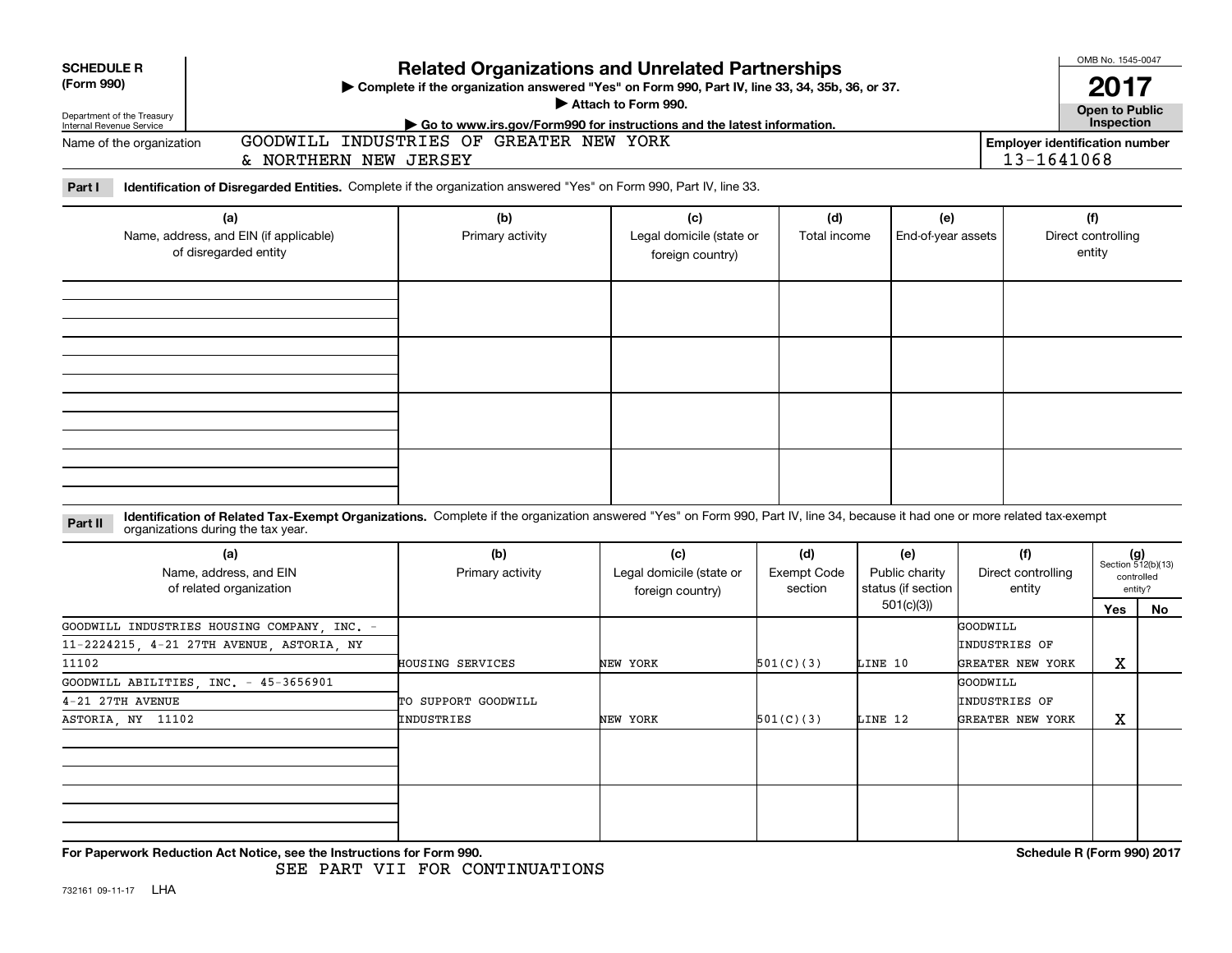#### Schedule R (Form 990) 2017 Page & NORTHERN NEW JERSEY 13-1641068

**2**

**Identification of Related Organizations Taxable as a Partnership.** Complete if the organization answered "Yes" on Form 990, Part IV, line 34, because it had one or more related **Part III** organizations treated as a partnership during the tax year.

| (a)                                               | (b)              | (c)                  | (d)                          | (e)                                                                                        | (f)                      | (g)                     |         | (h)              | (i)                                                          | (i) | (k)                                           |
|---------------------------------------------------|------------------|----------------------|------------------------------|--------------------------------------------------------------------------------------------|--------------------------|-------------------------|---------|------------------|--------------------------------------------------------------|-----|-----------------------------------------------|
| Name, address, and EIN<br>of related organization | Primary activity | Legal<br>domicile    | Direct controlling<br>entity | Predominant income<br>(related, unrelated,<br>excluded from tax under<br>sections 512-514) | Share of total<br>income | Share of<br>end-of-year |         | Disproportionate | Code V-UBI                                                   |     | General or Percentage<br>managing<br>partner? |
|                                                   |                  | (state or<br>foreign |                              |                                                                                            |                          | assets                  |         | allocations?     |                                                              |     |                                               |
|                                                   |                  | country)             |                              |                                                                                            |                          |                         | Yes $ $ | No               | amount in box<br>20 of Schedule<br>K-1 (Form 1065)<br>Yes No |     |                                               |
|                                                   |                  |                      |                              |                                                                                            |                          |                         |         |                  |                                                              |     |                                               |
|                                                   |                  |                      |                              |                                                                                            |                          |                         |         |                  |                                                              |     |                                               |
|                                                   |                  |                      |                              |                                                                                            |                          |                         |         |                  |                                                              |     |                                               |
|                                                   |                  |                      |                              |                                                                                            |                          |                         |         |                  |                                                              |     |                                               |
|                                                   |                  |                      |                              |                                                                                            |                          |                         |         |                  |                                                              |     |                                               |
|                                                   |                  |                      |                              |                                                                                            |                          |                         |         |                  |                                                              |     |                                               |
|                                                   |                  |                      |                              |                                                                                            |                          |                         |         |                  |                                                              |     |                                               |
|                                                   |                  |                      |                              |                                                                                            |                          |                         |         |                  |                                                              |     |                                               |
|                                                   |                  |                      |                              |                                                                                            |                          |                         |         |                  |                                                              |     |                                               |
|                                                   |                  |                      |                              |                                                                                            |                          |                         |         |                  |                                                              |     |                                               |
|                                                   |                  |                      |                              |                                                                                            |                          |                         |         |                  |                                                              |     |                                               |
|                                                   |                  |                      |                              |                                                                                            |                          |                         |         |                  |                                                              |     |                                               |
|                                                   |                  |                      |                              |                                                                                            |                          |                         |         |                  |                                                              |     |                                               |
|                                                   |                  |                      |                              |                                                                                            |                          |                         |         |                  |                                                              |     |                                               |
|                                                   |                  |                      |                              |                                                                                            |                          |                         |         |                  |                                                              |     |                                               |
|                                                   |                  |                      |                              |                                                                                            |                          |                         |         |                  |                                                              |     |                                               |
|                                                   |                  |                      |                              |                                                                                            |                          |                         |         |                  |                                                              |     |                                               |

**Identification of Related Organizations Taxable as a Corporation or Trust.** Complete if the organization answered "Yes" on Form 990, Part IV, line 34, because it had one or more related **Part IV** organizations treated as a corporation or trust during the tax year.

| (a)<br>Name, address, and EIN<br>of related organization | (b)<br>Primary activity | (c)<br>Legal domicile<br>(state or<br>foreign | (d)<br>Direct controlling<br>entity | (e)<br>Type of entity<br>(C corp, S corp,<br>or trust) | (f)<br>Share of total<br>income | (g)<br>Share of<br>end-of-year<br>assets | (h)<br> Percentage <br>ownership | $\begin{array}{c} \textbf{(i)}\\ \text{Section}\\ 512 \text{(b)} \text{(13)}\\ \text{controlled}\\ \text{entity?} \end{array}$ |
|----------------------------------------------------------|-------------------------|-----------------------------------------------|-------------------------------------|--------------------------------------------------------|---------------------------------|------------------------------------------|----------------------------------|--------------------------------------------------------------------------------------------------------------------------------|
|                                                          |                         | country)                                      |                                     |                                                        |                                 |                                          |                                  | Yes No                                                                                                                         |
|                                                          |                         |                                               |                                     |                                                        |                                 |                                          |                                  |                                                                                                                                |
|                                                          |                         |                                               |                                     |                                                        |                                 |                                          |                                  |                                                                                                                                |
|                                                          |                         |                                               |                                     |                                                        |                                 |                                          |                                  |                                                                                                                                |
|                                                          |                         |                                               |                                     |                                                        |                                 |                                          |                                  |                                                                                                                                |
|                                                          |                         |                                               |                                     |                                                        |                                 |                                          |                                  |                                                                                                                                |
|                                                          |                         |                                               |                                     |                                                        |                                 |                                          |                                  |                                                                                                                                |
|                                                          |                         |                                               |                                     |                                                        |                                 |                                          |                                  |                                                                                                                                |
|                                                          |                         |                                               |                                     |                                                        |                                 |                                          |                                  |                                                                                                                                |
|                                                          |                         |                                               |                                     |                                                        |                                 |                                          |                                  |                                                                                                                                |
|                                                          |                         |                                               |                                     |                                                        |                                 |                                          |                                  |                                                                                                                                |
|                                                          |                         |                                               |                                     |                                                        |                                 |                                          |                                  |                                                                                                                                |
|                                                          |                         |                                               |                                     |                                                        |                                 |                                          |                                  |                                                                                                                                |
|                                                          |                         |                                               |                                     |                                                        |                                 |                                          |                                  |                                                                                                                                |
|                                                          |                         |                                               |                                     |                                                        |                                 |                                          |                                  |                                                                                                                                |
|                                                          |                         |                                               |                                     |                                                        |                                 |                                          |                                  |                                                                                                                                |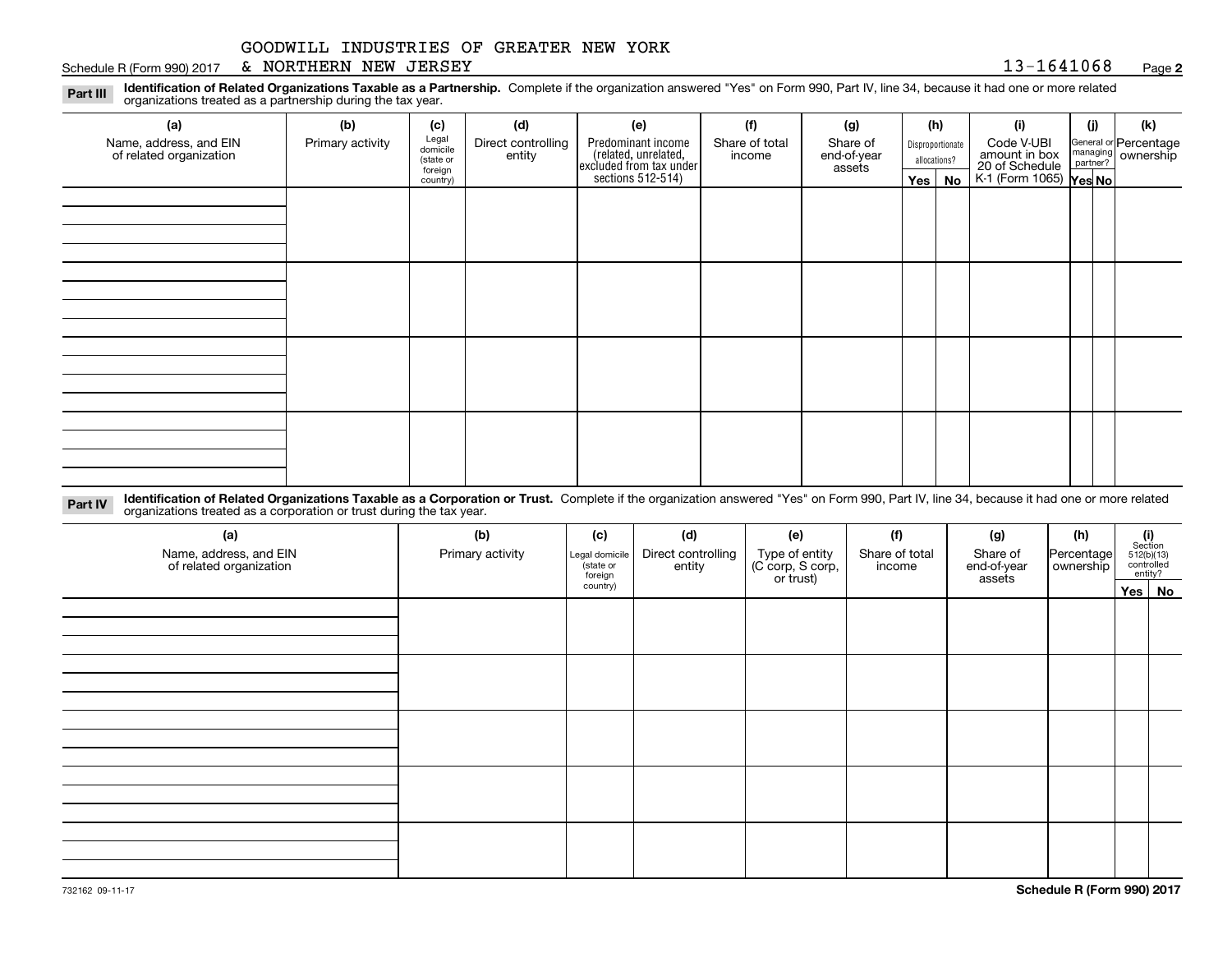| NORTHERN NEW<br>JERSEY<br>Schedule R (Form 990) 2017<br>$\alpha$ | 13-1641068 | Page |
|------------------------------------------------------------------|------------|------|
|------------------------------------------------------------------|------------|------|

**Part V** T**ransactions With Related Organizations.** Complete if the organization answered "Yes" on Form 990, Part IV, line 34, 35b, or 36.

| Note: Complete line 1 if any entity is listed in Parts II, III, or IV of this schedule. |                                                                                                                                                                                                                                |                |   |                         |  |  |
|-----------------------------------------------------------------------------------------|--------------------------------------------------------------------------------------------------------------------------------------------------------------------------------------------------------------------------------|----------------|---|-------------------------|--|--|
|                                                                                         | During the tax year, did the organization engage in any of the following transactions with one or more related organizations listed in Parts II-IV?                                                                            |                |   |                         |  |  |
|                                                                                         |                                                                                                                                                                                                                                | 1a             |   | $\mathbf X$             |  |  |
|                                                                                         | b Gift, grant, or capital contribution to related organization(s) encourance contained and contribution to related organization(s)                                                                                             | 1b             |   | $\mathbf X$             |  |  |
|                                                                                         | c Gift, grant, or capital contribution from related organization(s) manufaction(s) and contribution from related organization(s) manufaction contribution from related organization(s) manufaction contribution contribution c | 1c             |   | $\overline{\mathbf{x}}$ |  |  |
|                                                                                         | d Loans or loan guarantees to or for related organization(s) mature material content to construct the content of the content of the content of the content of the content of the content of the content of the content of the  | 1 <sub>d</sub> | X |                         |  |  |
|                                                                                         |                                                                                                                                                                                                                                | 1e             |   | $\mathbf X$             |  |  |
|                                                                                         |                                                                                                                                                                                                                                |                |   |                         |  |  |
|                                                                                         | Dividends from related organization(s) www.communicallycommunicallycommunicallycommunicallycommunicallycommunicallycommunicallycommunicallycommunicallycommunicallycommunicallycommunicallycommunicallycommunicallycommunicall | 1f             |   | х                       |  |  |
|                                                                                         | g Sale of assets to related organization(s) www.assettion.com/www.assettion.com/www.assettion.com/www.assettion.com/www.assettion.com/www.assettion.com/www.assettion.com/www.assettion.com/www.assettion.com/www.assettion.co | 1a             |   | X                       |  |  |
|                                                                                         | h Purchase of assets from related organization(s) manufactured content to content the content of the content of the content of the content of the content of the content of the content of the content of the content of the c |                |   | X                       |  |  |
|                                                                                         | Exchange of assets with related organization(s) www.wallen.com/www.wallen.com/www.wallen.com/www.wallen.com/www.wallen.com/www.wallen.com/www.wallen.com/www.wallen.com/www.wallen.com/www.wallen.com/www.wallen.com/www.walle | 1i -           |   | X                       |  |  |
|                                                                                         | Lease of facilities, equipment, or other assets to related organization(s) contraction contraction control and the set of facilities, equipment, or other assets to related organization(s) contraction control and the set of | 11             |   | X                       |  |  |
|                                                                                         |                                                                                                                                                                                                                                |                |   |                         |  |  |
|                                                                                         |                                                                                                                                                                                                                                | 1k             | x |                         |  |  |
|                                                                                         | Performance of services or membership or fundraising solicitations for related organization(s) manufaction manufactured manufactured manufactured manufactured manufactured manufactured manufactured manufactured manufacture | 11             | X |                         |  |  |
|                                                                                         | m Performance of services or membership or fundraising solicitations by related organization(s)                                                                                                                                | 1m             |   | X                       |  |  |
|                                                                                         |                                                                                                                                                                                                                                | 1n             |   | $\mathbf x$             |  |  |
|                                                                                         | <b>o</b> Sharing of paid employees with related organization(s)                                                                                                                                                                | 1о             | X |                         |  |  |
|                                                                                         |                                                                                                                                                                                                                                |                |   |                         |  |  |
|                                                                                         | p Reimbursement paid to related organization(s) for expenses [1111] and the content of the content of the content of the content of the content of the content of the content of the content of the content of the content of  | 1p.            |   | x                       |  |  |
|                                                                                         |                                                                                                                                                                                                                                | 1q             | х |                         |  |  |
|                                                                                         |                                                                                                                                                                                                                                |                |   |                         |  |  |
|                                                                                         | r Other transfer of cash or property to related organization(s)                                                                                                                                                                | 1r             |   | х                       |  |  |
|                                                                                         |                                                                                                                                                                                                                                | 1s             |   | X                       |  |  |
|                                                                                         | 2 If the answer to any of the above is "Yes." see the instructions for information on who must complete this line, including covered relationships and transaction thresholds.                                                 |                |   |                         |  |  |

| (b)<br>Transaction<br>type (a-s) | (c)<br>Amount involved | (d)<br>Method of determining amount involved |
|----------------------------------|------------------------|----------------------------------------------|
| O                                |                        | 61,344. FAIR MARKET VALUE                    |
|                                  |                        |                                              |
|                                  |                        |                                              |
|                                  |                        |                                              |
|                                  |                        |                                              |
|                                  |                        |                                              |
|                                  |                        |                                              |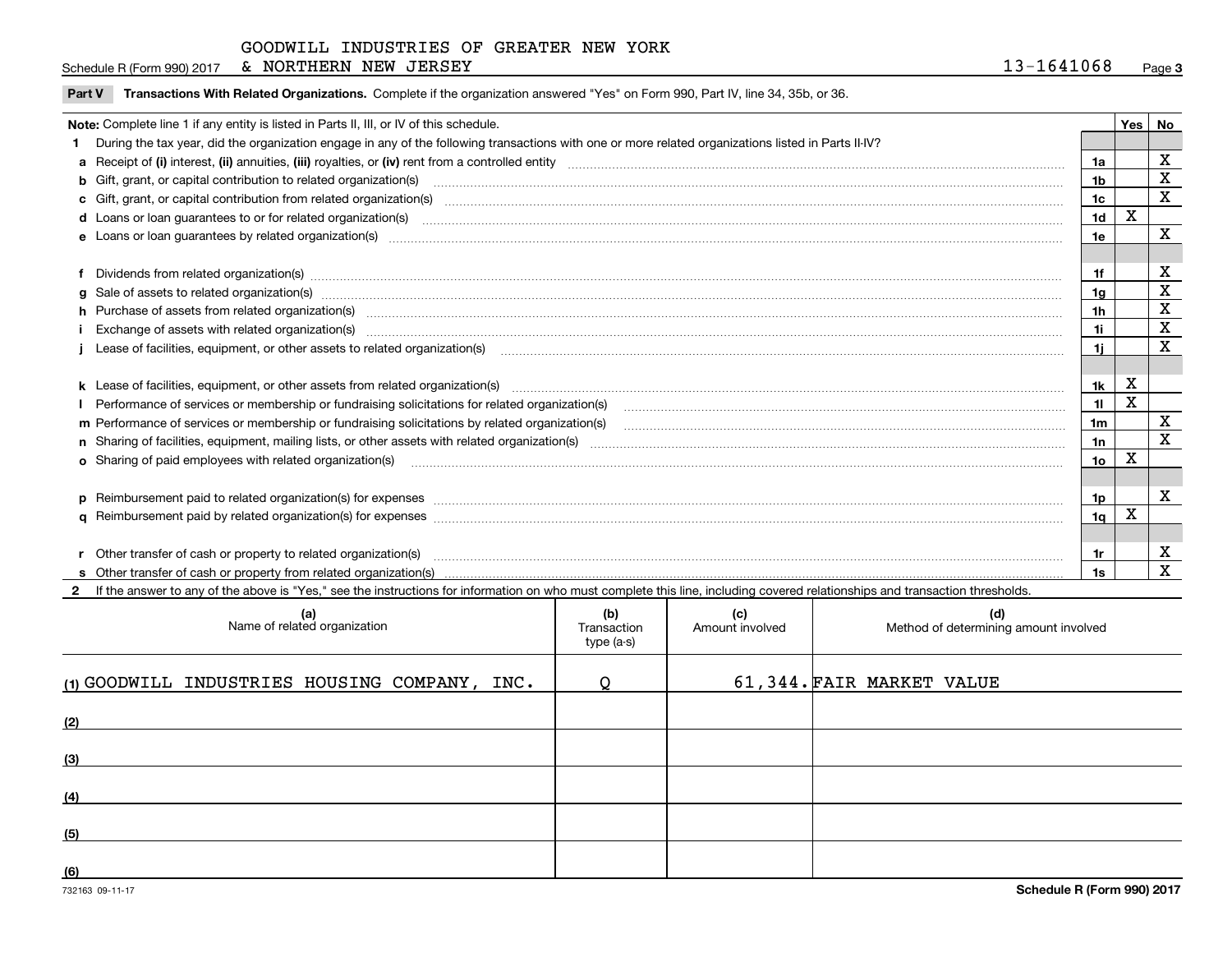Schedule R (Form 990) 2017 Page & NORTHERN NEW JERSEY 13-1641068

**Part VI Unrelated Organizations Taxable as a Partnership. Complete if the organization answered "Yes" on Form 990, Part IV, line 37.** 

Provide the following information for each entity taxed as a partnership through which the organization conducted more than five percent of its activities (measured by total assets or gross revenue) that was not a related organization. See instructions regarding exclusion for certain investment partnerships.

| (h)<br>$\begin{array}{c} \textbf{(e)}\\ \text{Are all} \\ \text{partners sec.}\\ 501(c)(3)\\ \text{orgs.?} \end{array}$<br>Code V-UBI<br>  amount in box 20 managing<br>  of Schedule K-1 partner? ownership<br>  of Schedule K-1 partner? ownership<br>  Yes No<br>Name, address, and EIN<br>Legal domicile<br>Share of<br>Primary activity<br>Predominant income<br>(related, unrelated,<br>excluded from tax under<br>sections 512-514)<br>Share of<br>Dispropor-<br>tionate<br>(state or foreign<br>of entity<br>end-of-year<br>total<br>allocations?<br>country)<br>income<br>assets<br>Yes No<br>Yes No | (a) | . הסיפורי היי הסי<br>(b) | (c) | .<br><br>(d) |  | (f) | (g) |  |  | (i) | (i) | (k) |  |  |  |  |  |
|---------------------------------------------------------------------------------------------------------------------------------------------------------------------------------------------------------------------------------------------------------------------------------------------------------------------------------------------------------------------------------------------------------------------------------------------------------------------------------------------------------------------------------------------------------------------------------------------------------------|-----|--------------------------|-----|--------------|--|-----|-----|--|--|-----|-----|-----|--|--|--|--|--|
|                                                                                                                                                                                                                                                                                                                                                                                                                                                                                                                                                                                                               |     |                          |     |              |  |     |     |  |  |     |     |     |  |  |  |  |  |
|                                                                                                                                                                                                                                                                                                                                                                                                                                                                                                                                                                                                               |     |                          |     |              |  |     |     |  |  |     |     |     |  |  |  |  |  |
|                                                                                                                                                                                                                                                                                                                                                                                                                                                                                                                                                                                                               |     |                          |     |              |  |     |     |  |  |     |     |     |  |  |  |  |  |
|                                                                                                                                                                                                                                                                                                                                                                                                                                                                                                                                                                                                               |     |                          |     |              |  |     |     |  |  |     |     |     |  |  |  |  |  |
|                                                                                                                                                                                                                                                                                                                                                                                                                                                                                                                                                                                                               |     |                          |     |              |  |     |     |  |  |     |     |     |  |  |  |  |  |
|                                                                                                                                                                                                                                                                                                                                                                                                                                                                                                                                                                                                               |     |                          |     |              |  |     |     |  |  |     |     |     |  |  |  |  |  |
|                                                                                                                                                                                                                                                                                                                                                                                                                                                                                                                                                                                                               |     |                          |     |              |  |     |     |  |  |     |     |     |  |  |  |  |  |
|                                                                                                                                                                                                                                                                                                                                                                                                                                                                                                                                                                                                               |     |                          |     |              |  |     |     |  |  |     |     |     |  |  |  |  |  |
|                                                                                                                                                                                                                                                                                                                                                                                                                                                                                                                                                                                                               |     |                          |     |              |  |     |     |  |  |     |     |     |  |  |  |  |  |
|                                                                                                                                                                                                                                                                                                                                                                                                                                                                                                                                                                                                               |     |                          |     |              |  |     |     |  |  |     |     |     |  |  |  |  |  |
|                                                                                                                                                                                                                                                                                                                                                                                                                                                                                                                                                                                                               |     |                          |     |              |  |     |     |  |  |     |     |     |  |  |  |  |  |
|                                                                                                                                                                                                                                                                                                                                                                                                                                                                                                                                                                                                               |     |                          |     |              |  |     |     |  |  |     |     |     |  |  |  |  |  |
|                                                                                                                                                                                                                                                                                                                                                                                                                                                                                                                                                                                                               |     |                          |     |              |  |     |     |  |  |     |     |     |  |  |  |  |  |
|                                                                                                                                                                                                                                                                                                                                                                                                                                                                                                                                                                                                               |     |                          |     |              |  |     |     |  |  |     |     |     |  |  |  |  |  |
|                                                                                                                                                                                                                                                                                                                                                                                                                                                                                                                                                                                                               |     |                          |     |              |  |     |     |  |  |     |     |     |  |  |  |  |  |
|                                                                                                                                                                                                                                                                                                                                                                                                                                                                                                                                                                                                               |     |                          |     |              |  |     |     |  |  |     |     |     |  |  |  |  |  |
|                                                                                                                                                                                                                                                                                                                                                                                                                                                                                                                                                                                                               |     |                          |     |              |  |     |     |  |  |     |     |     |  |  |  |  |  |
|                                                                                                                                                                                                                                                                                                                                                                                                                                                                                                                                                                                                               |     |                          |     |              |  |     |     |  |  |     |     |     |  |  |  |  |  |
|                                                                                                                                                                                                                                                                                                                                                                                                                                                                                                                                                                                                               |     |                          |     |              |  |     |     |  |  |     |     |     |  |  |  |  |  |
|                                                                                                                                                                                                                                                                                                                                                                                                                                                                                                                                                                                                               |     |                          |     |              |  |     |     |  |  |     |     |     |  |  |  |  |  |
|                                                                                                                                                                                                                                                                                                                                                                                                                                                                                                                                                                                                               |     |                          |     |              |  |     |     |  |  |     |     |     |  |  |  |  |  |
|                                                                                                                                                                                                                                                                                                                                                                                                                                                                                                                                                                                                               |     |                          |     |              |  |     |     |  |  |     |     |     |  |  |  |  |  |
|                                                                                                                                                                                                                                                                                                                                                                                                                                                                                                                                                                                                               |     |                          |     |              |  |     |     |  |  |     |     |     |  |  |  |  |  |
|                                                                                                                                                                                                                                                                                                                                                                                                                                                                                                                                                                                                               |     |                          |     |              |  |     |     |  |  |     |     |     |  |  |  |  |  |
|                                                                                                                                                                                                                                                                                                                                                                                                                                                                                                                                                                                                               |     |                          |     |              |  |     |     |  |  |     |     |     |  |  |  |  |  |
|                                                                                                                                                                                                                                                                                                                                                                                                                                                                                                                                                                                                               |     |                          |     |              |  |     |     |  |  |     |     |     |  |  |  |  |  |
|                                                                                                                                                                                                                                                                                                                                                                                                                                                                                                                                                                                                               |     |                          |     |              |  |     |     |  |  |     |     |     |  |  |  |  |  |
|                                                                                                                                                                                                                                                                                                                                                                                                                                                                                                                                                                                                               |     |                          |     |              |  |     |     |  |  |     |     |     |  |  |  |  |  |
|                                                                                                                                                                                                                                                                                                                                                                                                                                                                                                                                                                                                               |     |                          |     |              |  |     |     |  |  |     |     |     |  |  |  |  |  |
|                                                                                                                                                                                                                                                                                                                                                                                                                                                                                                                                                                                                               |     |                          |     |              |  |     |     |  |  |     |     |     |  |  |  |  |  |
|                                                                                                                                                                                                                                                                                                                                                                                                                                                                                                                                                                                                               |     |                          |     |              |  |     |     |  |  |     |     |     |  |  |  |  |  |
|                                                                                                                                                                                                                                                                                                                                                                                                                                                                                                                                                                                                               |     |                          |     |              |  |     |     |  |  |     |     |     |  |  |  |  |  |
|                                                                                                                                                                                                                                                                                                                                                                                                                                                                                                                                                                                                               |     |                          |     |              |  |     |     |  |  |     |     |     |  |  |  |  |  |
|                                                                                                                                                                                                                                                                                                                                                                                                                                                                                                                                                                                                               |     |                          |     |              |  |     |     |  |  |     |     |     |  |  |  |  |  |
|                                                                                                                                                                                                                                                                                                                                                                                                                                                                                                                                                                                                               |     |                          |     |              |  |     |     |  |  |     |     |     |  |  |  |  |  |
|                                                                                                                                                                                                                                                                                                                                                                                                                                                                                                                                                                                                               |     |                          |     |              |  |     |     |  |  |     |     |     |  |  |  |  |  |

**Schedule R (Form 990) 2017**